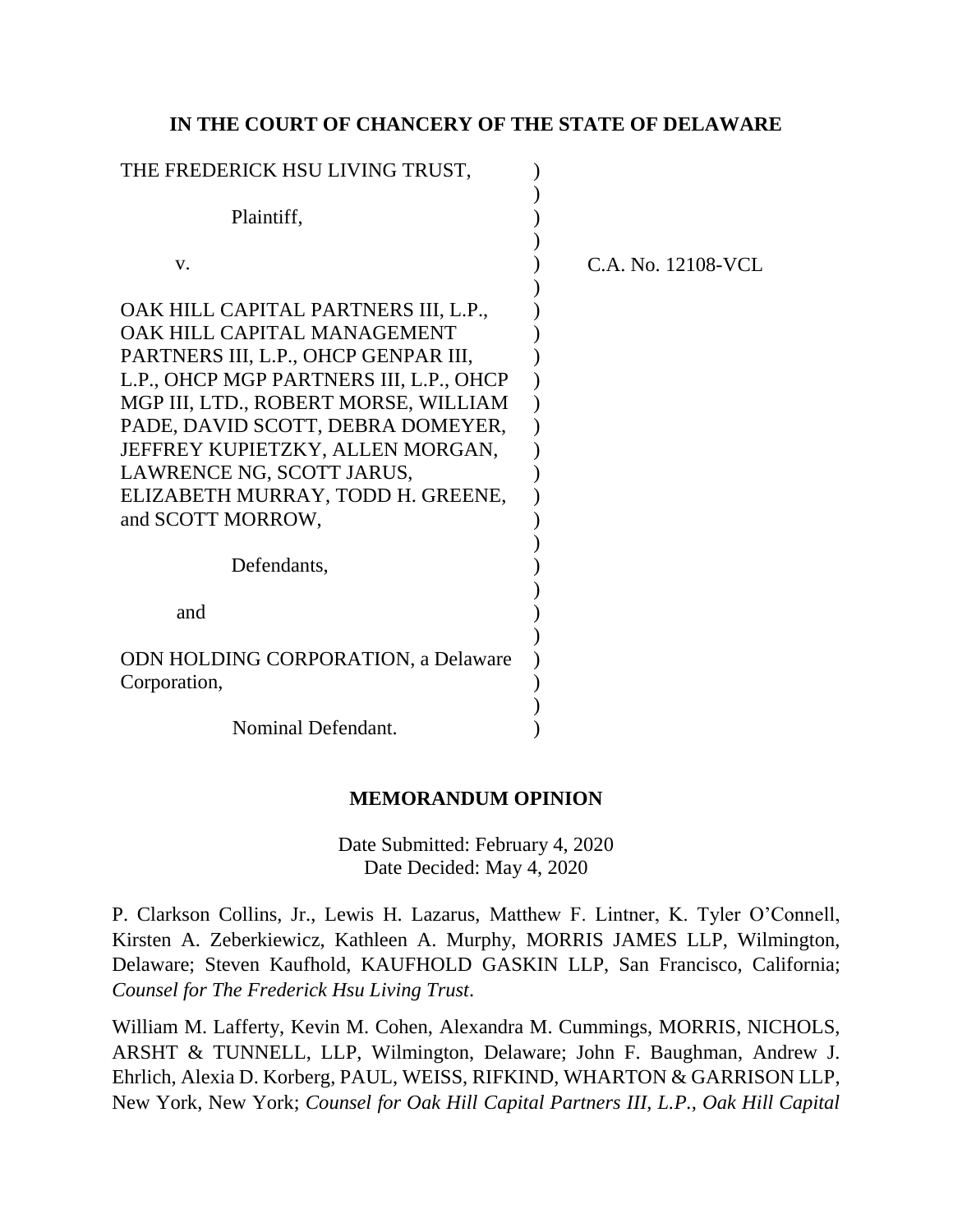*Management Partners III, L.P., OHCP GenPar III, L.P., OHCP MGP Partners III, L.P., OHCP MGP III, Ltd., Robert Morse, William Pade, and David Scott*.

Jody C. Barillare, MORGAN, LEWIS & BOCKIUS, LLP, Wilmington, Delaware; Stephen D. Alexander, MORGAN, LEWIS & BOCKIUS LLP, Los Angeles, California; Marc J. Sonnenfeld, MORGAN, LEWIS & BOCKIUS LLP, Philadelphia, Pennsylvania;, *Counsel for Debra Domeyer, Allen Morgan, Scott Jarus, Elizabeth Murray, Todd H. Greene, and Scott Morrow.*

Kurt M. Heyman, Samuel T. Hirzel, II, HEYMAN ENERIO GATTUSO & HIRZEL, LLP, Wilmington, Delaware; Douglas Fuchs, GIBSON, DUNN & CRUTCHER, LLP, Los Angeles, California, *Counsel for Lawrence Ng.*

A. Thompson Bayliss, April M. Ferraro, ABRAMS & BAYLISS LLP, Wilmington, Delaware, *Counsel for ODN Holding Corporation*.

**LASTER, Vice Chancellor**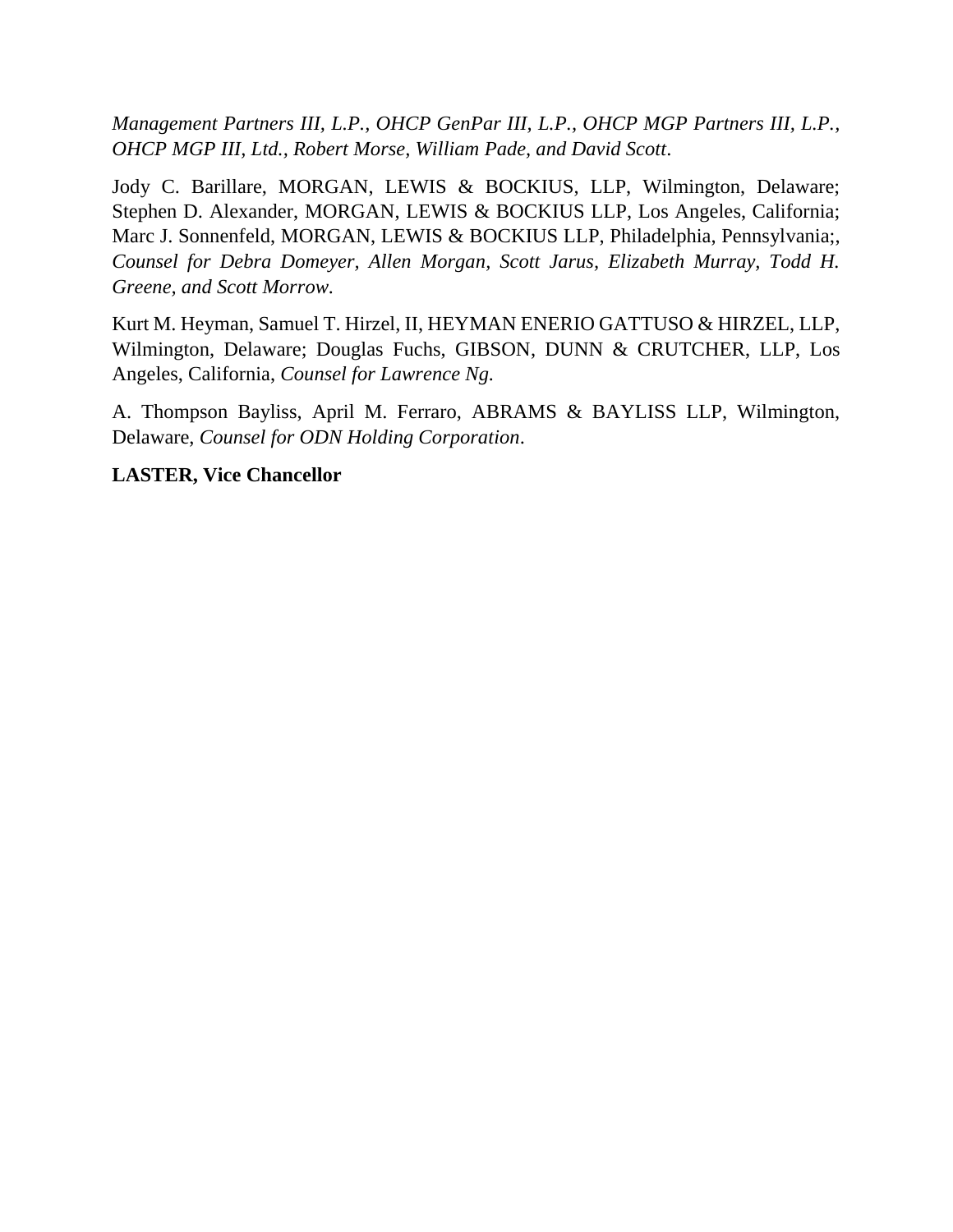Oak Hill Capital Partners is a private equity firm. One of Oak Hill's portfolio companies is ODN Holding Corporation, a holding company for Oversee.net.<sup>1</sup> Through Oak Hill Capital Partners Fund III,<sup>2</sup> Oak Hill owns a majority of the Company's common stock and all of its Series A Preferred Stock (the "Preferred Stock"). Oak Hill's holdings give it control over the Company at both the stockholder and board levels.

In 2010, Oak Hill was looking ahead to raising its next fund, Oak Hill Capital Partners Fund IV. The Oak Hill partners reached a consensus that the deal team assigned to Oversee should focus on monetizing the investment and achieving a return of capital.

The Oak Hill deal team set out to change the status quo at the Company. Oak Hill spent the last months of 2010 and the first months of 2011 trying to merge the Company with a competitor in a transaction that would support a leveraged dividend. When that deal fell apart, Oak Hill focused on its right to compel the Company to redeem its Preferred Stock at its liquidation preference of \$150 million (the "Redemption Right").

The Redemption Right would not ripen until February 2013, but that was an advantage for Oak Hill. The Company was only obligated to redeem Oak Hill's shares of Preferred Stock out of legally available funds, so if the Company did not have funds, or if

 $\overline{\phantom{a}}$ 

<sup>&</sup>lt;sup>1</sup> The parties refer to the entities interchangeably as "ODN," "Oversee," or the "Company." This decision follows their lead.

<sup>&</sup>lt;sup>2</sup> Fund III consists of two entities: defendants Oak Hill Capital Partners III, L.P. and Oak Hill Capital Management Partners III, L.P., both of which are Cayman Islands exempt limited partnerships. Defendant OHCP GenPar III, L.P. is the general partner of the two limited partnerships. Defendant OHCP MGP Partners III, L.P. is the general partner of OHCP GenPar. For simplicity, this decision refers generally to Fund III.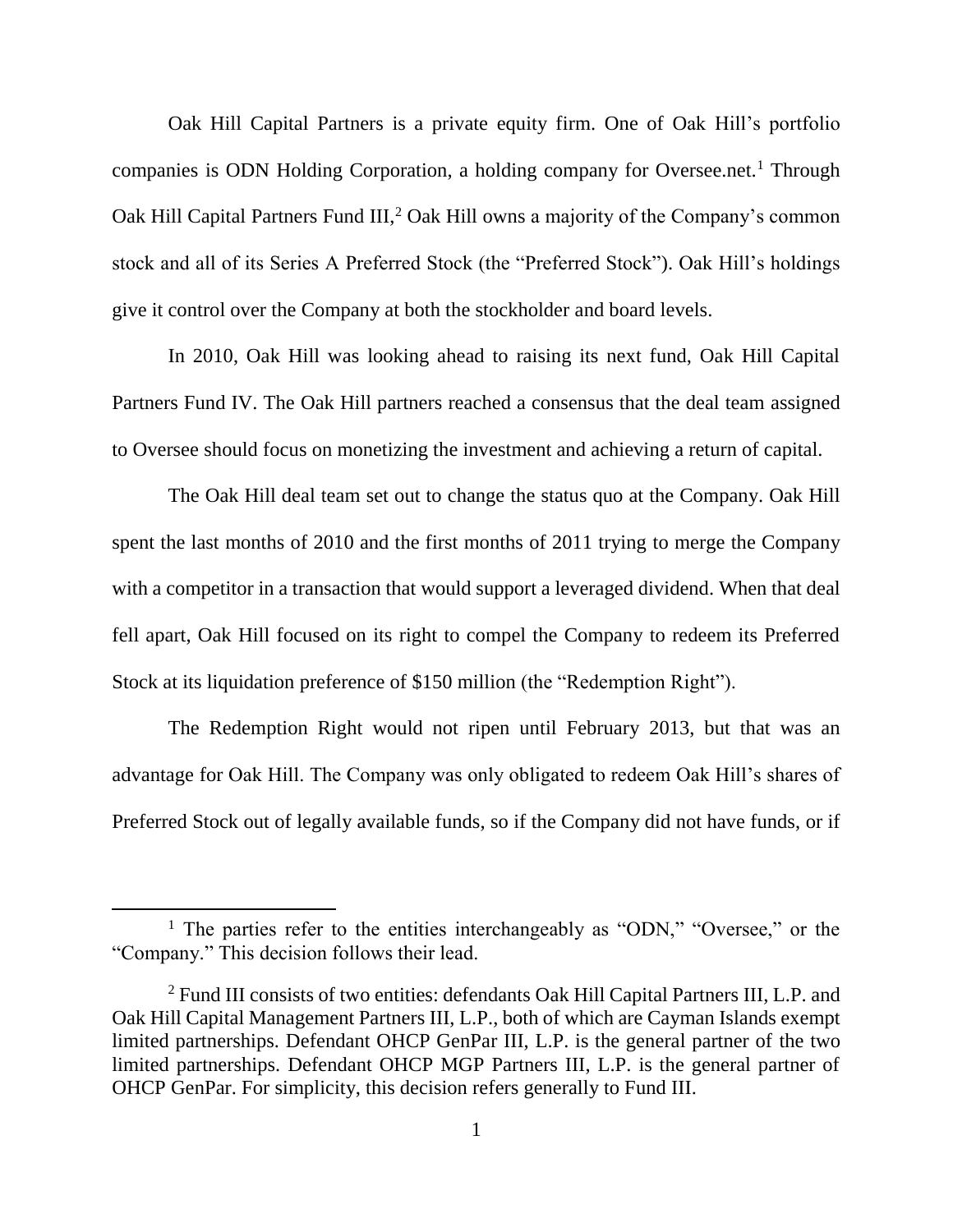the funds were not legally available, then the Company could not redeem Oak Hill's shares. If the Company had cash on its balance sheet that it did not need to run the business, then the Company would be required to use the money to redeem shares of Preferred Stock.

The delay before the Redemption Right ripened gave Oak Hill time to ensure that the Company would have as much cash as possible that it could use to redeem the Preferred Stock. Historically, the Company had invested its profits in organic growth or used it to make acquisitions. The Company's business plan for 2011 contemplated using cash for both purposes. In mid-2011, Oak Hill terminated the Company's CEO and instructed management to cut expenses to improve profitability. The Company had suffered reversals during the first half of 2011, and some degree of cost cutting was necessary to stabilize the business. With that task accomplished, however, Oak Hill kept the focus on the cash generation. When the Company sold two of its four business units in January 2012, it did not reinvest the proceeds. Throughout 2012, the Company continued to accumulate cash. Management projected that by year-end, the Company would have \$55 million on its balance sheet.

With the exercise of the Redemption Right on the horizon, the Company's board of directors (the "Board") formed a special committee to negotiate with Oak Hill. In February 2013, Oak Hill told the committee that it was critically important for Oak Hill to receive \$45 million by March. The committee agreed to that amount.

After the redemption, the Company continued to accumulate cash. The major source of the Company's net income was its Domain Monetization business. Although profitable, that business was in steady decline. In April 2014, the Company sold the Domain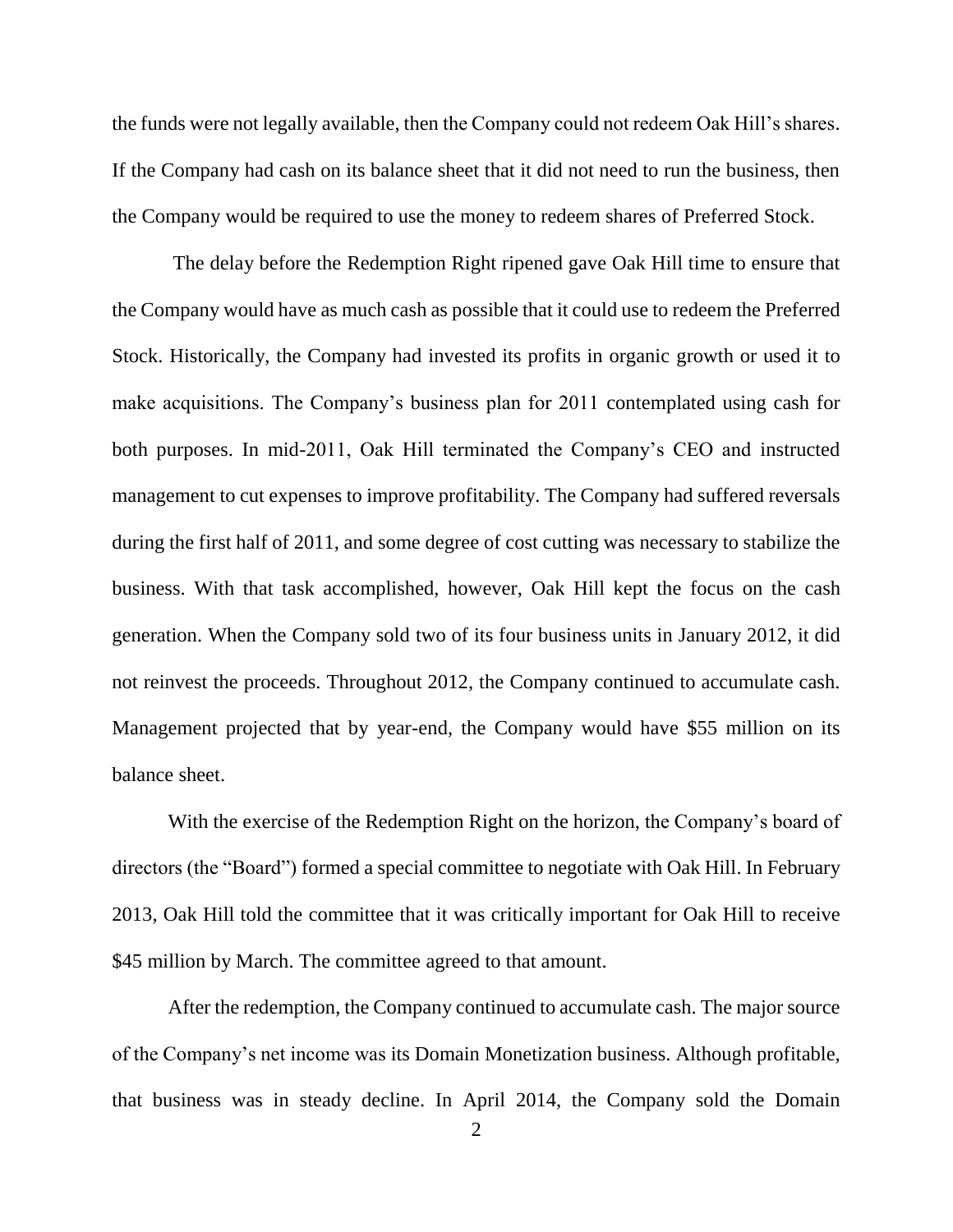Monetization business for \$40 million. A second special committee approved the fairness of the price. A third special committee agreed to use all \$40 million to redeem shares of Preferred Stock from Oak Hill.

The sale of the Domain Monetization business left the Company with only its Vertical Markets business. Over the next three years, the Company sold off that business in pieces. The Company persists as a shell with approximately \$10 million in cash and a single, developmental-stage, travel-oriented website. But for this litigation, the Company would have been liquidated years ago.

Frederick Hsu co-founded the Company and is the second largest holder of its common stock after Oak Hill.<sup>3</sup> In this action, Hsu maintains that Oak Hill and its representatives on the Board breached their fiduciary duties by causing the Company to accumulate cash in anticipation of a redemption, rather than investing it in the Company's business to promote long-term growth. He asserts that senior officers of the Company and other members of the Board breached their fiduciary duties by going along with Oak Hill's cash-accumulation strategy.

Hsu proved that the cash-accumulation strategy conferred a unique benefit on Oak Hill by creating a pool of funds that the Company would be required to use to redeem Oak Hill's shares of Preferred Stock as soon as the Redemption Right ripened. Because the strategy conferred a unique benefit on the Company's controlling stockholder, the

 $\overline{a}$ 

<sup>&</sup>lt;sup>3</sup> The actual plaintiff is The Frederick Hsu Living Trust, through which Hsu owns his shares of common stock in the Company. For simplicity, this decision refers to Hsu.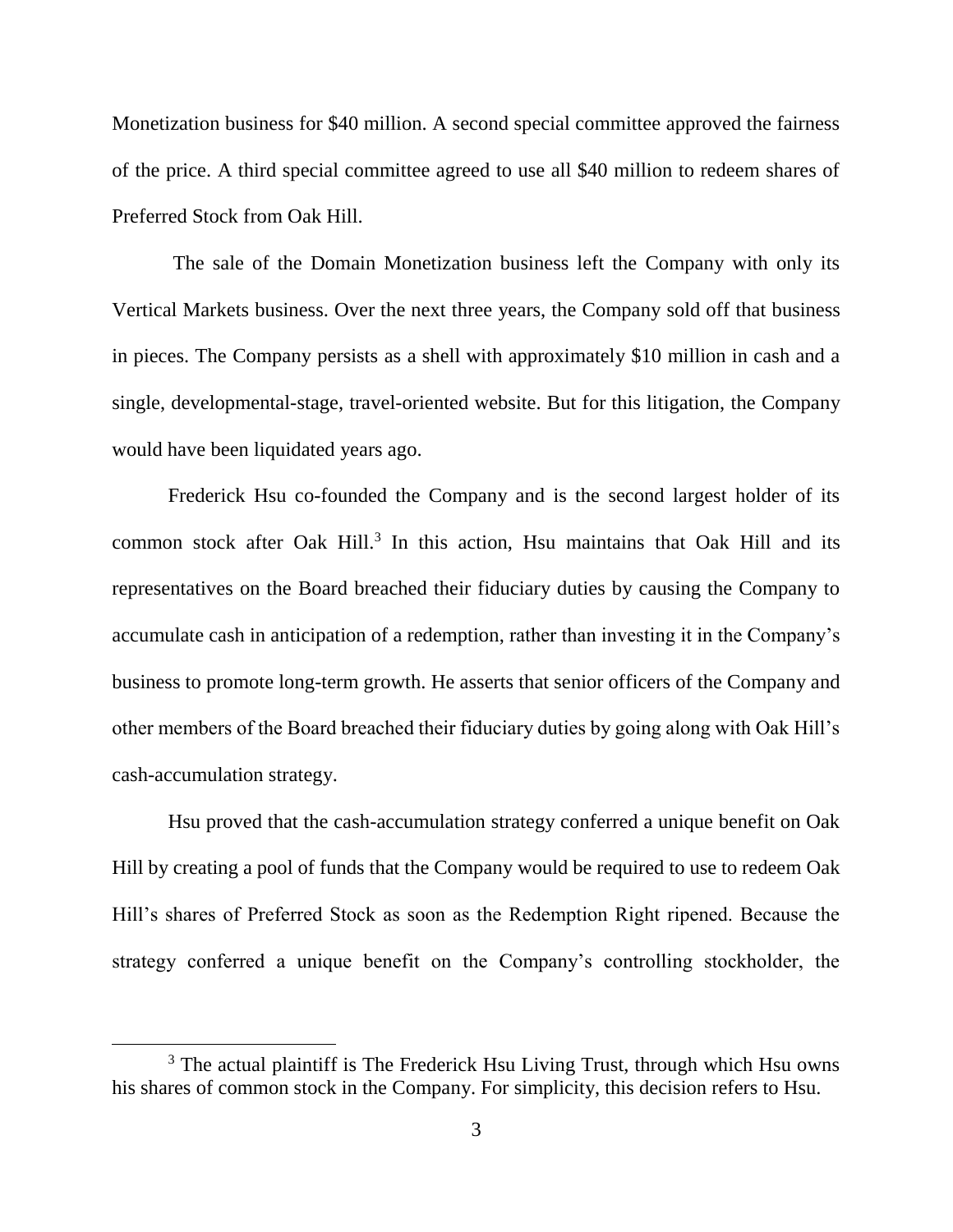defendants had the burden at trial of proving that the pursuit of the cash-accumulation strategy was entirely fair.

The defendants proved at trial that the cash-accumulation strategy was entirely fair. The defendants proved by a preponderance of the evidence that the Company declined not because of the cash-accumulation strategy, but rather because of industry headwinds and relentless competition, most notably from Google, Inc. The defendants also proved by a preponderance of the evidence that if the Company had reinvested its net income, it could not have generated a return sufficient to create value for the holders of common stock. The record also showed that although Oak Hill had an interest in achieving a return of capital, Oak Hill's overall ownership position in the Company, including its ownership of a majority of the common stock, gave Oak Hill an incentive to create value for the common. Oak Hill wanted a return of capital, but Oak Hill also wanted to grow the Company, which it tried to do.

There is necessarily some lottery-like possibility that if the Company had reinvested its cash, then it might have achieved outsized success and created value for the common. As the largest holder of equity, Oak Hill would have benefited from that outcome more than anyone. Oak Hill, the Board, and the management team were not obligated to take a long-shot bet. They proved by a preponderance of the evidence that it was valuemaximizing to accumulate cash and use it for redemptions.

Judgment will be entered for the defendants.

4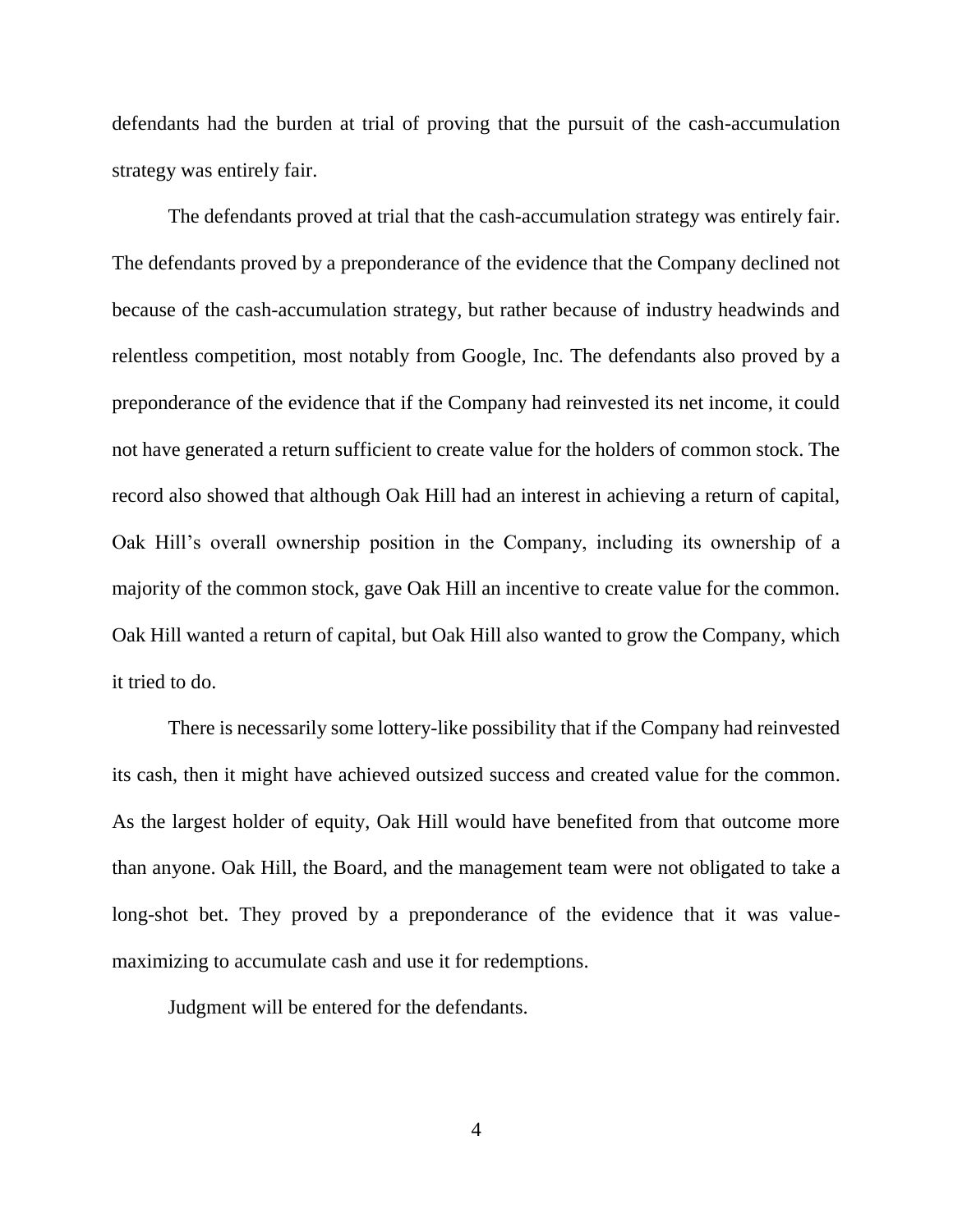#### **I. FACTUAL BACKGROUND**

Trial took place over ten days. The parties introduced 2,593 exhibits. Fifteen fact witnesses and three experts testified in person. Defendant Lawrence Ng testified remotely by video from Taiwan. The parties lodged forty-four depositions. The pre-trial and posttrial briefs collectively totaled 416 pages.<sup>4</sup>

The parties were able to agree on only eighty-nine stipulations of fact, and the voluminous evidence conflicted on many issues. Determining the historical facts, including the parties' motivations, is thus an imprecise exercise.

Recognizing that finding facts inherently involves uncertainty, courts evaluate evidence using a standard of proof with the burden of clearing that hurdle (and the consequence of losing if the burden is not met) assigned to a given party. For this case, the standard of proof was a preponderance of the evidence. *See Estate of Osborn ex rel. Osborn v. Kemp,* 2009 WL 2586783, at \*4 (Del. Ch. Aug. 20, 2009), *aff'd*, 991 A.2d 1153 (Del. 2010). The burden of proof was assigned to the defendants under the entire fairness standard of review. *See Ams. Mining Corp. v. Theriault*, 51 A.3d 1213, 1239 (Del. 2012).<sup>5</sup>

l

<sup>4</sup> Citations in the form "[Name] Tr. [#]" refer to witness testimony from the trial transcript. Citations in the form "[Name] Dep. [#]" refer to witness testimony from a deposition. Citations in the form "JX [#]" refer to joint exhibits from the trial record. Citations in the form "PDX  $[\#]$ " or "DDX  $[\#]$ " refer, respectively, to the plaintiff's demonstrative exhibits and the defendants' demonstrative exhibits.

<sup>&</sup>lt;sup>5</sup> The plaintiff originally asserted a claim for breach of fiduciary duty, a claim for aiding and abetting a breach of fiduciary duty, and a claim for unjust enrichment. The plaintiff would have born the burden of proof on the latter two claims. *See In re Rural Metro Corp. S'holders Litig.*, 88 A.3d 54, 85 (Del. Ch. 2014) (holding that plaintiff bore the burden of proof on a claim for aiding and abetting a breach of fiduciary duty), *aff'd sub nom. RBC Capital Mkts., LLC v. Jervis*, 129 A.3d 816 (Del. 2015); *Otto v. Gore*, 45 A.3d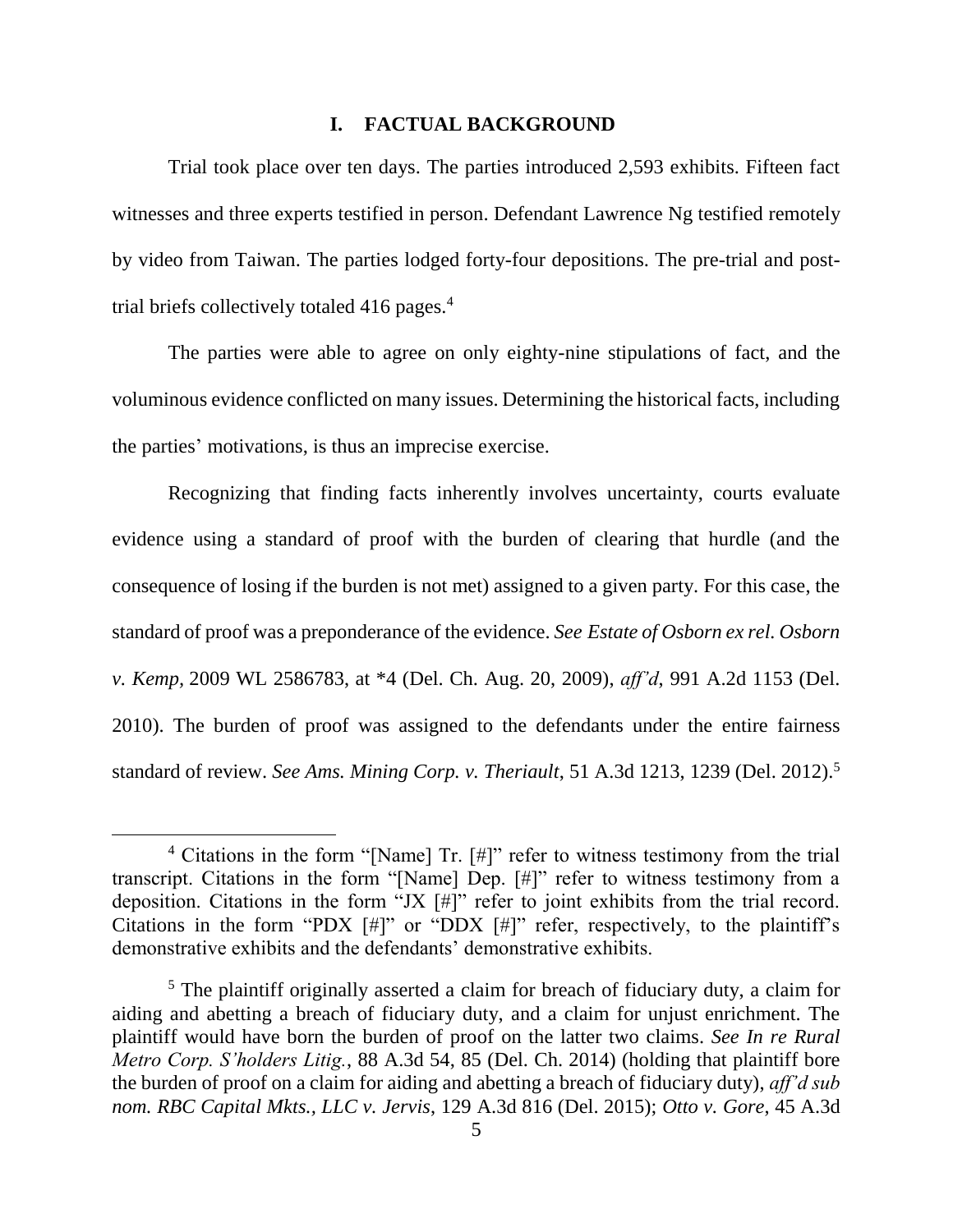The allocation of the burden of proof ultimately did not play a major role in the case. The Delaware Supreme Court has explained that the real-world benefit of burden-shifting is "modest" and only outcome-determinative in "very few cases" where the "evidence is in equipoise." *Ams. Mining*, 51 A.3d at 1242 (internal quotation marks omitted). In this case, there was uncertainty about what in fact occurred and what would have happened if the defendants had pursued a different business strategy. The evidence, however, was not in equipoise.

## **A. The Company's Business**

l

Ng and Hsu co-founded Oversee in 2000. Ng served as CEO and became the public face of the business. Hsu initially served as Chief Technology Officer, then later took on other roles with the Company. In 2006, Hsu stepped back from his managerial role, although he remained a director. *See* JX 45 at 5.

For its first seven years, Oversee enjoyed dramatic success. *See* JX 13. By 2007, the Company had expanded to 180 employees. Its annual revenue exceeded \$200 million, and its net income exceeded \$19 million. *See* JX 53 at 5. It had four lines of businesses.

The cornerstone of Oversee's success was the Domain Monetization business, which operated under the name "DomainSponsor." It generated approximately 80% of the Company's revenue. *See* Kupietzky Tr. 8.

<sup>120, 138 (</sup>Del. 2012) (holding that plaintiff bore the burden of proof on a claim for unjust enrichment). During post-trial briefing and argument, the plaintiff only pursued his claim for breach of fiduciary duty.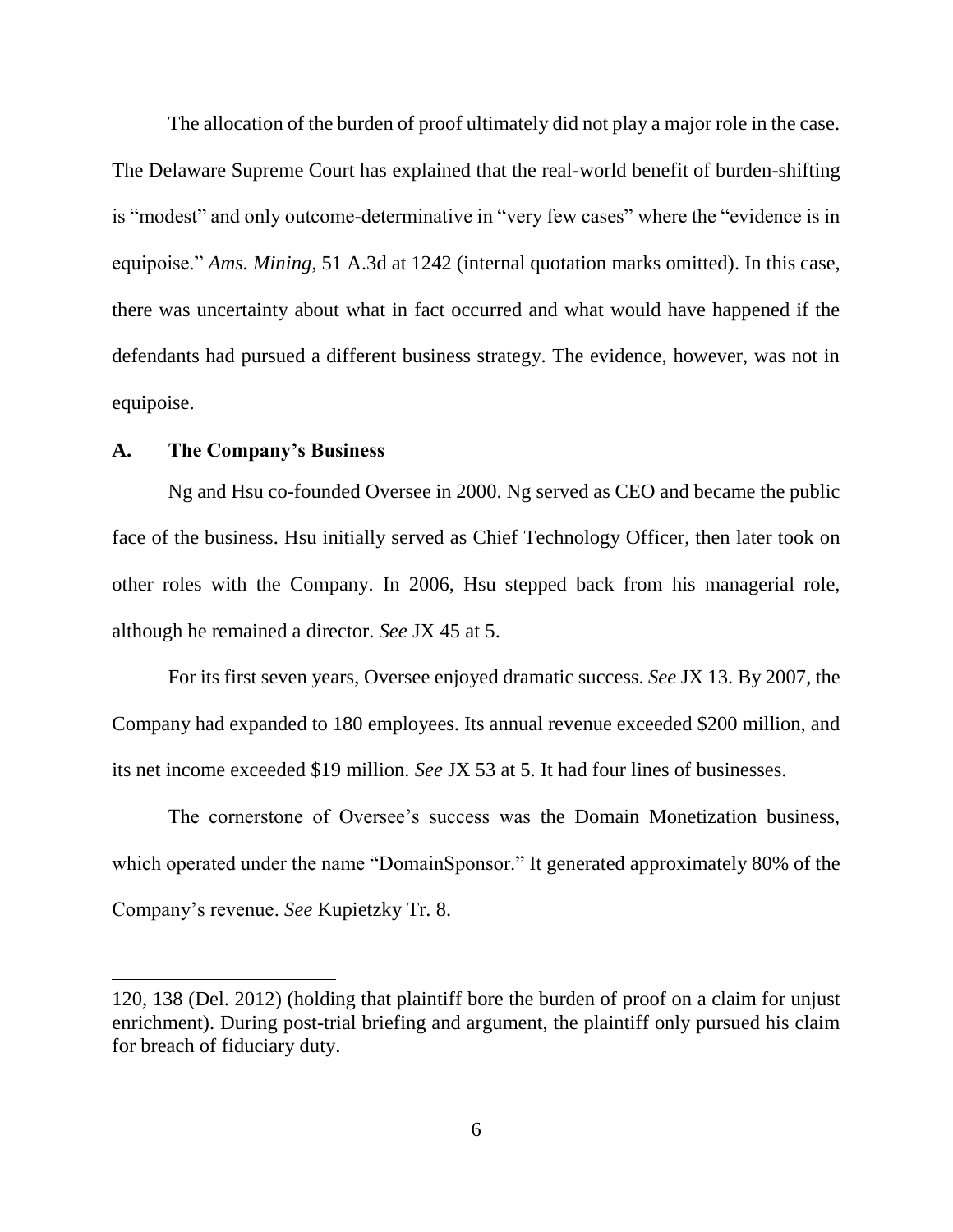The Domain Monetization business capitalized on inefficiencies in the early Internet. To navigate to websites, users of the early Internet typed URLs directly into the address bar. Typographical errors, misspellings, and near misses were common. Early search algorithms were similarly primitive and gave priority to terms that appeared in the URL. If a user typed "seeking career" into an early search engine, the engine would give a higher priority in the search results to a URL with a name like "careerseeker.com." *See id.* at 8-10

Oversee developed technology that enabled the Domain Monetization business to cheaply amass a portfolio of domain names, most of which were multi-word strings, misspellings, or random assortments of characters that a user might enter. These domains led to "parked" websites that displayed automatically generated, minimalist content consisting of links to advertisers or key word searches, both provided by Google. If a user started at a parked domain and ended up clicking on an ad, then Google would collect advertising revenue from the owner of the link, and Google would share a portion of the revenue with Oversee.

Here is an example of the Company's sites: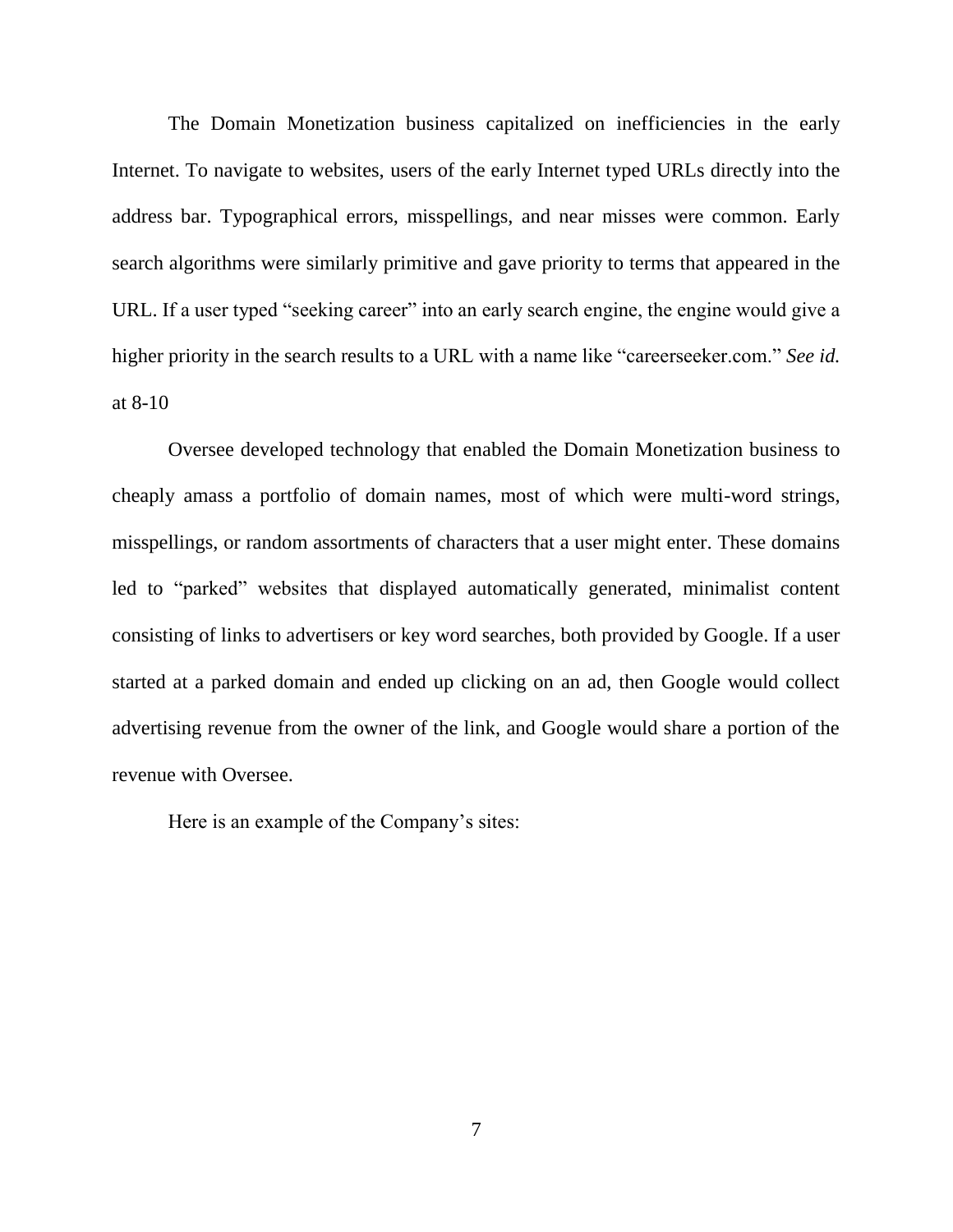| <b>Balded Sawches</b>           | <b>Restaurant Caspons</b> | Rentmount Cift Certificate         | <b>Gift Gerbfrontes</b> | <b>Descriunt Coopping</b> | <b>Bilt</b> Card |
|---------------------------------|---------------------------|------------------------------------|-------------------------|---------------------------|------------------|
| <b>Hotated Searches</b>         |                           |                                    |                         | Happy<br>Mother's         |                  |
| <b>&amp; Restaurant Coupons</b> |                           | <b>Restaurant Gift Certificate</b> |                         | Day                       |                  |
| <b>&amp; Gift Certificates</b>  |                           | <b>St. Discount Coupons</b>        |                         |                           |                  |
| 愈 Gift Card                     |                           | <b>虚 Restaurants</b>               |                         |                           |                  |
| <b>&amp; Grocery Coupons</b>    |                           | 愈 Coupons                          |                         |                           |                  |
| <b>&amp; Coupons Online</b>     |                           | <b>&amp; Engagement Ring</b>       |                         |                           |                  |
| Proute Coleganes                |                           |                                    |                         |                           |                  |
| Mother's Day                    | Gifts For Har             | Things To Do                       |                         | Family                    |                  |
| · Sloule Morns                  | * Day Seis                | · Family Vacations                 |                         | · Family Portraits        |                  |
| · Mothers Day                   | * Perfume                 | · Horseback Riding                 |                         | * Family Trees            |                  |
| · Mothers Day Gift              | # Flowers                 | * All Inclusive                    |                         | · Genealpox               |                  |
| · Gifts. East Morn              | · Jawairy                 | · Earliss                          |                         | · Eamly Reunions          |                  |

If a visitor reached the site by misspelling "restaurant," and if the visitor then clicked on a link, such as "Gift Certificates," then the site would query Google using key words related to that subject. If a user clicked on one of the ads, then Google would collect advertising revenue from the owner of the link and share it with Oversee.

The Domain Monetization business was highly profitable. The Company benefitted from a favorable contract with Google under which the Company received preferred access to Google's search feed, and Google shared 74.4% of any advertising revenue with the Company. *See* JX 20 at 7. The cost of registering a URL was only around \$10 per year, and a parked domain might generate, on average, \$100 per year. *See* Kupietzky Tr. 10–13.

To maintain the profitability and scale of the Domain Monetization business, Oversee had to constantly acquire new domains. Until 2008, the organization that oversaw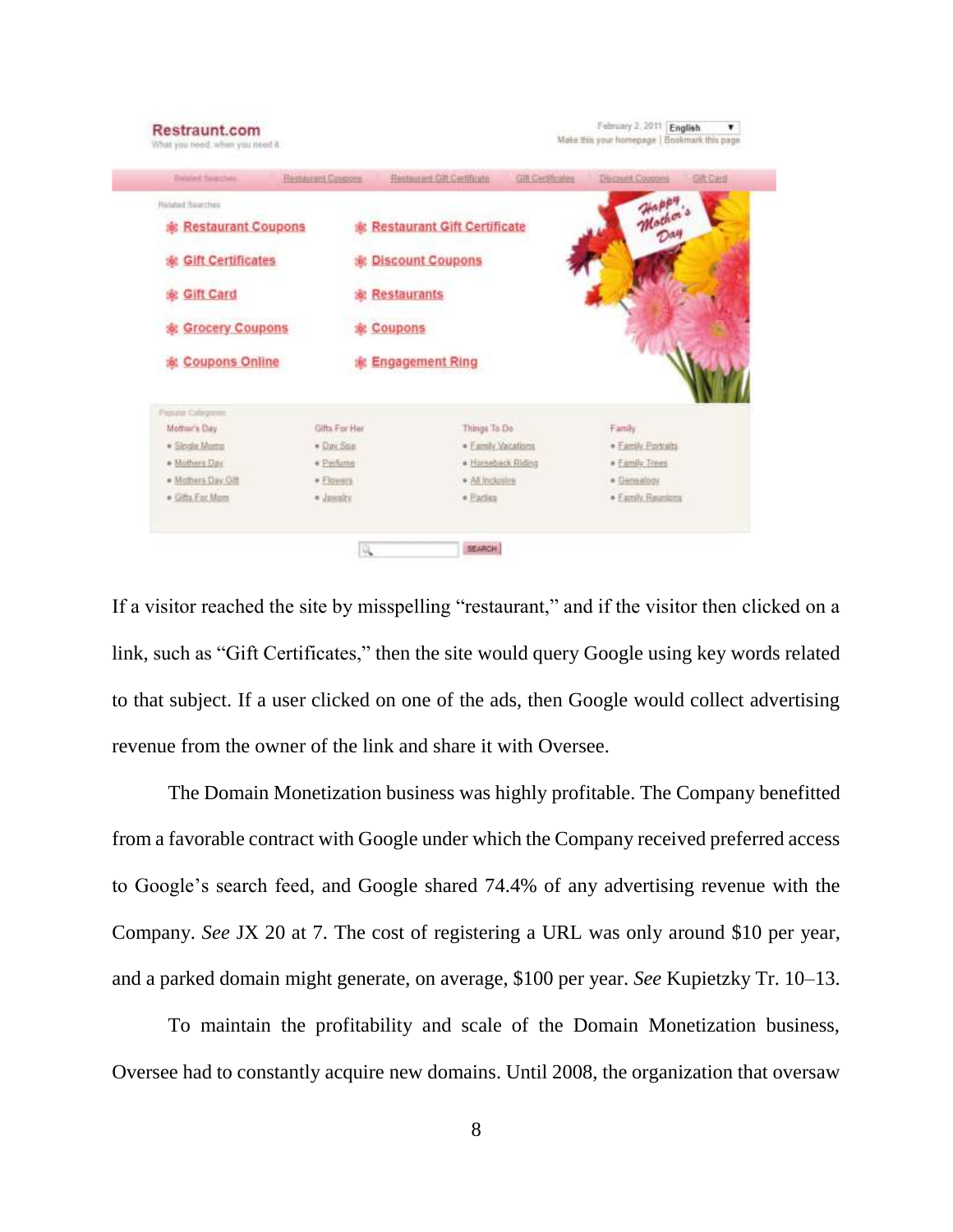domain name registrations allowed prospective buyers to try out a website for five days. The Company used this window to engage in a practice called "tasting," in which it evaluated URLs for their profitability before acquiring them. The Company was thus able to largely avoid losses on unprofitable URLs. *See id* at 15.

By 2007, Oversee's Domain Monetization business owned and operated a portfolio of approximately one million URLs. The Company had also expanded into managing URLs for other owners. Under its standard arrangement, Oversee would keep approximately 30% of the revenue it received from Google for a managed URL and hand over the rest to the domain name's owner. *Id.* at 16. By 2007, Oversee was managing a portfolio of approximately nine million URLs for other owners. *Id.* at 13.

Starting in 2005, Oversee sought to move up the domain-name value chain by establishing a lead-generation business, which came to be known as Vertical Markets. *See*  JX 13 at 15. Lead-generation websites offer branded, consumer-focused content about a particular subject, such as mortgage loans, credit cards, or insurance. The sites gather information about their visitors and generate revenue by selling the information to companies that pay for sales leads. Current examples of lead-generation websites are Hotels.com, TripAdvisor, and Kayak. *See* Kupietzky Tr. 19; Morrow Tr. 158–60.

Creating a vertical markets business requires identifying an idea that can become the foundation for a website, then building a site that provides content and services for the targeted user. Ideally, the site and its brand are sufficiently different and become sufficiently well known to attract organic traffic. To gain traffic, however, a site typically must spend money on search-engine marketing ("SEM"), a practice in which the site pays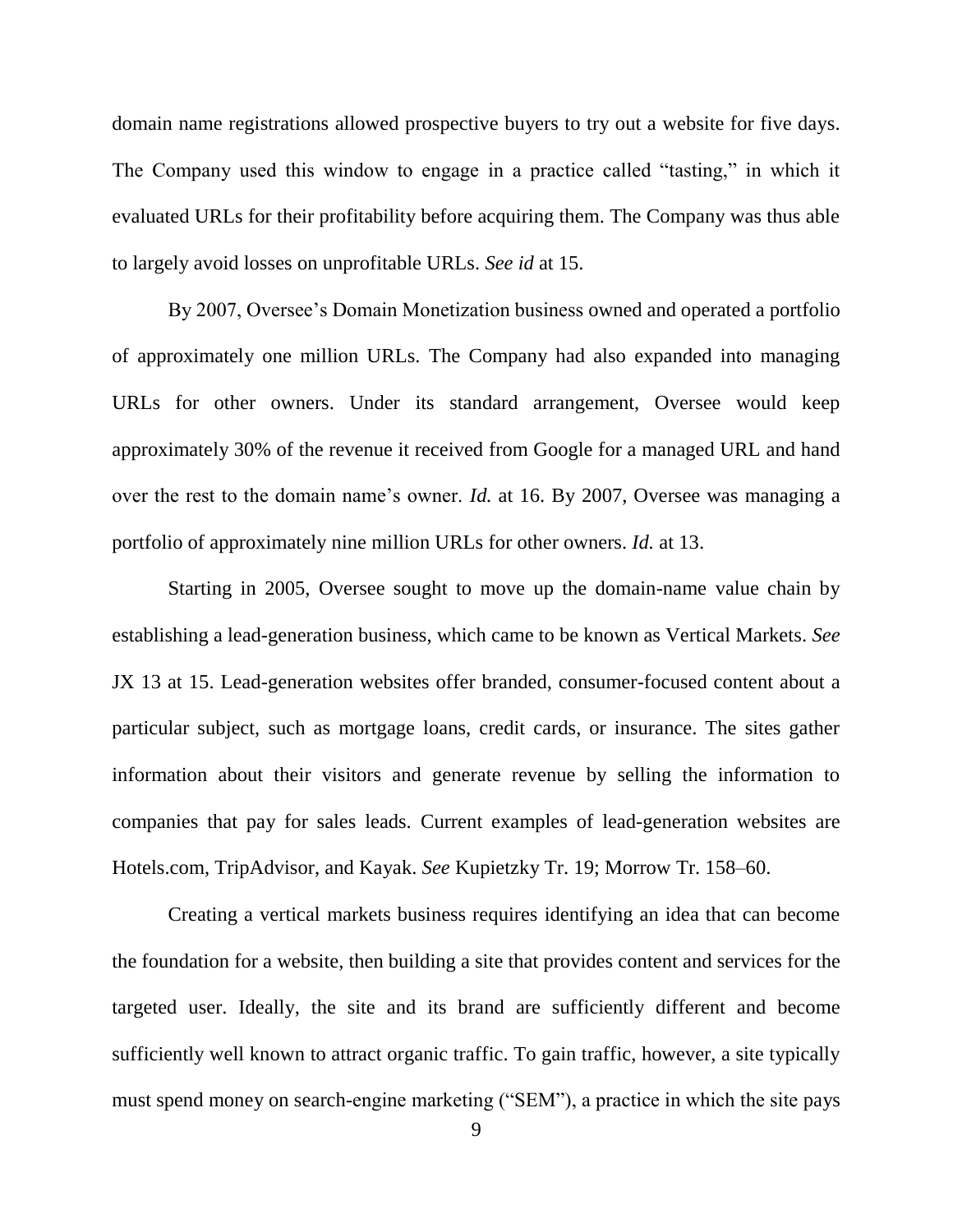a search engine to appear on the search-results page in a location where the user is likely to click on a link to the site. Buying ad-words from Google is an example of SEM. A site also typically must invest in search-engine optimization ("SEO"), which means tailoring its site to rank highly in the search engine's organic search results. To establish and maintain a vertical markets site can easily cost at least one million dollars per year. *See*  Kupietzky Tr. 22–23.

The Company developed its original lead-generation sites internally. Its first site was low.com, which allowed users to compare mortgages. The Company also developed a site that helped users find ringtones. *Id.* at 25. The Company purchased high-value domain names that could be used to build sites, such compare.com and information.com.

In 2007, the Company tried to expand into two lines of business that it hoped would complement the Domain Monetization business. The Company established its Aftermarket business by purchasing SnapNames, a firm that operated a secondary market for domain names. The Company established its Registrar business by purchasing Moniker, a firm that operated a domain registrar. Both businesses had higher expense profiles and lower margins than the core Domain Monetization business. Both businesses operated in competitive market segments and were relatively small. *See* Kupietzky Tr. 19–20, 26–27.

#### **B. Oak Hill Invests \$150 Million.**

By late 2006, Ng and Hsu wanted to monetize some of Oversee's success. They hired Bank of America Securities to explore a private placement of Oversee's securities, targeting a closing in mid-2007 and an investment in the range of \$75–\$100 million. PTO ¶ 31; *see* JX 11; JX 13 at 2; *see also* JX 20 at 9.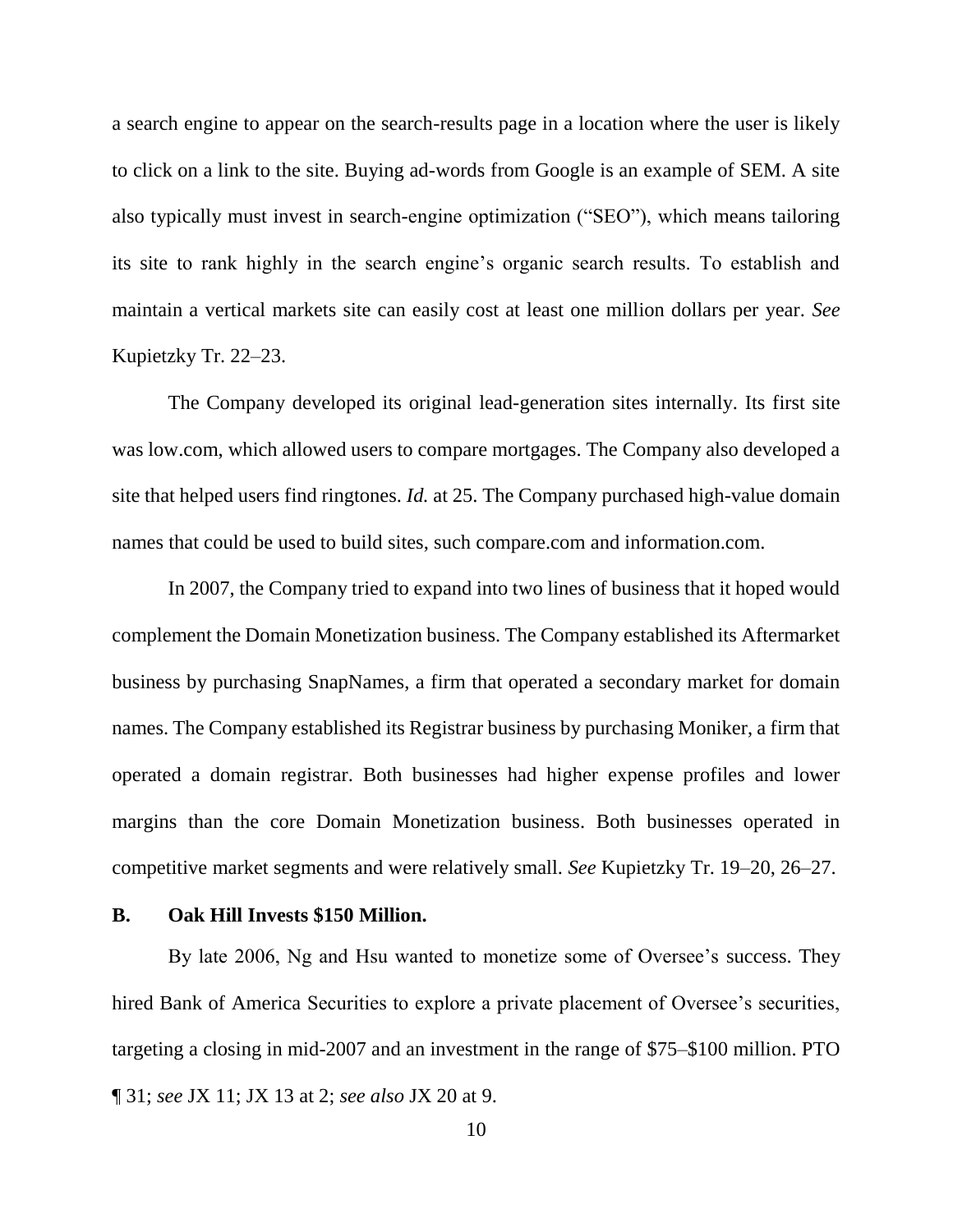William Pade, a partner at Oak Hill, was one of the potential investors that Bank of America contacted. *See* JX 16. Pade was excited about the opportunity, and Pade and the Oak Hill team explored making a bigger investment than what Oversee had been seeking. *See* JX 17; JX 19. The talks initially did not lead to much, but later in the year, Oak Hill suggested partnering with Oversee on a potential acquisition. *See* Pade Tr. 357. Oak Hill's approach reignited discussions. *See* JX 24; JX 38; JX 39; JX 45. In December 2007, Oak Hill and the Company reached agreement on a transaction in which Oak Hill would invest \$150 million in the Company in exchange for shares of preferred stock. PTO ¶ 36; JX 49. That same month, Oak Hill offered Ng "the opportunity to be a side fund investor" in Fund III, which he took. JX 47; JX 55.

To facilitate the investment, Oversee formed the Company and restructured itself as a wholly owned subsidiary of the Company. On February 12, 2008, the Oak Hill investment closed. *See* JX 64. Fund III paid \$150 million to purchase 53,380,783 shares of Preferred Stock, reflecting an effective purchase price of \$2.81 per share and post-money equity value for the Company of \$403 million. JX 45 at 3, 5; JX 49 at 6. Fund III has always been and remains the only holder of the Preferred Stock. The Company has not authorized or issued any other class or series of preferred stock.

The shares of Preferred Stock carried a liquidation preference equal to their purchase price and were convertible into an equal number of shares of common stock at \$2.81 per share. JX 49 at 59. On a fully diluted basis, the Preferred Stock represented a 34% ownership stake in Oversee. The shares did not pay any type of dividend and would only have upside if the Company's value exceeded the conversion price. *See* JX 201 at 4.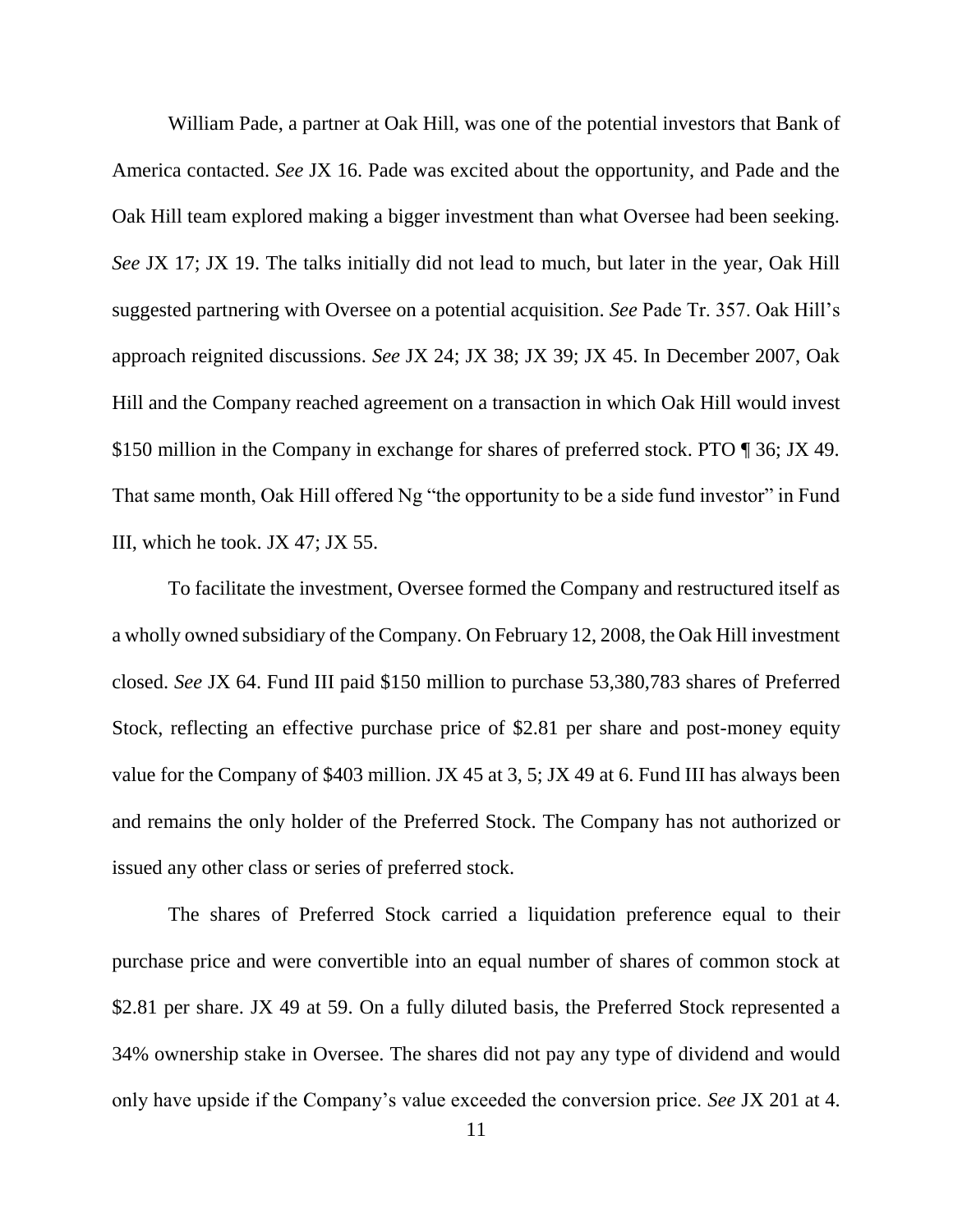When Oak Hill invested, Oak Hill anticipated an initial public offering in two to three

years. *See* JX 45 at 21.

The terms of the Preferred Stock included the Redemption Right, which Oak Hill

could exercise after five years. *See* JX 68 art. V § 6. The pertinent language stated:

At any time after February 12, 2013, upon the written request of the holders of at least a majority of the then outstanding shares of [Preferred Stock], the [Company] shall redeem, out of funds legally available therefor, all of the outstanding shares of [Preferred Stock] which have not been converted into Common Stock pursuant to Section 4 hereof (the "**Redemption Date**"). The Redemption Date shall be determined in good faith by the Board and such Redemption Date shall be at least thirty (30) days, but not more than sixty (60) days, after the receipt by the [Company] of such written request. The [Company] shall redeem the shares of [Preferred Stock] by paying in cash an amount per share equal to the Original Issue Price for such [Preferred Stock], plus an amount equal to all declared and unpaid dividends thereon (as adjusted for stock splits, stock dividends and the like, the "**Redemption Price**"). If the funds legally available for redemption of the [Preferred Stock] shall be insufficient to permit the payment to such holders of the full respective Redemption Prices, the [Company] shall effect such redemption pro rata among the holders of the [Preferred Stock] . . . .

*Id.* § 6(a).

If the Company did not have sufficient funds to redeem the Preferred Stock, then

the Redemption Right contemplated ongoing redemptions as funds became available. The

pertinent language stated:

If the funds of the [Company] legally available for redemption of shares of [Preferred Stock] on any Redemption Date are insufficient to redeem the total number of shares of [Preferred Stock] to be redeemed on such date, those funds which are legally available will be used to redeem the maximum possible number of such shares ratably among the holders of such shares to be redeemed based upon their holdings of [Preferred Stock]. The shares of [Preferred Stock] not redeemed shall remain outstanding and entitled to all the rights and preferences provided herein. At any time thereafter when additional funds of the [Company] are legally available for the redemption of shares of [Preferred Stock] such funds will immediately be used to redeem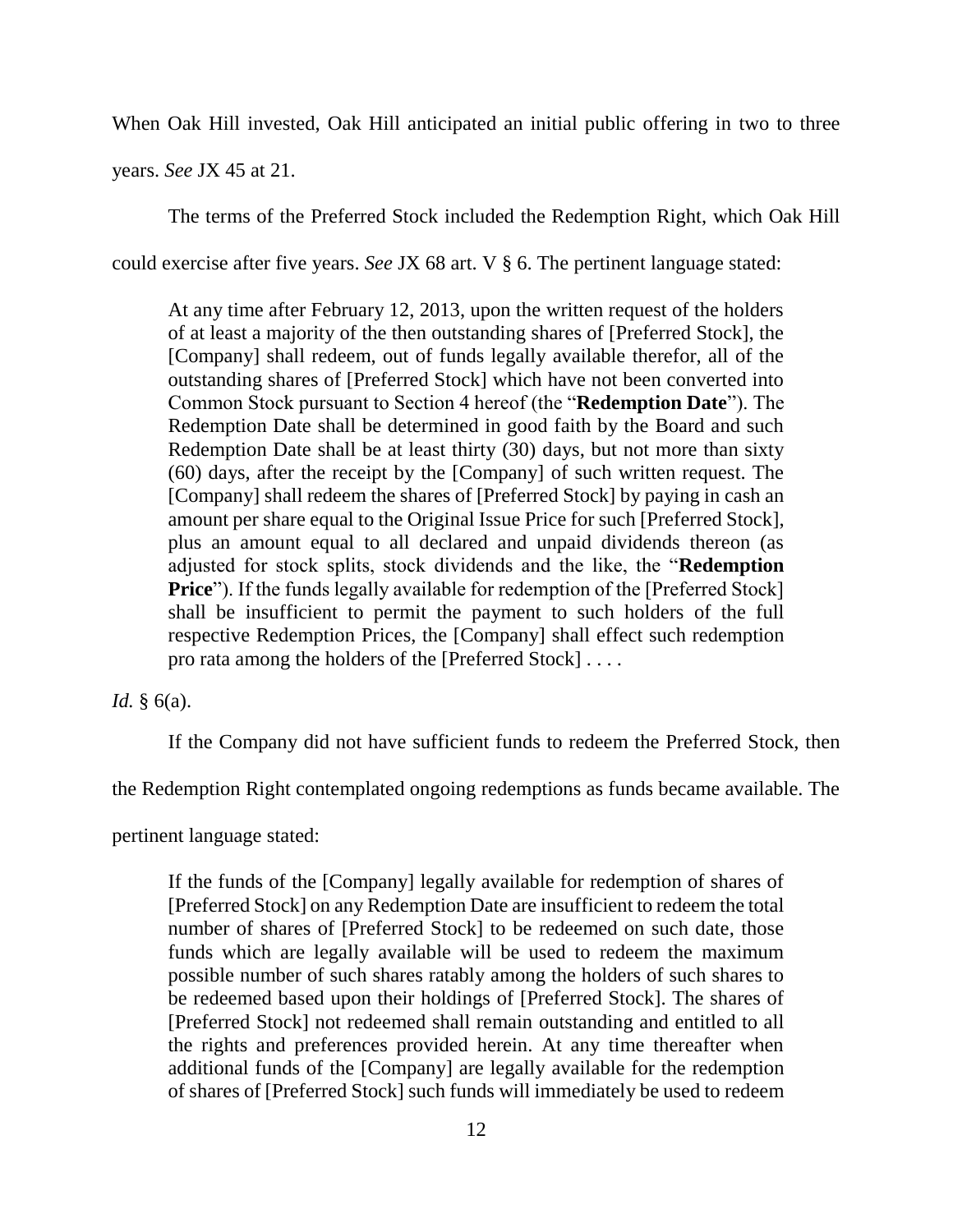the balance of the shares which the [Company] has become obliged to redeem on any Redemption Date, but which it has not redeemed.

*Id.* § 6(d).

Oak Hill, Ng, and Hsu entered into a stockholders agreement in which they agreed that the Board would have seven members: three designated by the holders of a majority of the common stock (the "Common Directors"), two designated by Oak Hill (the "Series A Directors"), and two remaining directors be selected by unanimous agreement of the other five (the "Additional Directors"). *See* JX 67 at 13–14 (the "Stockholders Agreement"). The two Oak Hill partners responsible for the investment—Pade and Robert Morse—joined the Board as the Series A Directors.

Under the Stockholders Agreement, Oak Hill received a drag-along right that it could exercise if the Company did not complete a Qualified Initial Public Offering before February 12, 2013. *See id.* at 15–16 (the "Drag-Along Right"). Generally speaking, and subject to various caveats, the Drag-Along Right obligated the Company and Oak Hill to negotiate for thirty days on terms for the Company to repurchase Oak Hill's shares. If the parties could not agree, then Oak Hill could cause the Company to engage in a "Change in Control Transaction." *See id.*

The Company used \$73 million of the proceeds to pay down its line of credit. The Company paid out another \$67.5 million to its founders, with \$37.125 million going to Ng and \$30.375 million to Hsu. PTO ¶ 41.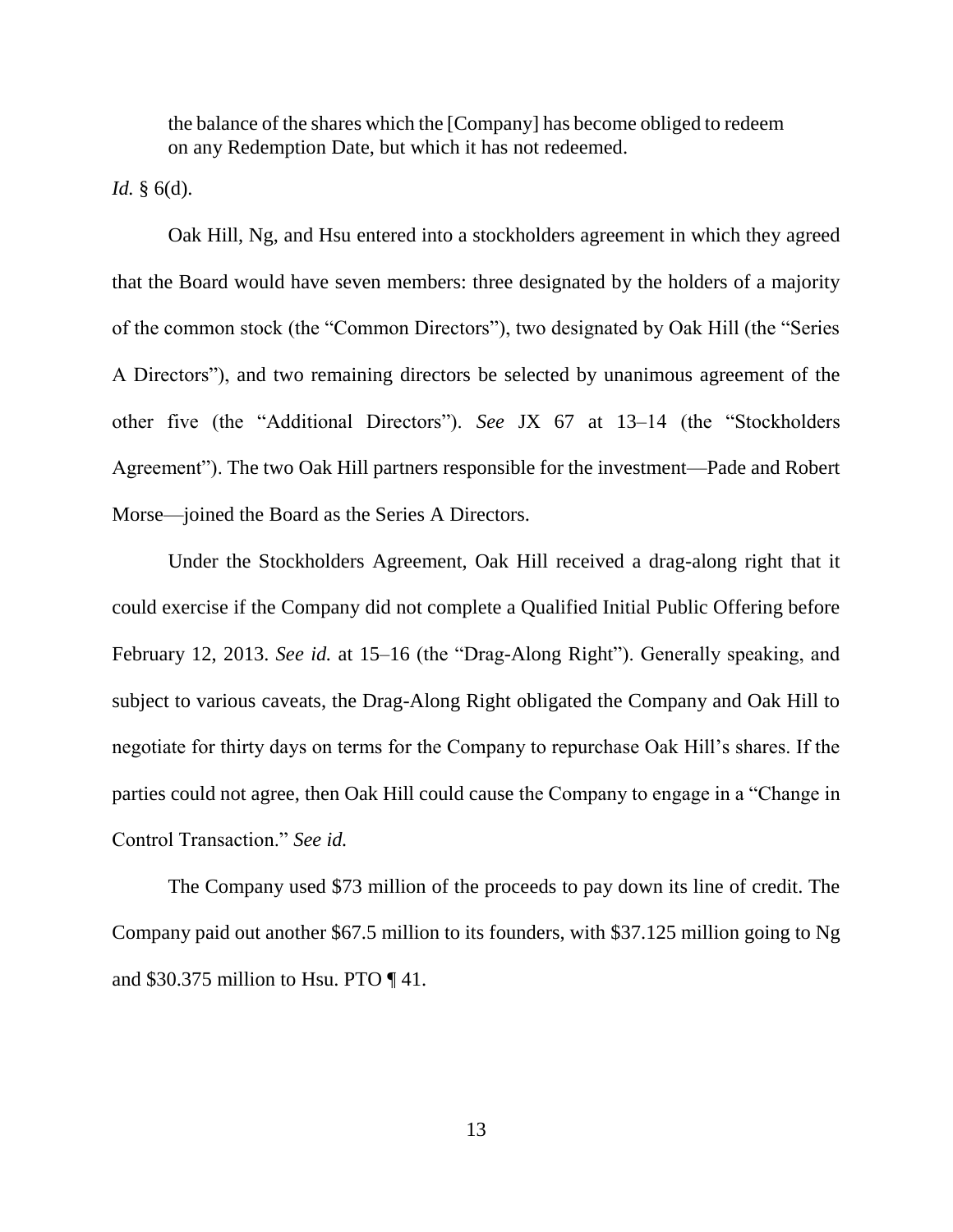# **C. The Oak Hill Settlement**

When Oak Hill invested, the goal was to grow Oversee into a billion dollar company. *See* JX 54; JX 56 at 2, 3. The first half of the year saw the Company performing well, albeit below its targets. *See* JX 81 at 2; JX 86 at 22. Part of the problem was Google, which began a multi-year effort to consolidate the online advertising market. The Company's early relationship with Google had been symbiotic, because Oversee's parked domains generated traffic for Google. By 2008, however, Internet users had shifted away from direct navigation and predominantly were using search engines, where Google dominated. In May 2008, Google told the Company that it wanted to renegotiate its contract to give the Company a lower share of revenue and eliminate the Company's preferred access to Google's search feed. *See* Kupietzky Tr. 14–15, 16–17. Google achieved both outcomes, and under the Company's new agreement, its share of advertising revenue from Google declined from 74.4% to 66.3%. JX 523 at 2.

The organization overseeing the registration of domain names also changed the dynamics of the Domain Monetization business for the worse by eliminating the five-day "tasting" window. This meant that the Company no longer had the ability to evaluate a domain name before buying it. The Company now had to take the risk of spending \$10 on a domain name that might not generate any money. *See* Kupietzky Tr. 15.

With the Company's business deteriorating, Oak Hill pushed Ng to step aside in favor of a professional CEO. *See* JX 241 at 2, 12. During the second half of the year, Oak Hill led a search for an outside CEO, but after the chosen candidate was lured away, the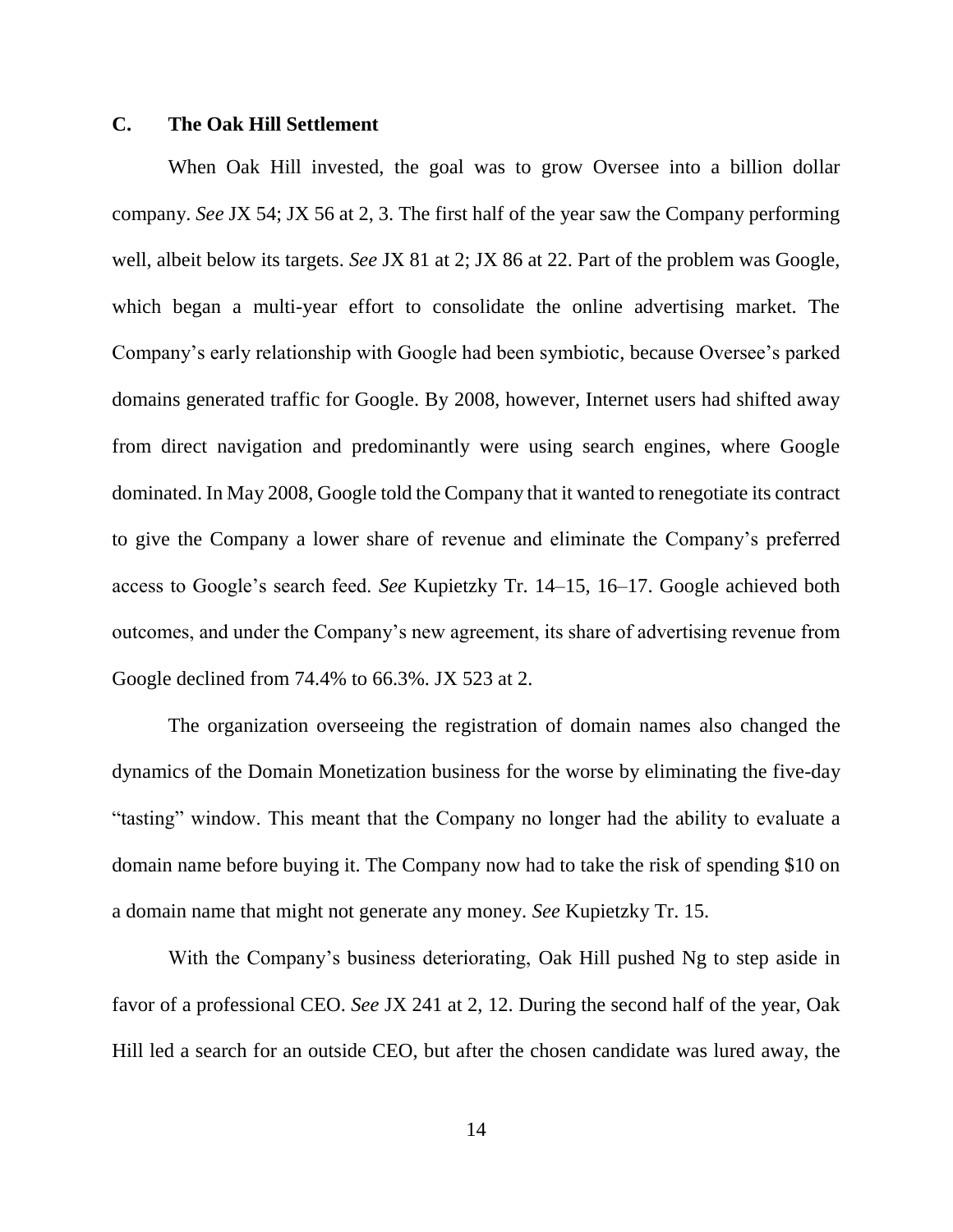Board promoted Jeff Kupietzky from Executive Vice President to President. *See* Kupietzky Tr. 32; JX 155; JX 156; *see also* JX 241 at 2, 12; JX 523 at 2.

The latter half of 2008 also witnessed the onset of the Great Recession, which affected online advertising. *See* JX 138; JX 145. The Domain Monetization and Vertical Markets businesses depended on online advertising, and when Oak Hill invested, online advertising was expected to grow by 15–20% per year. JX 523 at 2. Instead, spending on online advertising only grew by 10.6% in 2008 and declined by 3.4% in 2009. *Id.* The Great Recession also led to structural changes in the market for subprime loans, which devastated low.com, Oversee's principal Vertical Markets business. *See* JX 523 at 2.

Oak Hill used the events of 2008 to re-negotiate the terms of its investment. *See* JX 201 at 2. In November 2008, Oak Hill presented Ng with an "Issues List" and threatened to sue. *See* JX 163. On December 31, 2008, Oak Hill, Ng, Hsu, and the Company entered into a settlement agreement. JX 195. No funds were returned to Oak Hill. Instead, Ng and Hsu granted Oak Hill options to purchase large blocks of their common stock at an exercise price lower than the price at which Oak Hill invested. PTO ¶ 45. The parties amended the Drag-Along Right so that it would ripen on February 12, 2013, but could only be exercised if Oak Hill had made a redemption request that was not honored; otherwise, Oak Hill could not exercise the Drag-Along Right until February 12, 2015. PTO ¶ 46. The settlement consideration also included an amendment to the Redemption Right which provided that if the Company lacked sufficient funds legally available to redeem the Preferred Stock in full, then the Company would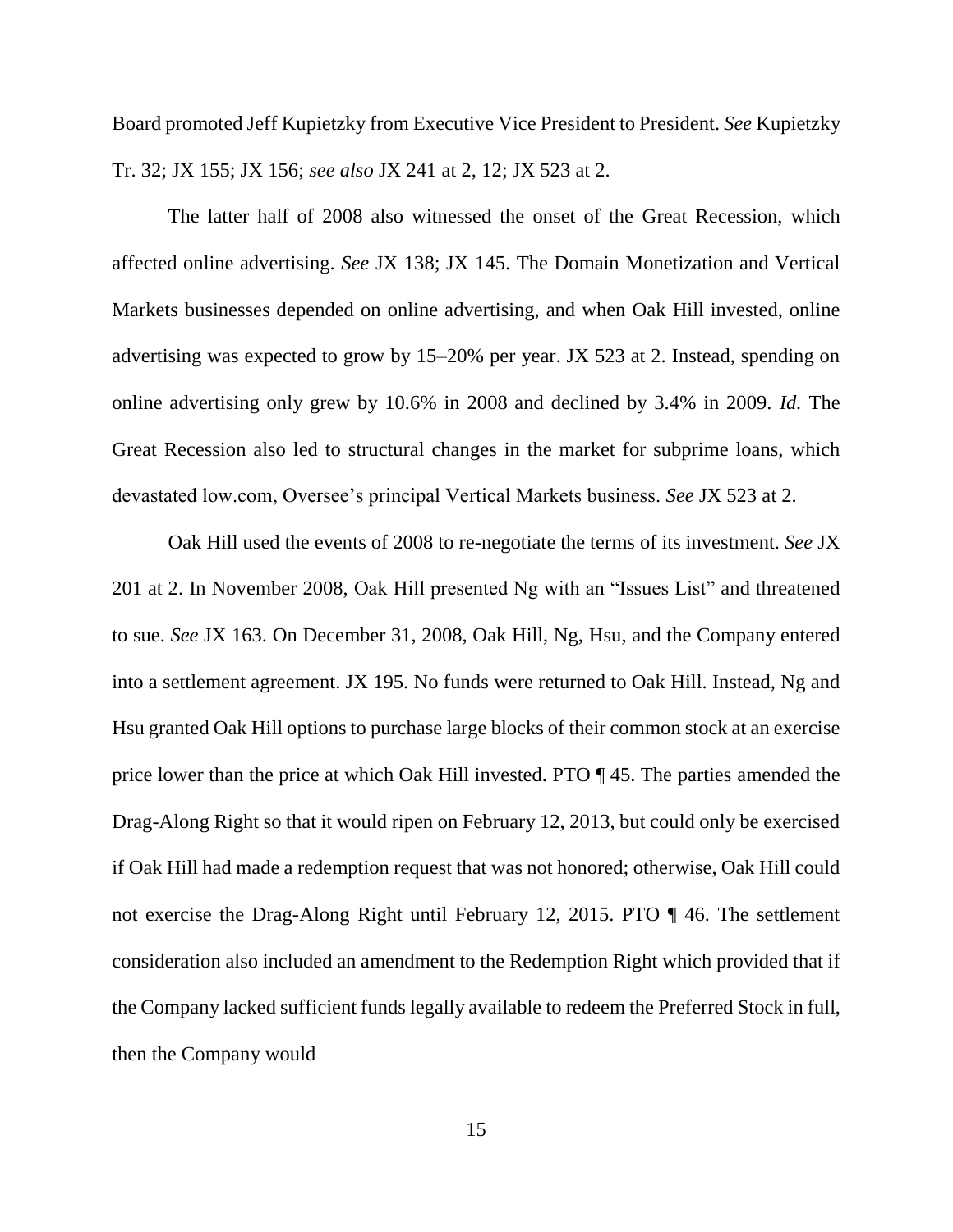take all reasonable actions (as determined by the [Board] in good faith and consistent with its fiduciary duties) to generate, as promptly as practicable, sufficient legally available funds to redeem all outstanding shares of [the Preferred Stock], including by way of incurrence of indebtedness, issuance of equity, sale of assets, effecting a Deemed Liquidation Event or otherwise.

JX 203 at 11.

l

After the settlement, Ng resigned as CEO. Ng nominally remained Chairman of the Board, but he relocated to China, reduced his involvement in the Company's affairs, and focused on other projects. Hsu Tr. 2206; Ng Tr. 627–28, 639; Kupietzky Dep. 33–34; *see* JX 201 at 2; JX 354 at 3.

Under Oak Hill's guidance, Kupietzky took significant actions to restore the Company's profitability, including a significant reduction in force. *See* Kupietzky Tr. 33– 34; JX 241 at 2, 12. From April 2009 onward, the Company performed "ahead of budget." JX 354 at 8. Oak Hill was again optimistic about the Company. *See id.* at 11.

## **D. Oak Hill Becomes The Company's Controlling Stockholder.**

In August 2009, Ng and Hsu approached Oak Hill about buying the rest of their shares. *See* JX 288 at 2. Ownership of a majority of the common stock would give Oak Hill the right to appoint the three Common Directors in addition to the two Series A Directors, conferring full control at the board level. In late October and early November, Oak Hill paid \$32 million to buy 41,788,257 shares of common stock from Ng and Hsu, comprising 53.7% of the common stock and reflecting a purchase price of \$0.77 per share. 6

<sup>6</sup> *See* JX 395; JX 396; JX 409; JX 412; JX 523 at 2. The events leading to Oak Hill's purchase were complicated, contentious, and ultimately not particularly relevant to the merits of this case. In short, after Oak Hill made an offer for Ng and Hsu's shares, Hsu changed his mind and sought to purchase Ng's shares so that he would have control over a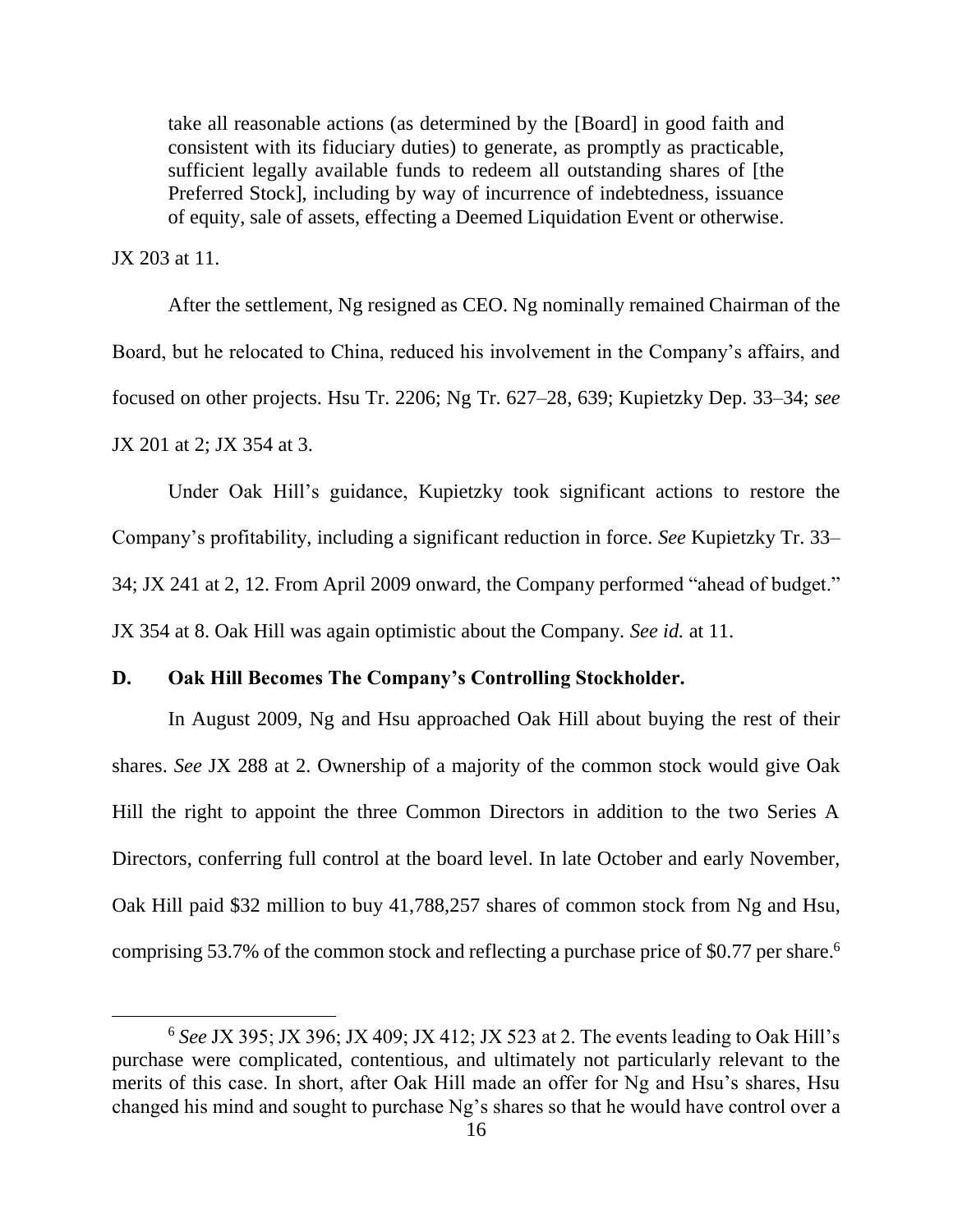Oak Hill's purchase of a majority of the common stock increased Oak Hill's equity ownership on an as-converted basis from 41% to 73%. JX 347 at 1. While solely a holder of the Preferred Stock, Oak Hill could not receive more than \$150 million at valuations below \$403 million, when it became economically rational to exercise its conversion right. As an owner of common stock, Oak Hill would share in any value creation at prices above its purchase price of \$0.77 per share. When seeking approval for the investment from Oak Hill's Investment Committee, the deal team presented a chart showing how the purchase affected Oak Hill's return profile, with the return from the common stock (green) layered above the return from the preferred (blue) and the additional wedge of value from the



majority of the common stock and be able to appoint the three Common Directors. *See* JX 305; JX 315. For a time, Ng seemed to have agreed to sell to Hsu. *See* JX 319. That outcome was unacceptable to Oak Hill, *see* JX 317 at 1–2, and Pade and Morse threatened to take hostile actions against the Company if Hsu acquired Ng's shares, *see* JX 318 at 1–2; JX 320. Ng then reneged on his agreement with Hsu and agreed to sell to Oak Hill at a higher price. *See* JX 332; JX 333; JX 337; JX 338; JX 341. Once Hsu had lost the deal, he exercised a co-sale right that enabled him to sell a portion of his shares to Oak Hill in place of a portion of Ng's shares. *See* JX 340. The transaction left Hsu embittered towards both Ng and Oak Hill. *See, e.g.*, JX 342; JX 348 at 1–2; JX 460; JX 469. He filed a lawsuit challenging the transaction, but was forced to dismiss it with prejudice to complete the sale of his shares under his co-sale right. *See* JX 385; JX 413.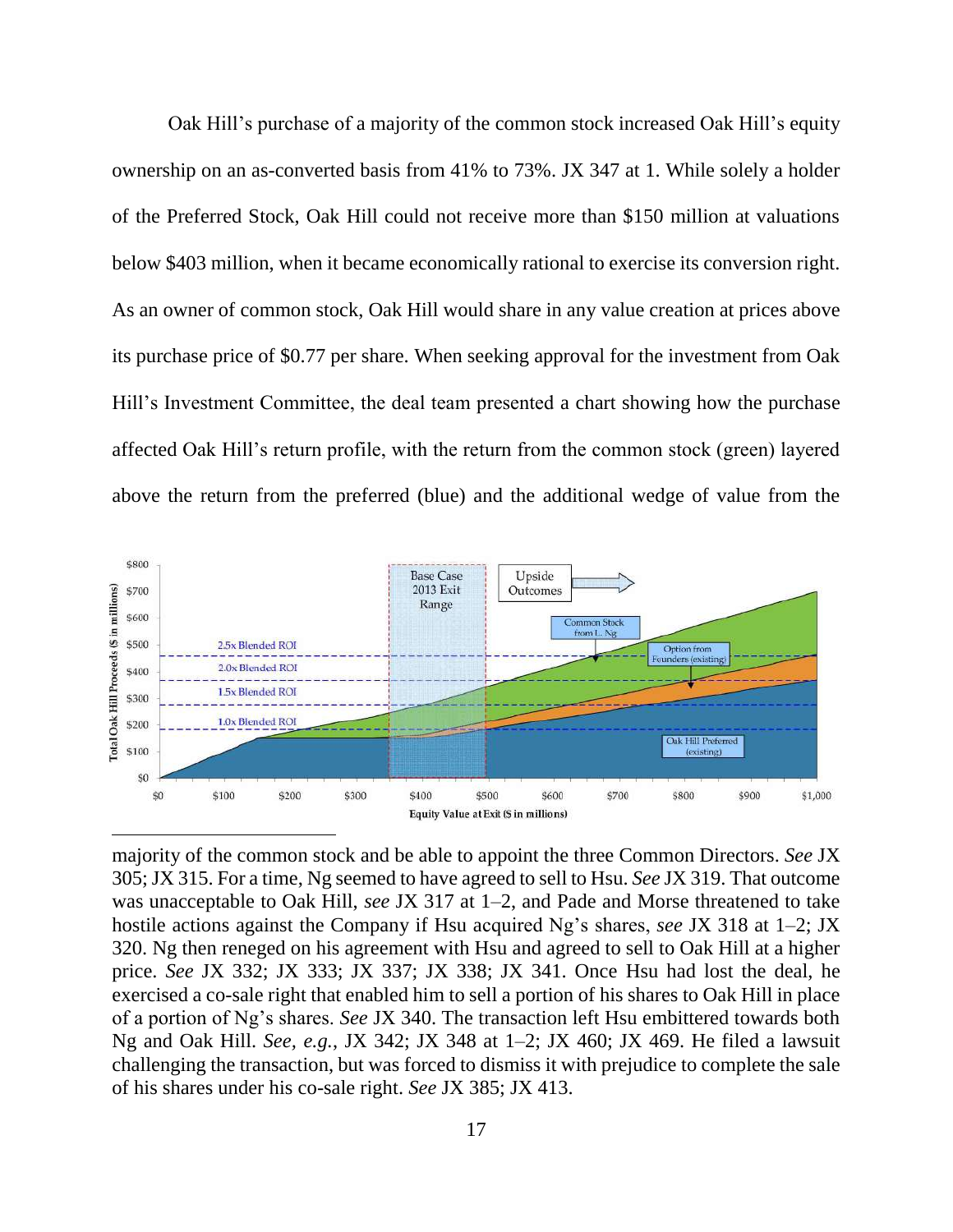options that Oak Hill obtained on Ng and Hsu's shares as part of the 2008 settlement (orange). *See* JX 354 at 5.

Equally important, the purchase of common stock gave Oak Hill control over the Board. As the deal team explained to Oak Hill's Investment Committee, "[t]he Preferred and common stock holders begin to have aligned economic incentives when the value of Oversee exceeds the Preferred conversion price, but these interests diverge below the conversion price." JX 354 at 7. The deal team stressed that "[i]n scenarios where the company struggles, the value of control to Oak Hill is significant." *Id.* Buying the common stock gave Oak Hill "the ability to control the timing and manner of our ultimate exit." *Id.*; *see* JX 347 at 1 (noting that the purchase gave Oak Hill "complete control of the Board" and that moving into a control position had "a lot of benefits to our existing \$150mm preferred position, as we can decide when and how we exit"); JX 357 ("[W]e are investing in control in order to protect our investment from Fred's control . . . ."); JX 450 ("OHCP III will clearly benefit from majority control of the Board.").

Oak Hill's purchase of common stock left Ng with approximately 14 million shares and Hsu with approximately 20 million shares. JX 431. After Oak Hill acquired full control, Hsu resigned from the Board. JX 424.

#### **E. Oak Hill Wants A Return Of Capital.**

Oak Hill's partners regularly review their portfolio companies. During a meeting in May 2010, the Oak Hill deal team reported that the Company's business had performed well in 2009 and first quarter of 2010, with results slightly ahead of its budget. *See* JX 523 at 2, 6. The deal team recommended "continuing to hold this investment, while actively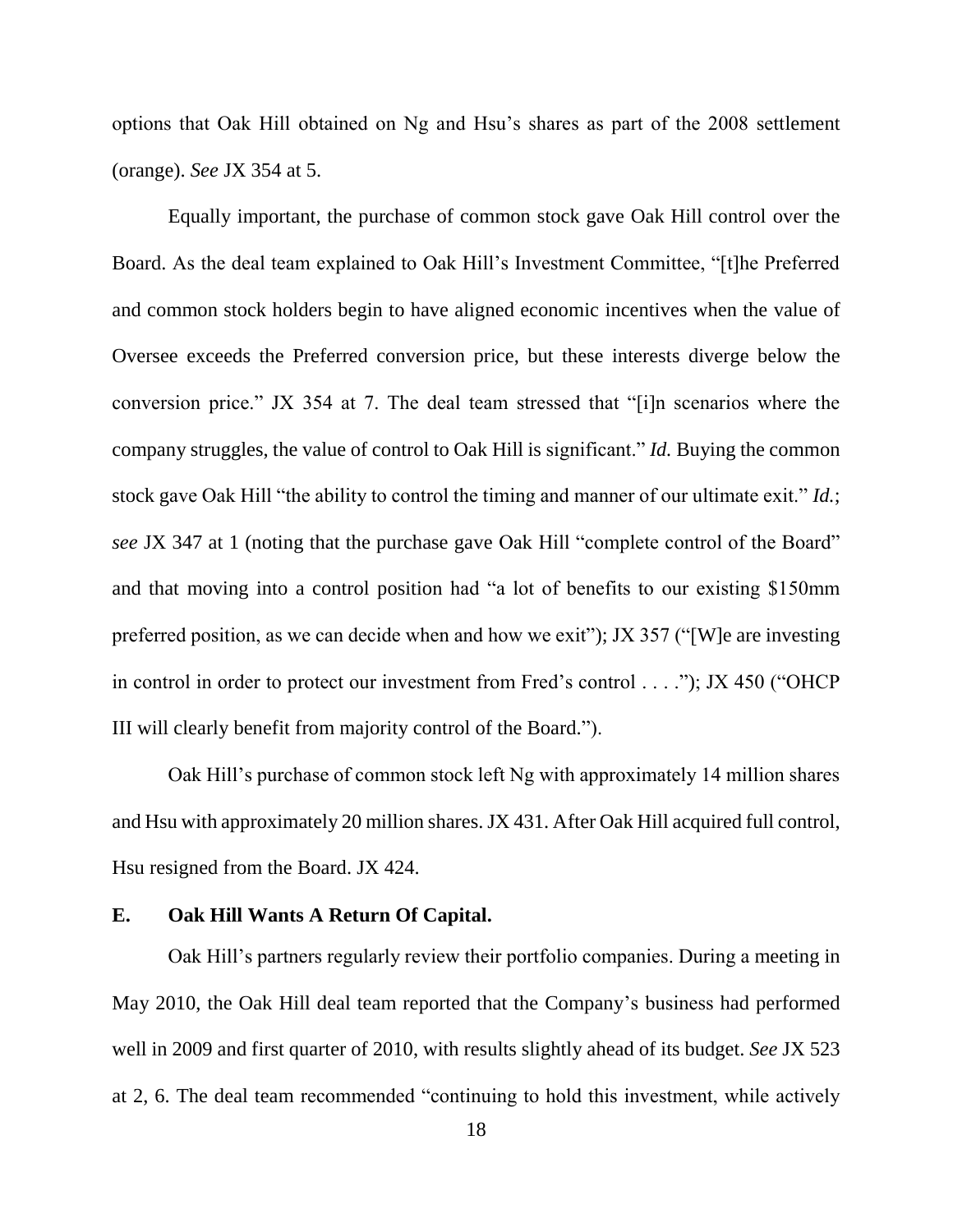evaluating opportunistic M&A and sale opportunities," with an anticipated exit in late 2012 or early 2013. *Id.* at 2, 3, 12. The other Oak Hill partners, however, focused on "exit timing" and "monetization strategy." JX 524. The "consensus" was for the deal team "to take action to realize value sooner rather than later." *Id.* One option was "a merger with a strategic that would allow us to take some of our preferred off of the table and roll some into common with a better go-forward return profile than our status-quo." *Id*. The other option was to "[t]ry to sell now to get back at least our \$150 million." *Id.* Oak Hill's managing partner, J. Taylor Crandall, "urged [the deal team] to crank up the focus on our monetization strategy." *Id.*

During the same month, Kupietzky entered into a new agreement with the Company. JX 532. Kupietzky had complained to Pade and Morse that his shares of common stock only would have value after Oak Hill had received \$150 million. Kupietzky Tr. 38–39. To align Kupietzky's interests with Oak Hill, Pade and Morse agreed to a bonus arrangement based on the amount of proceeds received by both the preferred and the common, thereby entitling Kupietzky to share from dollar one with Oak Hill. *See, e.g.*, JX 478, JX 483, JX 487. Kupietzky's intention was to make sure that "if Oak Hill took money, [he] would get paid." Kupietzky Tr. 138.

In September 2010, Oak Hill's Portfolio Performance Management Committee reinforced the need for the various deal teams to focus on realizations, liquidity, and exits. *See* JX 569. Under a heading titled "Next 18 months liquidity opportunities," the committee noted that Oak Hill would likely be starting the process of raising Fund IV during spring 2012, and "a necessary condition" for successful fundraising "will be that we return more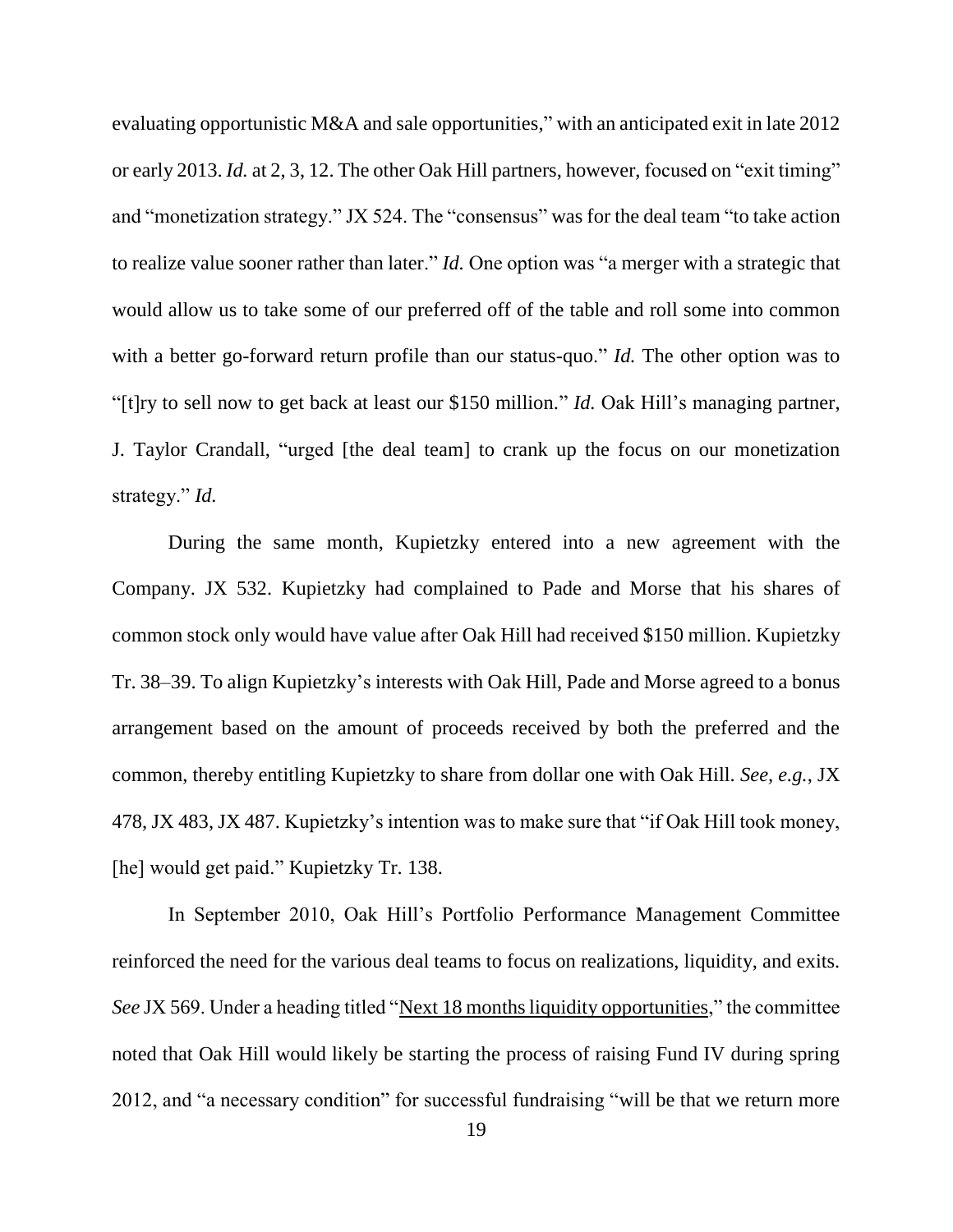than the \$160 million predicted in the portfolio reviews over the coming year and a half." *Id.* at 2.

In October 2010, Oak Hill filled Hsu's long-vacant Board seat with a third Oak Hill representative, David Scott. Then a principal of Oak Hill and member of the Oversee deal team, Scott later became a partner with the firm. *See* PTO ¶¶ 15, 58; JX 586.

Also in October 2010, Kupietzky presented Oak Hill with his vision for growing the Company. *See* JX 2541. He set an aggressive goal of converting the Company's 300 million monthly visitors into 10 million repeat customers. *Id.* at 9. He hoped to achieve this by creating a "Membership Mall" of lead-generation businesses spanning at least five vertical markets and supported by shared infrastructure. *Id.* at 10–13. To carry out this plan, he needed:

- "[D]edicated resources for R&D [to] improve company ability to build new products"
- "[S]trong leadership for management of [vertical markets] unit"
- "[D]edicated resources for M&A"
- "Changes in existing org structure and individuals to support new plan"
- "Sufficient capital for acquisitions"

*Id.* at 16; *see* Kupietzky Tr. 77–83. Kupietzky provided Oak Hill with a chart depicting the likely trajectory for the Domain Monetization business depending on whether the Company sought to (i) "maintain" the business by investing in alternative monetization strategies, new efforts at optimization, and efforts to respond to Google or (ii) "harvest" the business by limiting investment in these areas. JX 2541 at 25. In both scenarios, the business would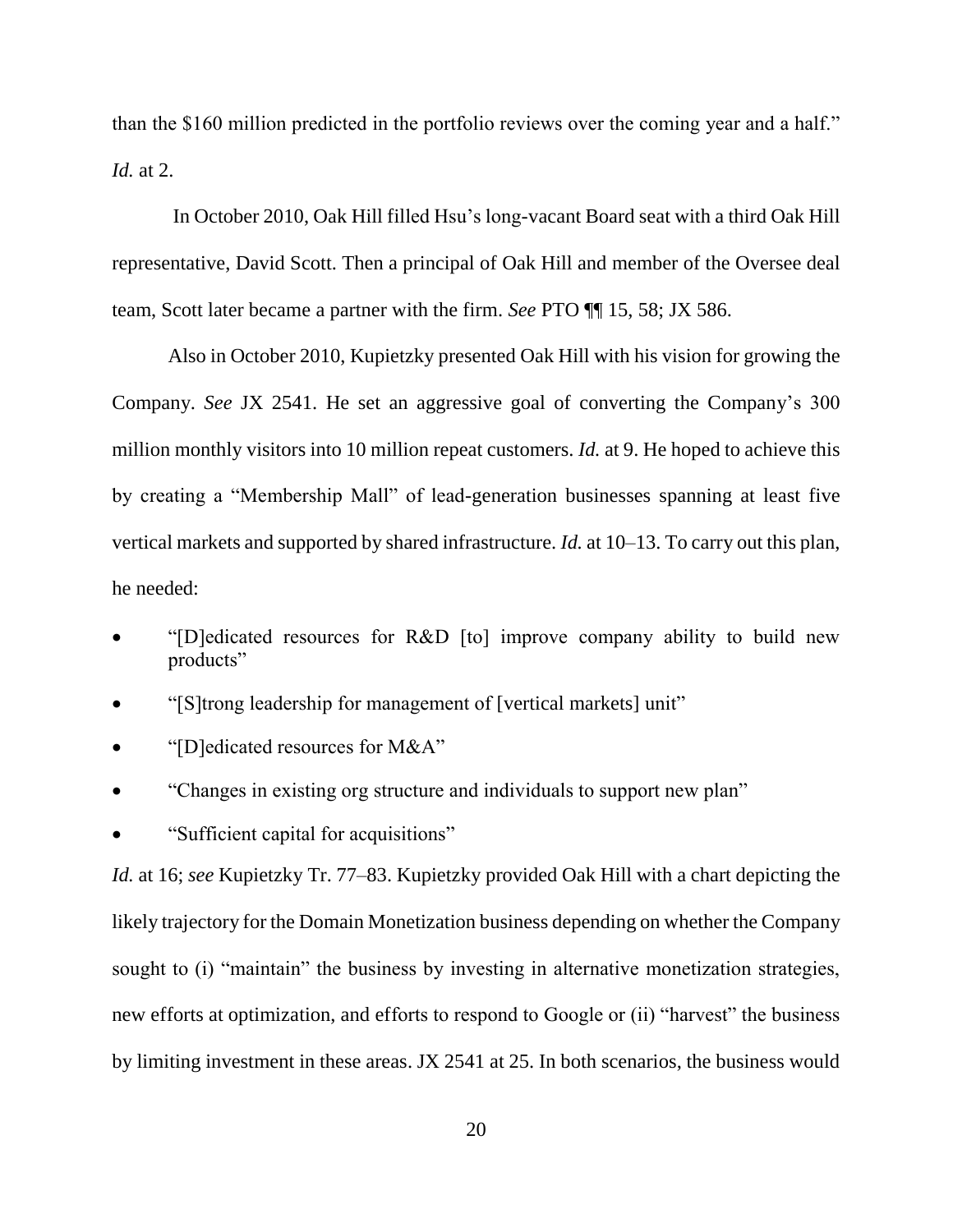decay, but Kupietzky anticipated the drop in the first scenario would be 35% less than the more rapid falloff in the second scenario. *Id.*

By December 2010, Kupietzky perceived Oak Hill's desire for a return of capital as a potential constraint. He expressed concern that if he did not "grow the business quickly through acquisition then Oak Hill will do a dividend recap." JX 615. He identified the most important objective for the Company as "[d]iversify from parking business to growing lead [generation] business." JX 2546 at 1. He regarded the "Board's desire for dividend" as his biggest personal challenge for 2011. *Id.* at 2; *see* Kupietzky Tr. 91.

#### **F. The Company At The Beginning of 2011**

When 2011 began, the Company still had four lines of business: Domain Monetization, Vertical Markets, Aftermarket, and Registrar. The Aftermarket and Registrar businesses were subscale and needed to be sold. No one disputes that selling these businesses was the right course of action to take. The debate concerns whether the Company did the right thing by not reinvesting the proceeds in its business.

Domain Monetization continued to be the Company's financial cornerstone. JX 642 at 10; *see* JX 753 at 14. During 2010, it generated \$174 million in revenue and \$25.1 million in EBITDA. JX 753 at 14. But it was vulnerable to steady erosion by Google. *See* JX 642 at 3 ("Google concentration is declining . . . but still an overhang on franchise value and must be further reduced."). At the end of 2010, Company management projected 12% annual decay in revenue over the next three years. *See* JX 616 at 7.

The Vertical Markets business operated sites in three categories: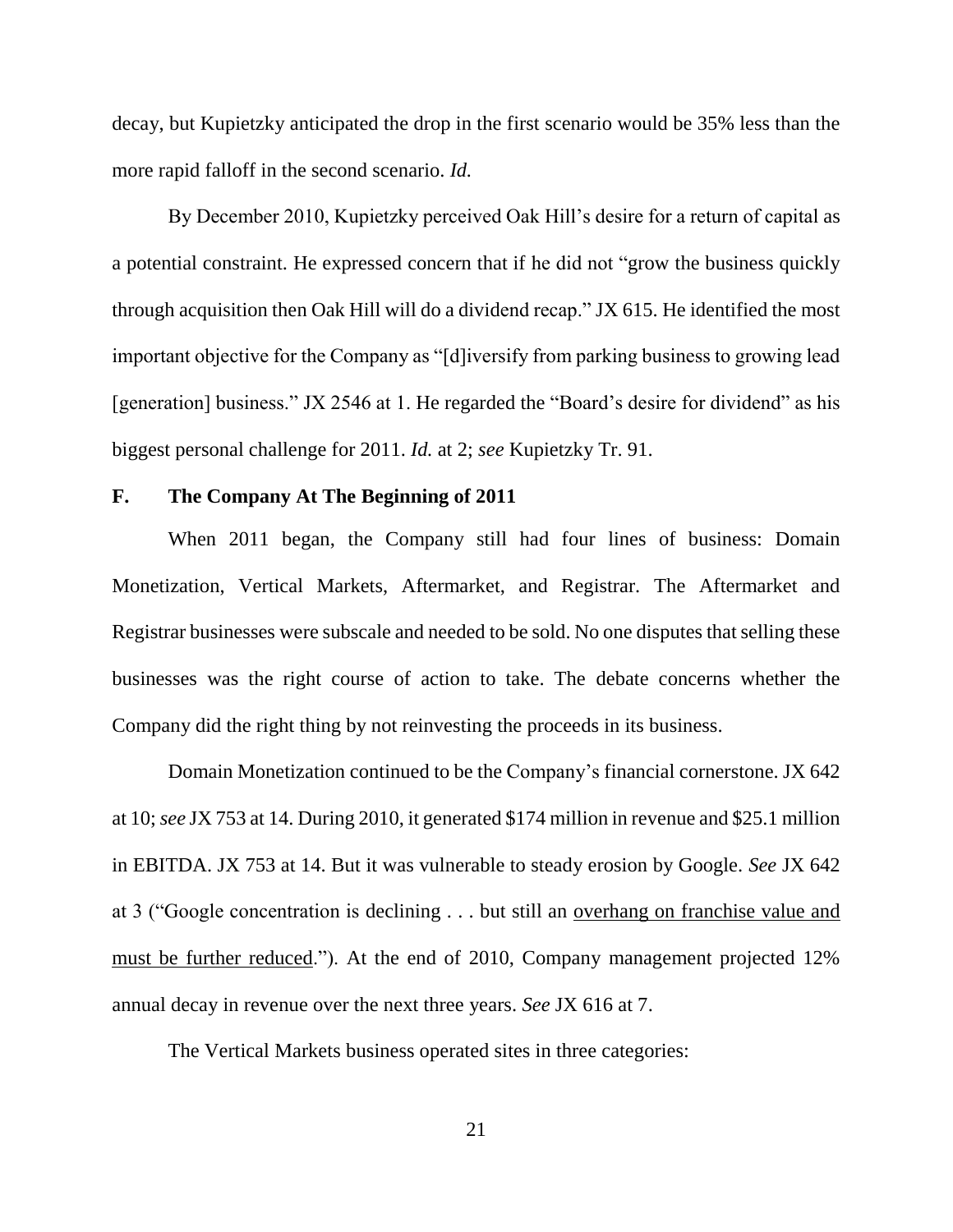- "Travel: Provides metasearch for online airfare through www.lowfares.com as well as airport parking reservation services through www.aboutairportparking.com." JX 642 at 15.
- "Finance: Provides credit card comparison and personal finance information through websites including www.creditcard321.com and www.creditcards.org (acquired at the end of 2009)." *Id.*
- "Retail: Provides comparison shopping services for consumers and serves as a lead generation provider to online retailers through www.shopwiki.com and other international websites (ShopWiki was acquired in Nov. 2010)." *Id.*

The Vertical Markets business was profitable, generating \$30 million in revenue and \$10 million in gross profit in 2010. *See id.* at 9.

If the Company was to grow, then Vertical Markets would be the vehicle. In December 2010, the Company hired Scott Morrow as a Senior Vice President and General Manager of the Vertical Markets business with the expectation that it would be the Company's "*high growth* division." JX 595 at 1; *see* JX 621; JX 636; JX 653; *see also* JX 880 ("Vertical markets is the high growth business . . . ."). Acquisitions would likely be a key driver of growth, because as Oak Hill's deal team observed in January 2011, "Oversee has sourced lead generation acquisitions at reasonable multiples and then grown them postacquisition by using Oversee's insights into monetization trends. It has not been successful at organically creating these verticals." JX 642 at 10.

At the end of 2010, the management team at the Company consisted of Kupietzky as CEO, Elizabeth Murray as Chief Financial Officer, Debra Domeyer as Chief Technology Officer, and Todd Greene as General Counsel. The Board consisted of eight directors. Pade, Morse, and Scott represented Oak Hill. Kupietzky held a seat as CEO. Ng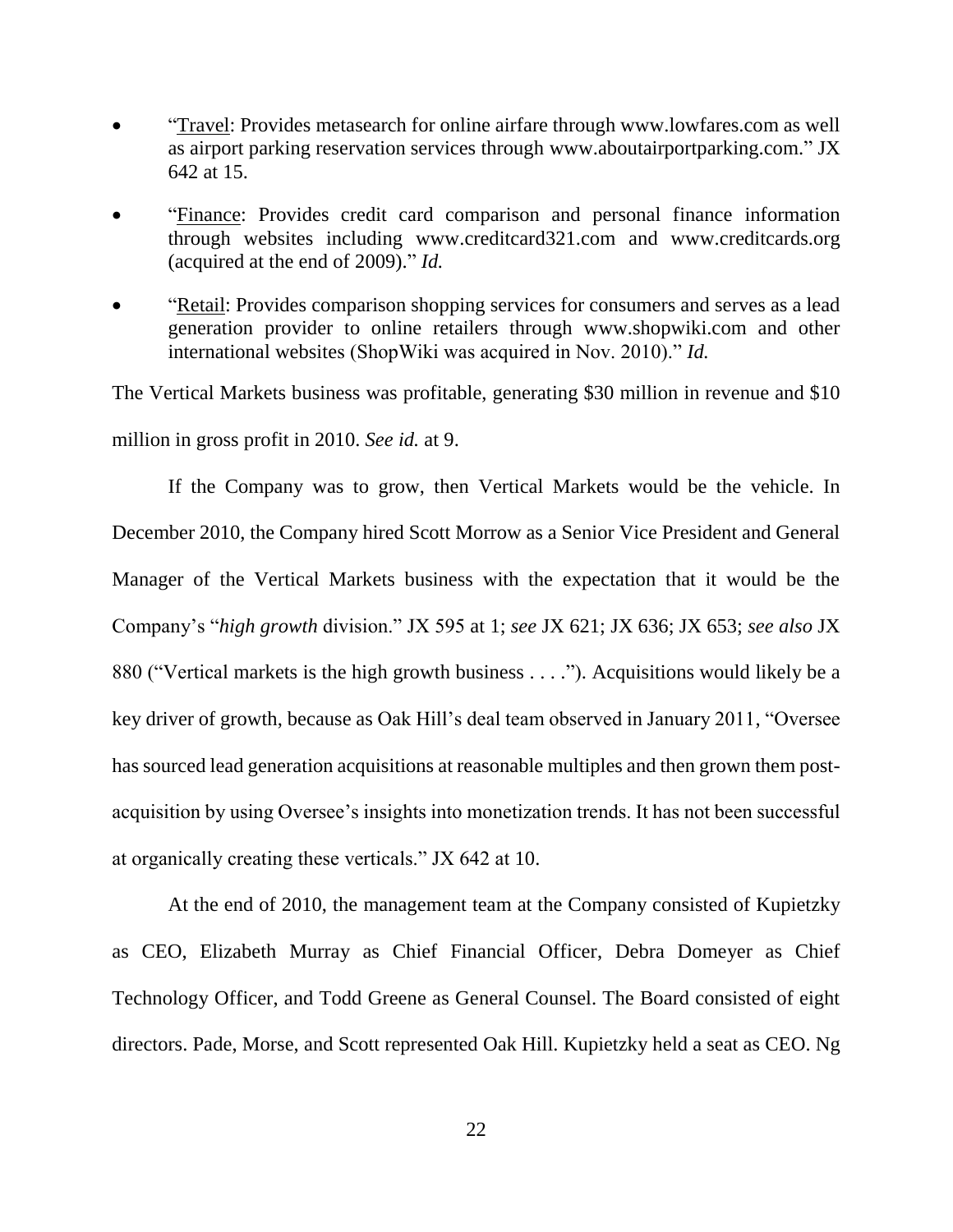continued to serve as Chairman. The remaining three directors were not affiliated with Oak Hill or management: Allen Morgan, Scott Jarus, and Kamran Pourzanjani. *See* JX 737.

Overall, 2010 had been solid year for the Company. JX 642 at 3; JX 723 at 2. Revenue in 2010 grew by 9.4% to \$174 million, and EBITDA grew by 1.1% to \$25.1 million. The Company met its budget. JX 723 at 2; *see id.* at 8. The main disappointment was revenue from acquisitions, where Oversee anticipated incremental revenue of \$20 million and only achieved \$3 million. JX 657 at 8.

On January 19, 2011, the Board approved the Company's business plan for 2011 (the "2011 Plan"). JX 661 at 3. It called for (i) divesting the Aftermarket and Registrar businesses; (ii) supporting Domain Monetization through domain name acquisitions, optimization, and international growth; and (iii) growing Vertical Markets internally and through acquisitions. JX 658 at 8. To achieve these goals, the 2011 Plan budgeted \$42 million for acquisitions in 2011. *Id.* at 22; *see* Kupietzky Tr. At 53–55.

Kupietzky did not have specific acquisition targets in mind; he anticipated finding accretive acquisitions. In accordance with the Company's normal practice at the time, the Board received an M&A pipeline update from Ryan Berryman, the Company's head of Corporate Development. The plan identified twenty potential targets for the Vertical Markets business. *See* JX 657 at 33; JX 725; JX 725.1 (describing management 2011 "goals" for Kupietzky, Berryman, Nelson and others, all focused on growth). The 2011 Plan contemplated hiring twenty-four new employees. JX 658 at 23.

Kupietzky regarded the 2011 Plan as contemplating "moderate" growth. Kupietzky Tr. 101. Kupietzky explained at trial that there were always three basic paths for Oversee: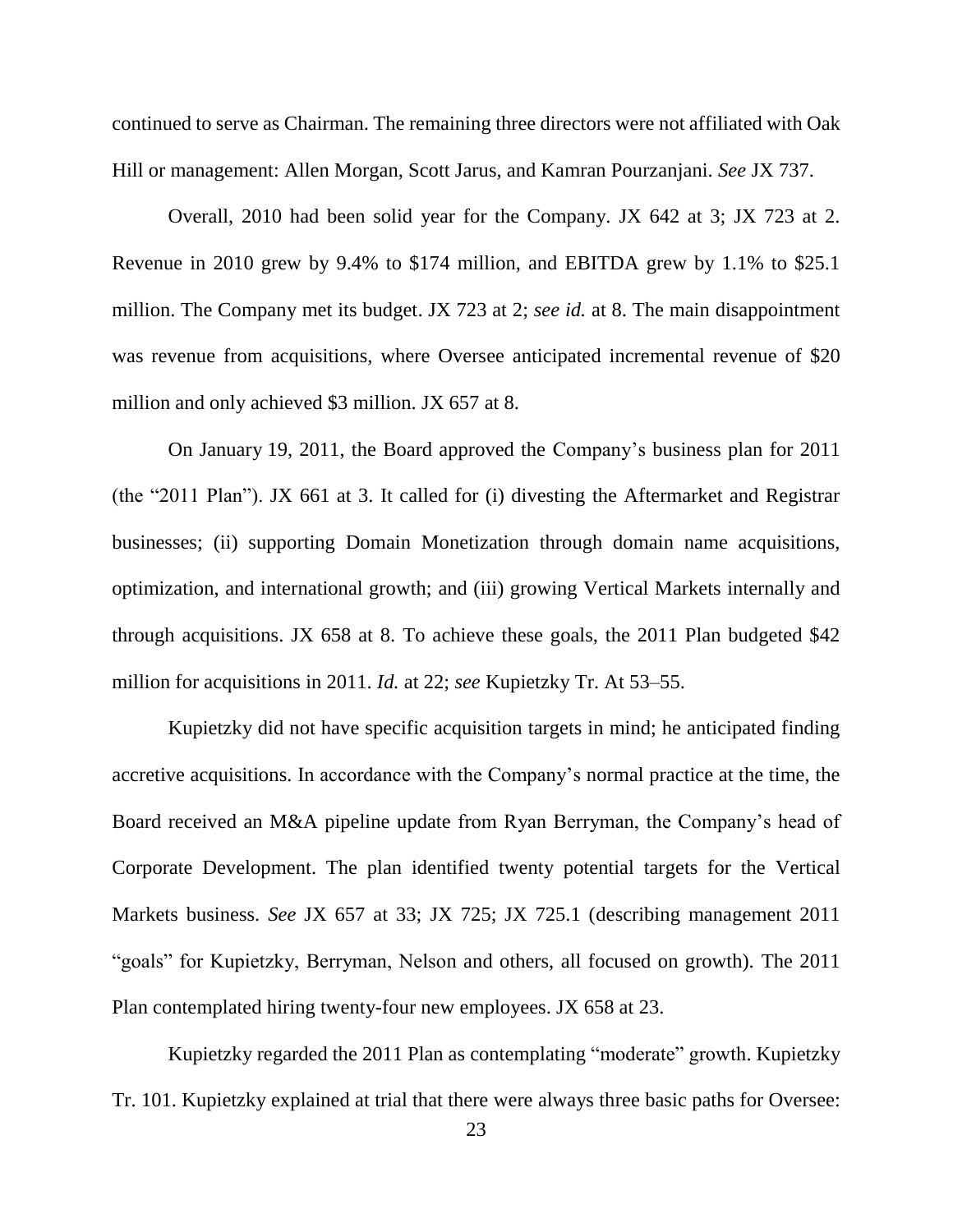(i) a harvest strategy, in which management maximized profitability without investing in new initiatives, (ii) a modest investment strategy, in which management looked for opportunities to support the core business and to invest where the Company had a competitive advantage, and (iii) an aggressive investment strategy that contemplated a venture-capital approach to growth without regard to near-term profitability. *Id.* Kupietzky believed that the 2011 Plan pursued the middle route. *Id.*

## **G. Oak Hill Decides To Change The Status Quo.**

In a January 2011 presentation to the firm's partners, the Oak Hill deal team explained that the team's focus had shifted "to an overall review of Oversee's strategic direction" that included pursuing "either larger M&A or a shareholder dividend." JX 642 at 3. The deal team also advised the Oak Hill partners that "[o]ptimal outcomes will require changes to the senior management team." *Id.* Elaborating on both points, the Oak Hill deal term stated:

- "We intend to either utilize available debt capacity to fund a larger acquisition in 2011 or seek a dividend recap that could return \$35-\$40 million to Oak Hill." *Id.* at 10; *accord id.* at 16.
- "CEO Jeff Kupietzky and his team have stabilized Oversee and established good operational controls and processes over the past two years. However, we believe an optimal outcome for Oak Hill will require future changes to the senior team." *Id.* at 10.

After speaking with Morse, the Company's investment banker at Jefferies & Company noted that "[e]xit options are really weighing on him." JX 667.

In a March 2011 update to the firm's partners, the Oak Hill deal team confirmed that although "Oversee met its EBITDA budget and has returned to growth," the deal team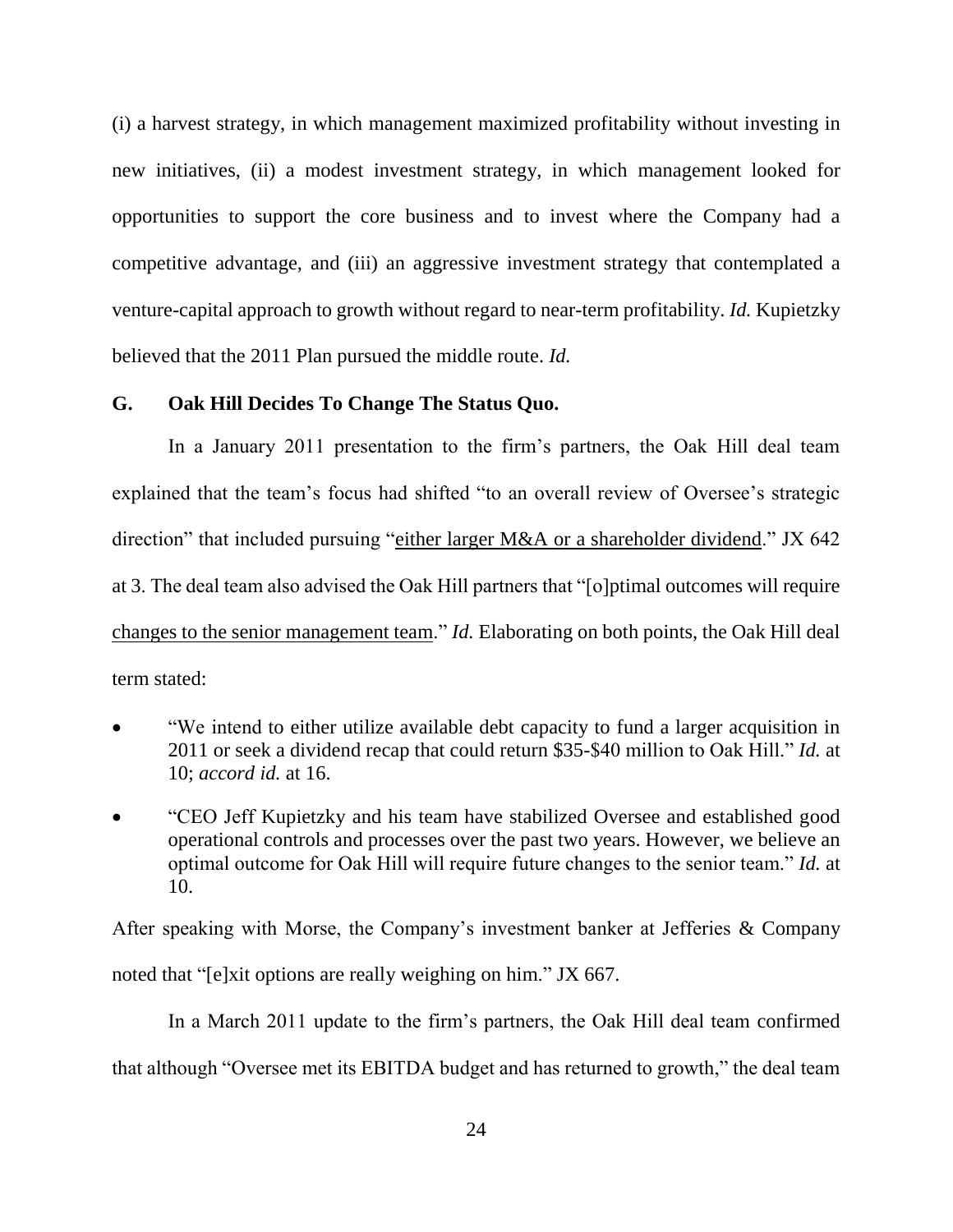was "unsatisfied overall with Company performance" and "engaged in a series of actions to improve our expected outcomes." JX 723 at 2. Later in the presentation, after describing the returns under the existing business plan, the deal team recommended against maintaining the "status quo" at Oversee. *Id.* at 11. The team elaborated:

- "EBITDA growth of 10-12% builds value primarily for the common equity (of which [Fund III] owns approximately half)." *Id.*
- "Oak Hill's preferred does not participate in value creation until equity values above \$403 million, and with a net cash position, there is not leverage between enterprise value and equity value creation for the preferred." *Id.*
- "A transformative M&A transaction, a change to the capital structure, or a change to the growth profile would be necessary to support an extended hold period." *Id.*

Rather than accepting the status quo, the deal team embarked on a "staged action plan" that involved (i) selling the Registrar business, (ii) "engag[ing] in transformative M&A discussions with three industry players," and (iii) evaluating changes in senior management. *Id.* at 2. The team again identified a "dividend recap transaction" as a possible means of returning capital, "but best sequenced as a late-2011 event, possibly tied to the preferred maturity, absent a strategic transaction." *Id.*

Oak Hill spent much of its energy during the five months of 2011 pursuing a transformative M&A transaction with NameMedia, which Oak Hill regarded as "an excellent strategic fit" with Oversee. *Id.* at 12. The Oak Hill team believed that the combined company could support "additional leverage, funding a distribution to shareholders." *Id.* Oak Hill worked with Summit Partners, the private equity sponsor of NameMedia, to develop a transaction. *See, e.g.*, JX 757.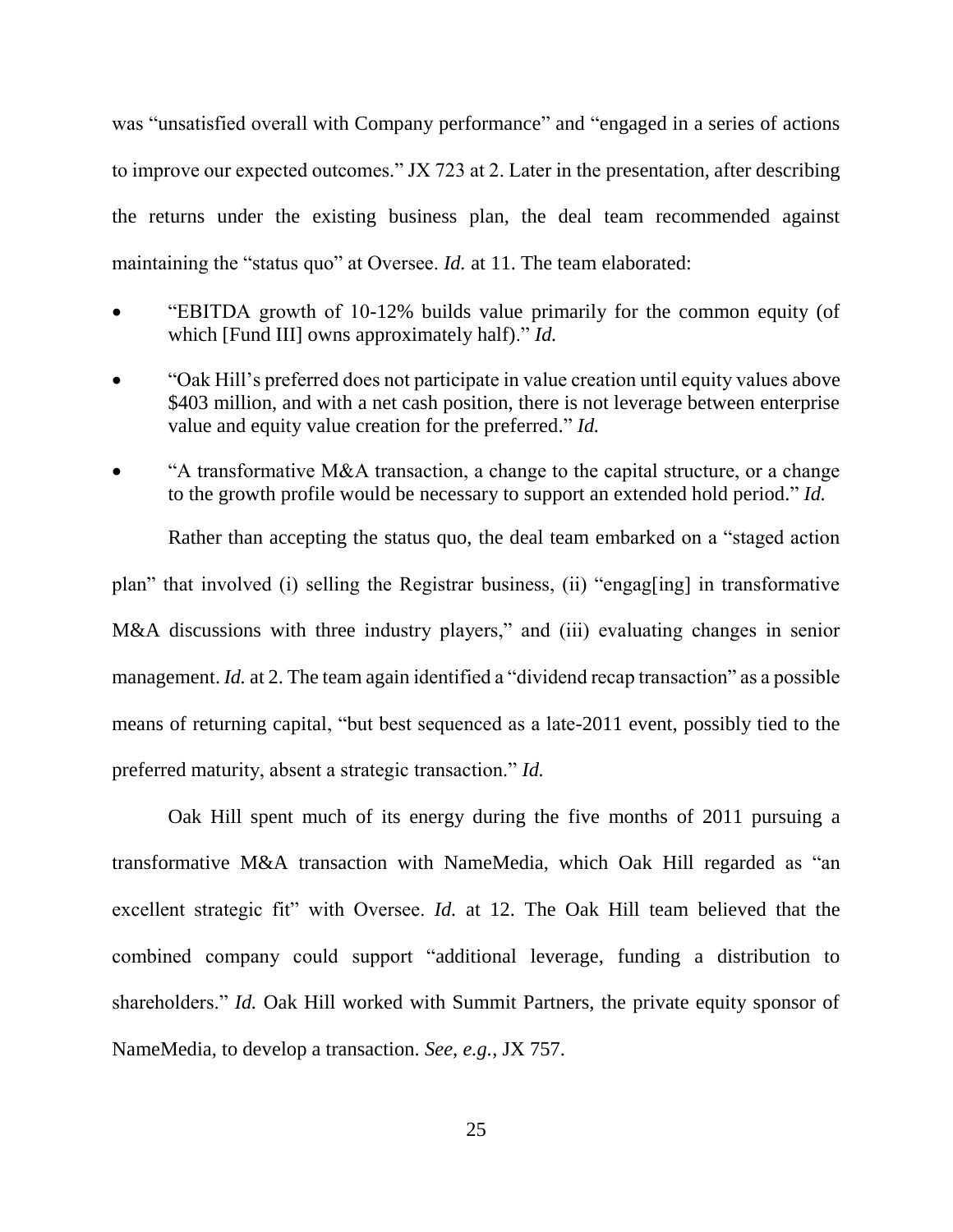Because of Oak Hill's desire to receive a return of capital from the NameMedia deal, the Board formed a special committee comprising the three non-Oak Hill directors: Jarus, Morgan, and Pourzanjani. *See* JX 790 at 3–4. As originally constituted, the resolutions gave the committee the exclusive power and authority to determine whether a recapitalization would take place and on what terms. JX 822 at 3–4; *see* JX 809 at 2. Morgan objected to the full delegation of authority. He believed that "in general, the Special Committee should closely 'ride shotgun' to the majority shareholder of Oversee as they work out a deal that is acceptable to them." JX 809 at 2. At that point, the committee would "make a recommendation to the Board" and "[i]f the Board wants to recommend the Potential Transaction over the objection of the Special Committee, I think that's fine." *Id.*; *see* Morgan Tr. 1627–28. The final resolutions gave the committee a reduced role: A recapitalization would require the committee's approval, but the committee did not have the power to set the terms of the deal. *See* JX 822 at 3–5.

In early May 2011, the NameMedia deal fell apart. The banks would not provide a financing package that contemplated a dividend. *See* JX 830; JX 831. Without bank financing, the combined business could not generate enough distributable cash to satisfy NameMedia's owners. *See* JX 837 at 1; JX 840 at 4–5; JX 844 at 1.

As the prospects for the NameMedia deal receded, Oak Hill examined whether the Redemption Right could provide a means of obtaining a return of capital. *See* JX 720. Under this court's decision in *SV Investment Partners, LLC v. ThoughtWorks, Inc.*, 7 A.3d 973 (Del. Ch. 2010), the Company would only be able to redeem the Preferred Stock to the extent it had legally available funds. In March 2011, Greene sent a summary of the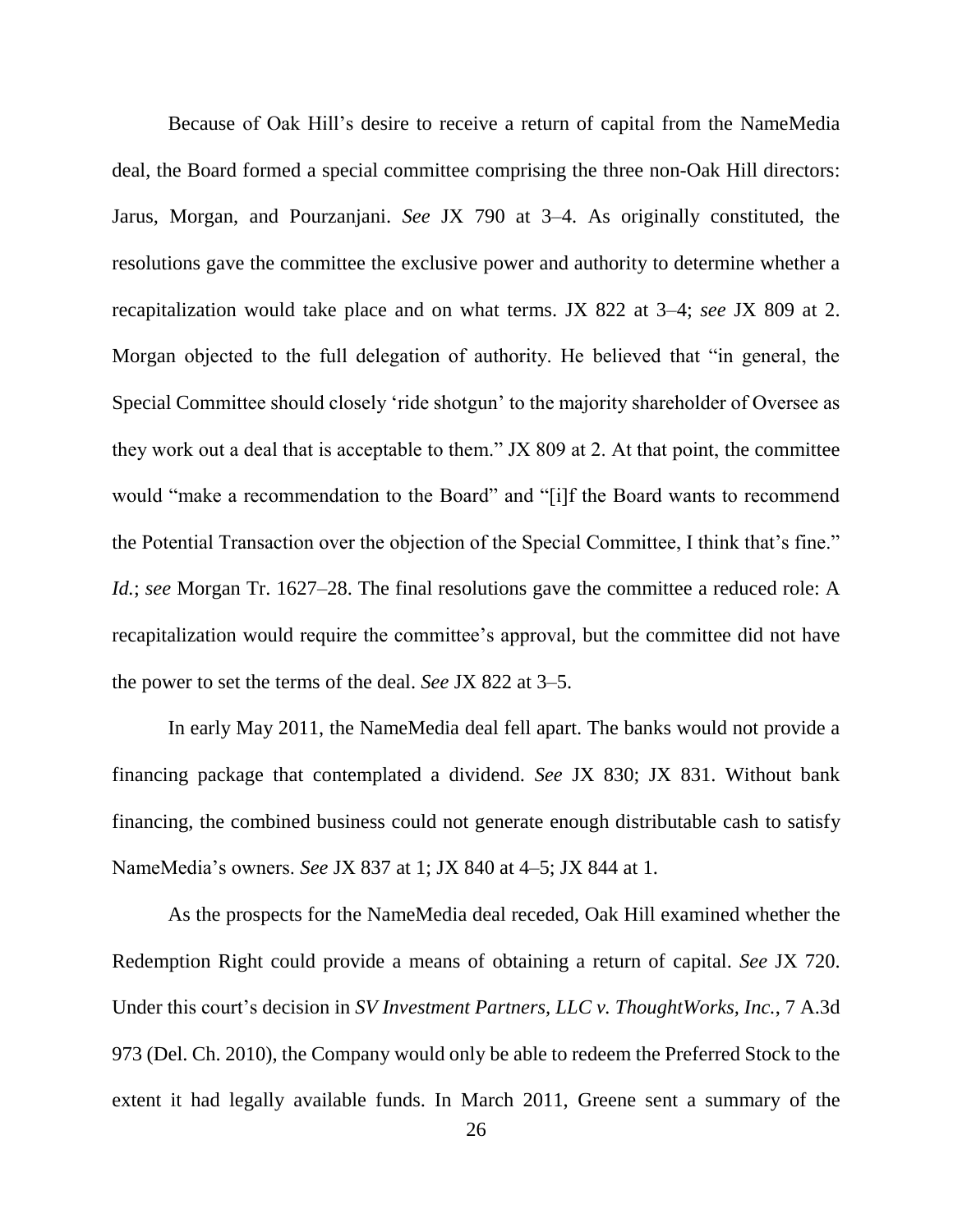*ThoughtWorks* case to the Company's outside counsel at Hogan Lovells and scheduled a call to discuss it. *See* JX 747; Greene Tr. 1967–69. In April, Oak Hill's lawyers at Wilson Sonsini Goodrich & Rosati, P.C. delivered a twelve-page memorandum analyzing Oak Hill's rights under the Preferred Stock. *See* JX 770; JX 801; *see also* JX 850.

Oak Hill also remained interested in changing the leadership team at the Company. In March 2011, Oak Hill had asked Jarus to meet with the management team to understand

"the senior management team dynamics." JX 723 at 6. At the end of April, he delivered his

report. In his introduction, he cautioned that

by the very nature of my conversations with the [executive team], most of what I heard were negative observations or complaints. This was a venting process with an "outsider" who was willing to listen. The reader of this report should not assume that "the sky is falling." . . . Without exception, everyone believes that ODN is a valuable company with tremendous assets at its disposal.

JX 800 at 2. That said, the report contained blunt commentary:

- "There is a keen recognition within the [executive team] that ODN's business must change. The company's current business model is broken and unsustainable. External influences and the lack of control over its own destiny have become overwhelming." *Id.*
- "[T]there is concern about ODN's ability to execute successfully on the acquisitions which have been made (*i.e.*, grow the businesses/vertical market), and on whether there really is any synergy between ODN's core business (particularly the [owned and operated] traffic) and its acquired vertical markets business." *Id.* at 4.
- "There was a general theme that the goals of the organization, particularly its financial goals (i.e. budget), were set to meet Oak Hill's expectations, as opposed to being a realistic reflection of the current markets, external influences, and/or ODN's execution capabilities." *Id.*
- "[T]here is a sense that many decisions need to be brought up to Oak Hill Capital *before* they are executed (i.e. the CEO does not have the authority to be making these decisions without Oak Hill's consent)." *Id.* at 5.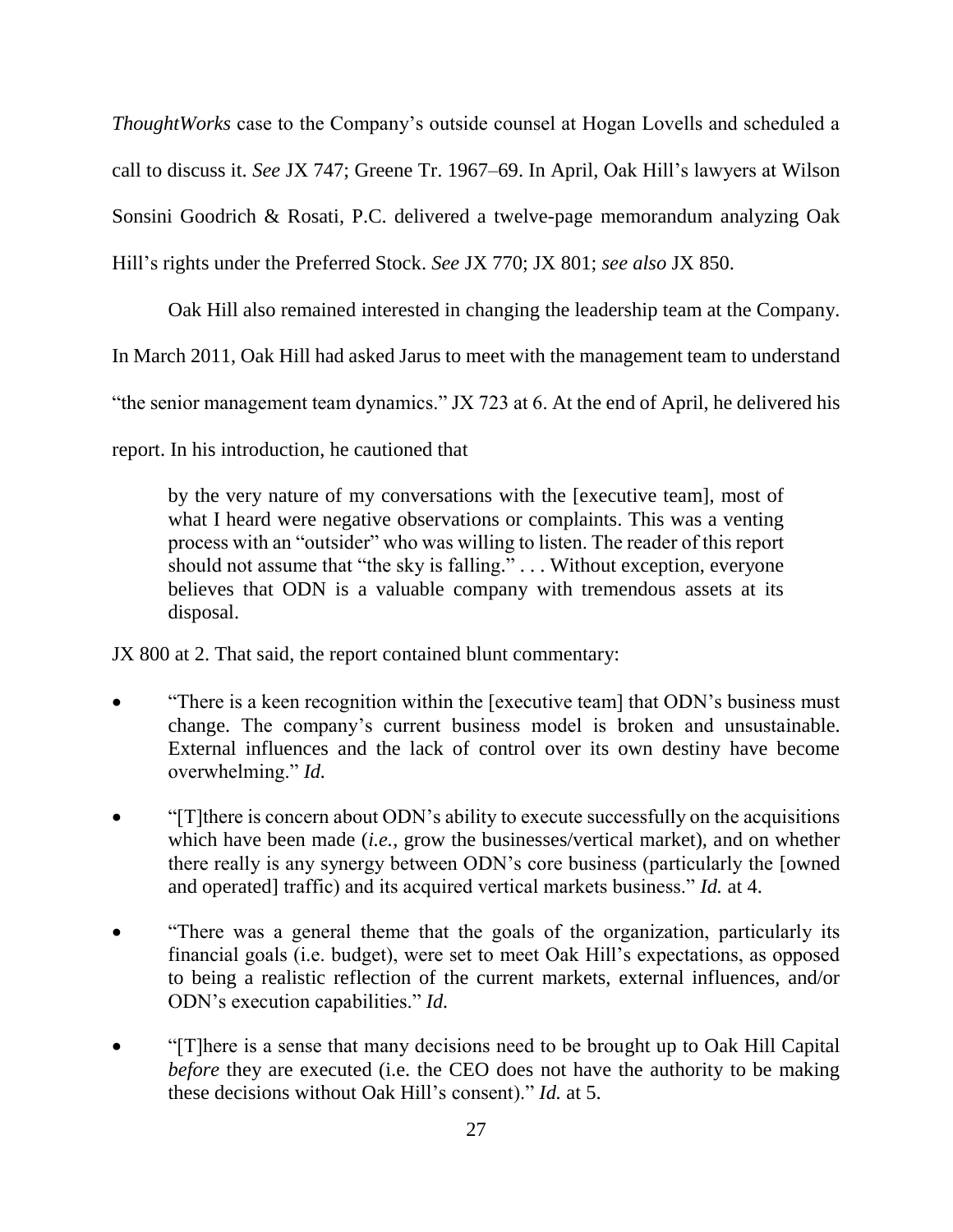"The biggest challenge to the success (and survival) of ODN is the lack of a clear, articulated, well-communicated and decisive strategic direction for the company." *Id*. at 7.

## **H. The Company's Performance Suffers.**

While Oak Hill was pursuing the NameMedia deal, the Company's performance suffered. In February 2011, Google released the first of a series of updates to its search algorithm, later known as "Panda." PTO ¶ 61; JX 2566 ¶ 28; Jerath Tr. 2458. The updates were designed to assign lower search rankings to domains that lacked original content or carried other indicia of being lower quality sites. *See* JX 710; JX 712 at 1; JX 714; JX 769. Panda affected all of Oversee's businesses, and it caused ShopWiki's traffic to decline by 30–40% during the first quarter. JX 782A at 36.

The Google updates did not immediately have a major impact on the Company's results: its gross revenue of \$45.6 million for the first quarter fell just short of budget at \$46 million, and its EBITDA of \$5.4 million also fell just short of budget of \$5.6 million. *Id.* at 4. But the negative effects continued into April and May. *See* JX 824 at 4–5; JX 825. Google made matters worse by providing its search feed to other domain monetization companies, who competed aggressively with the Company. *See* Kupietzky Tr. 56; JX 825.

Oak Hill decided it was time to remove Kupietzky. *See* JX 723 at 2. In February 2011, Morse had told Pade and Scott that they needed to "change the CEO." JX 693. At the end of May, Morse proposed to the rest of the Board that they fire Kupietzky and establish an "Office of the CEO" comprising the balance of the senior management team. JX 840 at 4–6.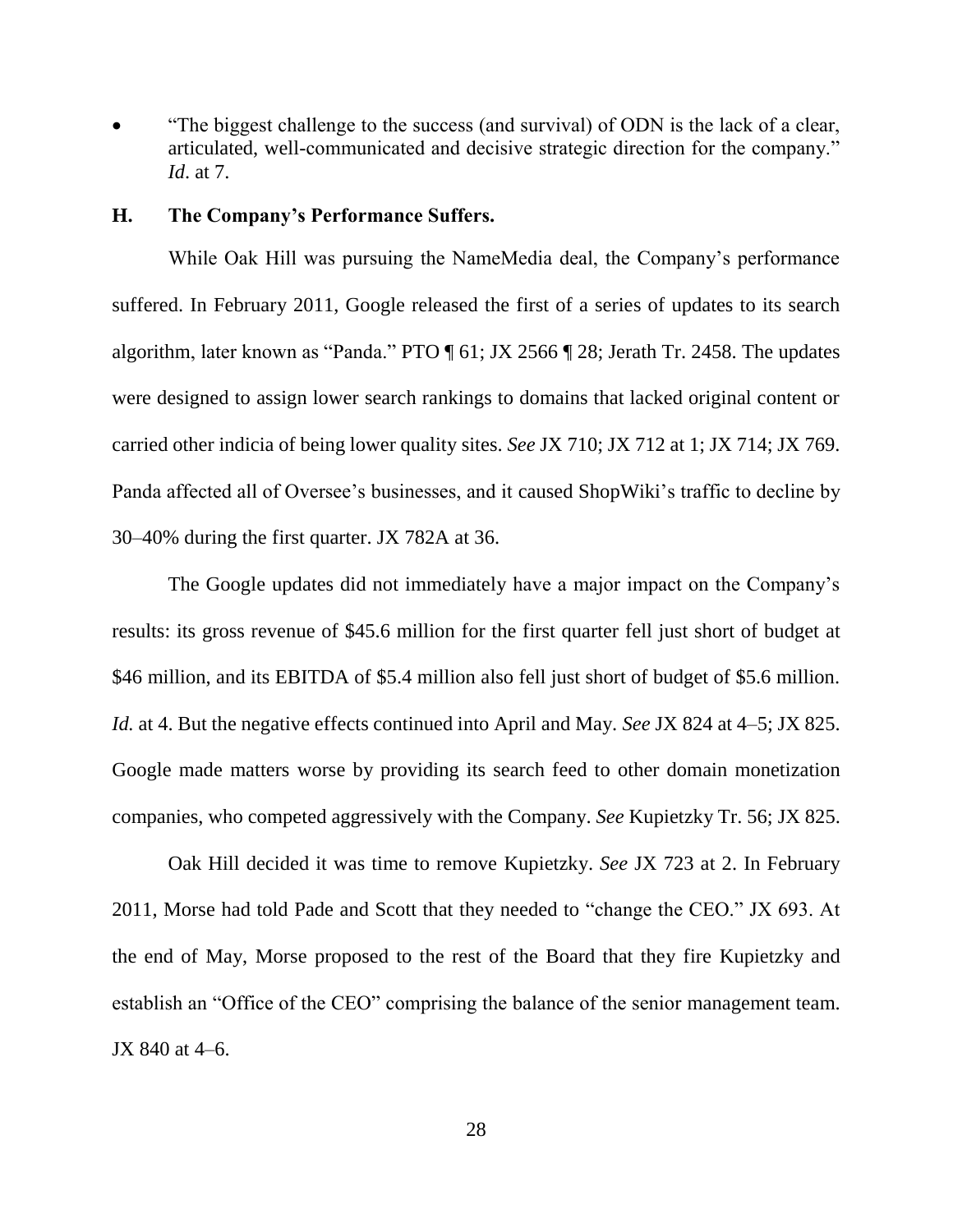On June 7, 2012, Pade and Morse met with Kupietzky and told him he was relieved of operational responsibility. *See* JX 855. Kupietzky would leave the Company on September 2. In his place, Pade and Morse established an "Operating Committee" comprising the remaining members of senior management: Morrow, Domeyer, Murray, and Greene. *See id.*; JX 856. Morrow and Domeyer received the titles of Co-President. *See*  JX 866. At its next meeting, the Board signed off on the changes. *See* JX 869.

Pade and Morse also made other changes in the executive team. After they had explained to Kupietzky the "change in approach to operating the business," Kupietzky agreed that "several other members of the management team were no longer in productive roles." JX 856 at 1; *see* Kupietzky Tr. 62–63, 129–30; Pade Tr. 483–86. The surplus executives included Berryman, the Vice President for Corporate Development, and Jack Nelson, the Head of Human Resources. JX 856 at 1. From Kupietzky's standpoint, it made sense to let Berryman go in light of Oak Hill's new "cost-cutting strategy." Kupietzky Tr. 127–30; *see also* JX 846 at 1 (Jarus noting in June 2011 that Berryman's "job/responsibilities seem to have bled away").

For help in reorienting the Company, Oak Hill turned to Jefferies, which had been advising the Company and Oak Hill on the NameMedia transaction. Oak Hill asked Jefferies and management to analyze a sale of the Domain Monetization business,<sup>7</sup> which

l

<sup>7</sup> *See* JX 840 at 4 (Morse reporting that Oak Hill had "spoken with David Liu at Jefferies about helping do a market check to understand what the market for the core domain monetization asset might be"); JX 844 at 1 (Kupietzky reporting that Jefferies had been engaged with a "primary focus" on marketing "the Monetization business on a standalone basis"); JX 2471 (Greene reporting that NameMedia deal "is off" and "[w]e are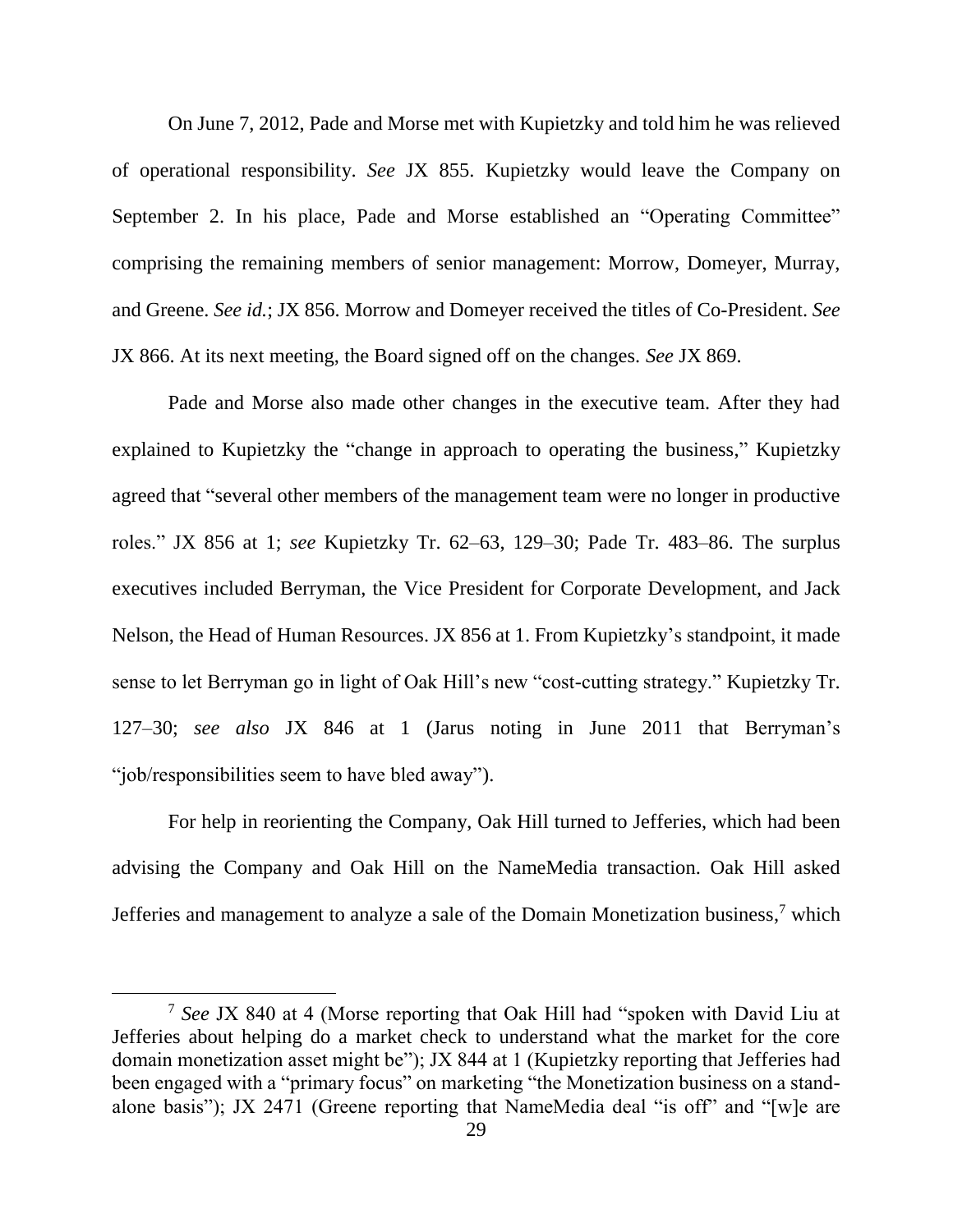could generate cash for a redemption while preserving the Vertical Markets business to be managed for possible upside. *See* JX 840 at 6; *cf.* JX 819 (Ng suggesting similar strategy). Oak Hill also asked Jefferies about other options that would generate liquidity, including selling the Company as a whole and adding debt to support a leveraged dividend. *See* JX 820. Oak Hill even asked Jefferies to explore splitting the Company in two, with the Preferred Stock remaining with the Domain Monetization business so that its cash flows could be used to pay it down, and with Vertical Markets spun off as a second company that could seek venture financing. *See* JX 828; Kupietzky Tr. 117–19.

On June 30, 2011, Jefferies gave a presentation to the Board. *See* JX 887. The materials noted that "[m]anagement and the Board are evaluating potential changes to the Company's long-term strategy, investment opportunities and underlying expense structure." JX 885 at 4. The Company's strengths included its portfolio of domain names, its high number of monthly unique visitors, its profitable business model, and its relationship with Google. *Id.* at 6. The Company's weakness included its dependence on the Google relationship, the erosion of its Domain Monetization business, and the fact that its Vertical Markets business remained "subscale and concentrated in travel." *Id.* After discussing the segments in greater detail, Jefferies outlined four non-exclusive alternatives: (i) invest in growth, (ii) optimize for profitability, (iii) segment sales, and (iv) a wholecompany sale. *Id.* at 13. The presentation warned that while optimizing for profitability

 $\overline{a}$ 

working on retaining Jefferies to conduct a market check for sale of our monetization business"); *see also* JX 855 at 30; JX 874 at 1–2.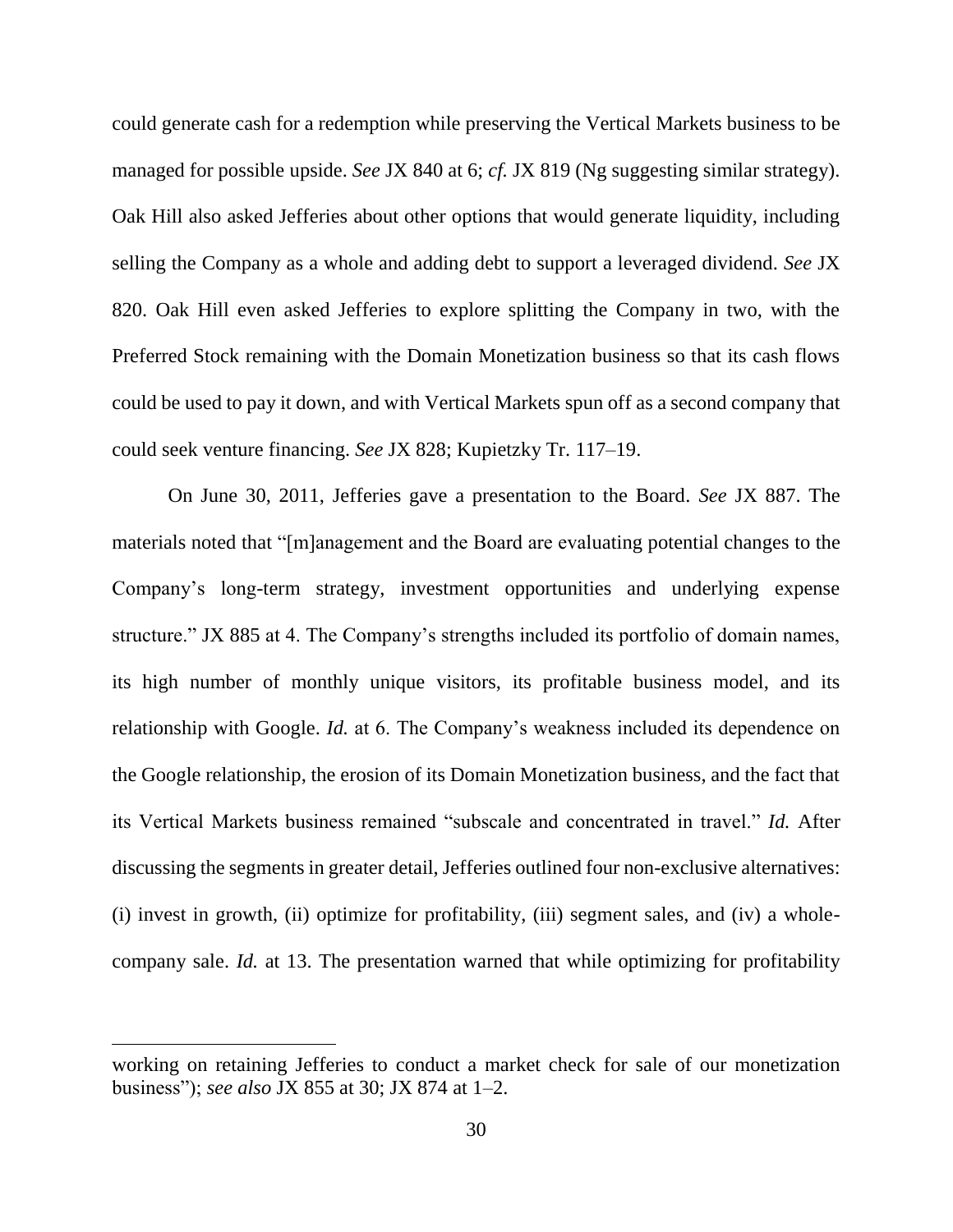could "increase cash flow in the short to medium term," it could "limit near term potential for value creation through organic growth and inorganic growth." *Id.* The segment sales offered the opportunity for a "[p]artial liquidity event for shareholders" and had the potential to "maximize valuation" through a sum-of-the-parts approach, but the remaining segments could be subscale and have limited profitability. *Id.*

After the meeting, Pade and Scott gave the Operating Committee a series of questions to answer. They included determining whether the Domain Monetization business could be stabilized and evaluating whether its traffic could be used to support the Vertical Markets' business "for valuation advantage." JX 888 at 1. Pade and Scott also wanted to know if (i) the Company could grow the Vertical Markets business organically and (ii) if there were acquisitions that would "move the needle and incorporate synergies." *Id.* Pade and Scott indicated that they had been "unimpressed" with the Company's acquisitions so far. *Id.*

Based on the discussion during and after the Board meeting, the Operating Committee understood that Oak Hill and the Board were not focused on selling the Company in the near term. *See* JX 894 at 2. The primary goal was to optimize for profitability by making "bold" cuts to SG&A.<sup>8</sup> In terms of longer term strategy, the

 $\overline{\phantom{a}}$ 

<sup>8</sup> JX 906; *see* JX 894 at 4 (indicating that Pade said to cut "millions in SG&A"); *id.* (observing that "[t]here will be some things we do that we cut that we'll regret"); *see also* JX 925 at 2 (Jefferies call report stating Murray reported that "[the Operating Committee is] presenting to the board on 8/17 a plan for 2012 . . . will likely include substantial cost cuts."); JX 954 at 2 ("[T]here is full expectation by Oakhill [sic] and the Board that we will be reducing our SGA.").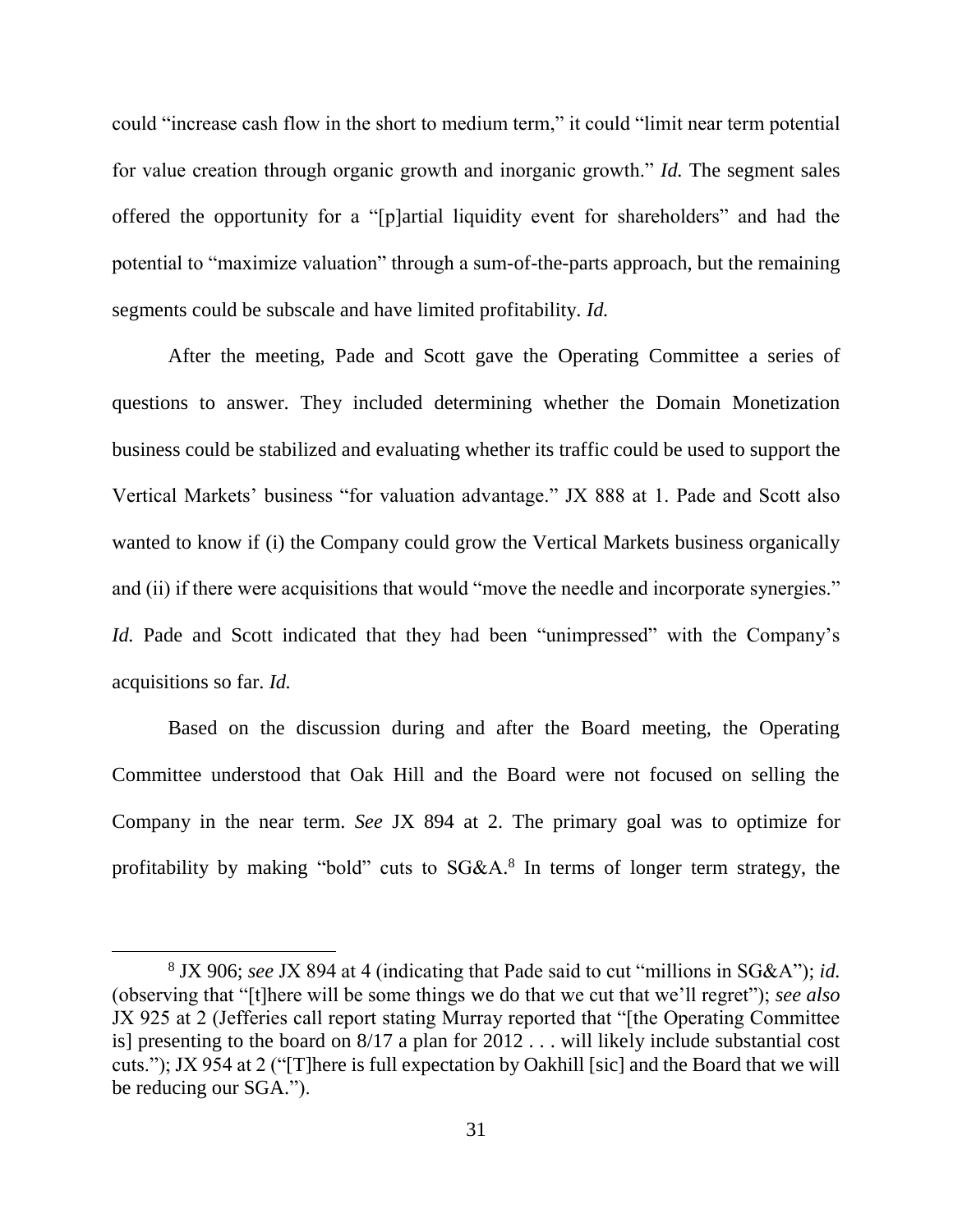Operating Committee analyzed options for selling either Domain Monetization or Vertical Markets. *See* JX 894.

In July 2011, the Operating Committee met again with Oak Hill. *See* JX 898; JX 900; JX 901; JX 902. Domeyer presented possible scenarios for Domain Monetization. *See*  JX 901. Morrow presented a plan for Vertical Markets. *See* JX 900; JX 901; JX 902. After describing the attractive features of the Vertical Markets business, Morrow explained that Oversee's business model was "overwhelmingly search engine focused" with 79% of visits coming from search engines. JX 902 at 20. He then explained how Google favored its own vertical markets sites and those of its paid advertisers on the results page. *See id*. at 21–27. This meant that Google could dramatically affect the performance and profitability of the Company's sites. *See* JX 902 at 30.

After the meeting, Pade and Scott pushed Murray to implement significant expense cuts, including a reduction in force. JX 906. Oak Hill also asked the Operating Committee to meet with Jefferies to refine their strategic thinking. JX 923. A significant point of debate in selecting the Company's strategy was whether the Domain Monetization traffic could be used to support growth in the Vertical Markets business, or whether the Company needed to invest directly in building up Vertical Markets. Domeyer favored the former. Morrow favored the latter. During the call with Jefferies, Morrow gave a ballpark estimate that "to execute on the vertical markets strategy he would need \$15 - \$20M." JX 923; *see*  Morrow Tr. 257–59; *see also* JX 889 (Morrow writing on June 30, 2011 "there are opportunities to grow. However, the investment for growth is not complete. We need to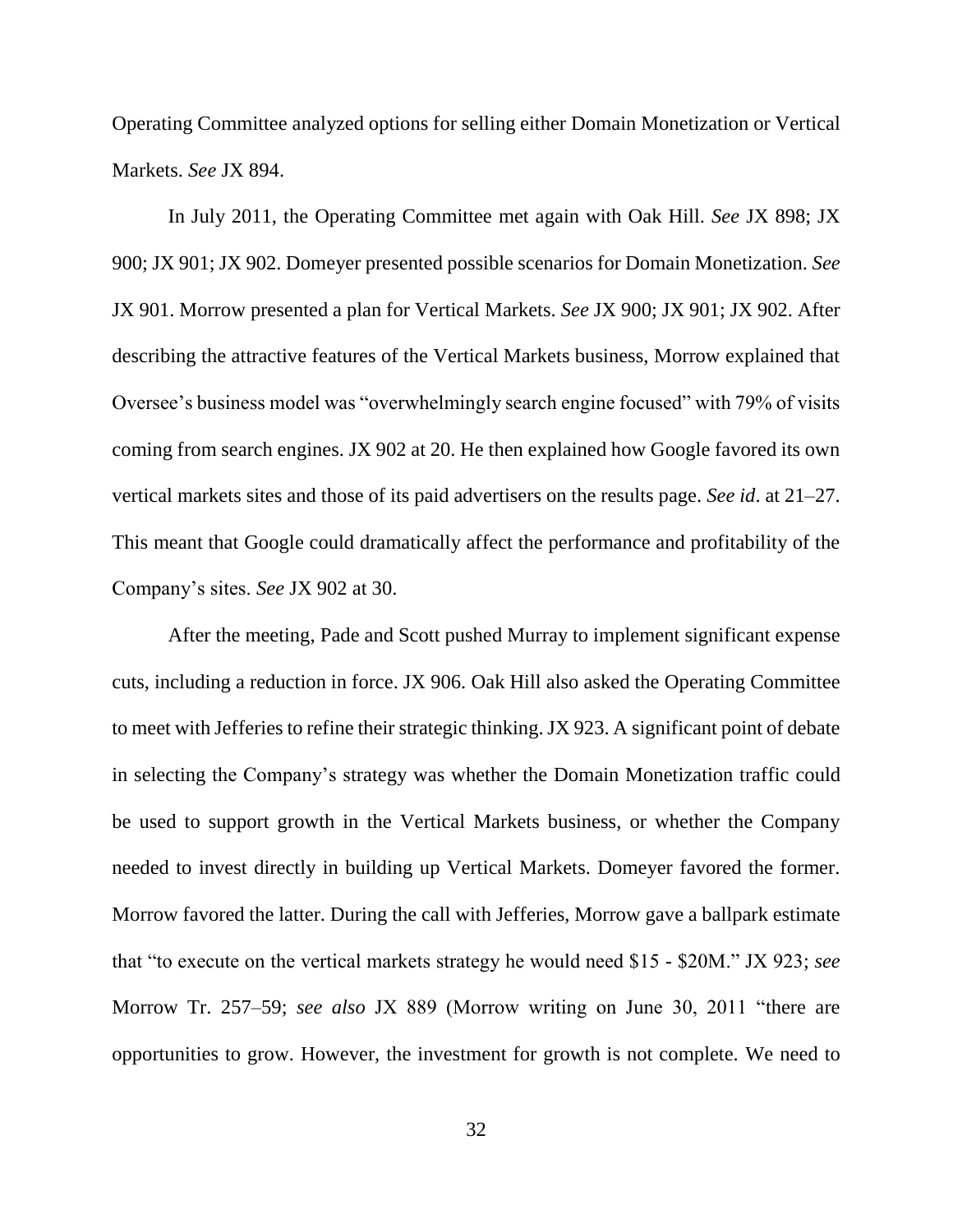invest aggressively in infrastructure/marketing services. . . " and that "an M&A deal" could quickly help build out capabilities).

The Operating Committee met again with the Oak Hill team in August. JX 944. The Operating Committee recommended Domeyer's approach: Oversee would attempt to pivot from "'Domain Parking' to 'Traffic Marketing'" by using its Domain Monetization traffic to support growth in its Vertical Markets business. *Id.* at 6, 16. Consistent with Oak Hill's focus on optimizing for profitability, the team proposed significant cuts, including a reduction of thirty-four employees. *See id.* at 39–45. The cuts would reduce the SG&A expense from \$3 million per month in 2011 to a projected SG&A expense of \$1.8 million per month in 2012. *Id.* at 44. The Board signed off on the initiatives at its August 30 meeting. *See* JX 948; JX 952.

In September 2011, the Operating Committee implemented the layoff. JX 980. That same month, Pade approved new bonus agreements for the members of the Operating Committee that aligned their personal economic interests with Oak Hill's interests in achieving a redemption. The members of the Operating Committee asked for the same deal Kupietzky had, which paid him a bonus for every dollar received by Oak Hill. *See* Greene Tr. 1917–18. Oak Hill refused, agreeing only to pay a bonus once Oak Hill received at least \$75 million. Greene Tr. 1922, 1980–81. In September, Pade informed each member of the Operating Committee that "Oak Hill has decided" to grant them bonuses approximating 1% to 2.5% "ownership of the Preferred Shares if and when the aggregate value of the Preferred Shares exceeds \$75MM." *See* JX 970; JX 971; JX 972; JX 973. *See generally* JX 1582 (describing terms).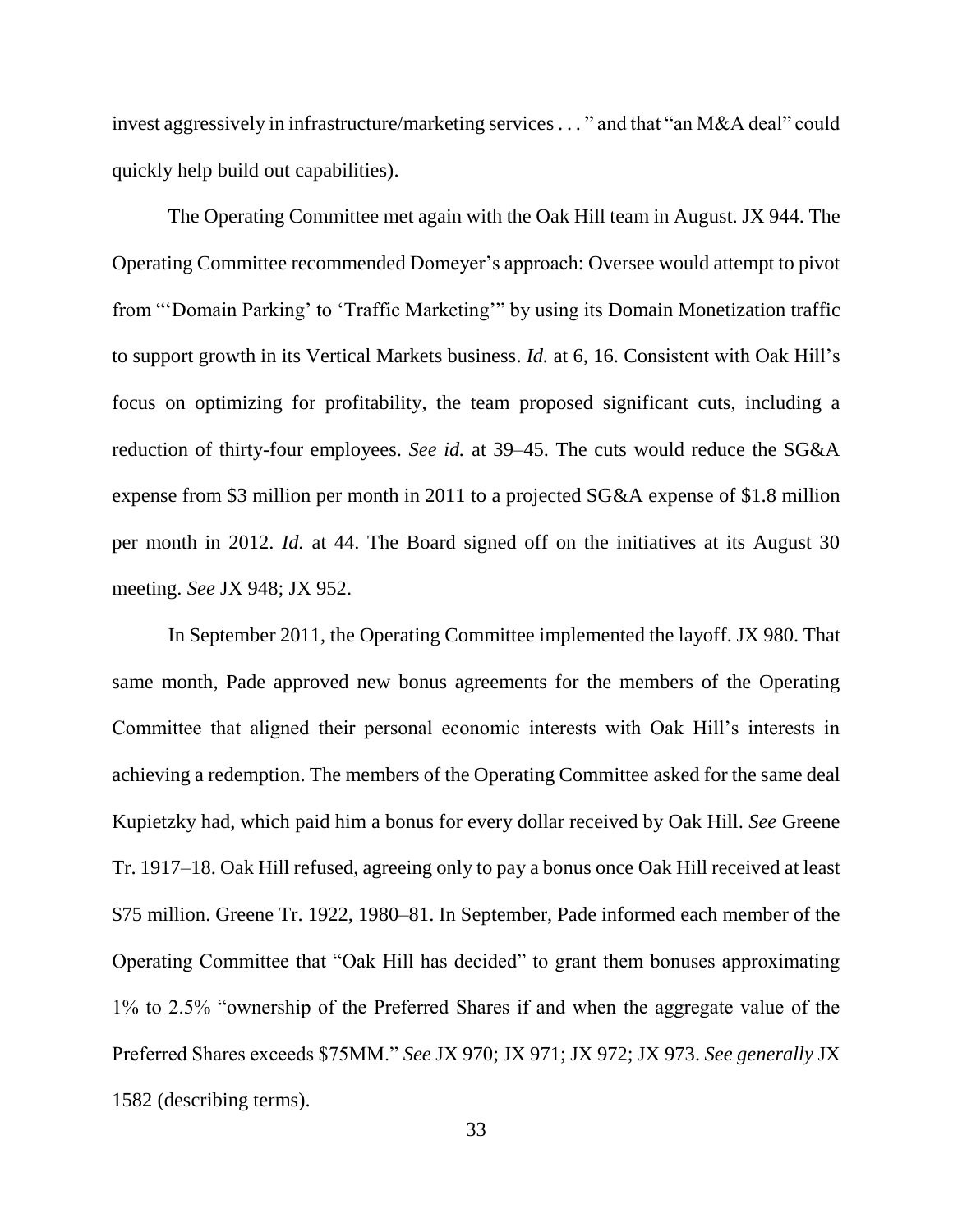By October 2011, the Oak Hill deal team was focused on building up cash at the Company in anticipation of the Preferred Stock maturing in February 2013. In a presentation to the Oak Hill partners, the deal team reported that the Company's business had stabilized and begun to show improvement. *See* JX 1009 at 2. The team then explained:

- "As a reminder, our \$150mm preferred stock matures in February 2013." *Id.*
- "The Company has an obligation to make every reasonable effort to redeem the security at maturity and our drag right kicks in after 9 months if we are not redeemed in part (50%) or 18 months if we are not redeemed in full." *Id.*
- "Our ability to retire or partially repay the preferred in advance of maturity is limited given current shareholder dynamics." *Id.*
- "With this timetable in mind, the Company has engaged Jefferies to explore strategic alternatives." *Id.*
- "We would expect to selectively approach strategic buyers about the monetization business as well as the whole company." *Id.*
- "[W]e are likely to wait until early 2012 to make formal approaches to interested parties." *Id.*
- "A sale of the monetization assets would likely result in the Company having a cash position that would come close to paying down the preferred and a retained vertical market asset with ~\$5mm of post corporate EBITDA and a positive growth profile." *Id.*

In his self-evaluation for Oak Hill's managing partners, Morse confirmed the plan for

Oversee: "We have repaid all debt and are building up a cash balance, with an end-game

of paying back our preferred when it matures in February 2013." JX 1032 at 3.

In November 2011, Oak Hill's partners divided the firm's portfolio companies into

four categories, each with a different targeted outcome:

- "Turn Around Maximize capital return in 12–18 months,"
- "Turn Around Build for larger value creation,"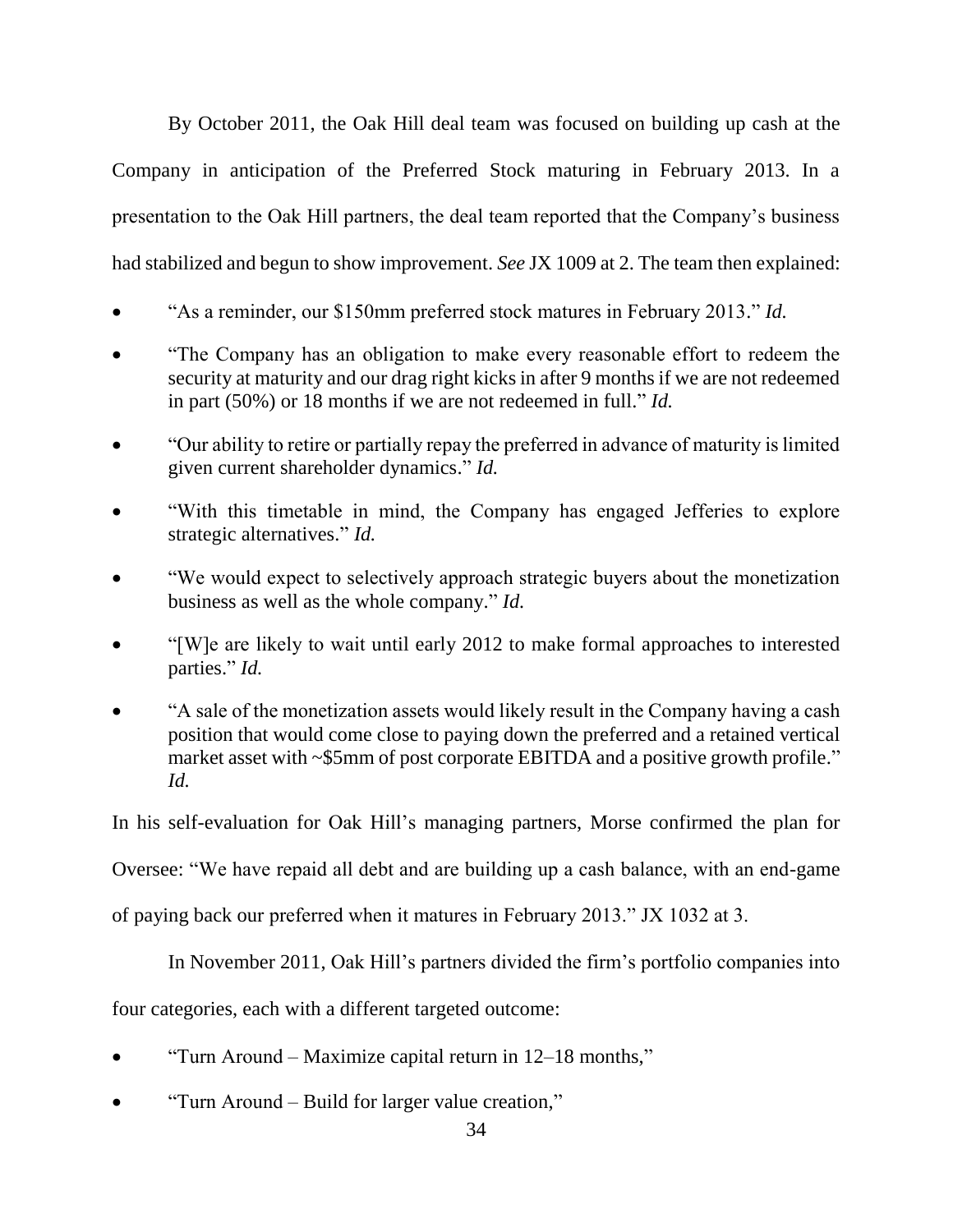- "Maximize monetization in the next 12–18 months," and
- "Max ROI over 18–60 months." JX 1026 at 2.

The partners assigned the Company to the category of "Maximize capital return in 12–18 months." *Id.*; *see* Pade Tr. 498–502.

After making these assignments, the Oak Hill partners tasked a team with reporting back in December 2011 on how the firm could achieve these outcomes. *See* JX 1029 at 1– 2. The December presentation confirmed Oversee as a target for a near-term return of capital, with "a full or partial 2012–13 exit." JX 1038 at 9, 11. Oversee was also placed on a newly created "Focus List," which identified portfolio companies "deemed to be meaningfully underperforming." *See id.* at 8, 13. The deal teams for those companies were required to present the partners with a detailed roadmap identifying "how we intend to fix the situation and ultimately maximize the realized value from our investment." *Id.* at 8.

The December 2011 presentation explained why Oak Hill needed to achieve nearterm realizations: the firm was planning on raising its next fund, and it wanted its distributions to paid in capital to look good.

- "While determining the sufficient conditions for the launch of a successful OCHP IV is an art, not science, the IR team did provide us with the consensus view of LPs, GPs and Placement Agents that a necessary condition is a significant return of capital to investors." *Id.* at 9.
- "The consensus view is that a DPI of 1.00 for OHCP II and 0.35 for OHCP III are necessary conditions for a successful fundraise." *Id.*

Later in December, Morse reported to Oak Hill's managing partner that the Company's performance and the anticipated sale of the Aftermarket and Registrar businesses "will put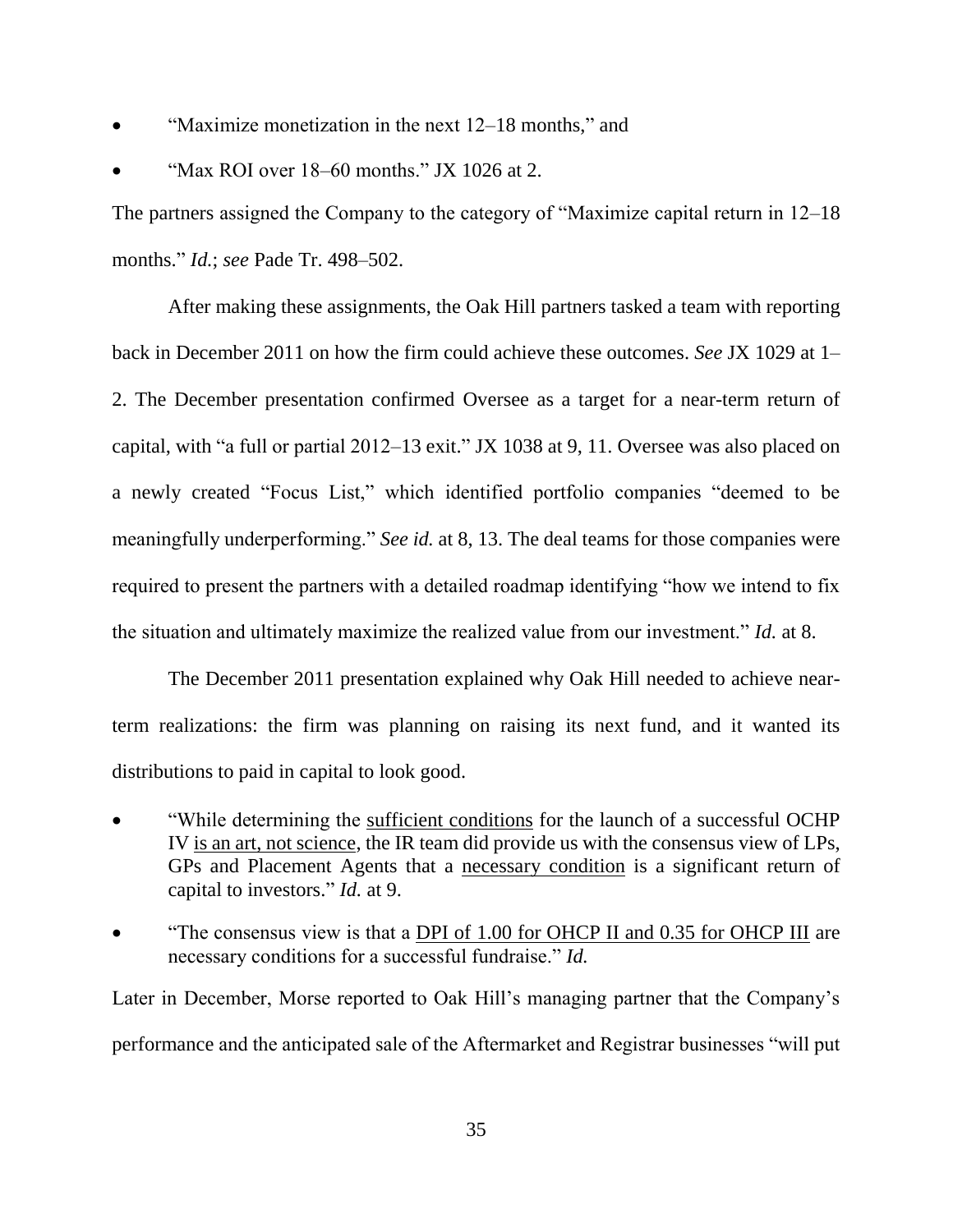us in a position to work through our liquidity options when we return in the new year . . . ." JX 1049.

In December 2011, Pourzanjani resigned from the Board. JX 1046 at 2. Oak Hill decided to promote Morrow and Domeyer to the positions of co-CEOs, effective at yearend. JX 1049.

#### **I. Oak Hill Directs Management To Maximize Cash.**

By year-end 2011, Oversee's cash reserves had increased to \$23 million, spurred by the Operating Committee's deep cuts in expenses. JX 1647 at 6. In late January 2012, the Company completed the sale of its Aftermarket and Registrar businesses, yielding more than \$15 million in proceeds. JX 1126 at 7.

On January 9, 2012, Pade told Jefferies that the Company soon would have \$40 million cash and that it was "**[i]mperative that they return some capital before \$150m preferred matures 13 months from now; top priority.**" JX 1066. Pade therefore wanted "to restart conversations with [Jefferies] in early February on how best to monetize the asset." *Id.*

Pade said the same thing on January 16, 2012, when he met with the members of the Operating Committee. Pade told Morrow and Murray that "it's about the cash right now and the goal for Oak Hill at this point is get the \$150MM investment back." JX 1079; Morrow Tr. 260–67. He also indicated that the Company "should sell the monetization business in 2012 given that here's no clear connection between the business units and it's a 'melting ice cream cone.'" JX 1079. For the Company as a whole, Pade wanted to "get the EBITDA plan for 2012 to \$20MM." *Id.* For Vertical Markets, he wanted to grow the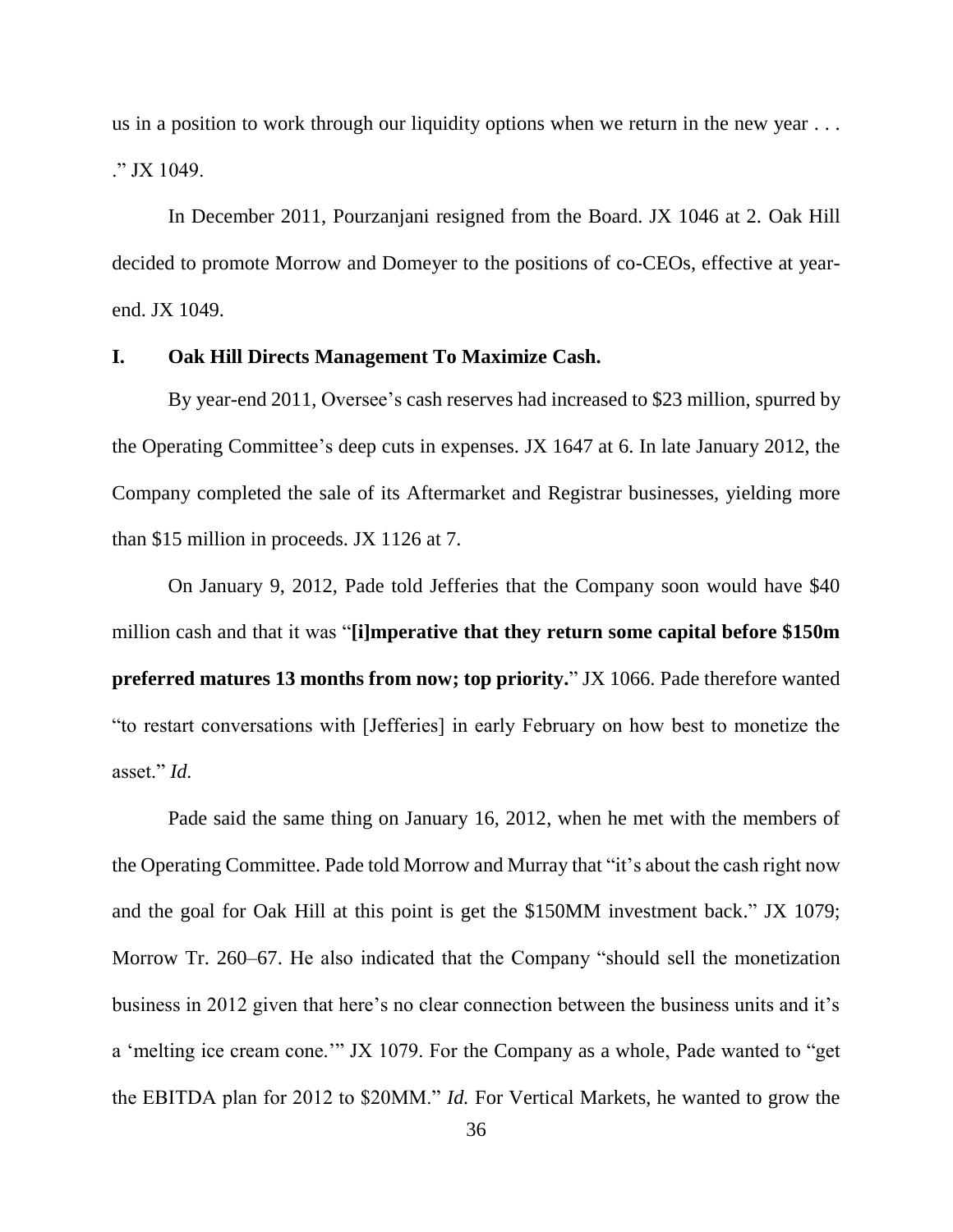business "to around \$12MM in EBITDA" so it could be sold for around \$100 million. *Id.* Morrow thought it was "clear" that Oak Hill "wants to collect the cash vs go for a bigger growth strategy." *Id.*; *see* Morrow 260–67; *see also* JX 1069 (Pade commenting that "we [Oak Hill] have had our fill and then some of 'internet performance (or lack thereof) marketing' plays"). Pade gave a softer message about the Domain Monetization business to Domeyer, who was in charge of it and wanted to invest in it, and Domeyer told Morrow that she did not think Oak Hill had ruled that out. *See* JX 1079. Privately, however, she recognized that Oak Hill was "fully intending to sell the biz area I'm responsible for." JX 1083.

Inside Oak Hill, the message was the same. On January 24, 2012, Morse sent Oak Hill's managing partner a "one-pager" on Oversee identifying the "must-do" list for 2012. JX 1090 at 1. The first goal for 2012 was to "[s]ell the aftermarket / registrar business." *Id.* at 6. The second was "[p]artial or complete asset sales to raise cash to repay the Oak Hill preferred stock prior to maturity in Feb 2013." *Id.*

On February 3, 2012, Morse explained to Morrow why Oak Hill was focused on cash. Morse told Morrow that Oak Hill was "[s]tarting fund raising in one year" and that "[s]elling monetization business and get some cash would be helpful to portfolio/fund." JX 1107; *see* Morrow Tr. 271–77. Morse believed that "[i]f we can't get the Monetization business to grow then we should sell it." JX 1107. Morse thought a buyer would pay around \$80 million, which would give Oversee "around \$120MM in cash plus a growth story with [Vertical Markets]." *Id.* Morse thought Domeyer needed to understand that if they sold Domain Monetization, it did not mean that she would be fired. *Id.*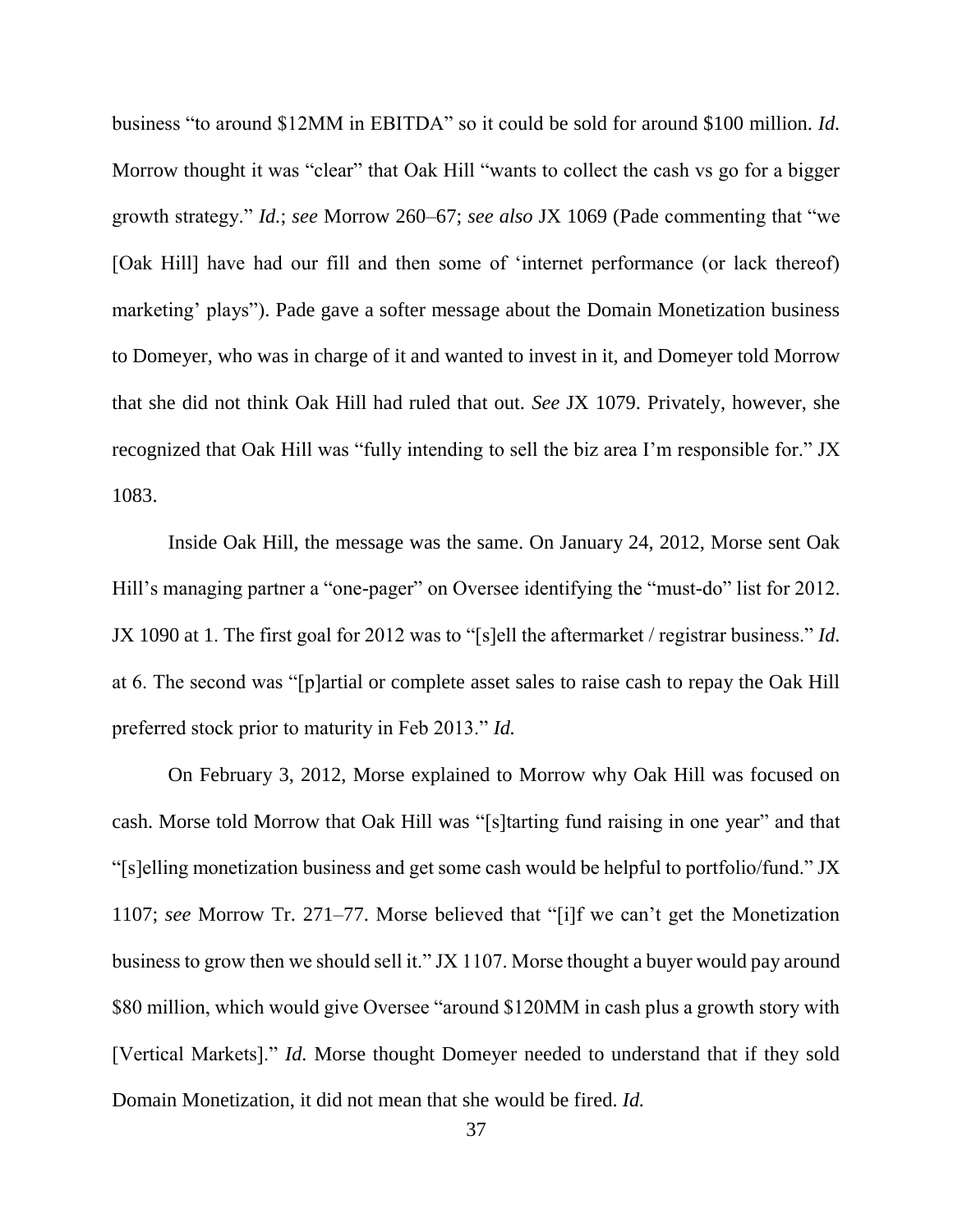On February 6, 2012, the Operating Committee provided Oak Hill with a proposed business plan for 2012 (the "2012 Plan"). It contemplated retaining all \$38 million in cash plus all projected 2012 earnings to amass \$55 million by year end. JX 1111 at 3. Realizing how this might look to Oversee's employees, Morrow suggested that Murray should

explain our relationship with Oak Hill. I think some staff see that we made \$23MM in EBITDA and we have \$20MM+ in cash on the balance sheet and they don't understand why we need to cut SG&A or run lean. They obviously don't understand the dynamic between our investors and our cash/EBITDA and expectation for ROI.

JX 1089. Although Morrow told her, "I know it's basic," Murray claimed at trial not to understand what he meant. *Id.*; *see* Murray Tr. 1037–38.

On February 22, 2012, Greene recognized that Oak Hill's insistence on accumulating cash for an upcoming redemption could create a conflict of interest, and he contacted Hogan Lovells and Potter Anderson & Corroon LLP to discuss forming a "liquidity special committee." JX 1124; *see* Greene Tr. 1970. The next day, management presented the 2012 Plan to the Board. JX 1126. Immediately before the meeting, Oak Hill General Counsel reminded Morse and Scott about what "[y]ou guys know" by recirculating Wilson Sonsini's 2011 memorandum about the Preferred Stock. JX 1134.

In charting a path to a year-end cash balance of \$55 million, the 2012 Plan was unlike any prior plan. *See*, *e.g.,* JX 658 (2011 Plan); JX 472 (2010 Plan). The Company had always used its earnings for investment and acquisitions. It rarely had a cash balance greater than \$15 million. JX 472 at 18; *see also* JX 53 at 4; JX 187 at 4; JX 465 at 4; JX 626 at 4; JX 1058 at 4. Where the 2011 Plan earmarked \$42 million for acquisitions, the 2012 Plan did not include any budget for acquisitions. *Compare* JX 658 at 22, *with* JX 1126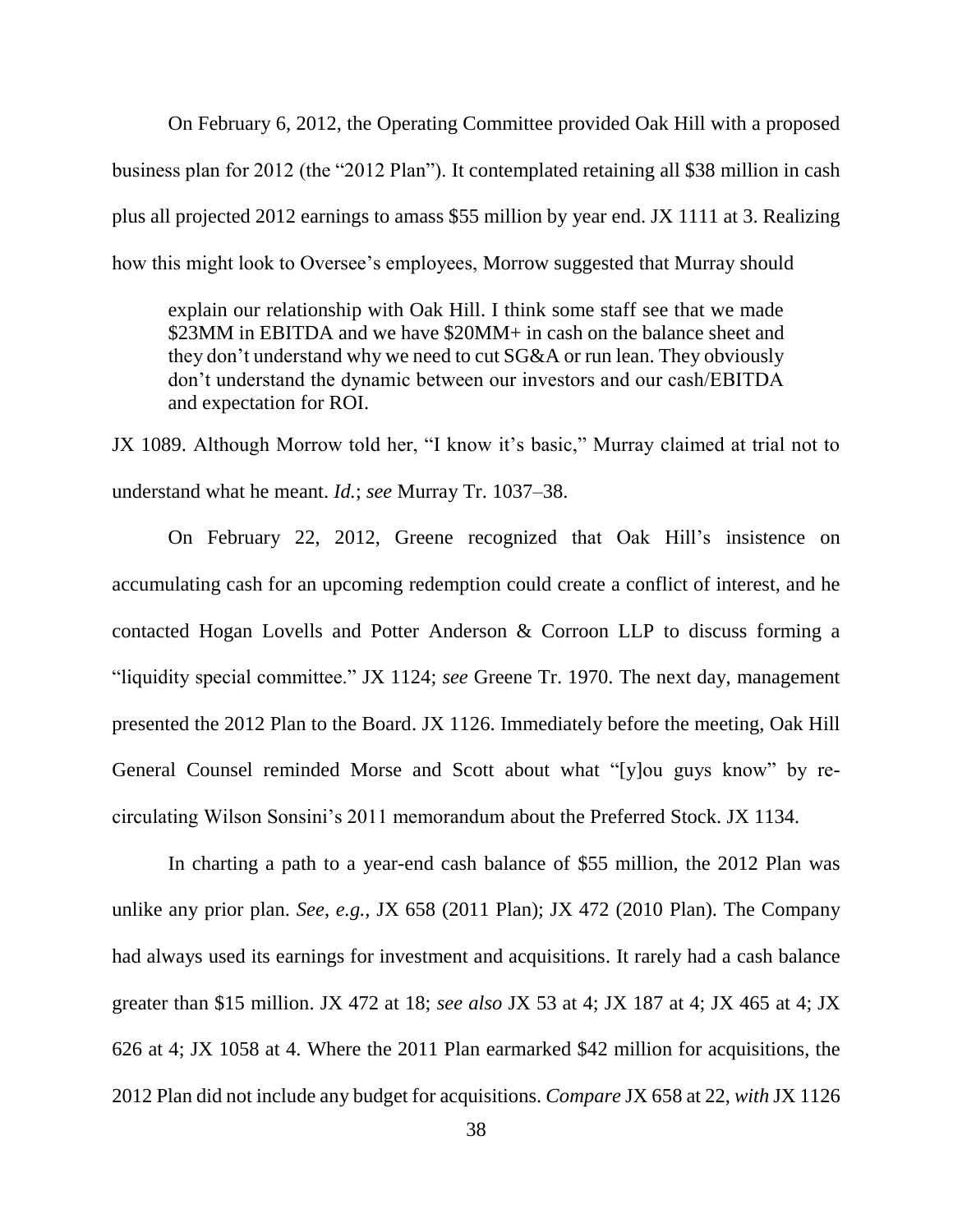at 38. Where the 2011 Plan contained three-year forward-looking projections, the 2012 Plan did not contain any projections. *Compare* JX 658 at 3–6, *with* JX 1126; *see also* Ng Tr. 697. The Board approved the 2012 Plan. The Board did not establish a "liquidity special committee." JX 1126. The defendants claimed not to recall any discussion about how to spend the Company's large and growing cash balance. *See* Scott Tr. 879–82; Greene Tr. 1972; Morrow Tr. 282–83; Morgan Tr. 1633–35; Jarus Tr. 1824; Pade Tr. 510; Ng Tr. 696.

At the end of February meeting, the Board made Domeyer the Company's sole CEO. JX 1130 at 3. The Board terminated Morrow, who had been the biggest champion of investing in the Vertical Markets business and whose joint promotion with Domeyer to co-CEO had been announced just one month earlier. *See* JX 1096. Given Oversee's status as a "Focus List" company, Morse promptly reported on the development to Oak Hill's managing partner. *See* JX 1132.

## **J. Oak Hill Pushes Alternatives To Generate More Liquidity.**

In March 2012, the management team and Oak Hill met with Jefferies. When briefing Jefferies on management's plans in advance of the meeting, Domeyer recommended that the team "talk about both [Vertical Markets] and [Domain Monetization] equally" because Oak Hill "seems to have a preference here to sell one to raise cash for a redemption and then take a flyer on the other as potential upside." JX 1122. Jefferies recommended conducting a broad market canvas if a decision was made to sell either business. *See* JX 1150 at 12. At the beginning of April, Greene provided Pade with a waterfall analysis showing the amounts payable to stockholders and other claimants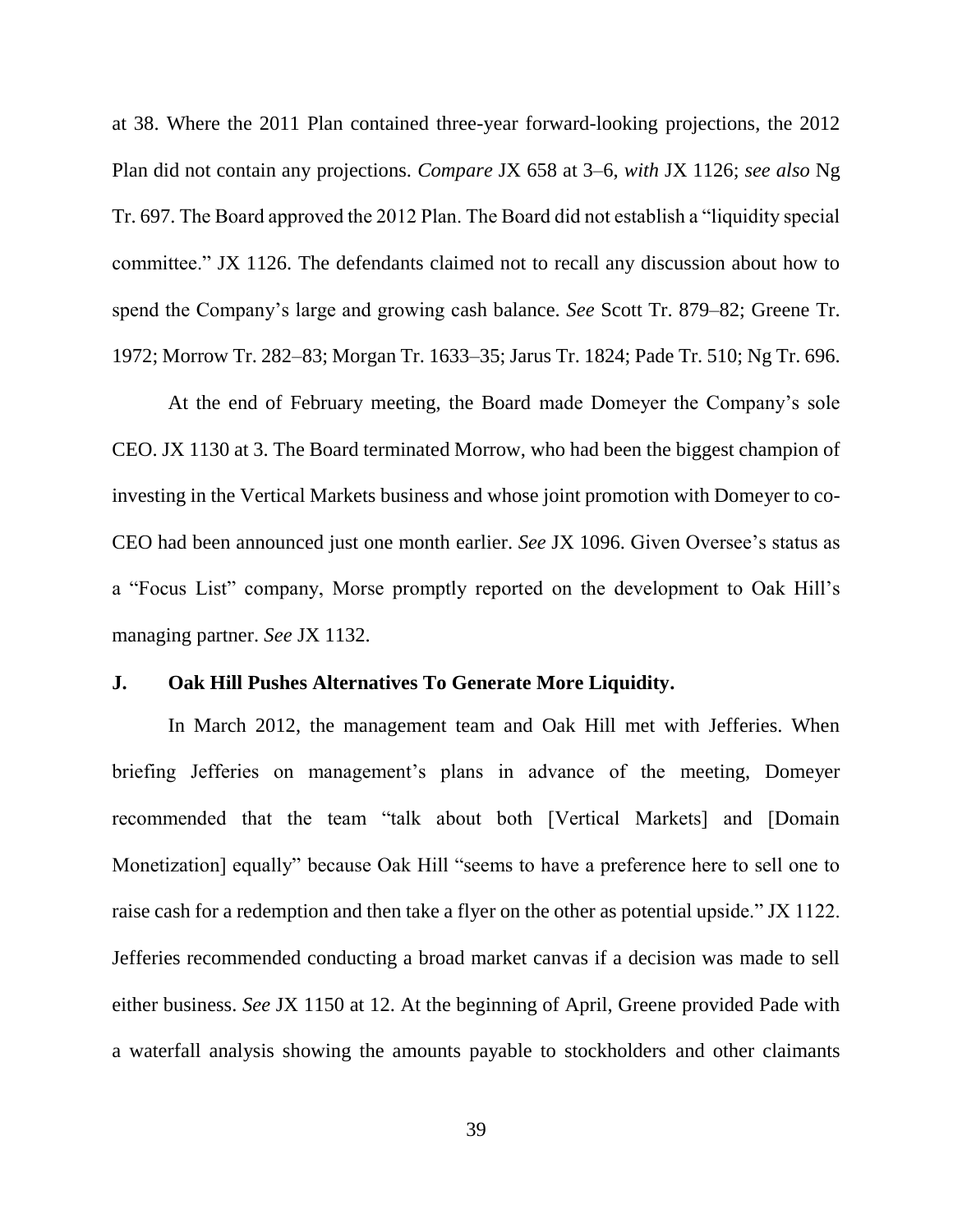"upon a sale of the company." JX 1161. Management quietly met with Sedo, the most likely buyer of the Domain Monetization business. *See* JX 1164.

At its meeting in May 2012, the Board directed management to "explore whether there would be any potential financing from such lenders to pay for a portion of the redemption amount." JX 1185 at 3; *see* Murray Tr. 1038. On May 2, Pade and Ng, acting as the Compensation Committee, officially approved the bonus agreements for Domeyer, Murray, and Greene. JX 1284; JX 1187.

In its May 2012 presentation to the firm's partners, the Oak Hill deal team reported that "[o]ur goal is to return capital on the preferred investment as soon as feasible without impairing the value potential to the common stock (of which we hold 54%)." JX 1191 at 2. The deal team noted that "[t]he company must use 'legally available funds' at that time to make a partial redemption of our security," and that "[c]ash on hand, plus potential borrowings at 1.0x-2.0x EBITDA could result in ~\$75-\$100 mm of proceeds for [Fund III] in early 2013." *Id.* The deal team reported that Jefferies did not believe that there was a likely buyer for the whole company; instead, both Jefferies and the deal team believed "that value would be maximized by seeking the best individual buyer of the individual assets of the company." *Id.* The deal team reported that Oversee was "in preliminary discussions with Sedo" regarding the Domain Monetization business. *Id.* 

The May 2012 presentation to the Oak Hill partners outlined some of the steps that the deal team already had taken to prepare for a redemption.

"Current and former management have incentive plans that would generate proceeds to them (from the company) in the event of full or some partial repayments of the preferred." *Id.* at 12.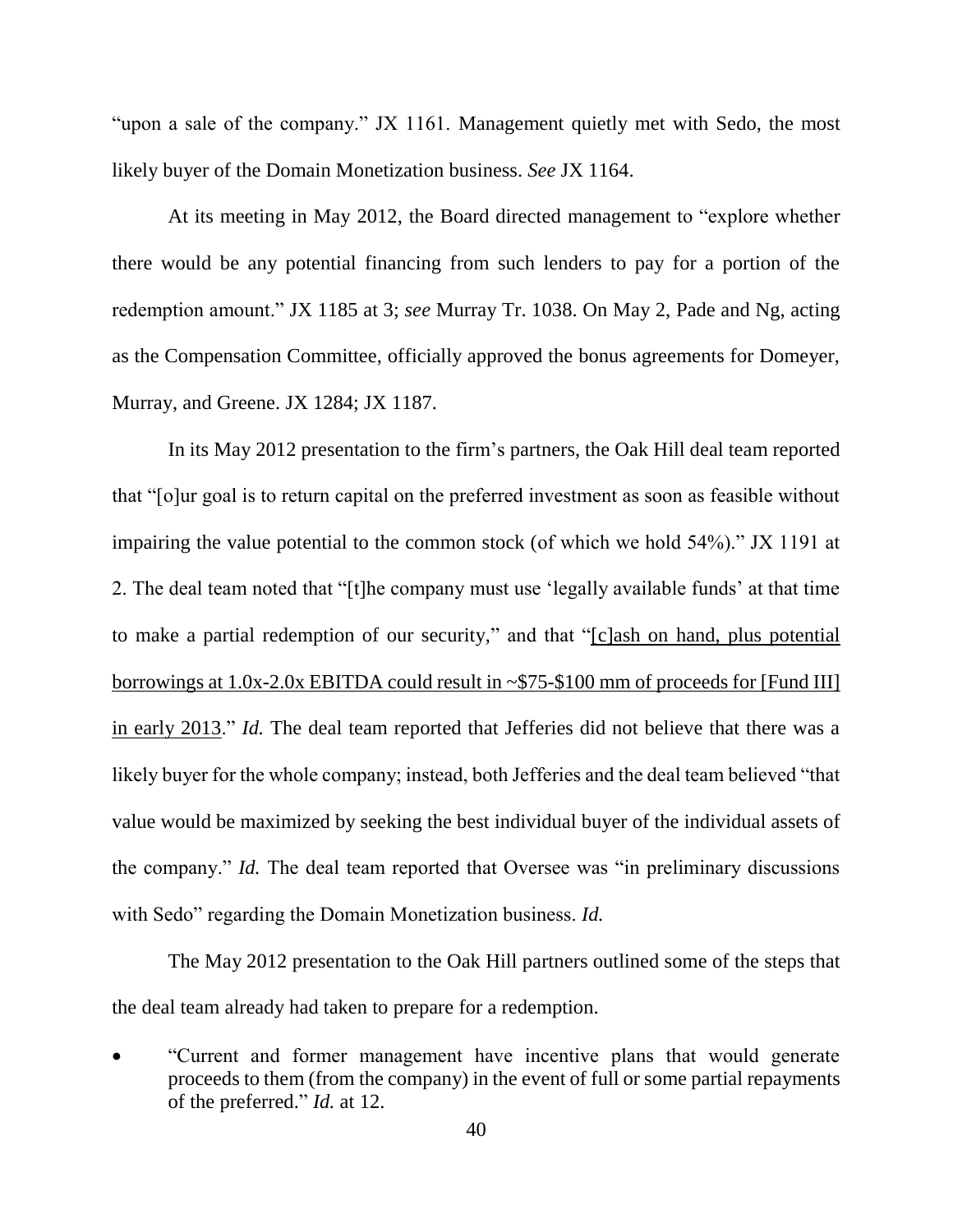- "Management and the independent directors (Allen Morgan and Scott Jarus) recognize the legal rights of the preferred, and this topic was discussed at the most recent Board meeting." *Id.*
- "Additional divestitures over the course of the year could increase the amount available to redeem the preferred in 2013." *Id.*

The deal team cautioned that it was "not simply selling assets in order to increase cash for redemption," but only when the value of the sale exceeded the value to the business. *Id.*  The deal team reported that the Company planned to invest in its travel and retail verticals, evaluate its finance vertical, and manage the Domain Monetization business for cash while attempting to sell the third-party business. *Id.* at 11. The deal team explained that Oak Hill's ability to achieve "a full exit of our common stock position will depend on the ability to realize fair/full value for each business line." *Id.* at 15.

The Oak Hill deal team also warned the firm's partners about possible litigation over the redemption:

Co-founder Fred Hsu continues to own 26% of the common stock and is already suing the company and the Board for a perceived failure to maximize value for his common shares. Despite proper procedures, he may choose to take issue with any payment to the Preferred. . . . [W]e and the company will be certain to take all appropriate steps (and document them) as this progresses.

*Id.* at 12.

On August 1, 2012, Murray and Domeyer met at Oak Hill's offices with the three Oak Hill directors (Pade, Morse, and Scott), another Oak Hill Partner (Stratton Heath), and representatives of Bank of America. JX 1219. During the meeting, they discussed whether Bank of America would provide financing that could support a redemption in the amount of \$80 million. JX 1248 at 13; Murray Tr. 1042–43.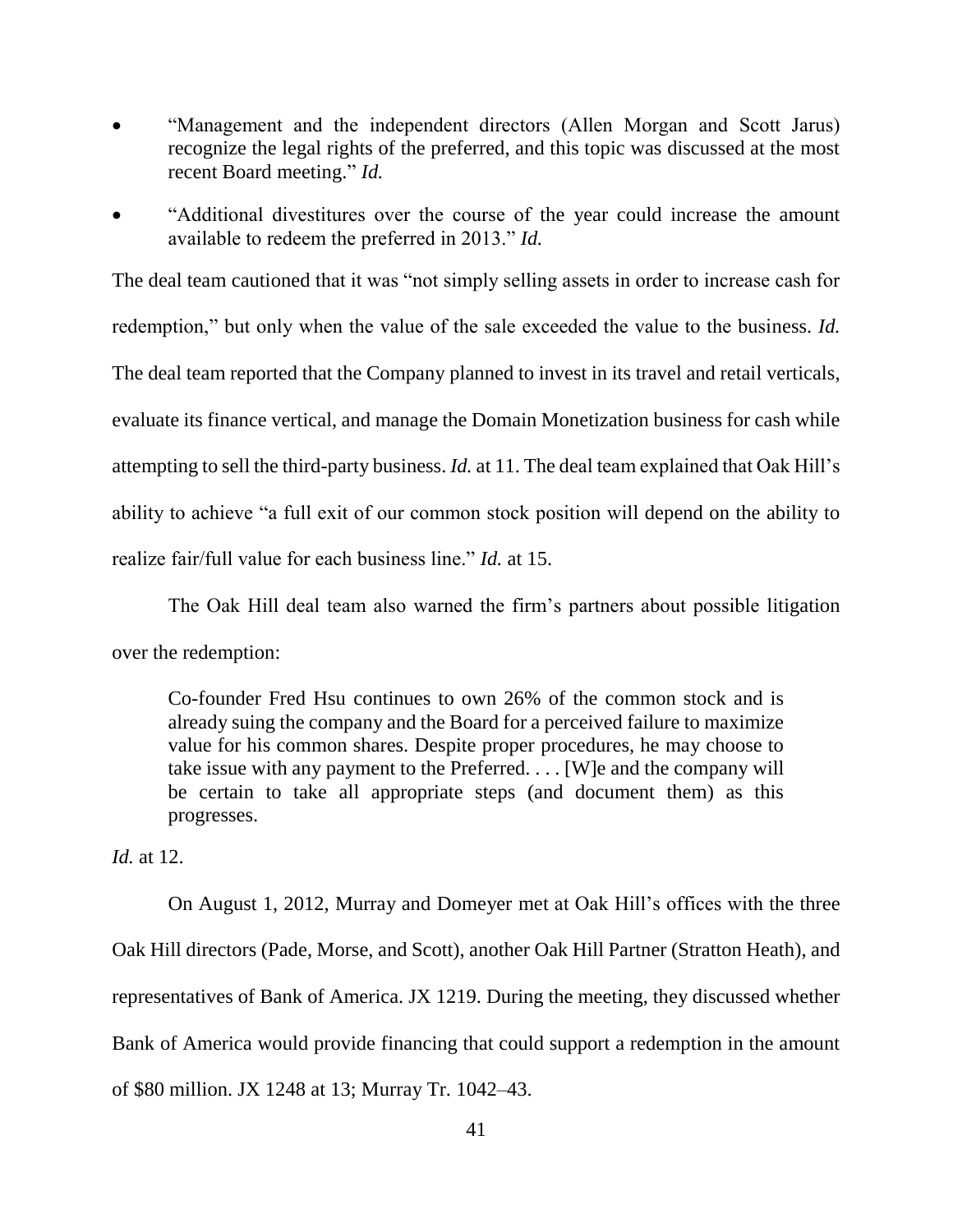## **K. The First Committee**

During its meeting on August 21, 2012, the Board established a special committee "to address certain issues relating to the potential redemption of the Corporation's Series A Preferred Stock." JX 1270 at 2 (the "First Committee"). The members of the First Committee were Morgan and Jarus, with Morgan serving as chair. This was the first of three occasions on which Morgan and Jarus were empowered as a special committee.

Morgan was the consummate Silicon Valley insider. He started as a corporate lawyer at Wilson Sonsini, Oak Hill's long-time counsel. Morgan Dep. 14–15. In 1999, he transformed himself into a "Start-up Sherpa," a role in which he regularly works with Silicon Valley startups, serves as a director, and helps navigate the fundraising process. Morgan Tr. 1536–37, 1610; *see* JX 2480; *see also* JX 2209 at 56–61.

Pade recruited Morgan to the Board. Morgan Tr. 1614. Over the years, Morgan and Oak Hill had exchanged favors and shared business opportunities. Morgan Tr. 1612–13, 1618–20, 1667–68; JX 1387. Morgan and Pade also had longstanding personal and professional connections. *See* Pade Tr. 364; Morgan Tr. 1613–14; JX 1387. Their families had vacationed together at Pade's vacation home in Montana, and their children had attended the same school. Morgan Tr. 1615–16; JX 1747. Before this litigation, they socialized regularly. Morgan Tr. 1616; Morgan Dep. 305.

As counsel, the First Committee hired longtime Company counsel Hogan Lovells and Potter Anderson. As its financial advisor, the First Committee hired David Weir, who did business through a sole proprietorship called Spring Creek Advisors. Morgan Tr. 1652. The First Committee hired Weir based on Morgan's recommendation and without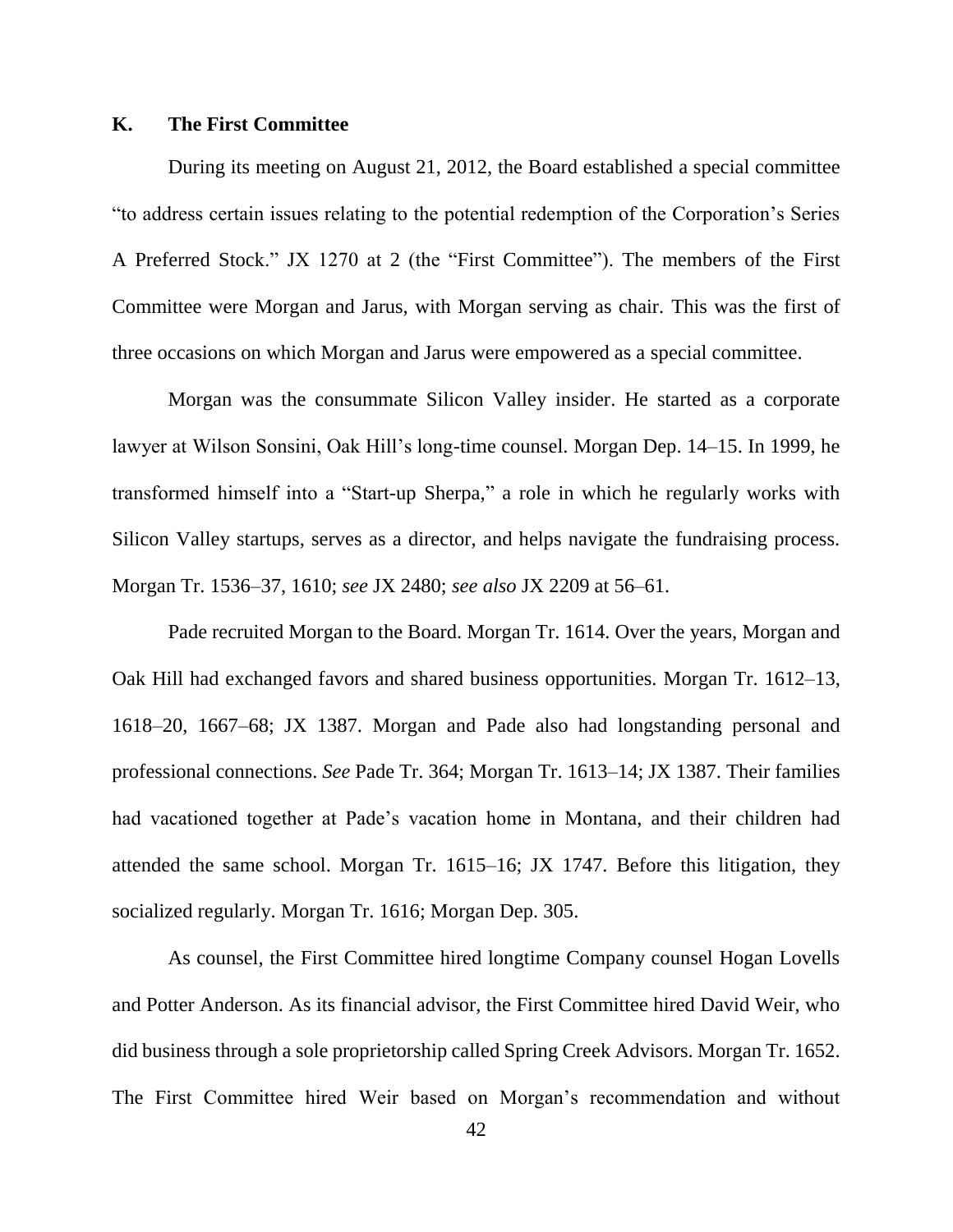considering other firms. Morgan and Weir had invested together in various companies, and they had pitched Oak Hill on one of their companies. JX 504; Morgan Tr. 1653–54.

The form of the resolution creating the First Committee gave it the "exclusive power and authority" over all aspects of the redemption process, including whether to sell any of the Company's businesses and whether to use any of the Company's cash for a redemption. JX 1270 at 6. Contrary to this broad mandate, Morgan and Jarus understood their job to be limited to determining the amount of funds that could be paid out to Oak Hill; they did not understand their role to be consider alternative uses of the Company's cash. Jarus Tr. 1830– 31; Jarus Dep. 177–79. Morgan and Jarus did not perceive Oak Hill's interests in maximizing the size of its redemption payment as adverse to the interests of the Company and its common stockholders. Morgan Tr. 1668–69, 1672–73, 1703; Jarus Tr. 1830–31.

# **1. The Planned Redemption Of \$75 Million**

The First Committee charged Domeyer, Murray, and Greene with creating a redemption proposal for Oak Hill. On September 10, 2012, Greene provided Morgan and Jarus with copies of their bonus agreements, noting that they would provide for cash payments "to the extent that proceeds received [by Oak Hill] from a change of control or liquidity event are in excess of \$75 million." JX 1286. Domeyer would receive 2% of any proceeds above \$75 million, Murray would receive 1.5%, and Greene would receive 1%. *Id.* Before receiving Greene's email, Morgan and Jarus did not know about the agreements. Morgan Tr. 1666–67; Jarus Tr. 1833.

Morgan and Jarus saw nothing wrong with letting the conflicted management team take the lead in creating a proposal for Oak Hill. Throughout the resulting process,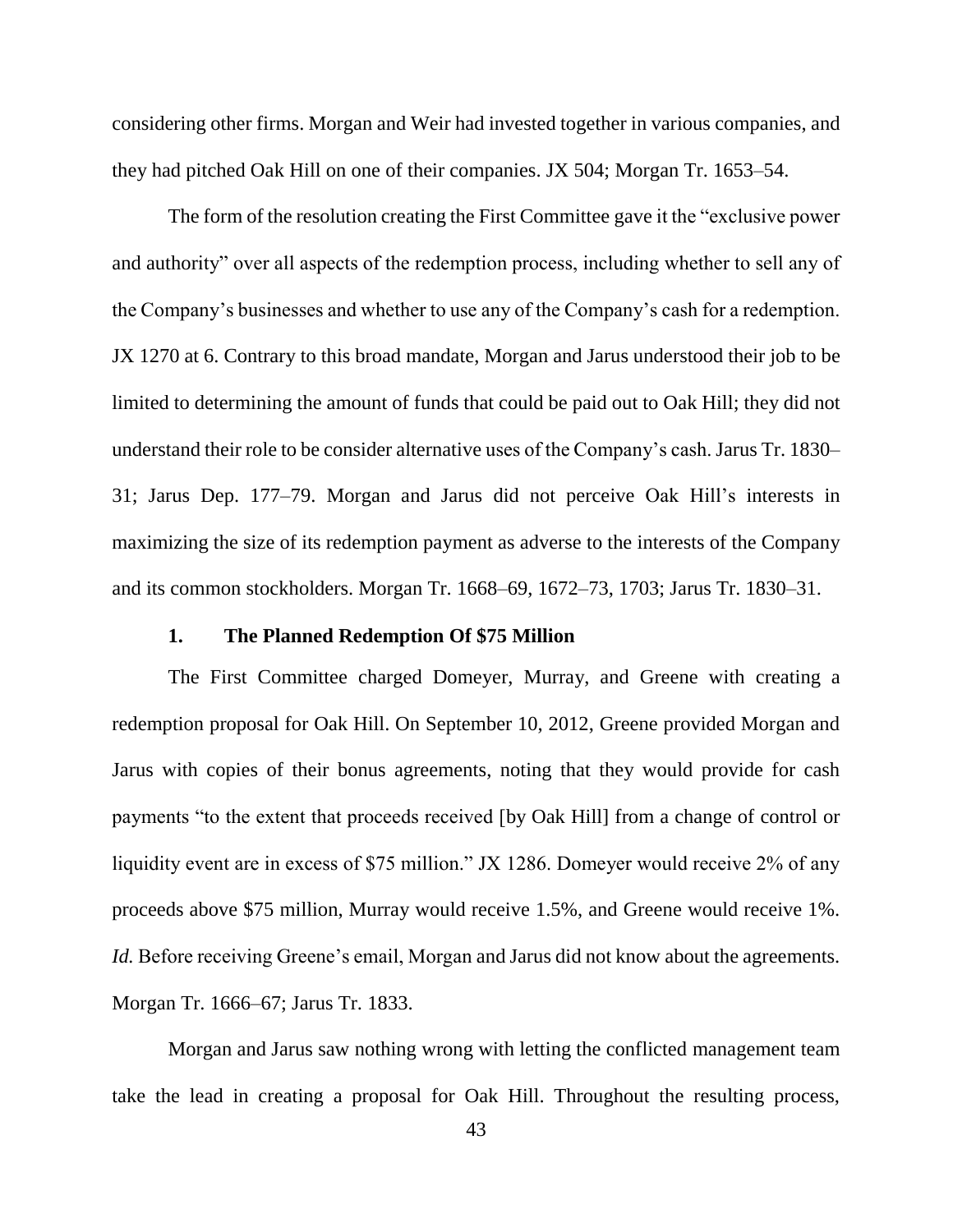management and representatives of Oak Hill worked hand-in-glove on redemption-related issues. *See, e.g.,* JX 2519; JX 1838; JX 1839; Murray Tr. 1047–51, 1056–60, 1069–70. Management and Oak Hill communicated about the amount of funds legally available for redemption. Morgan Tr. 1672, 1675–76; JX 1519. Management even provided Oak Hill in advance with sensitive documents prepared at the First Committee's request, including financial projections prepared at the First Committee's request and ranges of possible redemption amounts developed for negotiation purposes. Morgan Tr. 1680–82; Jarus Tr. 1825–37, 1841–44; JX 1518; JX 2525.

The management team's opening proposal called for paying \$75 million to Oak Hill, with \$40 million from the Company and another \$35 million in financing. JX 1285; JX 1287 at 3. A redemption of that size would mean that any additional proceeds for Oak Hill would trigger management's bonus payouts. The opening proposal hit the low-end of the range of \$75 to \$100 million that Oak Hill had targeted in its internal presentations, and it was just \$5 million below the \$80 million figure discussed before the First Committee was formed.

After receiving management's proposal, the First Committee and its advisors gathered extensive information about the Company, its financial position, its business plan, and its ability to raise debt. During this same period, management was developing a set of four-year forecasts to provide to the Company's lenders in connection with the extension of its credit agreement. The forecasts contemplated significant growth in the Vertical Markets business as a result of a series of new website initiatives. *See* JX 1333; JX 1335 at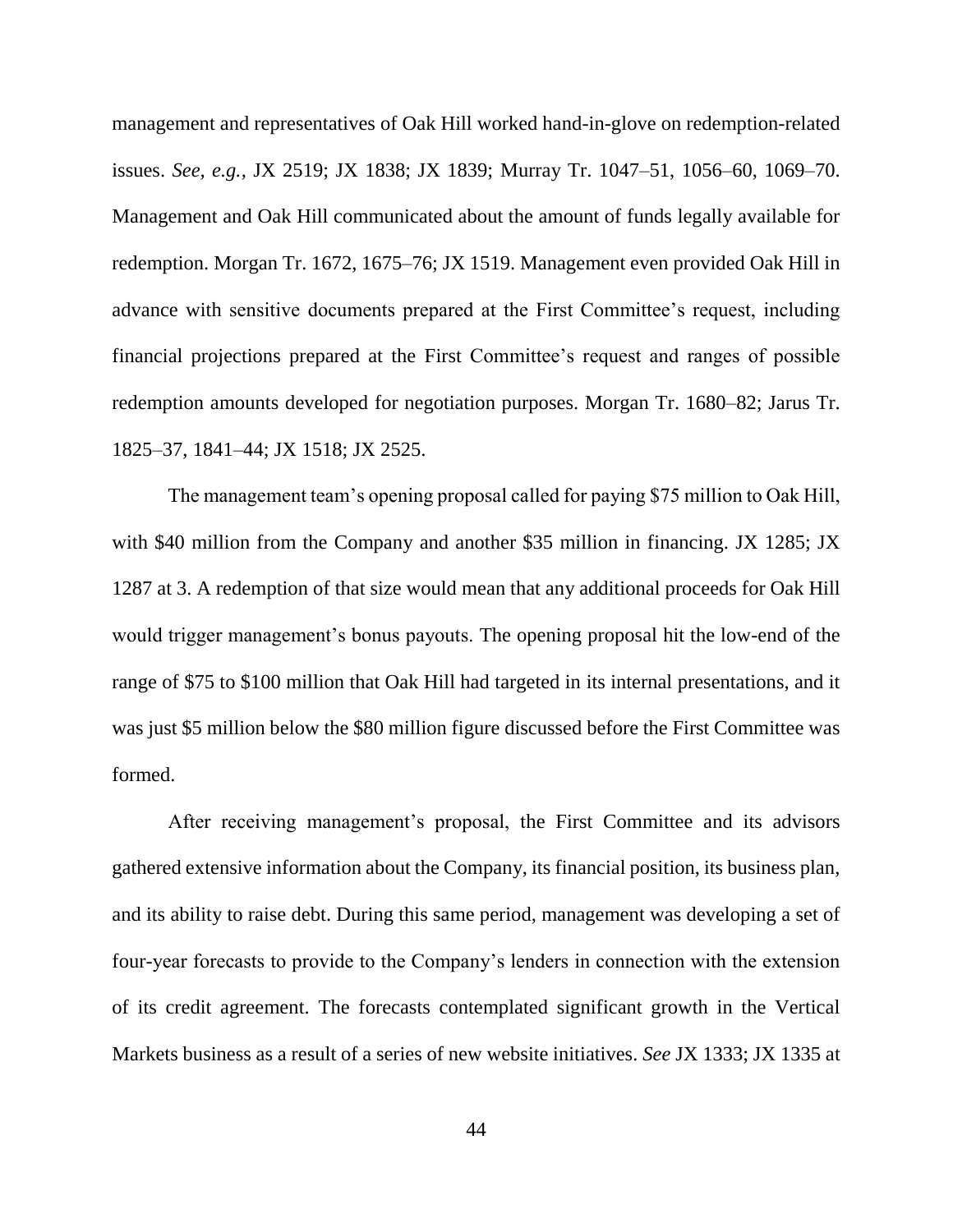2; JX 1336. After receiving indicative terms from the Company's lenders, management reaffirmed its proposed redemption in the amount of \$75 million. *See* JX 1349.

On October 29, 2012, the First Committee made its opening proposal to Oak Hill. Following management's recommendation, the Company would redeem shares of Preferred Stock in the amount of \$75 million, with \$40 million from the Company's balance sheet and \$35 million from an anticipated credit agreement. In return, Oak Hill would agree (i) to defer the date for any further redemption until 180 days after the expiration of the Company's three-year credit agreement (approximately May 2016) and (ii) defer the exercise of the Drag-Along Right until February 12, 2018. *See* JX 1372 at 5.

On November 5, 2012, the First Committee held a negotiating session with Oak Hill. On the Friday before the meeting, Morgan had a backchannel conversation with Pade. *See* JX 1378. During the call, Pade previewed with Morgan certain additional demands that Oak Hill planned to make, including (i) a commitment to redeem additional shares if the Company sold its Domain Monetization business, (ii) a payment-in-kind ("PIK") dividend of 12%, and (iii) the ability to exercise the Drag-Along Right beginning in August 2014. *See* JX 1385. The Company's commitment to make additional redemptions was important to Oak Hill, because in mid-October, Rook Media had made a non-binding offer to acquire the Domain Monetization business for \$70–\$100 million. *See* JX 1393. During the negotiation session, Pade made the demands that he had previewed. *See* JX 1386 at 2.

On the morning of the November 5 negotiation session, Morgan asked Pade to do him a favor by meeting with a colleague. *See* JX 1387 (Morgan describing Pade as "an old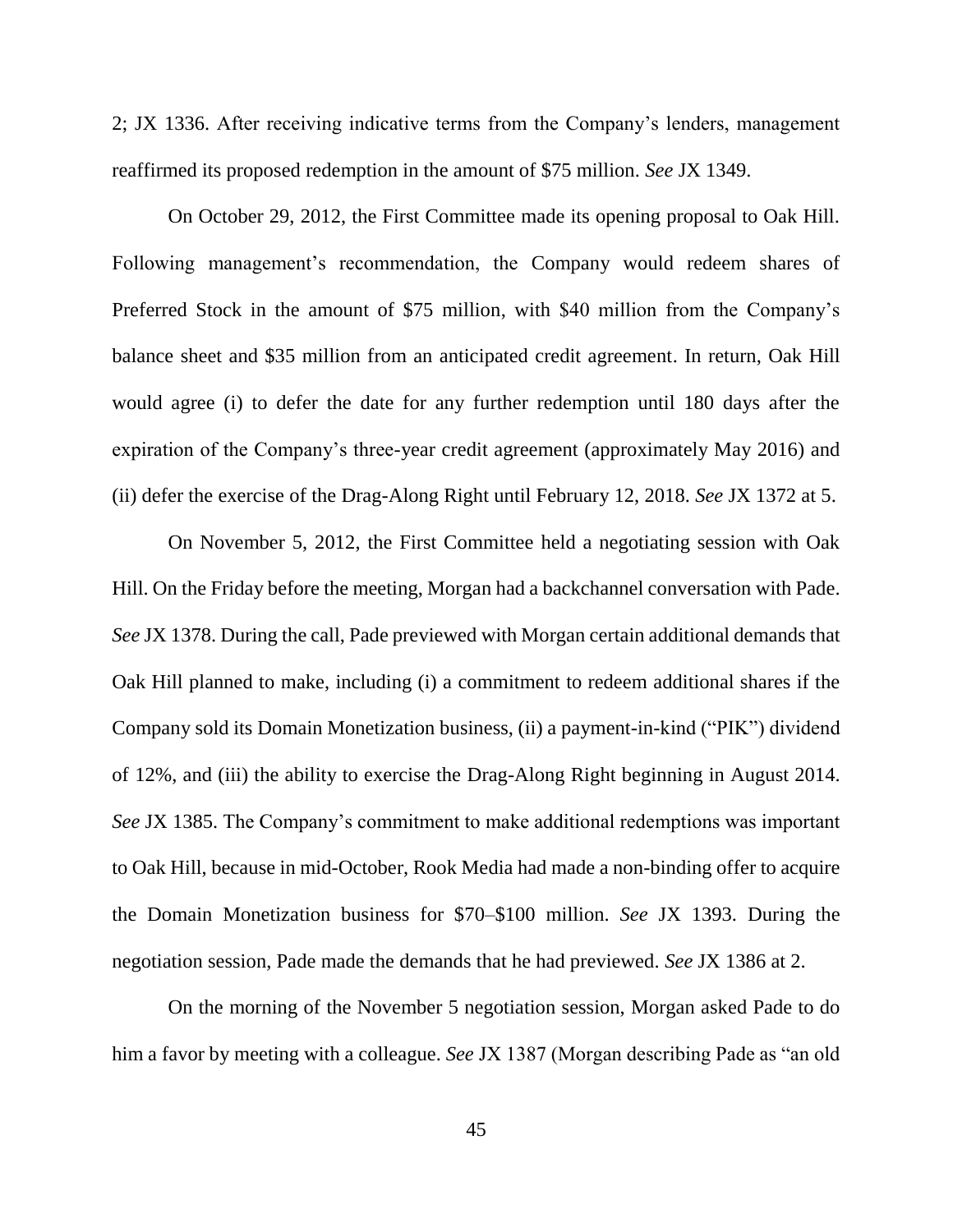friend"). Two days later, Pade agreed and had another backchannel call with Morgan "re the [November 5] meeting on Monday". JX 1392.

The First Committee analyzed Oak Hill's proposal with the assistance of Weir and Company management. *See* JX 1394; JX 1395; JX 1403. While the First Committee was formulating its counterproposal, Pade contacted Morgan about having another backchannel discussion. *See* JX 1406; JX 1412.

On November 21, 2012, the First Committee agreed to Oak Hill's request that all proceeds of any additional sales of assets would be used for further redemptions. The First Committee also offered Oak Hill a 2% PIK dividend. *See* JX 1422 at 5, 6. Oak Hill countered by increasing its ask. In addition to a PIK dividend of 4–5%, Oak Hill asked the Company to commit to future redemptions if its free cash flow exceeded an agreed-upon threshold. *See* JX 1429 at 2. During a board meeting on November 29, the Oak Hill directors and the First Committee reached a tentative deal on Oak Hill's terms. *See* JX 1431; JX 1432; JX 1434; JX 1435; JX 1440. Management was tasked with identifying the threshold for future redemptions. *See* JX 1439. The deal fell apart when the Company's banks would not provide financing for a redemption because of concern that Hsu might prevail in his pending litigation with the Company. *See* JX 1445; JX 1446; JX 1448.

In December 2012, while the redemption discussions were proceeding, Domeyer reported to the Board that "Oak Hill has approved the [2013] operating plan[,]" which the Board would "formally approve for minute purposes" at its next meeting. JX 1458. The 2013 Plan would play a major role in determining how much additional funds were legally available for future redemptions. *See* Domeyer Tr. 1379–80; JX 1458.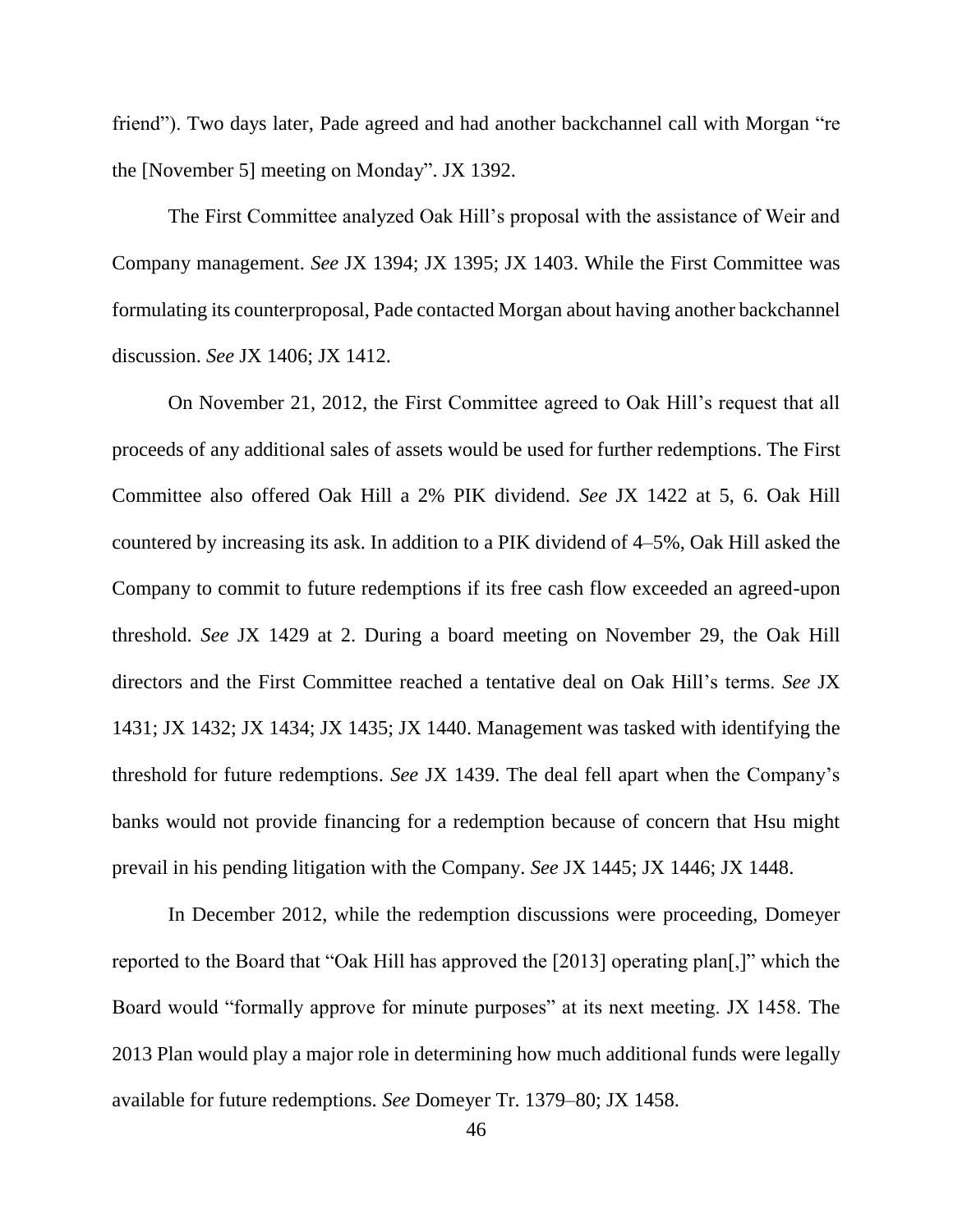## **2. The Planned Redemption Of \$50 Million**

In January 2013, the banks indicated a willingness to a \$15 million credit facility. *See* JX 1478. The Company had approximately \$51.5 million in cash at year end, and management proposed using \$50 million to redeem Preferred Stock from Oak Hill. JX 1485. During a meeting on January 25, 2013, the First Committee asked Murray to prepare a set of projections that would include a redemption of \$50 million to determine how it would affect the Company's working capital needs. JX 1498 at 3. Murray ran the cash analysis by Oak Hill before providing it to the First Committee. *See* JX 1518. This was consistent with her general practice of clearing all materials through Oak Hill. *See* JX 2519; JX 2520; JX 2521; JX 2522; JX 2523; JX 2524; JX 2525.

After spending a full day with management and discussing a variety of topics including the redemption, Pade told Morgan and Jarus on February 1, 2013, that Oak Hill would exercise the Redemption Right in full on February 13. JX 1514. Pade proposed that in return for a \$50 million redemption, Oak Hill would forebear from seeking any further redemptions before year-end 2013, terminable in Oak Hill's sole discretion with thirtydays' notice. *Id.* The First Committee and its advisors developed a limited counterproposal, but management shared it with Scott, who indicated that it "was not likely to be received well" by Oak Hill. JX 1529. Potter Anderson advised that if Oak Hill did not receive the counteroffer well, then Oak Hill might deliver a redemption without offering any forbearance, at which point "the Company likely would have to use at least all the cash on its books for the redemption and probably would also need to take at least some steps to generate additional legally available funds from other sources." JX 1531.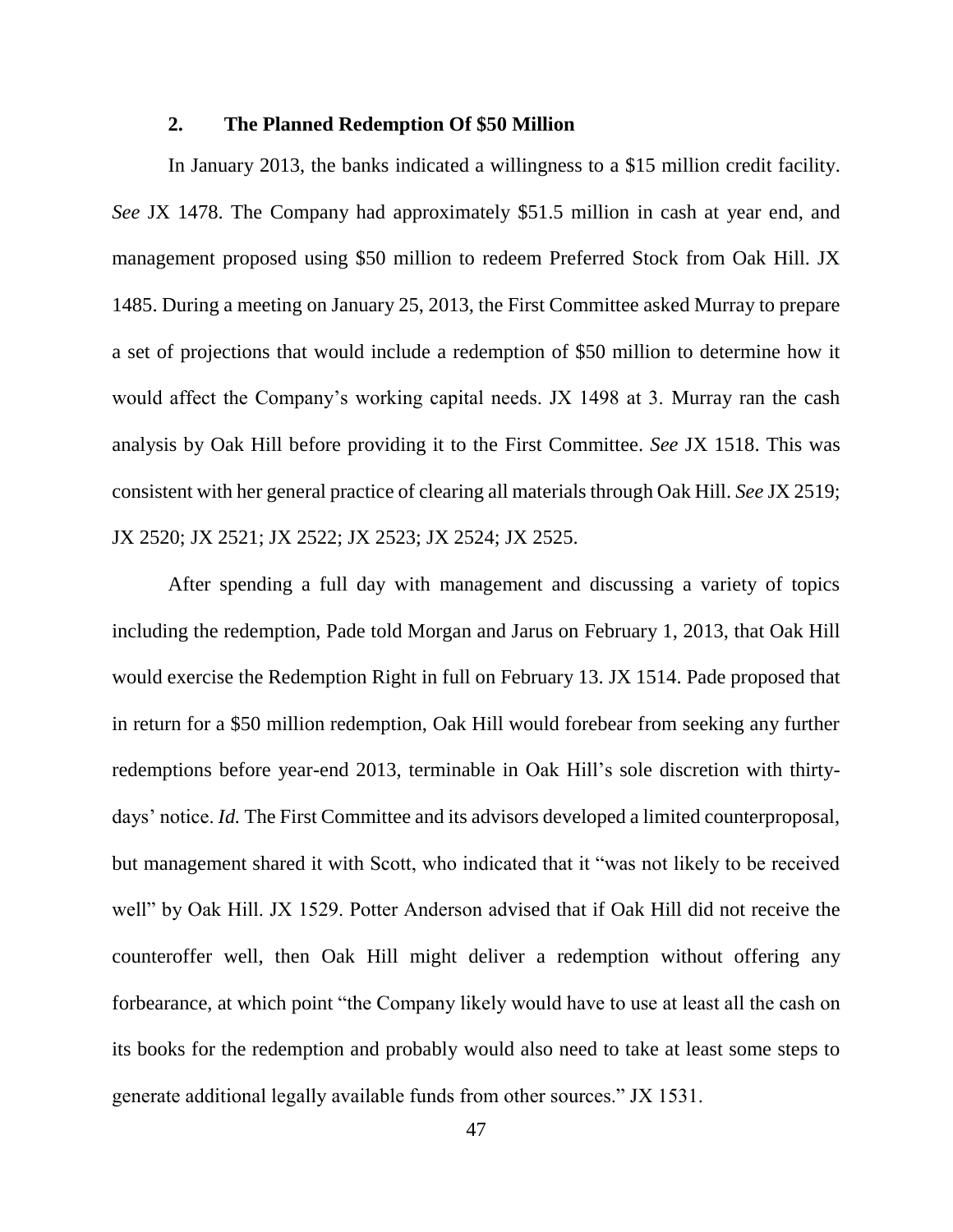## **3. The Actual Redemption Of \$45 Million**

The banks were not comfortable with Oak Hill's terminable forbearance proposal; they wanted some form of side letter that would restrain Oak Hill or otherwise protect their interests. Rather than negotiating further with the banks, Oak Hill proposed a redemption using only the Company's cash.

On February 11, 2013, Oak Hill's counsel told the First Committee's counsel that "it was critically important to [Oak Hill] that it receive a redemption of \$45 million" by March 15. JX 1543. Oak Hill's counsel indicated that Oak Hill wanted to proceed with a redemption without a bank loan, would accept a redemption of \$45 million, and would grant its proposed forbearance. *Id.* 

The First Committee and its counsel did not ask what was driving Oak Hill's request. *See* Morgan Tr. 1687–88; Jarus Dep. 310–13; Gilligan Dep. 374–75. Internal Oak Hill documents show at the time, Oak Hill's managing partner was planning a "Year-in-Review" presentation for the firm's annual meeting with the limited partners. JX 1580 at 2. The presentation included a section on the "Path to OHCP IV," and Oak Hill's investor relations department thought that distributions from Oversee and two other portfolio companies could be used to "round up" the ratio of distributions to paid in capital so that Oak Hill could announce that "we have met our previously stated goal of 0.30x" for Fund  $III.<sup>9</sup>$ 

 $\overline{a}$ 

<sup>&</sup>lt;sup>9</sup> *Id.* at 1, 23; Crandall Dep. 165–66. The final presentation did not round up the number, likely because as of April 15, the calculation from Fund III stood at .23x, not the anticipated figure of .26x. JX 1615 at 36. Oak Hill's December 2012 plan for achieving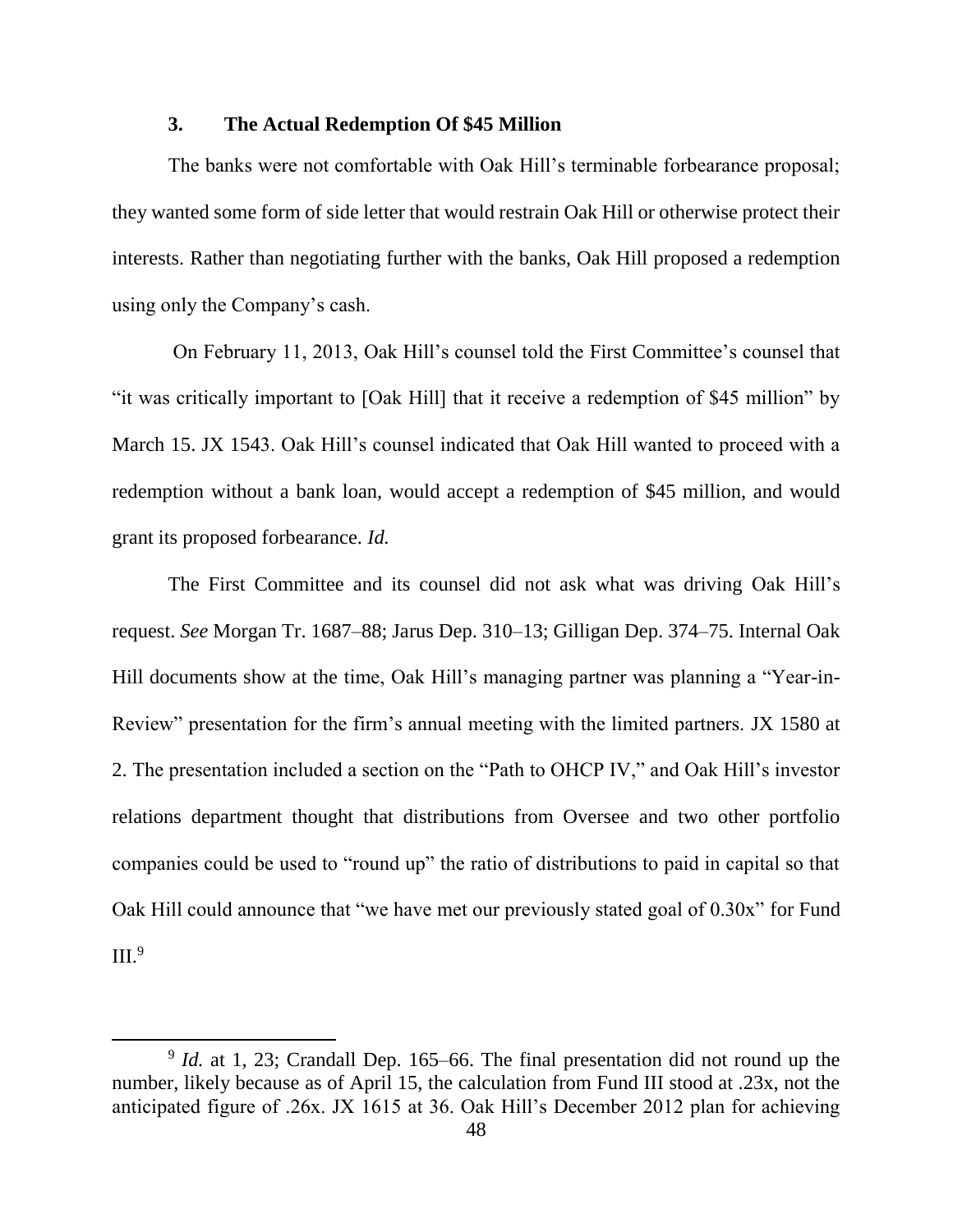The First Committee agreed to Oak Hill's number. *See* JX 1545; JX 1546; JX 1547. On February 13, 2012, Oak Hill sent a request for a full redemption of its Preferred Stock and its proposed forbearance agreement. JX 1554. Greene proposed negotiating with Oak Hill over its terms, but Jarus waived him off, telling him that the Company did not have "much, if any, leverage in a negotiation with [Oak Hill]." JX 1555; *accord* JX 1556 ("Within the context of this matter, there is really no bargaining leverage that the Company could employ."). The First Committee recommended that the Board accept the redemption and forbearance agreement. *See* JX 1558. On February 27, 2012, the Board approved both. Domeyer, Morgan, Jarus, and Ng voted in favor. Pade abstained. Morse and Scott did not attend. *See* JX 1575 at 1, 2. Management anticipated that Oak Hill planned to sell off the rest of the Company in pieces. *See* JX 1576 at 1.

At the beginning of March 2012, the Oak Hill deal team reported to the Oak Hill partners on the \$45 million redemption and Oak Hill's prospects going forward.

- "Oversee remains in a state of modest EBITDA decline. Lower revenue and gross profit from the Monetization business have not been offset by sufficient growth in Vertical Markets to return to growing EBITDA." JX 1577 at 2.
- "While Monetization declined less quickly than expected in 2012, we see limited strategic potential for the business going forward and continue to pursue opportunities to sell the division." *Id.*
- "All three Vertical Markets businesses need to continue to develop their business models to become more value-added players in their respective industries. Value creation here will be a function of the differentiation and growth of each business as much as or more than the growth in current EBITDA . . . ." *Id.*

 $\overline{a}$ 

realizations had also contemplated using a distribution from Oversee to meet Oak Hill's goal. *See* JX 1038 at 11.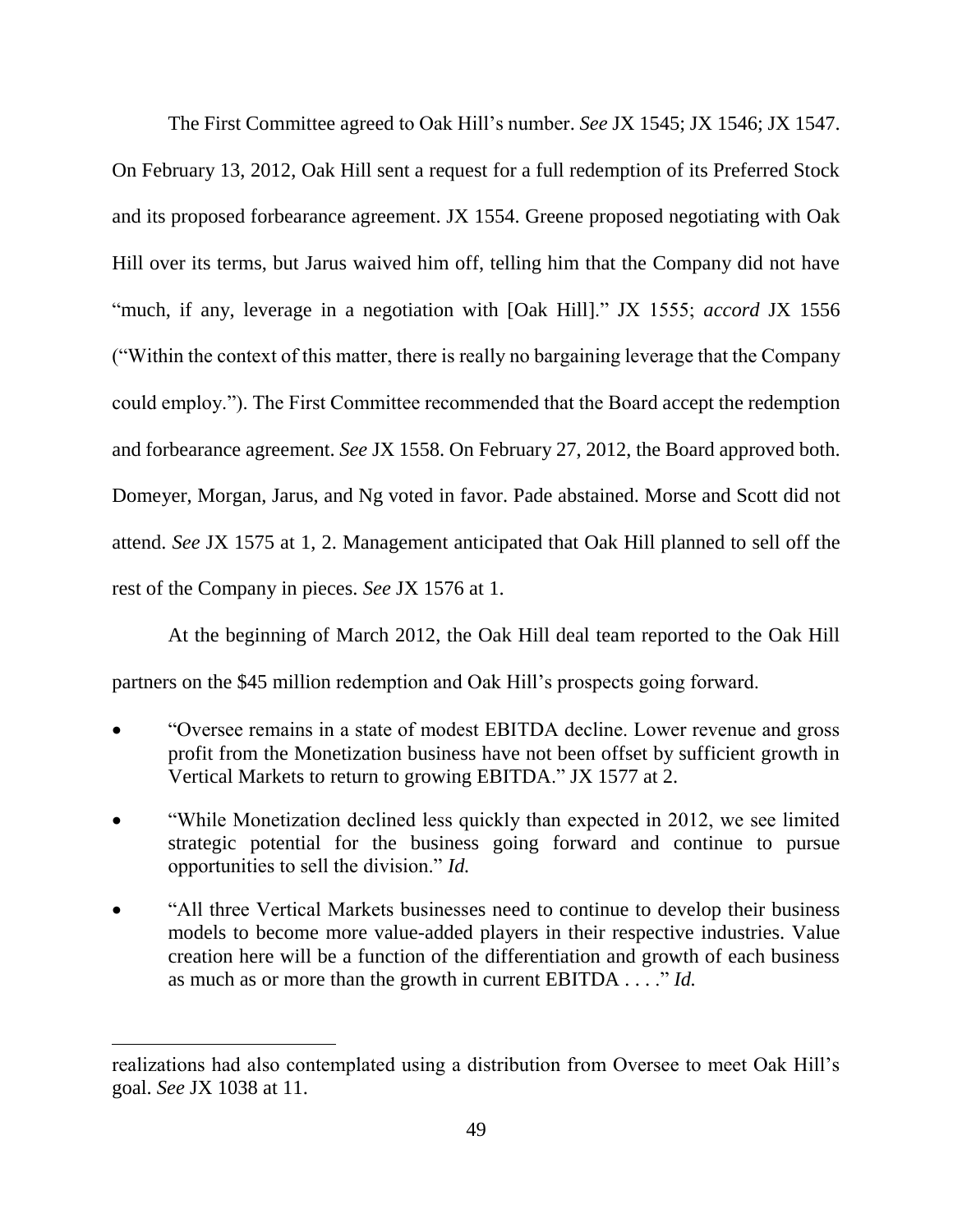- "By year-end 2013 and after giving effect to the partial redemption in March, Oversee's forecast cash balance is \$19.6 mm." *Id.*
- "We would recommend pursuing efforts to sell Monetization while allowing Oversee to continue to invest modestly into the Vertical Markets businesses." *Id.*; *see id.* at 10.

The deal team expected that given the Company's cash profile, "an additional \$15 million may be available for redemption at year-end." *Id.* at 13.

On March 18, 2013, the Company paid Oak Hill \$45 million to redeem shares of Preferred Stock (the "First Redemption").<sup>10</sup> With the completion of the First Redemption, the First Committee disbanded. *See* JX 1618.

The First Redemption left the Company with approximately \$7 million to operate. JX 1546 at 1. Domeyer feared that the Company's lack of financial resources would limit her ability to pursue acquisitions, and she wanted a line of credit that would give the Company that flexibility. JX 1549 at 1. For accounting purposes, however, Oak Hill's exercise of the Redemption Right in full, combined with a forbearance agreement terminable on thirty-days' notice, caused the Preferred Stock to be classified as a current liability, and the banks treated the Company as balance-sheet insolvent. *See* JX 1640; JX 1647 at 12–13; JX 1911 at 6. As a result, the Company would not be able to obtain a credit line until the overhang from the Preferred Stock was addressed. Jarus told Domeyer to

l

<sup>&</sup>lt;sup>10</sup> Kupietzky's employment agreement called for him to receive a bonus if shares of Preferred Stock were redeemed. He received \$632,813, or approximately 1.4% of the redemption amount. Murray, Greene, and Domeyer did not receive a bonus, because their agreements required a redemption of at least \$75 million to trigger their payments.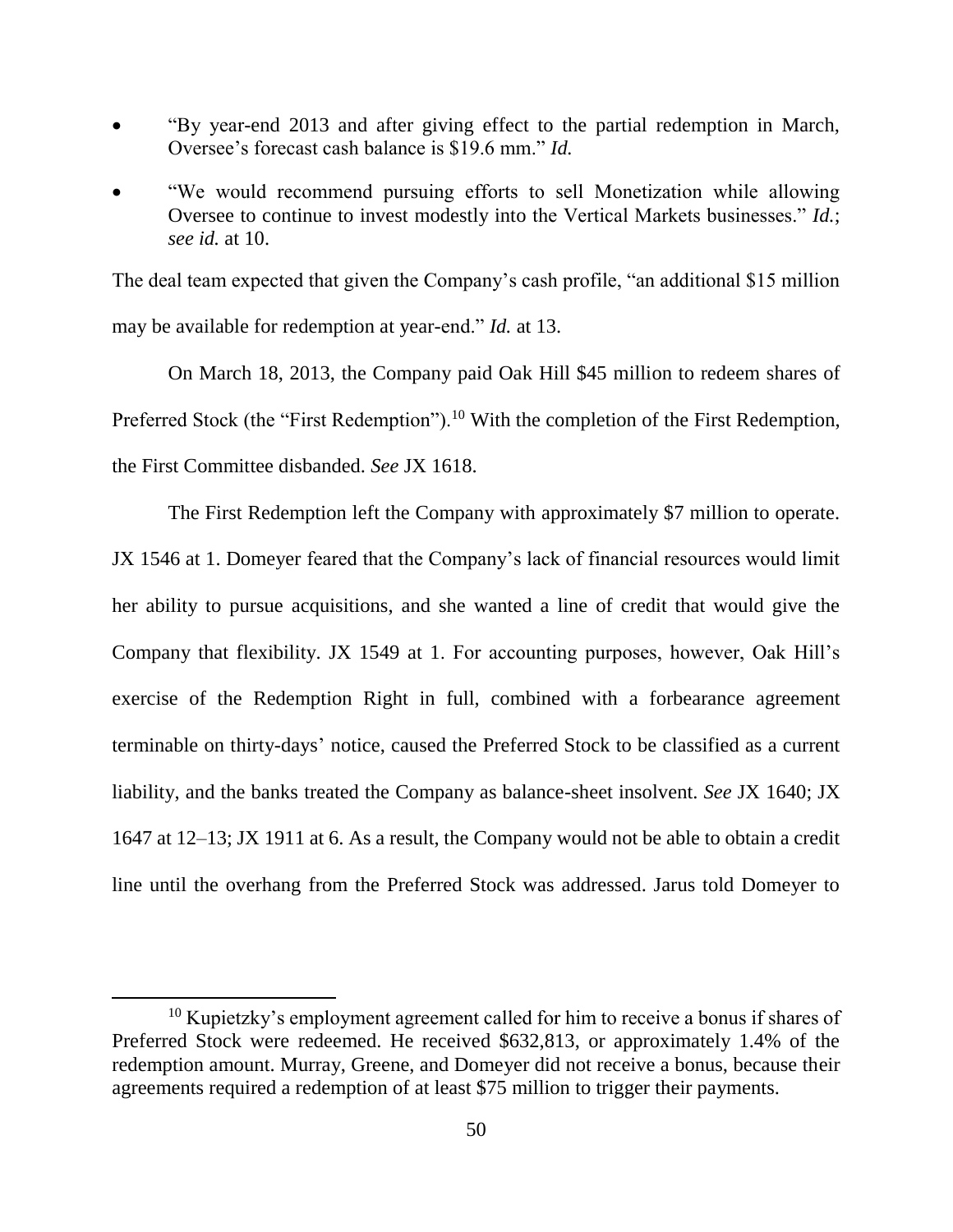continue to explore acquisitions, and that if management found one that was attractive, then they could make an argument for the additional funding. *See* JX 1565; *see also* JX 1546.

Greene also believed that M&A for 2013 would be "constrained by our 2013 EBITDA Plan." JX 1581 at 1. He acknowledged that management "can of course always have a discussion with the Board if we see a great acquisition and say hey we need to absorb say \$250K of expense in 2013," but he cautioned that "we shouldn't give the rest of the team the impression that we can absorb a bunch of cost." *Id.*

Hsu learned of the March Redemption on May 23, 2013, when Greene emailed him the Company's audited financial statements for 2012. Hsu was shocked. He emailed Greene:

Well this is a surprise. Our "growth company" emptying its coffers to Oak Hill through redemption? How is this supposed to instill shareholder confidence? On April 5<sup>th</sup> I asked you if there were any material corporate transactions and to get this to me within a reasonable 5-7 days. How is it this is the first time I'm hearing of this?

JX 1649. Greene replied: "I believe that you have been aware of the redemption right since Oak [Hill] made their investment back in 2008 . . . . In February they provided a redemption notice pursuant to the charter and the company complied with its obligation to redeem the shares that it could." *Id.* Greene's reply obscured the lengthy engagement between the Company and Oak Hill that led up to the formal exercise of the Redemption Right.

### **L. Events After The First Redemption**

During the final stages of the discussions over the First Redemption, Rook Media approached the Company about buying the Monetization Business. Platinum Equity also had expressed interest. Consistent with the Oak Hill deal team's intent to "[p]ursue all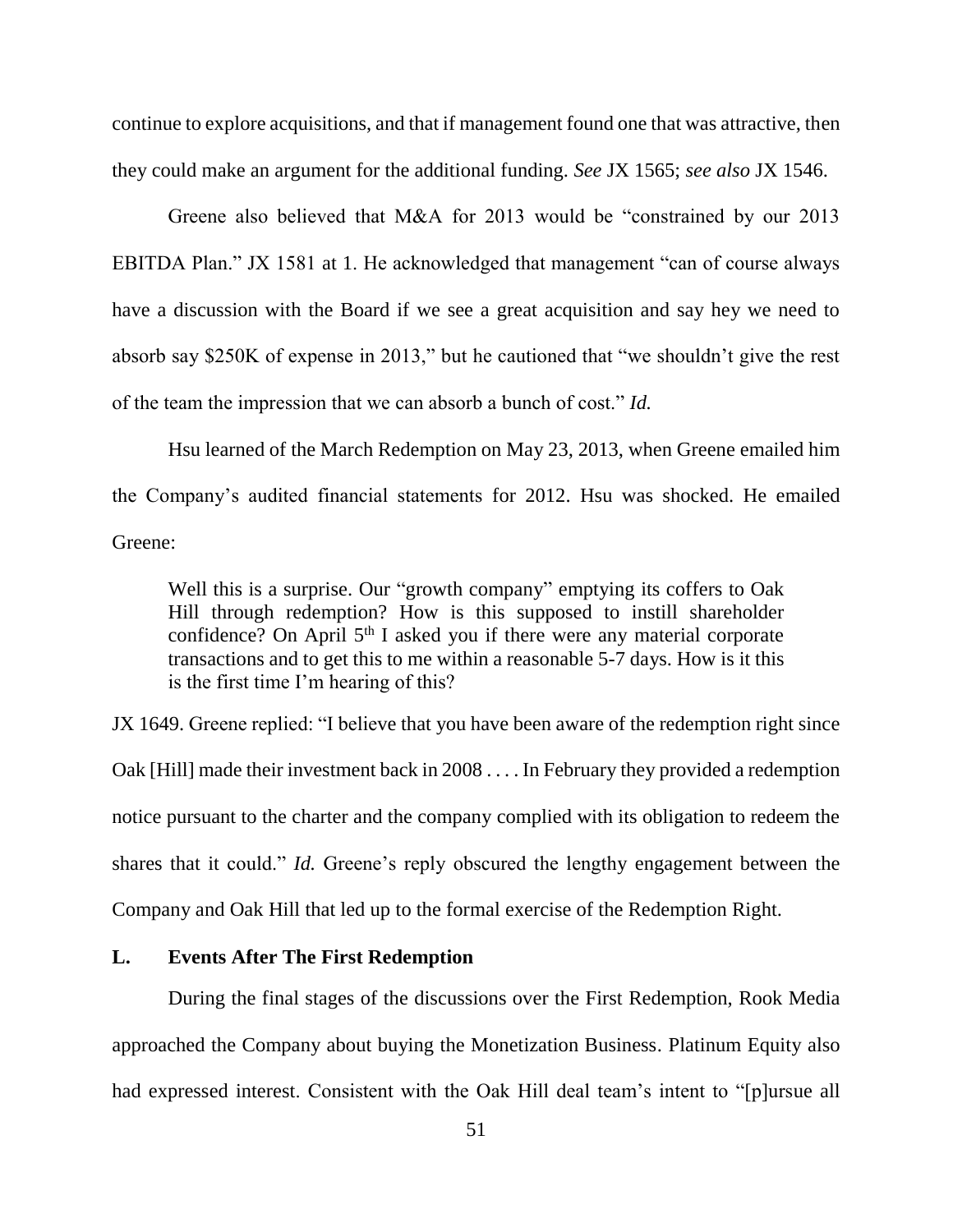possible avenues for a sale of the [Monetization] business," senior management and Oak Hill spent the next two months "pursuing these options aggressively." JX 1577 at 10. Senior management and Oak Hill also devoted considerable effort to convincing the Company's outside auditors that Oak Hill's redemption notice and terminable forbearance agreement did not warrant a going-concern qualification on the Company's financial statements. *See, e.g.*, JX 1626; JX 1640.

Shortly after the First Redemption and at Morse's suggestion, Domeyer spent a day with Jeffrey Epstein, an outside advisor to Oak Hill, to identify strategies for Oversee. The first option was "sell everything to Platinum." JX 1591 at 2. The second was "sell monetization to Platinum; keep verticals; grow slowly to become Internet Brands," a leader in the vertical markets space. *Id.* The third was to boost the second with "\$50 million in capital to grow faster." *Id.* As things stood, Oversee lacked the "\$50 million in capital to grow faster" because of the large redemption payment to Oak Hill. The Company also could not access debt capital because of Oak Hill's exercise of the Redemption Right and the terminable forbearance agreement. The Company did look at some acquisitions during the first part of 2013, but not in an organized or serious way. *See, e.g.*, JX 1630; JX 1636; JX 1641.

The sentiment at Oak Hill changed in May 2013, when Platinum Equity indicated that it would not buy the Domain Monetization business. *See* JX 1653. Needing a new strategy, the Oak Hill deal team met with Domeyer and re-focused on possible acquisitions, particularly for the Vertical Markets business. *See* JX 1655 at 2–3. Responding to Oak Hill's shift in emphasis, the senior executives at the Company began trying to ramp up the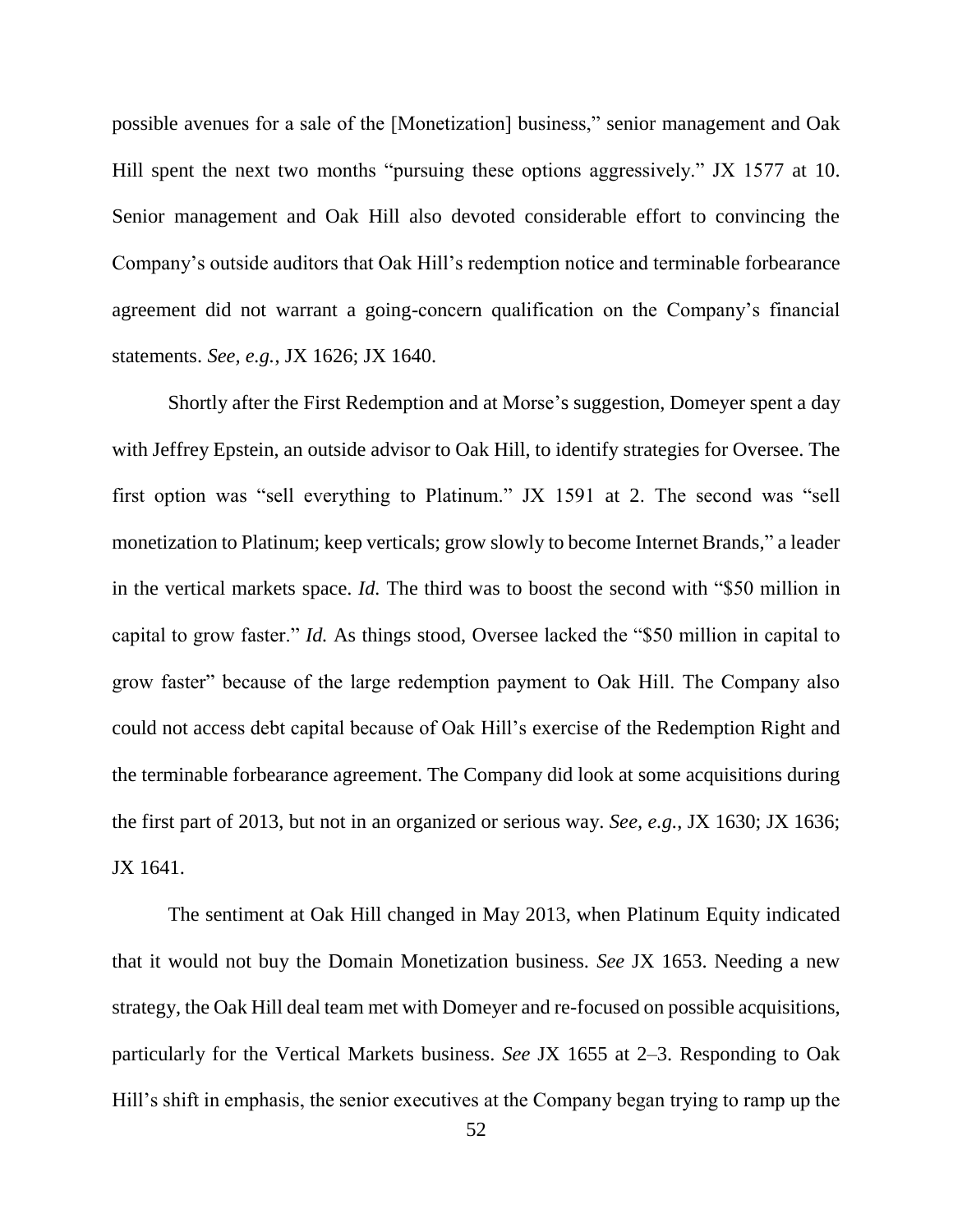Company's acquisition pipeline. *See* JX 1671; *see also* JX 1657 at 25 (listing acquisitions under consideration); JX 1662. The June 2013 board materials were the first time since Kupietzky's removal that the presentations included a page listing possible acquisitions; nine of the eleven options were only in the "initial" phase. JX 1657 at 25; JX 1656 at 2. The Oak Hill deal team also began reviewing more acquisition prospects and forwarding them for management to review. *See* JX 1658; JX 1661; JX 1688. Oak Hill even considered a whole-company merger between Oversee and CPX that Oak Hill believed could support a leveraged dividend. *See* JX 1676 at 1 (Pade: "I told them that this would be a leveraged deal [and] that Oak Hill would be looking to take some money out."); JX 1681 at 1 (Oak Hill email attaching analysis "focused on how much cash we would be able to take off the table"). Oak Hill projected being able to pull out \$30 million in cash. *See* JX 1686 at 1. CPX would later decline to proceed. JX 1727.

In September 2013, Morse left Oak Hill and resigned from the Board. *See* JX 1701; JX 1709. This left Pade and Scott as the Oak Hill representatives. Morse's seat was left vacant.

Management and Oak Hill continued to look at acquisitions, and the number of opportunities that Oak Hill and management examined contrasted with the relative dearth of opportunities they looked at in the second half of 2011 and during 2012. The process, however, was haphazard. By September 2013, Jarus perceived that the management team wanted direction from Oak Hill, and he told his fellow directors that they needed to meet to "discuss and establish a strategic direction for the Company." JX 1720 at 1–2. The discussion never occurred. Jarus Dep. 328–32.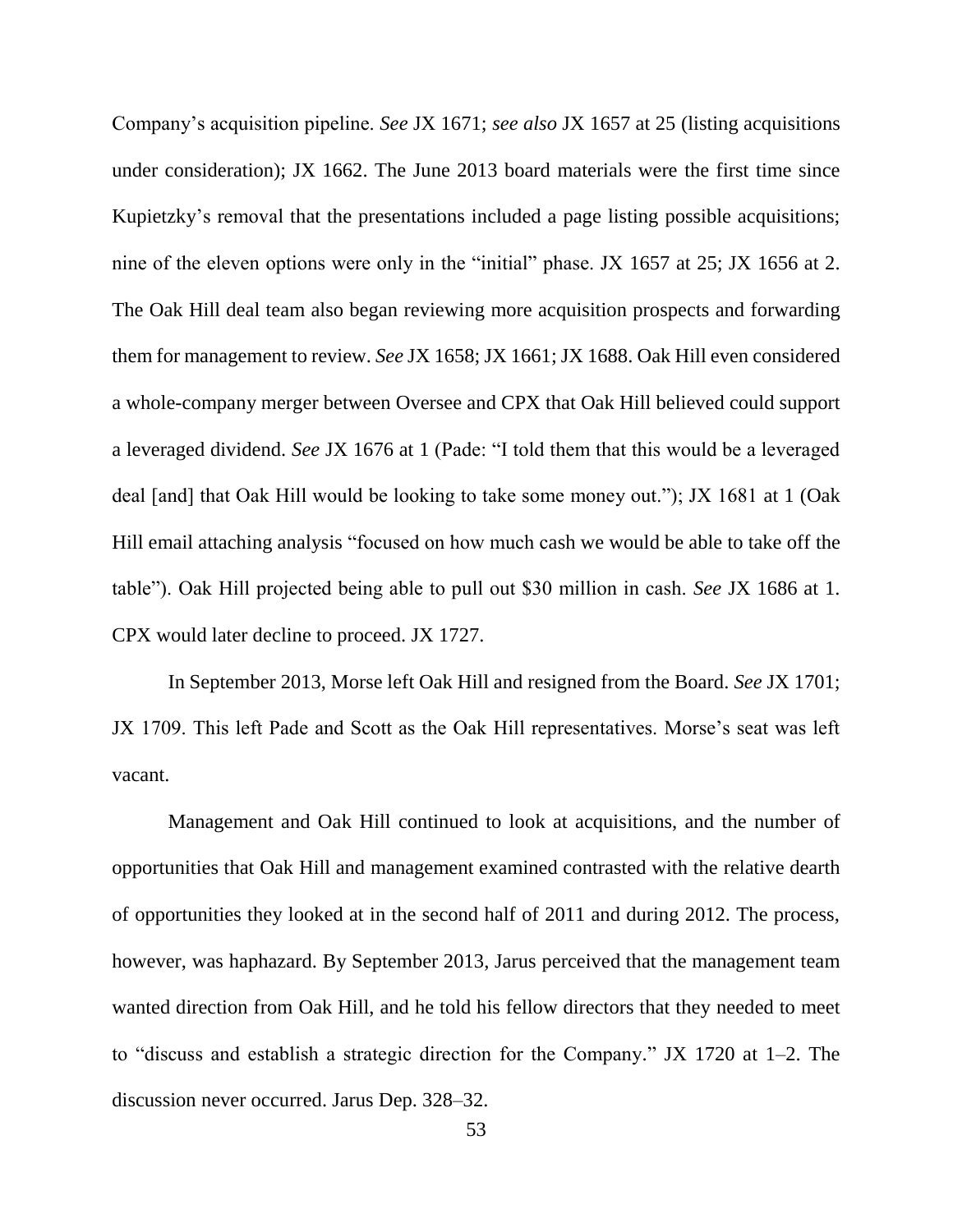Instead, in September 2013, the Company received an expression of interest in the Domain Monetization business at a price of \$33 million. Oak Hill and Oversee management reached out to other parties and received a second indication of interest. *See*  JX 1782 at 18 (summarizing contacts). The Oak Hill deal team reported to the partners that "[w]hile these indications are at distressed pricing levels (3-4x forward EBITDA), they may represent a premium to the NPV of the 'status quo' forecasts" given negative financial trends. JX 1751 at 2. For the Vertical Markets business, the Oak Hill deal team reported that "both the travel and retail lead generation businesses have missed [their budgets] by a material amount." *Id.* Despite looking at many acquisitions, the Company had not made any, and the Oak Hill deal team projected that the Company would end the year with approximately \$18 million in cash. *Id.* The Oak Hill deal team reported that during 2014, management planned to invest \$1.5 million in a new travel website called WanderWe, but that was "the only budgeted new initiative of size in 2014." *Id.* at 5.

As with the 2013 Plan, Oak Hill reviewed and pre-approved management's 2014 Plan before it was disseminated to the Board. JX 1744. The 2014 Plan proposed that the Company pursue *venture capital financing* to fund WanderWe, rather than using Oversee's cash. *See* JX 1745 at 28. The plan reduced the Company's airport parking sites to a "Skeleton Team . . . in order to increase profitability . . . ." *Id.* at 45. The Company's other "new initiative," a site called RebateCove, was "paused." *Id.* at 70.

## **M. The Second Committee**

In January 2014, the Company completed its first acquisition since Kupietzky's departure, buying the assets of Crash City Guides for \$85,000 to provide content for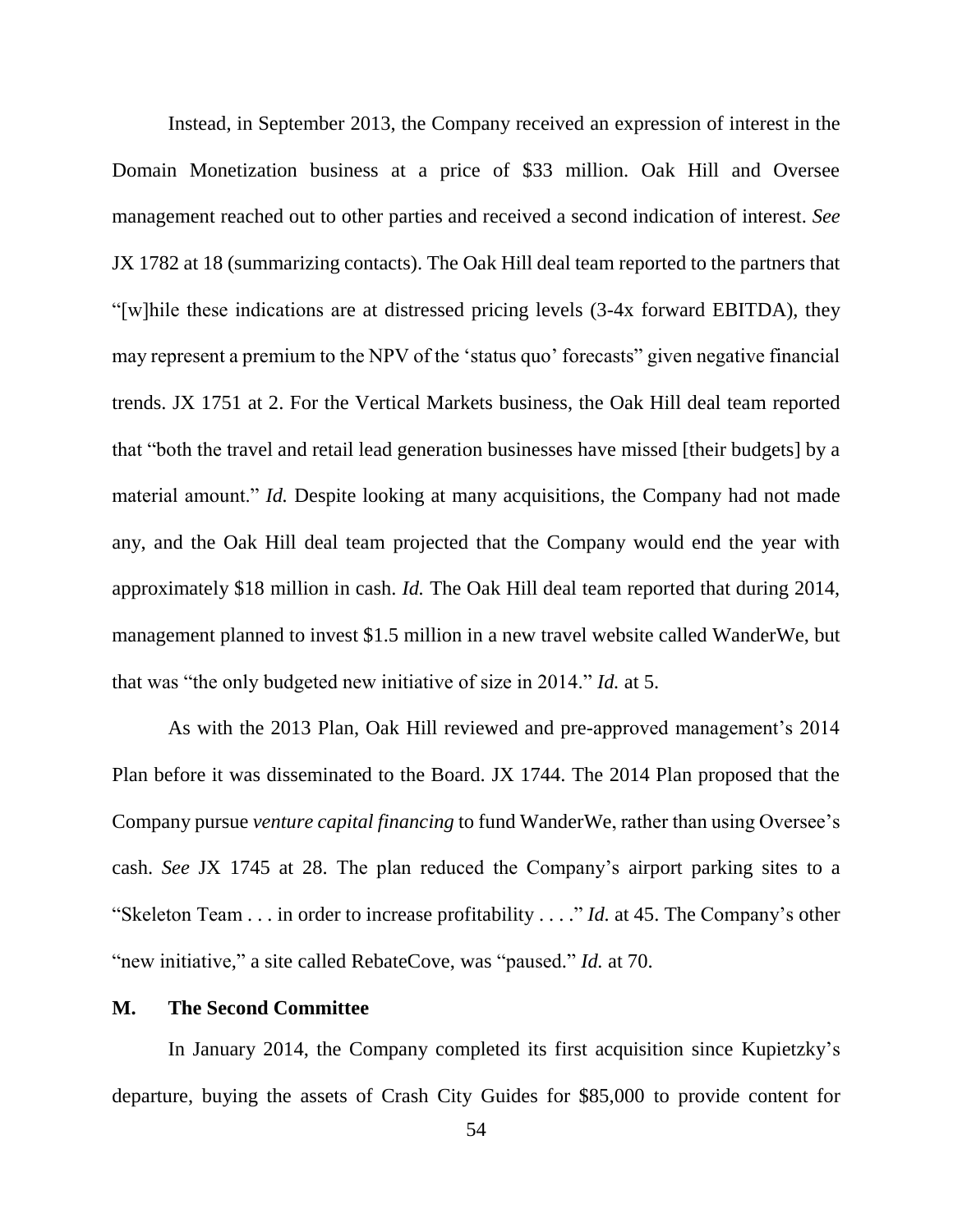WanderWe. The non-Oak Hill directors were informed just before the press release was issued. JX 1761. Domeyer also informed the non-Oak Hill directors that, "[w]ith Oak Hill's approval, we have . . . negotiated" a letter of intent to sell the Domain Monetization business to Rook Media for \$42.5 million. JX 1764.

Management focused on closing the sale of the Domain Monetization business. *See*  JX 1767 at 1. Domeyer, Murray, and Greene made a point of reviewing their bonus agreements. JX 1768. As the deal progressed, Rook Media reduced its price to \$40 million. JX 1779. If the full \$40 million went to Oak Hill, then Oak Hill's total proceeds would reach \$85 million, clearing the \$75 million hurdle for management to receive their bonuses.

As the sale of the Domain Monetization business approached fruition, the Board formed a new special committee, again comprising Morgan and Jarus, but this time with Jarus as chair (the "Second Committee"). *See* JX 1790. Its sole mandate was to consider the fairness of the sale price. Morgan Tr. 1696–1700; JX 1790. The Second Committee paid \$20,000 for a fairness opinion from Cronkite & Kissell LLC, the firm that prepared the Company's Rule 409A valuations for issuing stock options. *See* JX 1803; JX 1810.

The Second Committee recommended that the Board approve the sale of the Domain Monetization business. *See* JX 1852. Before doing so, management represented that no one had spoken with Oak Hill about uses of the proceeds. JX 1836 at 3. That was theater, because everyone knew that the proceeds would likely be swept out in another redemption. Jarus Tr. 1848–49. Management had in fact informed both Cronkite & Kissell and its auditors that "[t]he Company is expecting to sell off its various business units in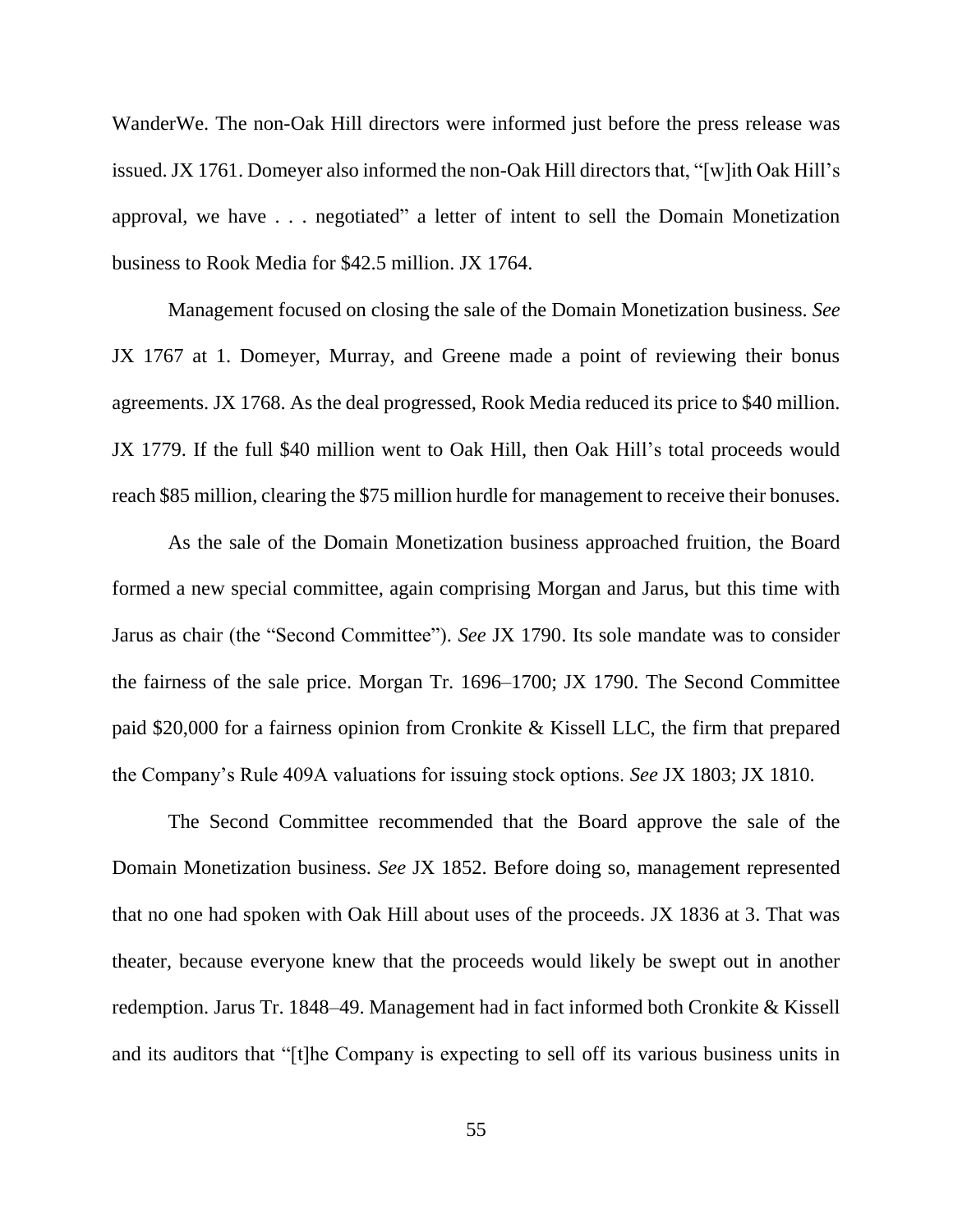order to satisfy its redemption liability." JX 1839; *see* Cronkite Dep. 175–76; *see also* JX 1838 at 1.

On April 14, 2014, the Board approved the sale. JX 1851. In an internal email, Murray expressed her concern about the fate of Oversee, writing, "I am not sure absent Monetization, the Company is a going concern." JX 1853.

#### **N. The Company After The Sale Of Domain Monetization**

The sale of the Domain Monetization business left the Company with only its Vertical Markets business. For April 2014, that business had generated \$1.4 million in revenue, \$822,000 in gross profit, and negative \$318,000 of EBITDA. JX 1869 at 6. Year to date, it had generated \$5.9 million in revenue, \$3.2 million in gross profit, and negative \$1.5 million in EBITDA. *Id.* Revenue from the travel vertical had declined steadily over the preceding two years. *See id.* at 8–9. Revenue from the consumer finance vertical had fluctuated month-to-month while remaining basically flat. *See id.* at 11. Revenue from the retail vertical had declined significantly. *Id.* at 16.

Since the First Redemption, Oversee had not made any significant acquisitions, nor had it invested meaningfully in its business. With the sale of the Domain Monetization business, the Company's cash balance reached \$53.7 million. *Id.* at 4.

In May 2014, the Board approved a reduction in force that included the anticipated departures of Murray and Greene. *See* JX 1877 at 2–3. The Board also approved management's proposal to restructure Oversee's three Vertical Markets businesses as separate subsidiaries, with each to be run on an entrepreneurial basis with its own incentive plan. *See id.*; JX 1876 at 11–13; JX 1886; JX 1889. The three senior managers created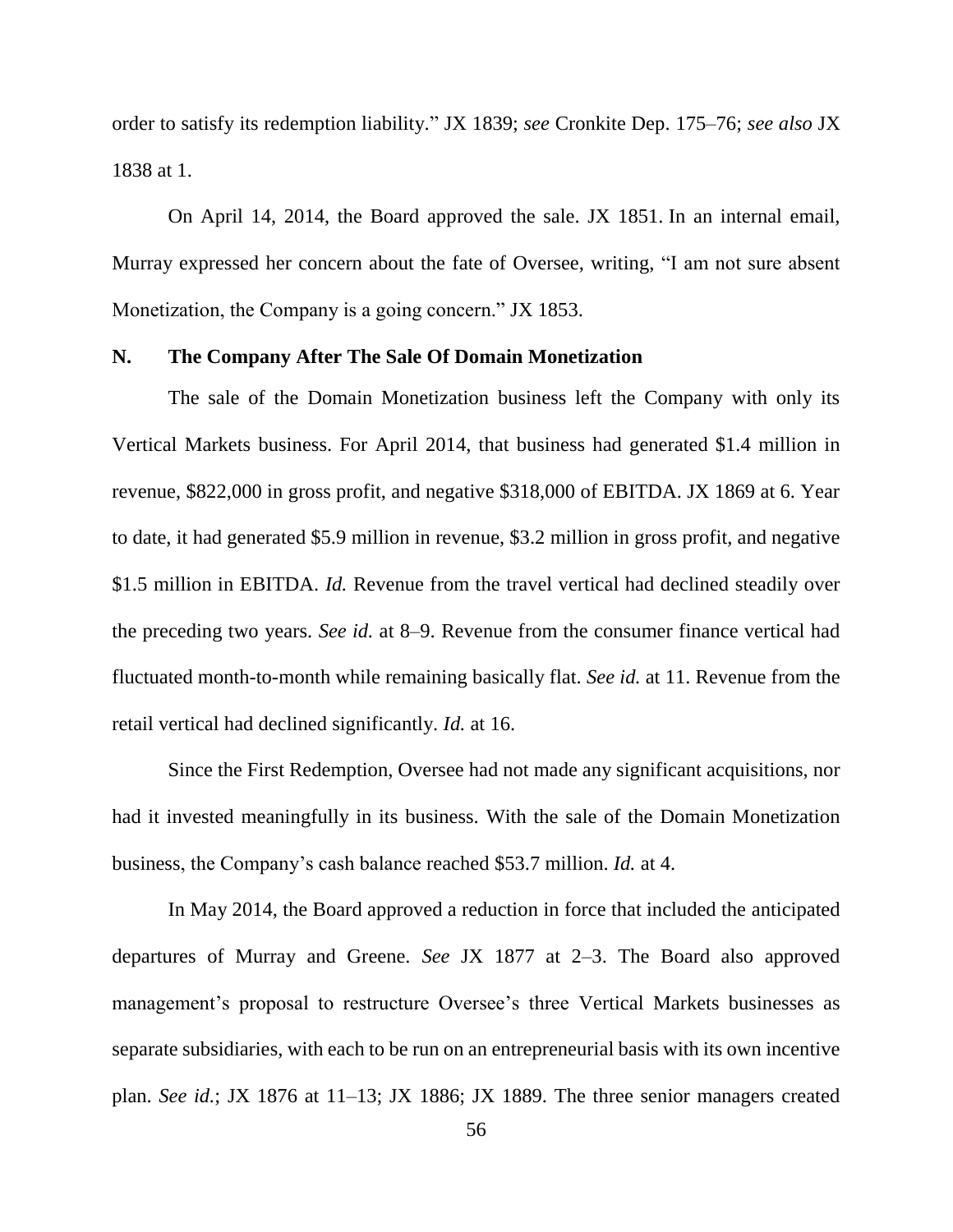spreadsheets calculating the bonuses they would seek from Oak Hill for closing the sale of the Domain Monetization business and delivering further redemption proceeds to Oak Hill. *See* JX 1872; JX 1878; JX 1884; JX 1888.

### **O. The Third Committee**

In June 2014, the Board formed a third special committee, again comprising Morgan and Jarus (the "Third Committee"). JX 1887. Its sole mandate was to determine how much cash was legally available for a second redemption. *Id.* at 8. They again relied on Weir as their financial advisor. JX 1908. Oak Hill was "anxious for [the Third Committee] to get the redemption recommendation completed ASAP." JX 1914.

Management had not made any plans to use the funds from the sale of the Domain Monetization business, and identifying uses for the funds was not within the Third Committee's mandate. Morgan Tr. 1703; Jarus Tr. 1864. To assess the amount of funds that would be legally available for redemption, the Third Committee focused on how much money was needed to run the existing Vertical Markets business until it could generate positive EBITDA and be self-supporting. JX 1913 at 2. The Third Committee also asked the obvious question: whether the Company should just be liquidated. *See* JX 1925 at 1; JX 1941 at 1.

The Third Committee relied on Domeyer and Murray to inform them about the Company's cash needs. Unbeknownst to the Third Committee, Murray ran all her projections by Pade and Scott at Oak Hill. *See* JX 1929; JX 1944; JX 1945; JX 1948; Murray Tr. 1069–71; *see also* JX 1939 ("Even with her leaving, she's still updating them .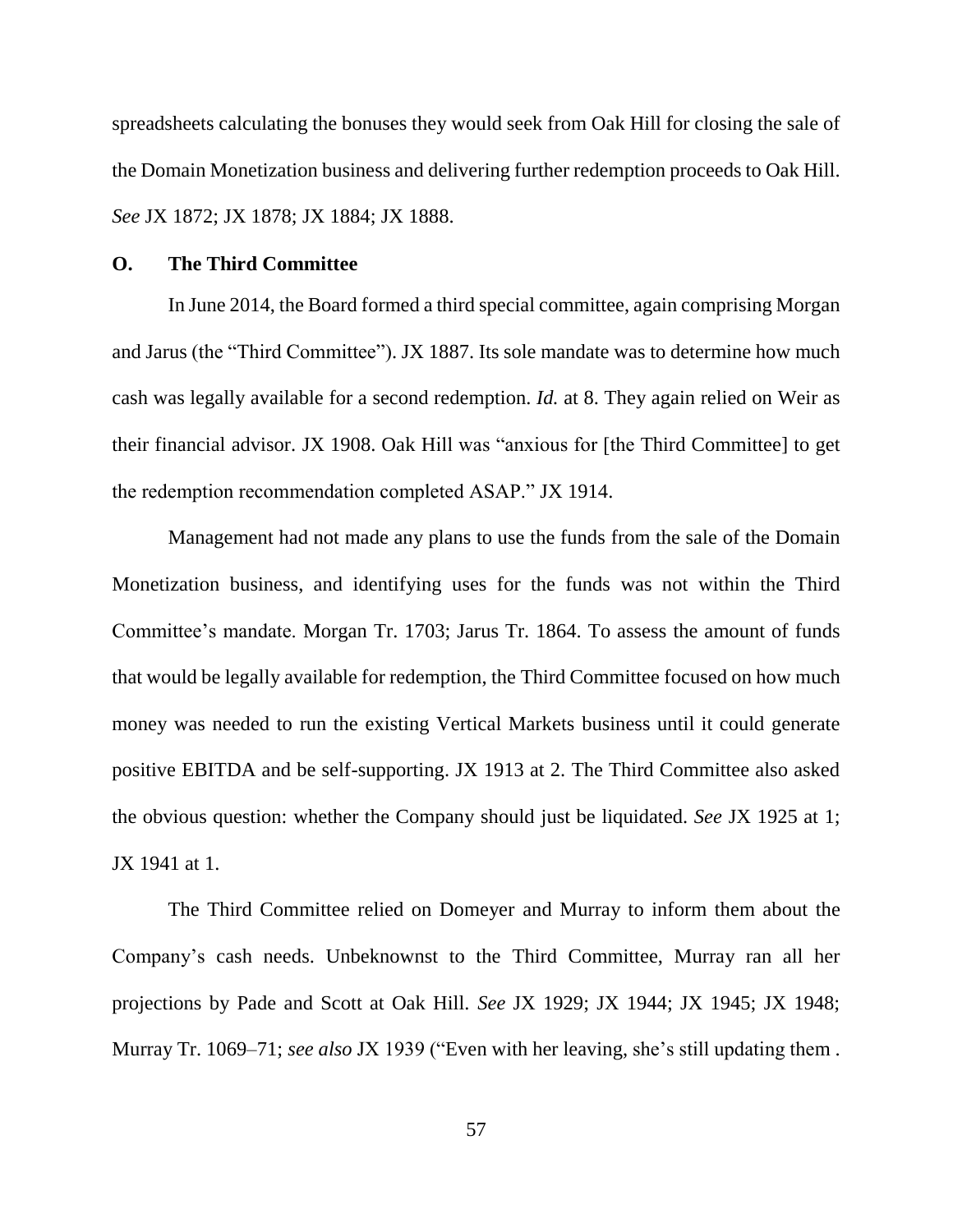. . ."). And Domeyer followed Oak Hill's directions when developing the Company's business plan. *Compare* JX 1941, *with* JX 1943 at 3.

Also during this period and unbeknownst to the Third Committee, Domeyer, Greene, and Murray negotiated their bonus payments with Oak Hill for completing the sale of Domain Monetization plus the projected amount that the "remaining liquidation" of Oversee would yield. JX 1895; *see* JX 1884; JX 1888; JX 1915. Also unbeknownst to the Third Committee, Murray and Greene discussed post-Oversee employment opportunities with Oak Hill. *See* Murray Tr. 1074–76; Greene Tr. 1926–27; JX 1891. In the midst of the Third Committee's work, Murray accepted an offer to become CFO of Monsoon, another Oak Hill portfolio company that later underwent a liquidation. Because the position involved a pay cut, Pade proposed that *Oversee* compensate Murray with additional severance to "make it adequately financially attractive for her to accept the position at Monsoon at an overall lower total cash comp level." JX 1865. On her last day at Oversee, Murray tipped Oak Hill about the Third Committee's forthcoming redemption proposal. JX 1948. Both Murray and Greene left the Company in August 2014. JX 1921. Greene continued as a consultant to assist the Third Committee. *See* JX 1963 at 1.

In mid-August 2014, management recommended a second redemption of \$40 million. *See* JX 1952. Weir signed off with an analysis consisting of a two-sentence email saying that he "concur[ed]" with management. JX 1954. In exchange for recommending a redemption of \$40 million, the Third Committee obtained Oak Hill's commitment to extend its forbearance agreement by six months, still terminable on thirty-days' notice.JX 1969; JX 1978; JX 1982; JX 1986. The Board approved the second redemption in reliance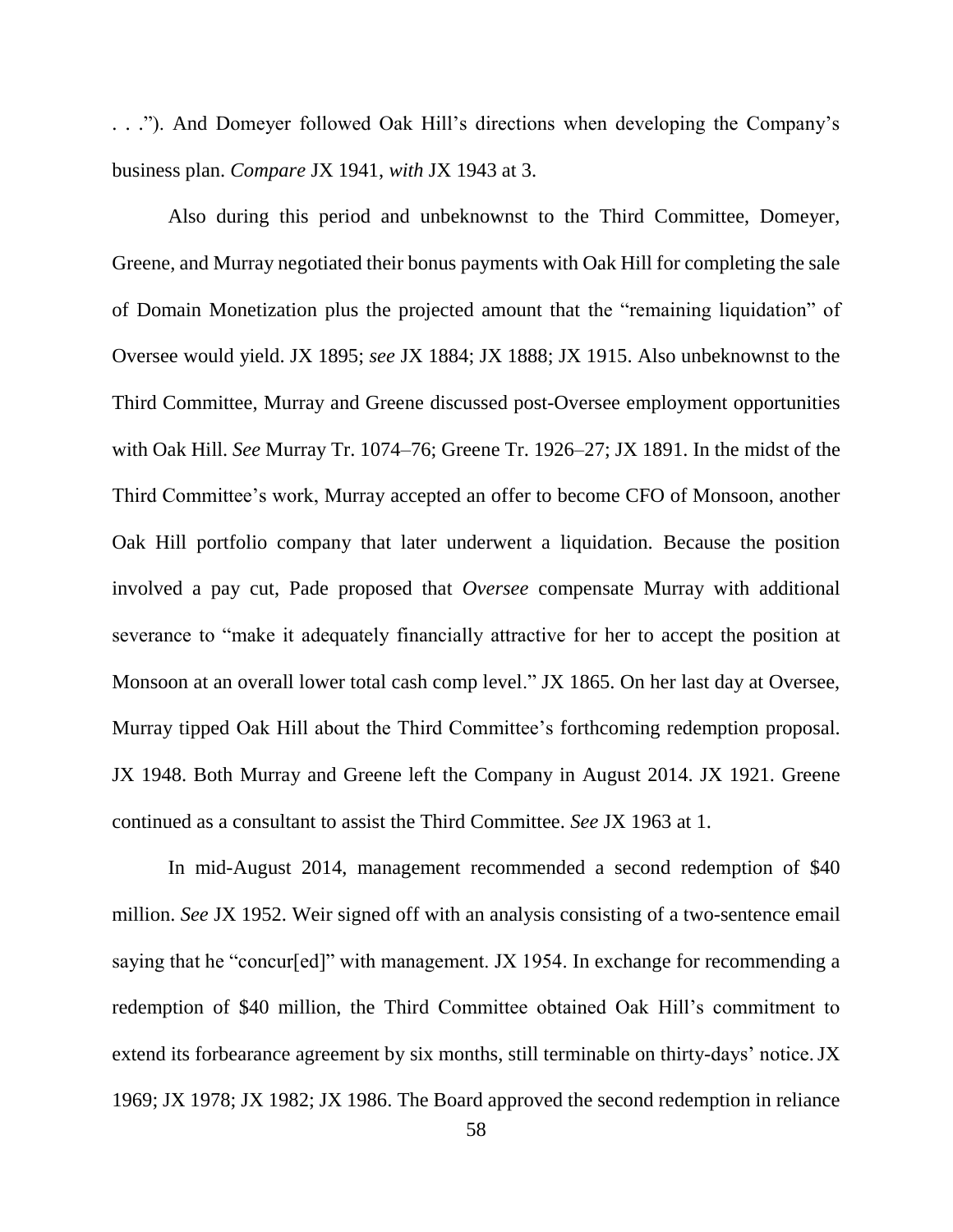on the Third Committee's recommendation. JX 1984. The redemption was completed on September 2 (the "Second Redemption"). PTO ¶ 90; *see* JX 1985.

# **P. The Fate Of The Remaining Business**

In October 2014, the Oak Hill deal team reported to the Oak Hill partners on the

sale of the Domain Monetization business, the Second Redemption, and the prospects for

the remaining business:

- "Oversee has undergone a fundamental change in 2014 with the sale of the Company's Monetization business." JX 2015 at 2.
- "Monetization represented the majority of the Oversee business (82% of 2013) EBITDA contribution)." *Id.*
- "The sale of Monetization provided Oversee with sufficient proceeds for a second redemption of the Oak Hill preferred." *Id.*
- "Oversee's remaining assets consist of their lead generation-oriented Vertical Markets properties, as well as a modest portfolio of generic domain names. The Vertical Markets businesses have continued to struggle in 2014." *Id.*
- "Oversee's near-term focus is on the stabilization of the remaining Vertical Markets properties at greater-than-break-even cash generation levels." *Id.*
- "Total company headcount is down from 97 at the start of the year to 26 today." *Id.*
- "Current annualized cash burn rate of  $\sim$ \$2M but expected to be zero by year end." *Id.*
- "Given the *de minimus* [sic] value achievable for any of the Vertical Markets assets today, we would recommend continuing to operate the Travel and Consumer Finance verticals, while selling the very impaired Retail vertical before year-end." *Id.*

The deal team estimated a potential exit in 2015 to 2016. *Id.* at 3.

Also in October 2014, Oversee received an unsolicited inquiry for the domain name

"compare.com." Since Kupietzky's time, that domain name had been the foundation for a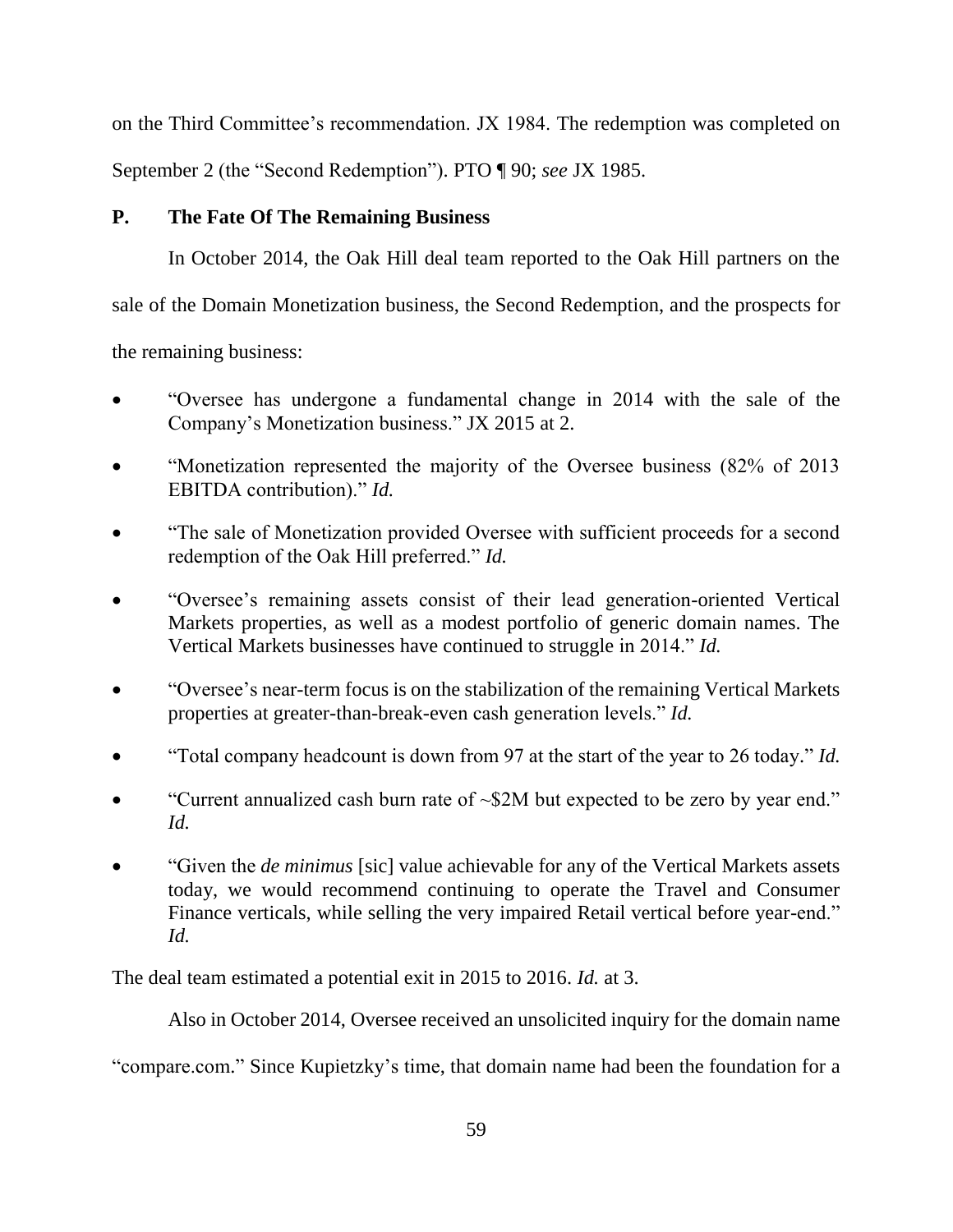planned expansion of the retail component of the Vertical Markets business, but it was never meaningfully pursued. Oversee sold the domain name for \$2 million. *See* JX 2015 at 7; JX 2027 at 6.

In December 2014, the Company sold ShopWiki. The business had been savaged by Google, and the Company secured a price of just \$600,000. JX 2035; JX 2134 at 23. The Company closed the sale quickly to secure a tax loss. *See* JX 1953; JX 1956; JX 1991; JX 2134 at 23.

The sale of ShopWiki left the Company with only its travel and consumer finance verticals. By January 2015, Pade was already thinking ahead to the possible "sale of one or both of the remaining businesses." JX 2046. The Company implemented a change-ofcontrol bonus program to incentivize the employees, and Domeyer began talking to potential purchasers. *See* JX 2049 at 5; JX 2050 at 2; JX 2051 at 2.

In 2015, the Company had generated \$5.6 million in revenue and lost \$1.2 million. JX 2127 at 7, 14. ODN's auditors opined that there was "substantial doubt about the Company's ability to continue as a going concern." *Id.* at 5, 11.

In January 2016, the Company sold two of its three travel websites—Lowfares and Farespotter—for \$3.75 million. *See* JX 2098 at 4. These transactions left Aboutairportparking.com as the lone remaining business in the travel vertical. During 2015, it had not met plan in any month. *See* JX 2083 at 2.

#### **Q. This Litigation**

On December 11, 2015, Hsu received the Company's 2014 audited financial statements and learned of the Second Redemption and the sale of ShopWiki. In January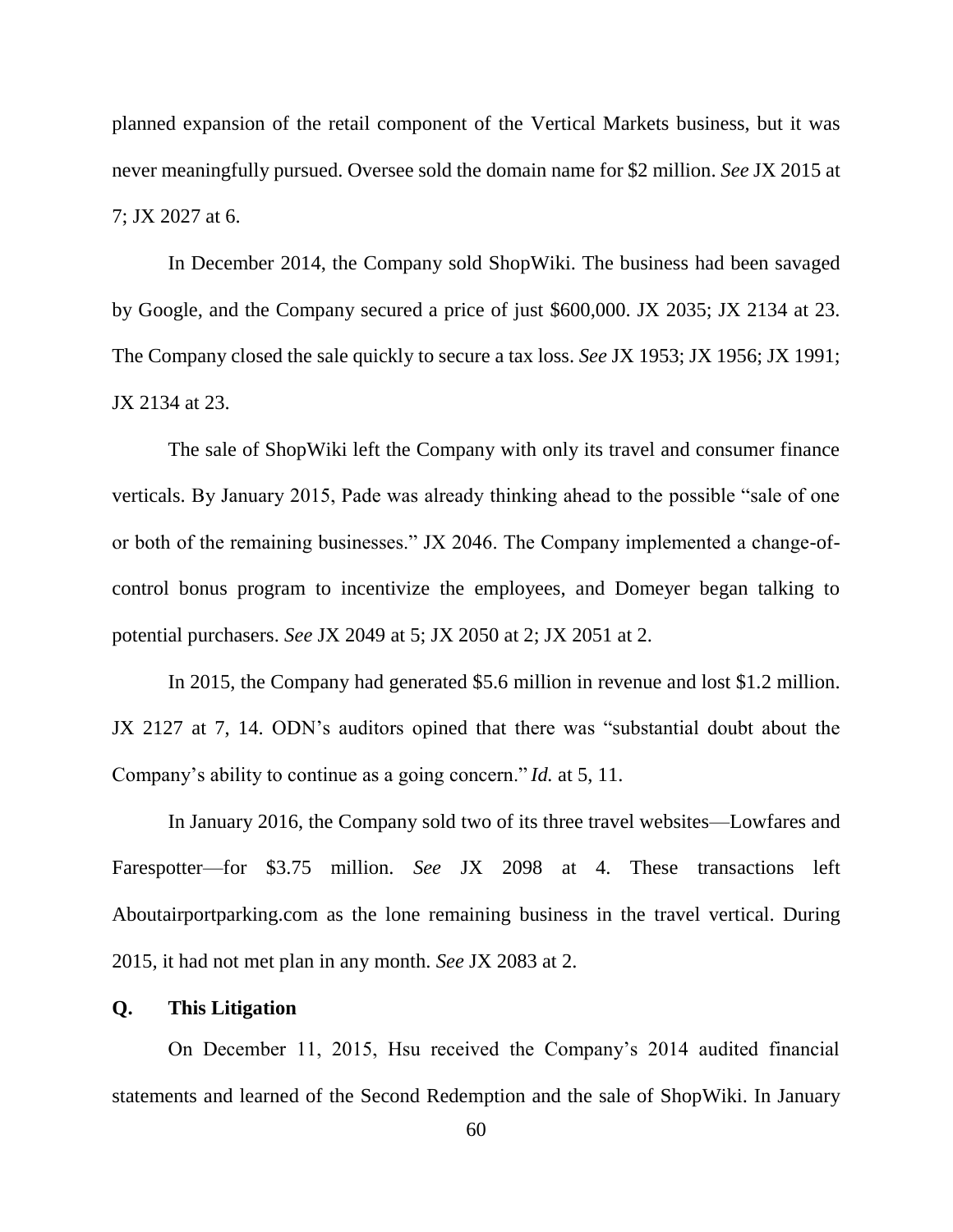2016, he sought books and record pursuant to Section 220 of the Delaware General Corporation Law. The Company agreed to produce certain documents, including minutes of Board and committee meetings. On March 15, 2016, Hsu filed this action.

With the litigation pending, Oversee continued to operate its existing businesses, consisting of Aboutairportparking.com and the consumer finance vertical. Towards the end of 2016, Oversee started a new site called "PlanMyTrip.com," which was expected to launch in 2017. The site was an updated version of WanderWe.

In March 2017, the Company sold the consumer finance business for \$550,000. JX 2164. In May 2017, Jarus and Morgan resigned from the Board. JX 2172; JX 2173. Pade, Scott, and Domeyer were its only directors. As of June 2017, Oversee had a cash balance of \$13.3 million. JX 2187. Without this litigation, Oak Hill would have wound down the business and distributed the cash to pay down the Preferred Stock. *See* JX 2424 at 2.

In March 2018, Domeyer resigned from her positions with Oversee. JX 2230. In August 2018, Oversee sold Aboutairportparking.com for \$485,000. JX 2267 at 3. The Company says that it continues to develop PlanMyTrip.

# **II. LEGAL ANALYSIS**

By the time of post-trial briefing and argument, the plaintiff had narrowed his theories to a claim for breach of fiduciary duty against Oak Hill, its representatives on the Board (Pade, Morrow, and Scott), three of their fellow directors (Ng, Morgan, and Jarus), and four senior officers who received bonuses tied to the redemptions of the Preferred Stock (Domeyer, Murray, Greene, and Morrow). All other claims have been waived. *See*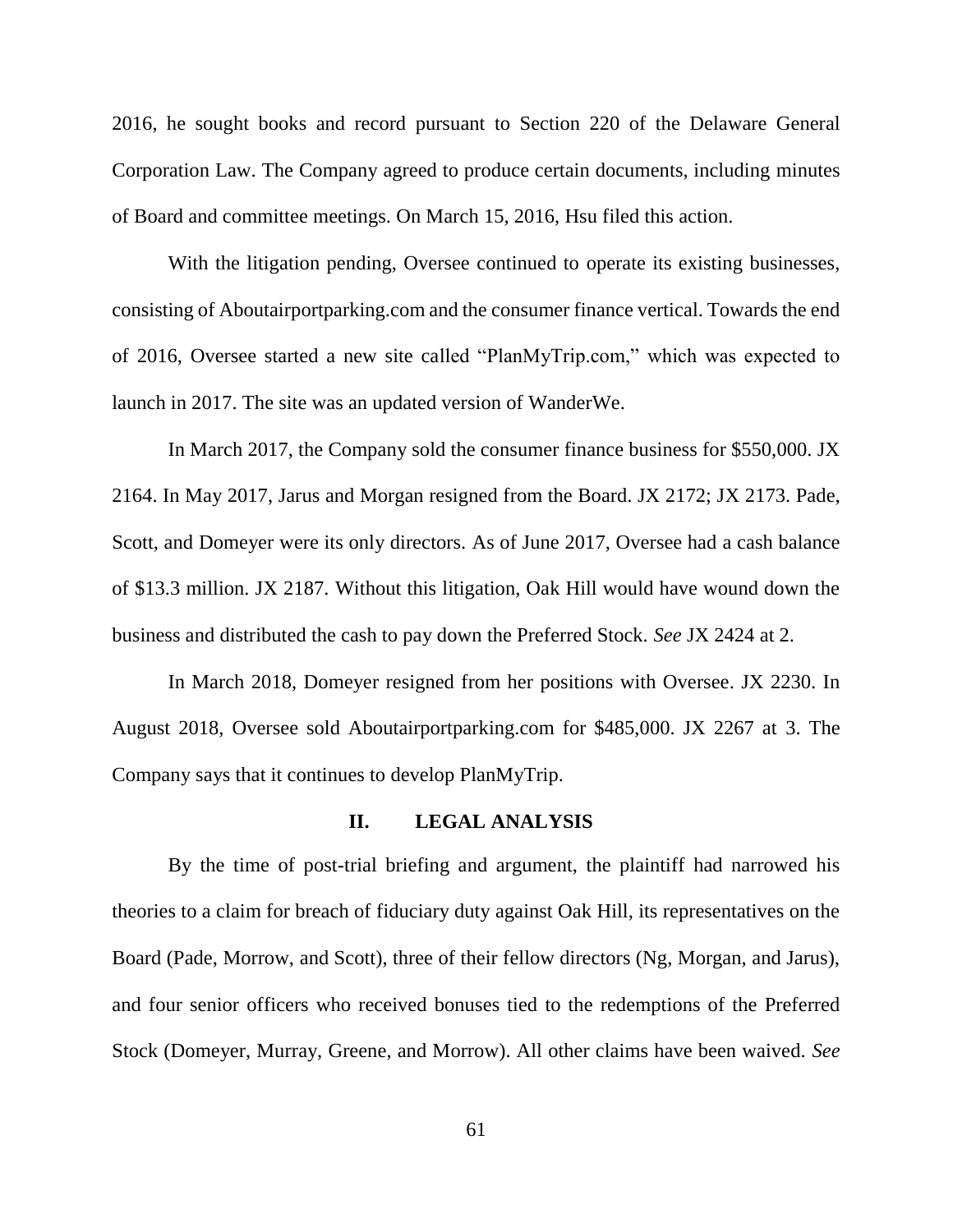*Emerald P'rs v. Berlin*, 726 A.2d 1215, 1224 (Del. 1999) ("Issues not briefed are deemed waived.").

A claim for breach of fiduciary duty is an equitable tort.<sup>11</sup> The claim has only two formal elements: (i) the existence of a fiduciary duty that the defendant owes to the plaintiff and (ii) a breach of that duty.<sup>12</sup>

In this case, the existence of a fiduciary duty is undisputed. Each defendant was a fiduciary who owed duties to the Company and all of its stockholders. Pade, Morse, Scott Ng, Morgan, and Jarus were corporate directors who owed duties in that capacity. Domeyer, Murray, Greene, and Morrow were officers whose duties parallel those of directors. Oak Hill was a fiduciary because it controlled Oversee, including by exercising a majority of its voting power.<sup>13</sup>

At the pleading stage, this court held that it would constitute self-interested conduct for Oak Hill to cause the Company to pursue a strategy of accumulating cash to maximize

 $\overline{\phantom{a}}$ 

<sup>12</sup> *See Beard Research, Inc. v. Kates*, 8 A.3d 573, 601 (Del. Ch. 2010); *accord Zrii, LLC v. Wellness Acq. Gp., Inc.*, 2009 WL 2998169, at \*11 (Del. Ch. Sept. 21, 2009) (citing *Heller v. Kiernan*, 2002 WL 385545, at \*3 (Del. Ch. Feb. 27, 2002)).

<sup>13</sup> *See Kahn v. Lynch Commc'n Sys., Inc.*, 638 A.2d 1110, 1113 (Del. 1994) (observing that a stockholder becomes a fiduciary if it "'owns a majority interest in . . . the corporation.'") (quoting *Ivanhoe P'rs v. Newmont Mining Corp.*, 535 A.2d 1334, 1344 (Del. 1987)); *In re PNB Hldg. Co. S'holders Litig.*, 2006 WL 2403999, at \*9 (Del. Ch. Aug. 18, 2006) ("Under our law, a controlling shareholder exists when a stockholder . . .

<sup>11</sup> *Hampshire Gp., Ltd. v. Kuttner*, 2010 WL 2739995, at \*54 (Del. Ch. July 12, 2010) ("A breach of fiduciary duty is easy to conceive of as an equitable tort."); *see also Restatement (Second) Torts* § 874 cmt. b (Am. L. Inst. 1979) ("A fiduciary who commits a breach of his duty as a fiduciary is guilty of tortious conduct . . . ."). *See generally* J. Travis Laster & Michelle D. Morris, *Breaches of Fiduciary Duty and the Delaware Uniform Contribution Act*, 11 Del. L. Rev. 71 (2010).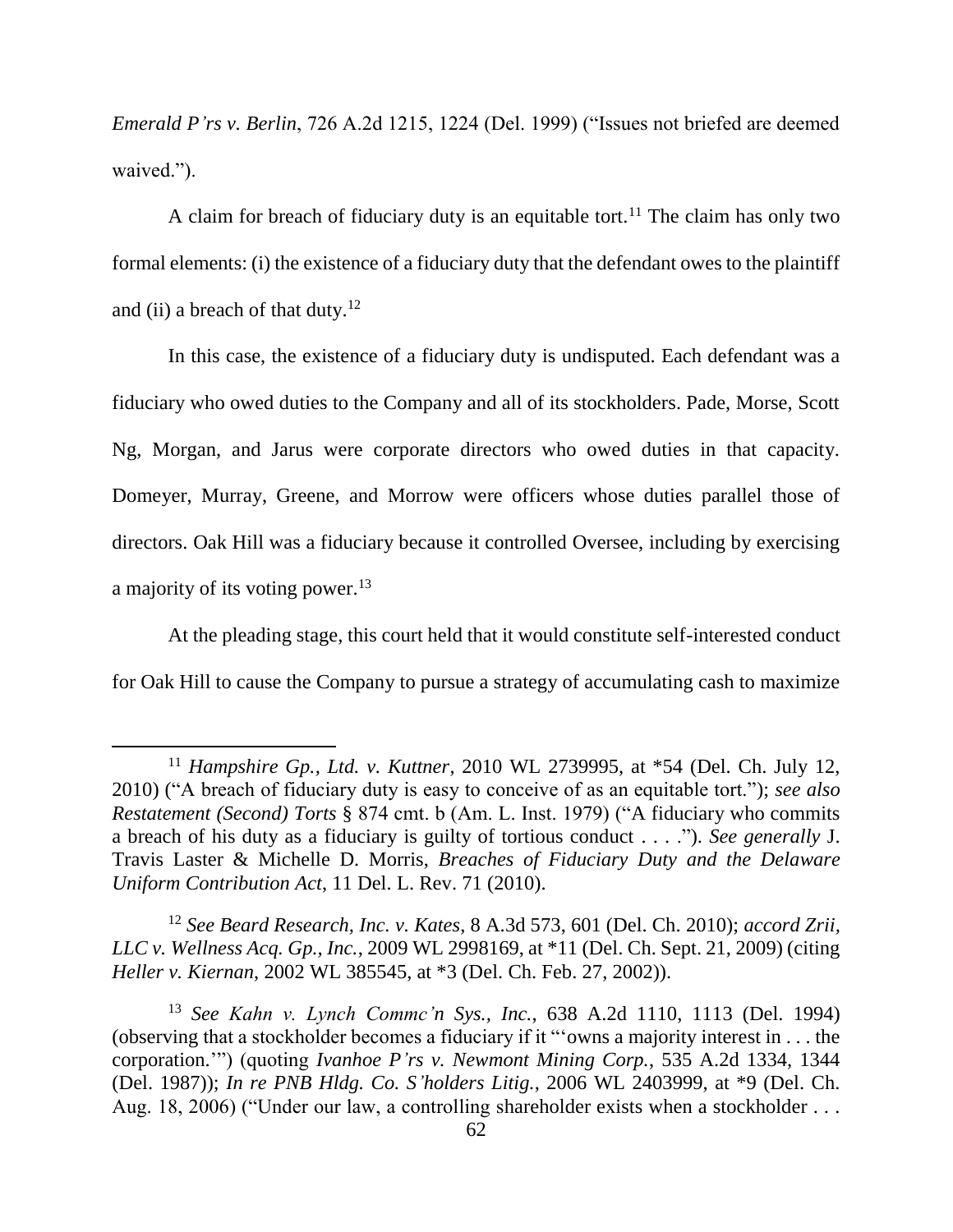the near-term value of its Redemption Right rather than investing the cash productively for the benefit of the Company and its common stockholders. *See Frederick Hsu Living Tr. v. ODN Hldg. Corp.* (*Pleading-Stage Decision*), 2017 WL 1437308, at \*36 (Del. Ch. Apr. 14, 2017). That ruling is law of the case. The first question is whether the plaintiff proved that Oak Hill pursued that strategy. If so, the second question is whether Oak Hill's selfinterested conduct constituted a fiduciary wrong under the applicable standard of review.

## **A. Self-Interested Conduct By Oak Hill**

 $\overline{a}$ 

The plaintiff proved that Oak Hill caused the Company to accumulate cash so that the funds would be legally available and could be swept up using its Redemption Right. The actual redemption was not the critical step. The Company was obligated to use all of its legally available funds for a redemption. Consequently, once the Redemption Right ripened and Oak Hill exercised it, even a fully disinterested and independent board would be constrained in its ability to withhold funds or otherwise limit the amount of cash that Oak Hill could extract. *See ThoughtWorks*, 7 A.3d at 984, 989; *Mueller v. Kraeuter & Co.*, 25 A.2d 874, 877 (N.J. Ch. 1942). The critical step was building up the pool of funds that would be available for redemption.

If disinterested and independent directors had decided how to deploy the Company's net income, then this would be an easy case. The business judgment rule would protect the decision.

owns more than 50% of the voting power of a corporation . . . ."); *Williamson v. Cox Commc'ns, Inc.*, 2006 WL 1586375, at \*4 (Del. Ch. June 5, 2006) ("A shareholder is a 'controlling' one if she owns more than 50% of the voting power in a corporation . . . .").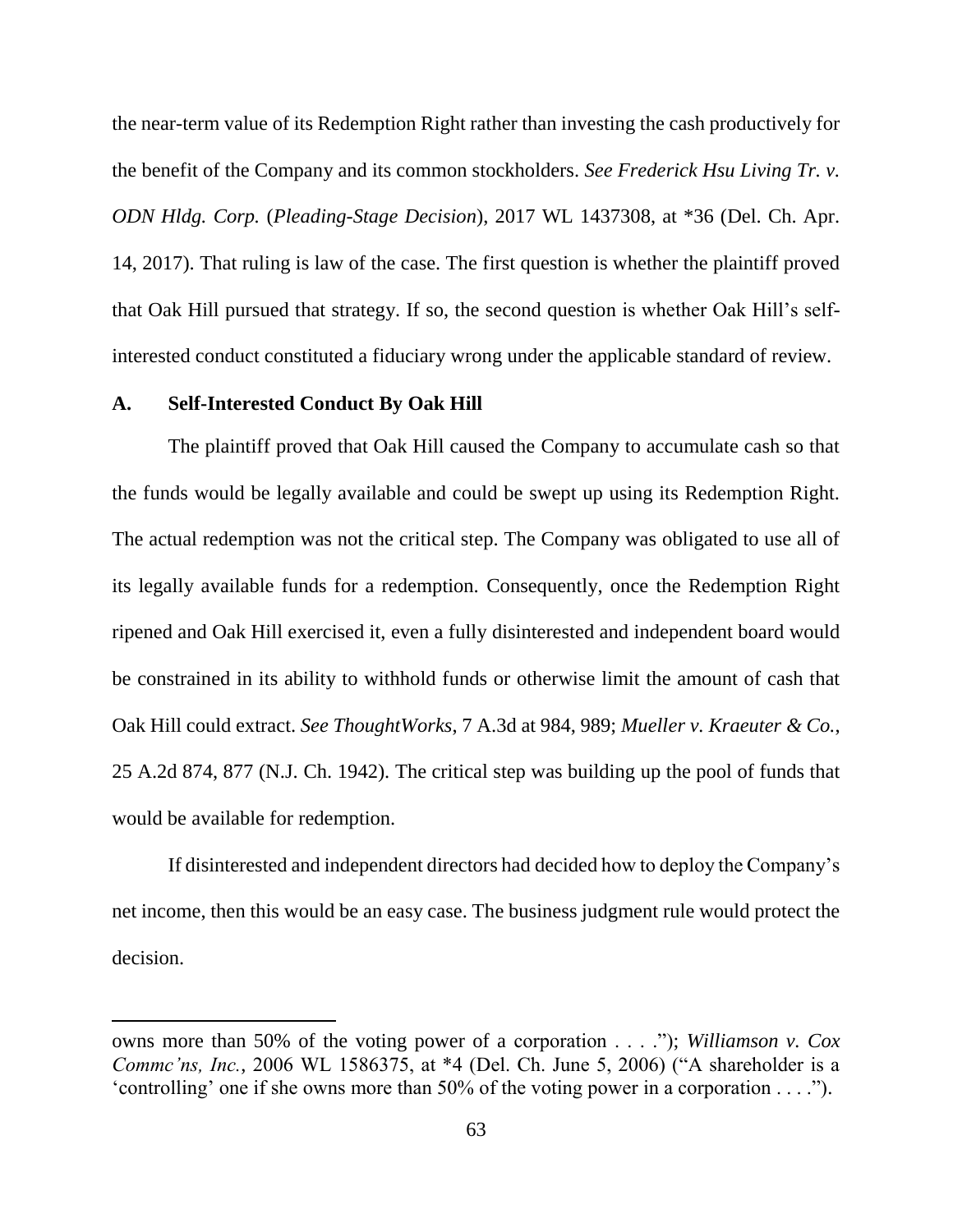In this case, the plaintiff proved that Oak Hill drove the decision. Oak Hill began focusing on a near-term return of capital during a partners meeting in May 2010. The "consensus" coming out of the meeting was for the deal team "to take action to realize value sooner rather than later" and to focus on "exit timing" and "monetization strategy." JX 524. The Oak Hill partners stressed the need for portfolio exits again in September 2010. JX 569. One reason the partners wanted realizations was that the firm expected to raise a new fund in 2012, and "a necessary condition" for successful fundraising "will be that we return more than the \$160 million predicted in the portfolio reviews over the coming year and a half." *Id.* at 2. Oak Hill did not in fact raise a fund in 2012, but that eventuality did not retroactively change the factors that contributed to Oak Hill's actions.

The Oak Hill deal team responded. In a January 2011 presentation to Oak Hill's partners, Pade, Morse, and Scott explained that they had initiated "an overall review of Oversee's strategic direction" that included "either larger M&A or a shareholder dividend." JX 642 at 3; *see also* JX 667. In a March 2011 update to Oak Hill's partners, Pade, Morse, and Scott reported that they were "engaged in a series of actions to improve our expected outcomes," and they recommended against maintaining the "status quo" at Oversee. JX 723 at 2, 11. Elaborating, they noted the following:

- "EBITDA growth of 10-12% builds value primarily for the common equity (of which [Fund III] owns approximately half)." *Id.* at 11.
- "Oak Hill's preferred does not participate in value creation until equity values above \$403 million, and with a net cash position, there is not leverage between enterprise value and equity value creation for the preferred." *Id.*
- "A transformative M&A transaction, a change to the capital structure, or a change to the growth profile would be necessary to support an extended hold period." *Id.*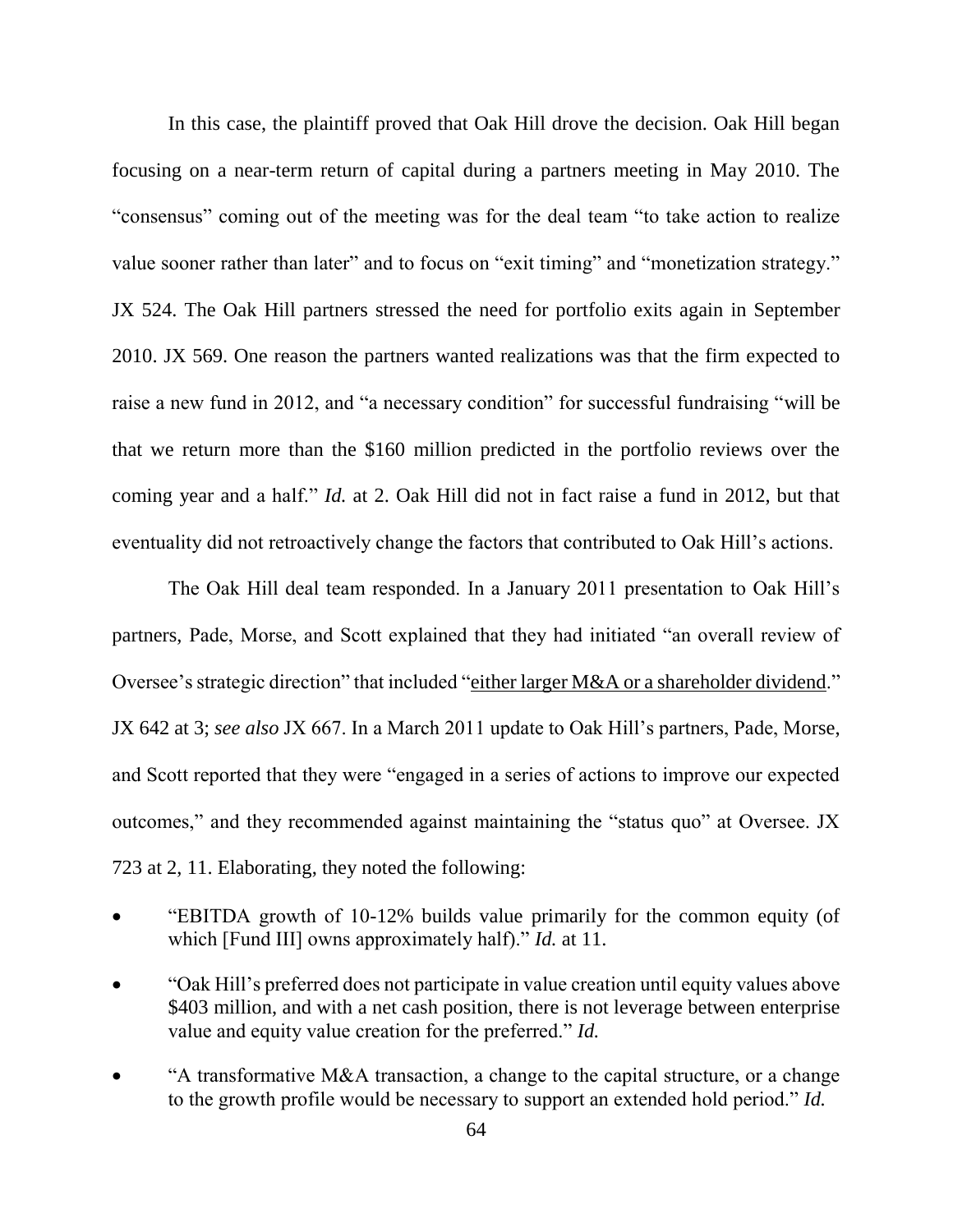To change the status quo, the deal team had embarked on a "staged action plan" that involved (i) selling the Registrar business, (ii) engaging in transformative M&A, and (iii) changing senior management. *Id.* at 2. The team identified "a dividend recap transaction" as a means of returning capital, but noted it was "best sequenced as a late-2011 event, possibly tied to the preferred maturity, absent a strategic transaction." *Id.*

Consistent with their reports, Pade, Morse, and Scott attempted to achieve a nearterm return of capital by merging the Company with NameMedia and paying out a large dividend. JX 723 at 12. In May 2011, the NameMedia deal fell apart. At this point, Oak Hill looked more closely at managing the Company for profitability, generating additional cash by selling assets, and using the cash to redeem shares of Preferred Stock.

During the same period when the prospect of a deal with NameMedia was receding, the Company was suffering a second consecutive disappointing quarter. Although the Company remained profitable and generated significant EBITDA, its results had fallen short of budget and its profit margins had narrowed. Oak Hill took aggressive steps to reverse the decline and restore the Company's margins. In June 2012, Pade and Morse relieved Kupietzky of all operational responsibility, replacing him with the Operating Committee. Pade and Morse instructed the Operating Committee to make "bold" cuts in the Company's expenses to restore its gross margins.<sup>14</sup>

l

<sup>14</sup> JX 906; *see* JX 894 at 4 (indicating that Pade said to cut "millions in SG&A"); *id.* (observing that "[t]here will be some things we do that we cut that we'll regret"); *see also* JX 925 at 2 (Jefferies call report stating Murray reported that "[the Operating Committee is] presenting to the board on 8/17 a plan for 2012 . . . will likely include substantial cost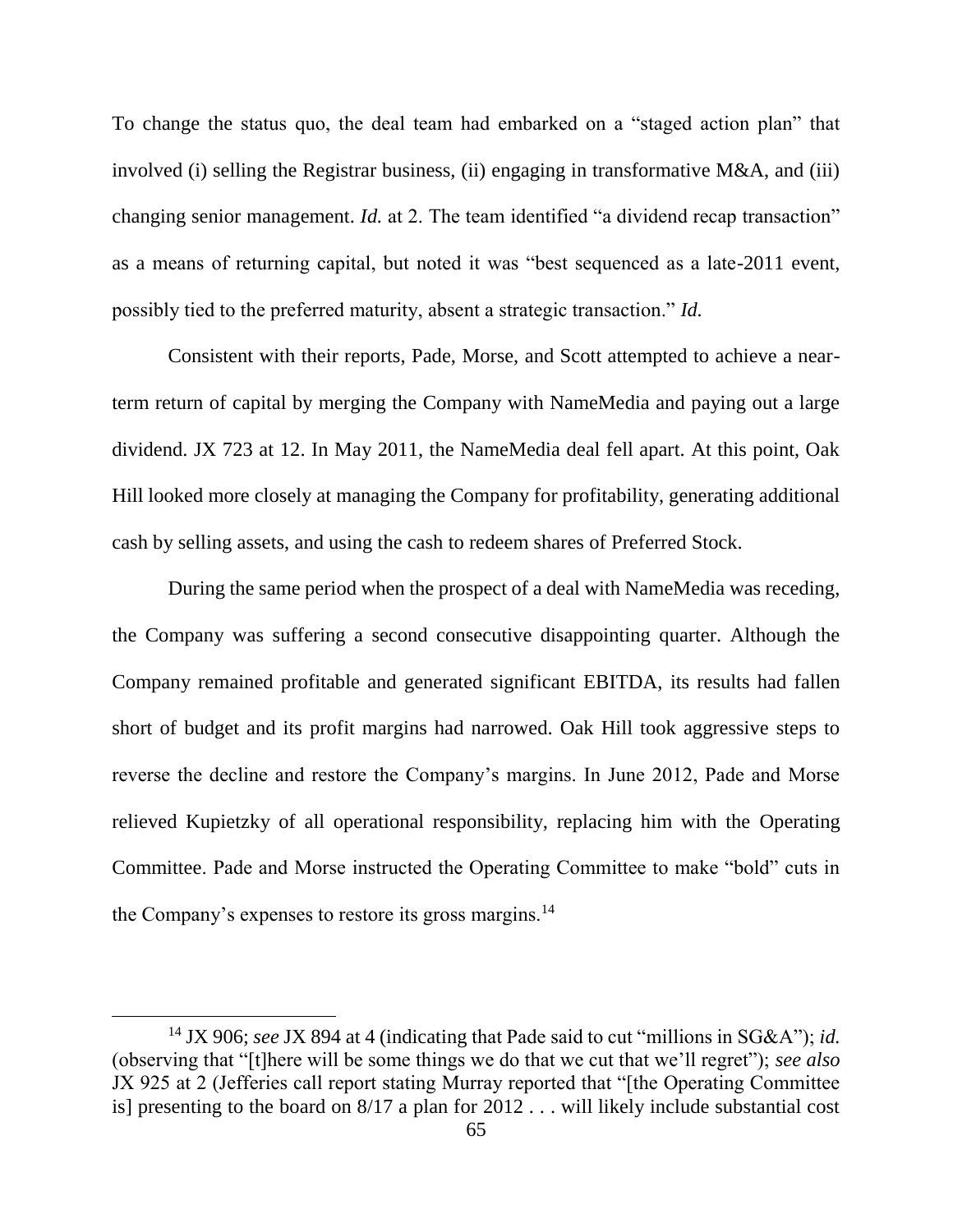The plaintiff asserts that when taking these steps, Oak Hill had already decided to generate cash for redemptions. It is true that Oak Hill wanted to achieve a return of capital and understood the potential use of its Redemption Right, but Oak Hill had not yet settled on a specific strategy. Oak Hill worked with Jefferies to analyze different alternatives. Oak Hill also had management examine different strategies. Morrow pushed the hardest for investing in Vertical Markets to promote growth. *See* JX 889; JX 923.

Oak Hill continued to demand cuts in the Company's expenses. In September 2011, the Operating Committee implemented a layoff that terminated thirty-four employees. JX 980. In total, the cuts reduced the Company's SG&A expense from \$3 million per month in 2011 to a projected SG&A expense of \$1.8 million per month in 2012. JX 944 at 44.

It was sometime in the fall that the deal team decided to build up cash in anticipation of the Preferred Stock maturing in February 2013. In an October 2011 presentation to the Oak Hill partners, the deal team reported that the Company had stabilized and its business was improving *See* JX 1009 at 2. The team then explained:

- "As a reminder, our \$150mm preferred stock matures in February 2013." *Id.*
- "Our ability to retire or partially repay the preferred in advance of maturity is limited given current shareholder dynamics." *Id.*
- "With this timetable in mind, the Company has engaged Jefferies to explore strategic alternatives." *Id.*
- "A sale of the monetization assets would likely result in the Company having a cash position that would come close to paying down the preferred and a retained vertical

 $\overline{a}$ 

cuts."); JX 954 at 2 ("[T]here is full expectation by Oakhill [sic] and the Board that we will be reducing our SGA").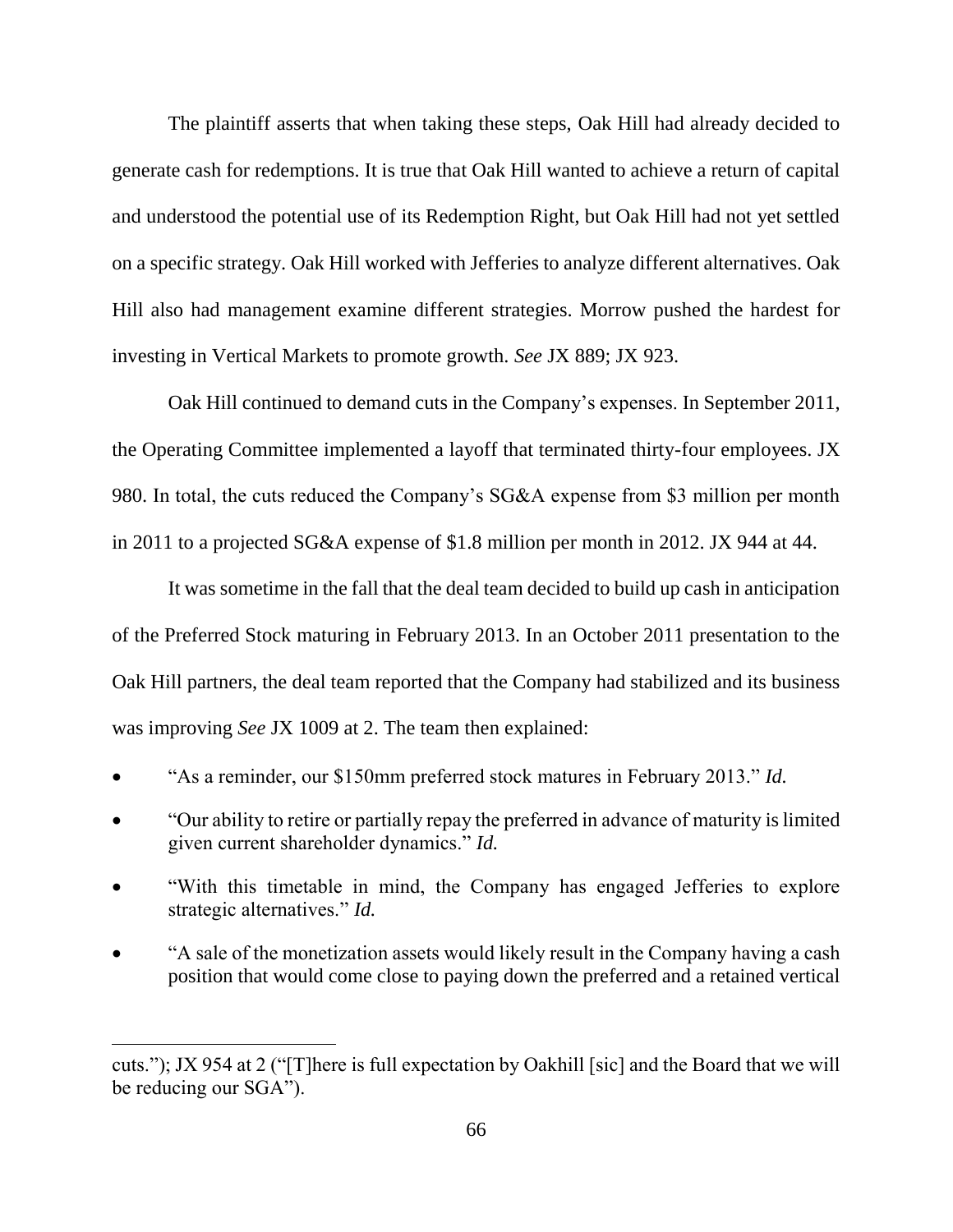market asset with ~\$5mm of post corporate EBITDA and a positive growth profile." *Id.*

In his self-evaluation for Oak Hill's managing partners in November 2011, Morse confirmed the plan for Oversee: "We have repaid all debt and are building up a cash balance, with an end-game of paying back our preferred when it matures in February 2013." JX 1032 at 3.

The deal team's actions fit with Oak Hill's larger strategy. Oak Hill categorized its portfolio companies in November 2011, placing Oversee in the category of "[m]aximize capital return in 12-18 months" and *not* in the category of "[b]uild for larger value creation." JX 1026 at 4. Oversee was the only portfolio company from Fund III to be placed in the category of "[m]aximize capital return in 12-18 months." *Id.* One of Oak Hill's top priorities remained to "[d]rive sufficient realizations and investor returns to facilitate the formation of OHCP IV." JX 1038 at 4.

The expense cuts did their job. The Company ended 2011 with a cash balance of \$25 million. In late January 2012, the Company sold both its Registrar and Aftermarket businesses, yielding more than \$15 million in proceeds. JX 1126 at 7. On January 9, Pade told Jefferies that the Company soon would have \$40 million cash and that it was "**[i]mperative that they return some capital before \$150m preferred matures 13 months from now; top priority.**" JX 1066. Pade said the same thing on January 16, when he met with the members of the Operating Committee. Pade told Morrow and Murray that "it's about the cash right now and the goal for Oak Hill at this point is get the \$150MM investment back." JX 1079; Morrow Tr. 260–67. Morrow thought it was "clear" that Oak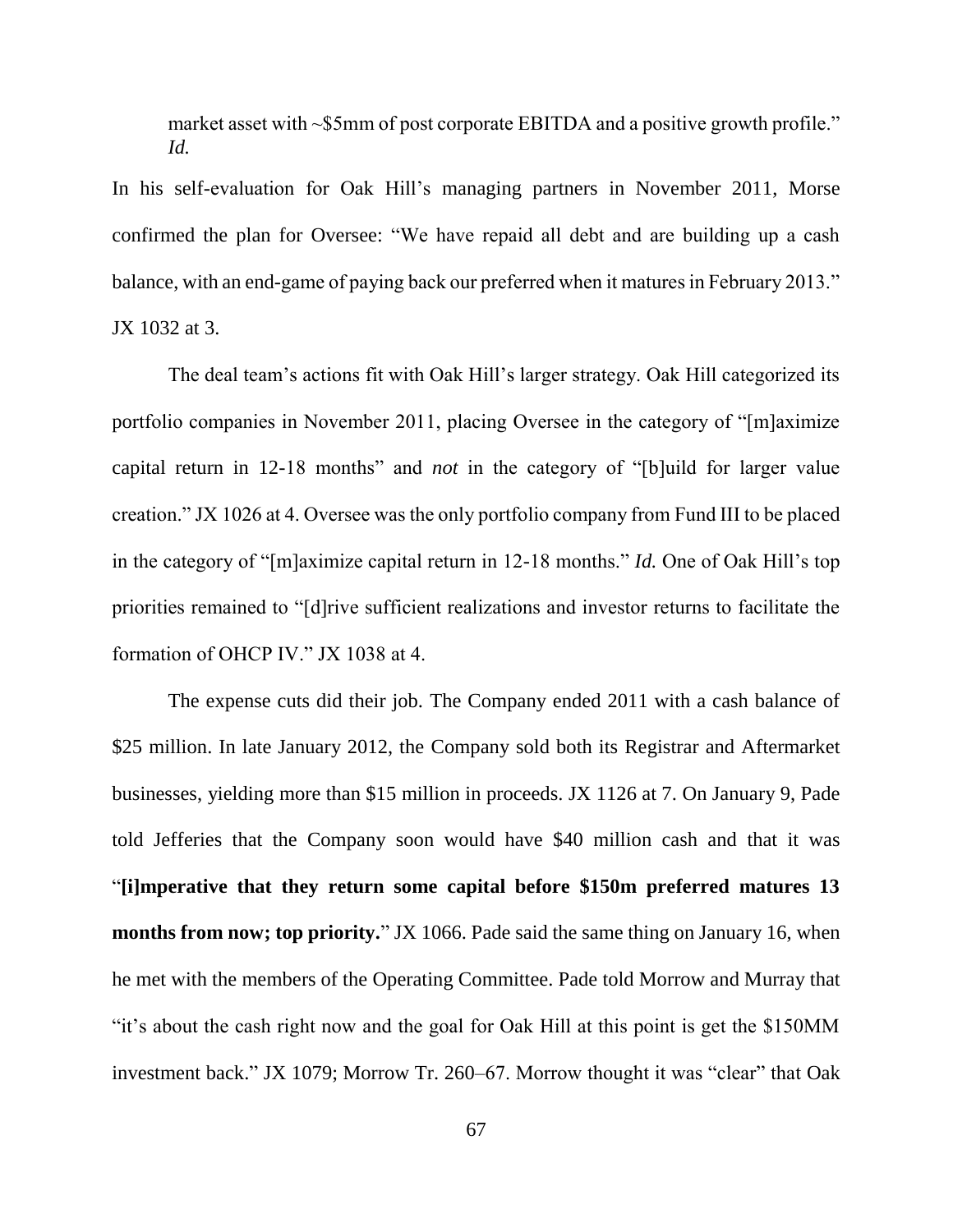Hill "wants to collect the cash vs go for a bigger growth strategy." JX 1079; *see* Morrow Tr. 260–67; *see also* JX 1090 at 1, 6 (Morse providing Oak Hill's managing partner with a "must-do" list for 2012 identifying "[p]artial or complete asset sales to raise cash to repay the Oak Hill preferred stock prior to maturity in Feb 2013"); JX 1107 (Morse telling Morrow that Oak Hill was "[s]tarting fund raising in one year" and that "[s]elling monetization business and get some cash would be helpful to portfolio/fund")*.* 

The 2012 Plan called for keeping all \$38 million in cash from the end of January, adding \$17 million in projected EBITDA, and finishing the year with \$55 million in cash. JX 1111 at 3. The Company in fact ended 2012 with approximately \$51.5 million in cash. JX 1485. At the same meeting that it adopted the 2012 Plan, the Board terminated Morrow, who had been the main champion for investing in Vertical Markets. JX 1130 at 3.

The plaintiff again depicts Oak Hill's strategy in extreme terms, contending that after making the decision to build up a cash balance, Oak Hill no longer had any interest in growing the Company. The defendants attack that cartoonish portrayal, observing that the Board and management continued to explore strategies for growth. The defendants then go to the opposite extreme, contending that there never was any plan to accumulate cash.

As is often the case, the truth lies in between. Oak Hill's primary strategy was to maintain the Company's profit margins and generate cash. Oak Hill supported investment in the Company to the extent that it would help to maintain the Company's profit margins. In Domain Monetization, for example, the Company had to invest in its platform and acquire new domain names to maintain the cash-generating power of the business. Oak Hill also would have supported acquisitions that were immediately accretive to EBITDA,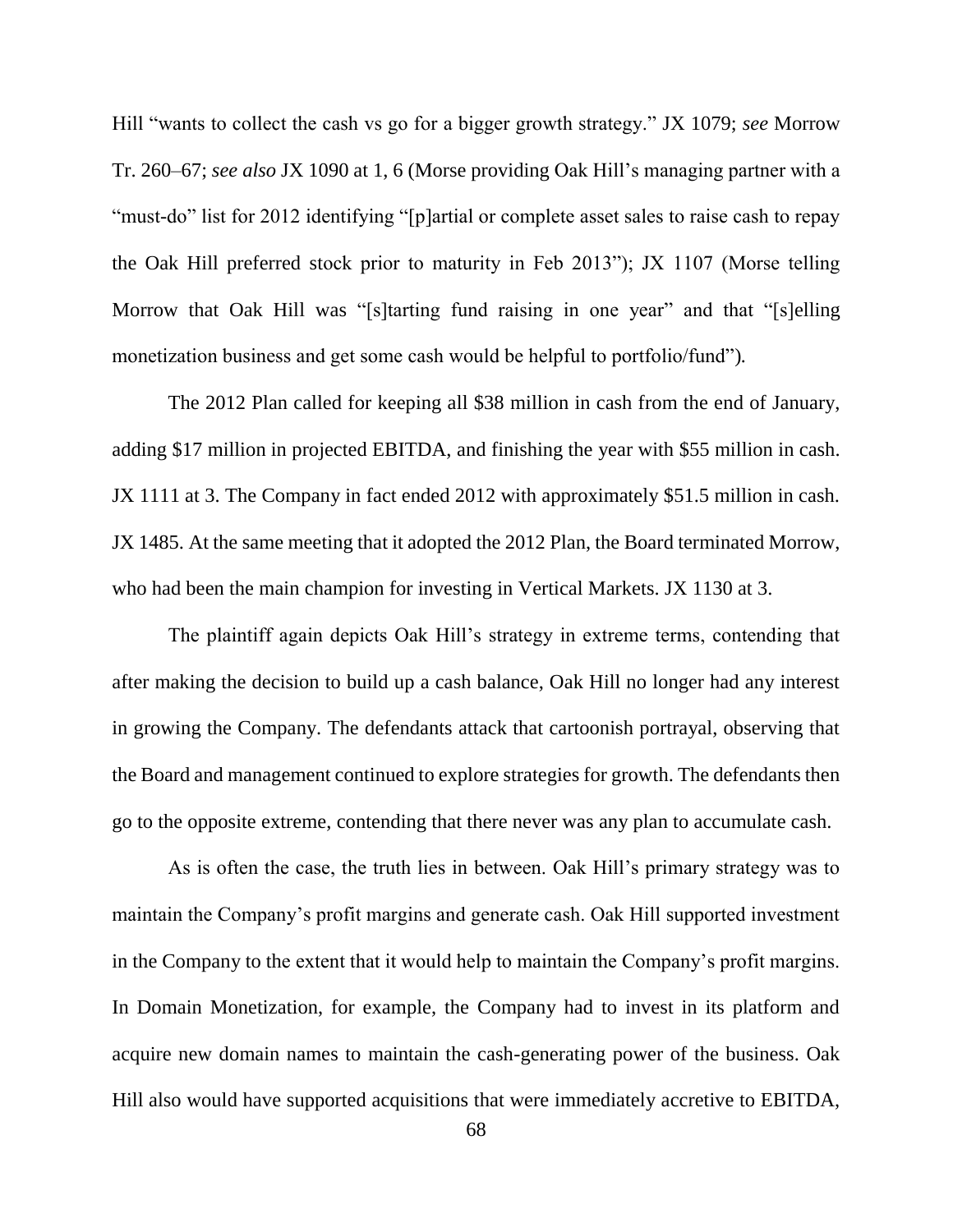if any could have been found, because they would have improved the Company's cashgenerating capacity. Oak Hill did not support large-dollar investments in growth projects with significant up-front costs. Initiatives of that nature would increase the near-term cost structure, reduce gross margins, and hurt the Company's cash-generating capacity. *See* JX 1577 at 10; JX 1751 at 5. Murray, the CFO, acted as the enforcer of Oak Hill's directive to maintain profitability, and she watched the Company's gross margins carefully.

The evidence shows that within this framework, the Company's management team, employees, directors and even Oak Hill tried to grow the Company. But Oak Hill's priorities had consequences. From mid-2011 until March 2013, the Company did not make any significant acquisitions, nor did it make major investments in organic growth. Instead, the Company accumulated cash that was used for the First Redemption.

Oak Hill's priorities continued to have consequences after the First Redemption. Domeyer feared that a lack of financial resources would limit her ability to pursue acquisitions, and she wanted a line of credit that would give the Company that flexibility. JX 1549 at 1. Greene believed that M&A would be "constrained." JX 1581 at 1.

During mid-2013, Oak Hill and management looked at a number of possible acquisitions. Oak Hill even considered a whole-company merger between Oversee and CPX, which Oak Hill thought might support a leveraged dividend that would return \$30 million to Oak Hill. *See* JX 1676; JX 1681; JX 1686. Oak Hill and management examined these options after it appeared that the Company would not be able to sell its Domain Monetization business. In September 2013, when sale talks resumed, Oak Hill and Company management re-prioritized that divestiture. The Company did not make any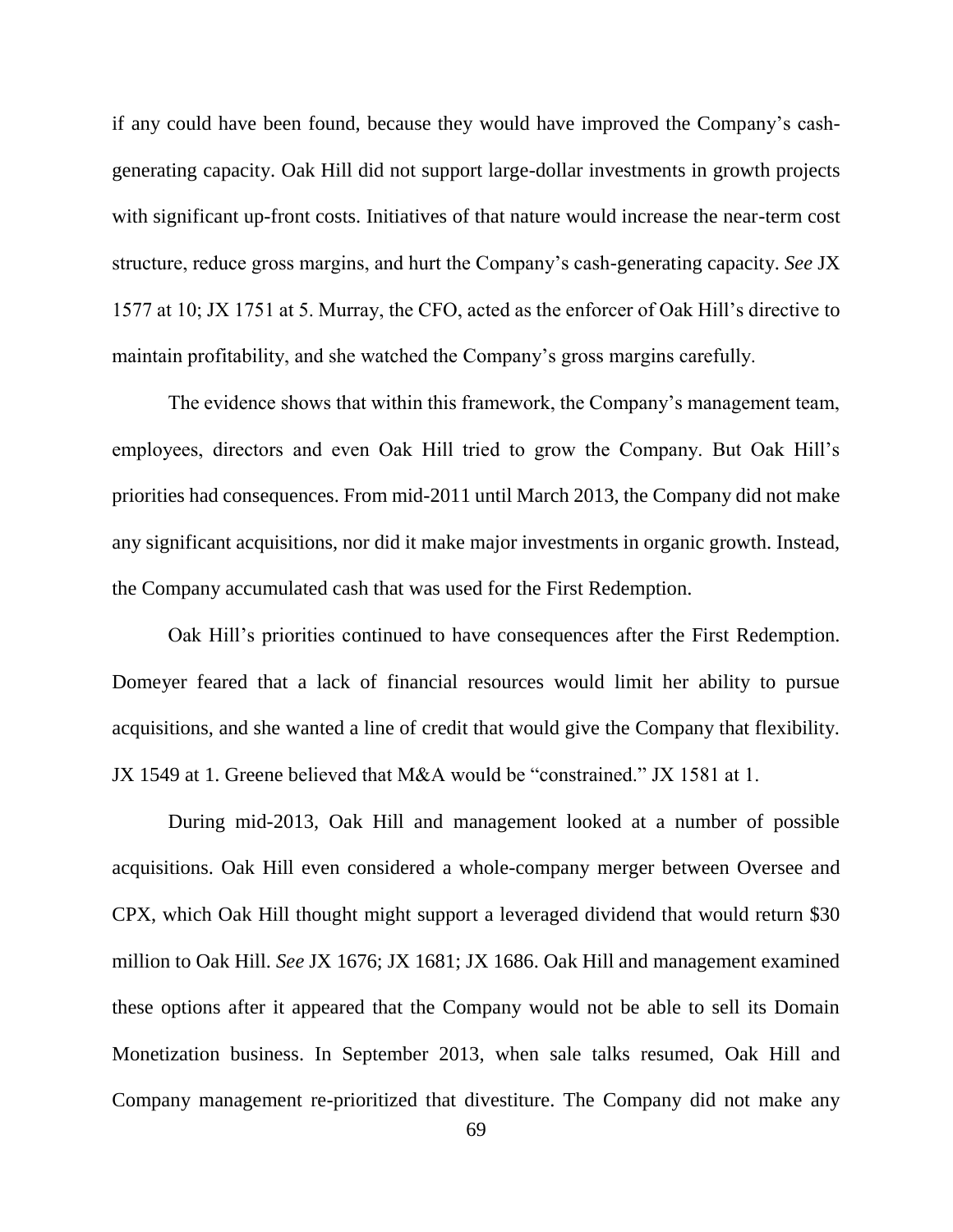major investments in organic growth or any major acquisitions in 2013. The Domain Monetization business was sold in April 2014 for \$40 million. All of the proceeds were used in the Second Redemption to redeem shares of Preferred Stock.

The plaintiff thus proved that Oak Hill caused the Company to accumulate cash so that the funds would be legally available and could be swept up using its Redemption Right. Oak Hill's conduct was not so extreme that it ignored all opportunities for growth, but it did involve adopting a more conservative approach than the Company had previously followed, and that strategy reduced the extent of investment in the business.

## **B. The Possibility Of Shifting The Burden Of Proof**

The plaintiff thus proved that Oak Hill engaged in self-interested conduct. When a business decision confers a non-ratable benefit on a controlling stockholder, then the standard of review for that decision is entire fairness, with the burden of proof resting on the defendants. *See Ams. Mining*, 51 A.3d at 1239. The defendants argued that the plaintiff should bear the burden of proving unfairness because of the three special committees. There are multiple reasons why the burden of proof remained with the defendants.

The first reason is procedural. The Delaware Supreme Court held in *Americas Mining* that if defendants believe the allocation of the burden of proof should shift to the plaintiff, then they must seek and obtain a pretrial determination in their favor. *Id.* at 1243. Otherwise, "the burden of persuasion will remain with the defendants throughout the trial ..." *Id.* The defendants did not move for summary judgment on the standard of review or allocation of burden, and so they bore the burden of proving entire fairness.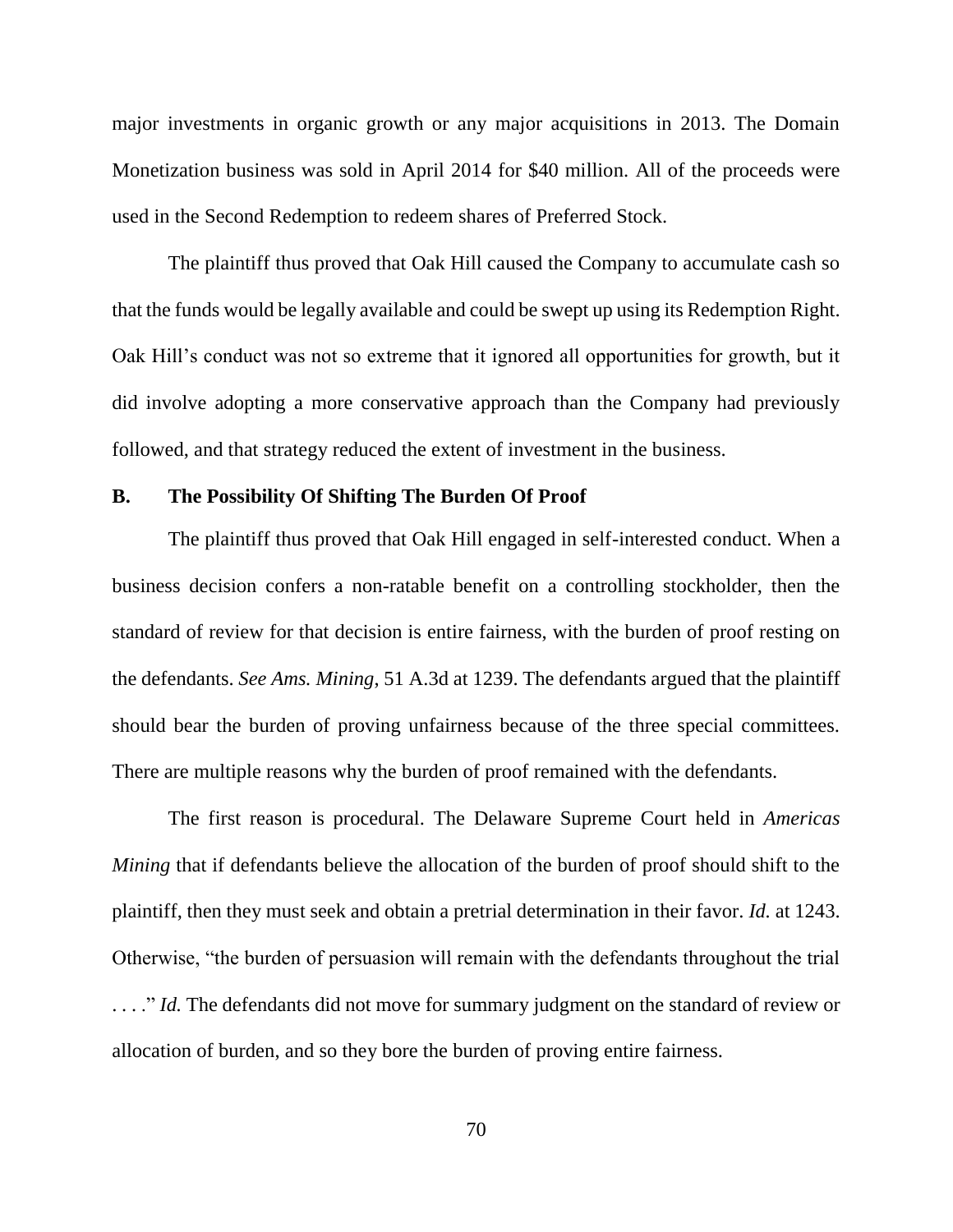The second reason involves the distinction between the issues that the three special committees addressed and the decision that the plaintiff challenges. The plaintiff attacks the decision to re-orient the Company away from a strategy of reinvesting its net income in growth opportunities and towards a strategy of accumulating cash on the balance sheet. It was that strategy that created the \$51.5 million in cash on the balance sheet in February 2013 and led to the First Redemption of \$45 million. It was the continuation of that strategy that created the \$53.7 million in cash on the balance sheet in April 2014 and led to the Second Redemption of \$40 million. In each case, when it came time for the special committee to negotiate with Oak Hill, the special committee had limited leverage, because Oak Hill had a right to have its Preferred Stock redeemed out of funds legally available.

A special committee did not make the decision to re-orient the Company's business strategy. Greene spotted the issue in February 20120 and considered forming a "liquidity special committee" to approve the 2012 Plan, but that idea went nowhere. The First Committee was not formed until August 2012, long after the cash-accumulation plan was underway. Its members viewed their job as determining the amount of funds that could be used for a redemption from Oak Hill. They did not view the Company's business strategy as part of their job. The Second Committee's charge was to determine whether the price obtained for the Domain Monetization business was fair. The plaintiff does not challenge the merits of that transaction, only its status as part of an overall strategy of raising funds to support redemptions. The Third Committee's charge was to determine how much of the Company's funds to use for the Second Redemption. As with the First Committee, it did not decide on the business strategy that generated those funds.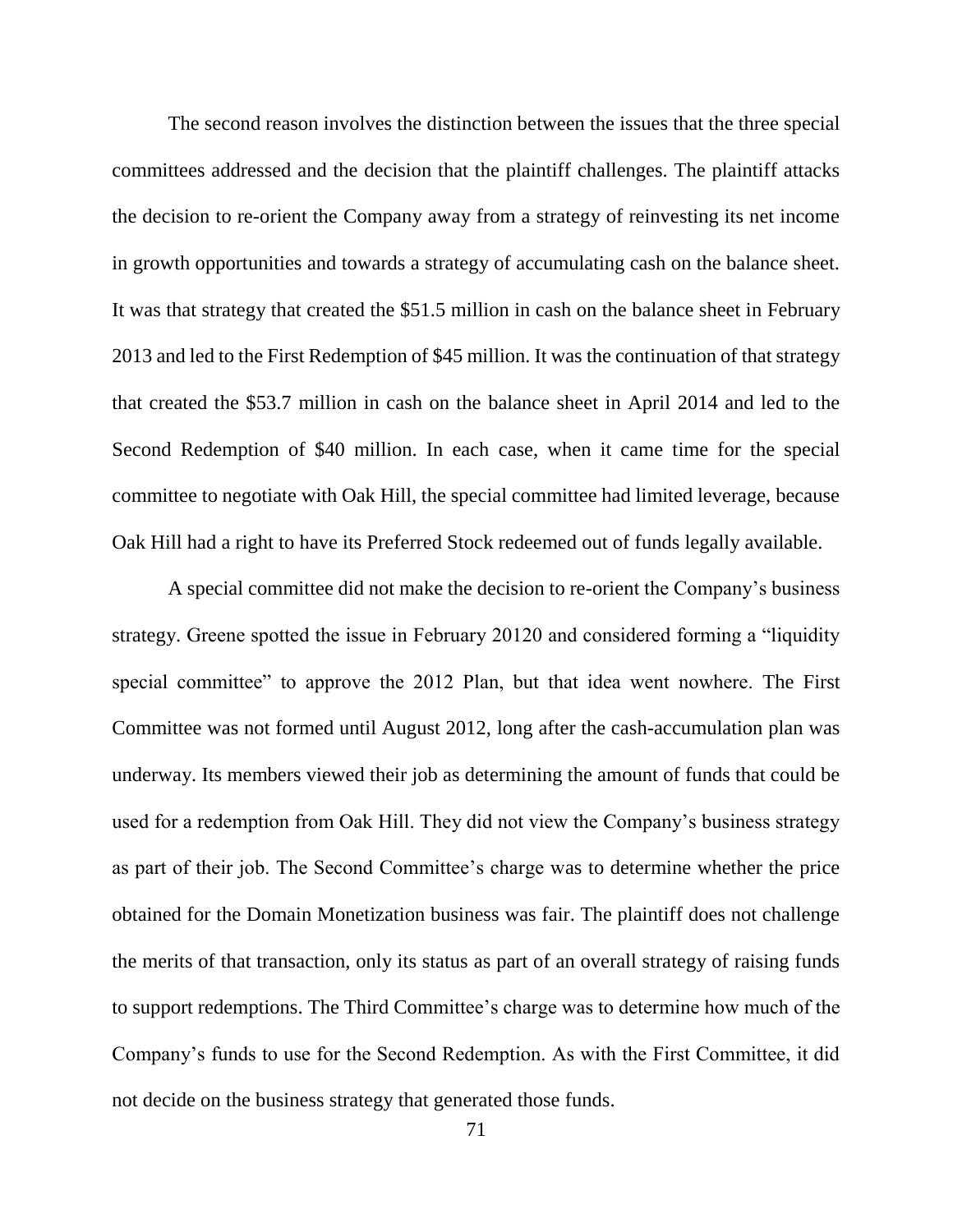The third reason is substantive. The record gives rise to sufficient concerns about the effectiveness of the special committees to prevent them from shifting the burden.

To shift the burden of proof, a special committee must be well-functioning. *In re S. Peru Copper Corp. S'holder Deriv. Litig.*, 52 A.3d 761, 789 (Del. Ch. 2011), *aff'd sub nom. Ams. Mining*, 51 A.3d at 1213. "Particular consideration must be given to evidence of whether the special committee was truly independent, fully informed, and had the freedom to negotiate . . . ." *Lynch*, 638 A.2d at 1120–21. In other words, it must "function in a manner which indicates that the controlling shareholder did not dictate the terms of the transaction and that the committee exercised real bargaining power at an arms-length." *Kahn v. Tremont Corp.* (*Tremont II*), 694 A.2d 422, 429 (Del. 1997) (internal quotation marks omitted).

Determining whether a committee is well-functioning is a "fact-intensive inquiry" that varies from case to case." *Krasner v. Moffett*, 826 A.2d 277, 286 (Del. 2003). A Delaware court not only examines "how the committee was set up" but also "how the special committee actually negotiated the deal." *S. Peru*, 52 A.3d at 789. "[T]he actual effectiveness of the special committee" matters just as much as "the independence of the committee and the adequacy of its mandates." *Id.* at 791, 793; *accord Frank v. Elgamal*, 2014 WL 957550, at \*28 (Del. Ch. Mar. 10, 2014).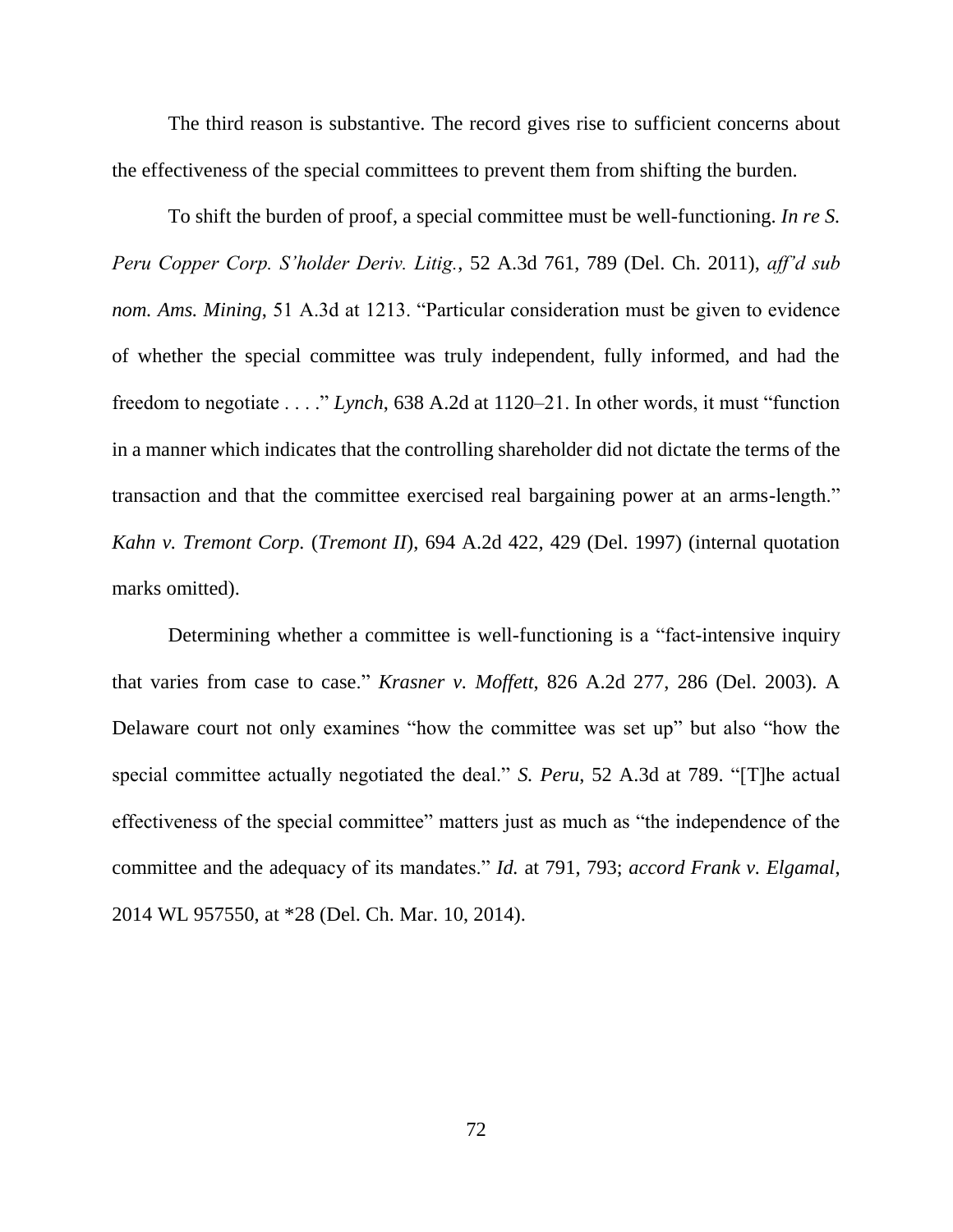Sometimes a committee process suffers from glaring flaws, such as a lack of disinterested and independent members<sup>15</sup> or the use of conflicted advisors.<sup>16</sup> Or the controller undermines the committee by engaging in "threats, coercion, or fraud"<sup>17</sup> or by

l

<sup>16</sup> *See Gesoff v. IIC Indus., Inc.*, 902 A.2d 1130, 1151 (Del. Ch. 2006) (finding committee ineffective where it relied on financial counsel that was effectively retained by the controller and legal counsel that "was beholden for [its] job to a board entirely dominated by [the controller], and had indeed been advising [the controller] on its approach to the tender offer from the beginning"); *In re Tele-Commc'ns, Inc. S'holders Litig.*, 2005 WL 3642727, at \*10 (Del. Ch. Dec. 21, 2005, revised Jan. 10, 2006) (finding dispute of material fact as to whether committee was effective where committee "chose to use the legal and financial advisors already advising [the controller]"); *see also id.* (commenting that "[t]he effectiveness of a Special Committee often lies in the quality of the advice its members receive from their legal and financial advisors"); *T. Rowe Price Recovery Fund, L.P. v. Rubin*, 770 A.2d 536, 553 (Del. Ch. 2000) (granting preliminary injunction and refusing to shift burden of proving fairness where management "abandoned the Special Committee and its independent legal and financial advisors . . . and took legal advice from the same law firm that represents [the controller]"); *cf.* William T. Allen, *Independent Directors in MBO Transactions: Are They Fact or Fantasy?*, 45 Bus. Law. 2055, 2062 (1990) ("[T]o implement the substance of an arm's-length process . . . the lawyers and the bankers [for the special committee] must be independent of management.").

<sup>17</sup> *In re John Q. Hammons Hotels Inc. S'holder Litig.*, 2009 WL 3165613, at \*12 n.38 (Del. Ch. Oct. 2, 2009); *see Lynch*, 638 A.2d at 1120 (holding that "the ability of the Committee effectively to negotiate at arm's length was compromised by Alcatel's threats to proceed with a hostile tender offer if the \$15.50 price was not approved by the Committee and the Lynch board"); *In re Dole Food Co., Inc. S'holder Litig.*, 2015 WL

<sup>15</sup> *Lynch*, 638 A.2d at 1120 ("Particular consideration must be given to evidence of whether the special committee was truly independent . . . ."); *accord Kahn v. M & F Worldwide Corp.*, 88 A.3d 635, 642 (Del. 2014) ("[I]n 'entire fairness' cases, the defendants may shift the burden of persuasion to the plaintiff if . . . they show that the transaction was approved by a well-functioning committee of independent directors . . . ."), *overruled on other grounds*, *Flood v. Synutra Int'l, Inc.*, 195 A.3d 754 (Del. 2018); *see FrontFour Capital Gp. LLC v. Taube*, 2019 WL 1313408, at \*25 (Del. Ch. Mar. 11, 2019) (finding committee ineffective where "majority of the members . . . lacked independence from [the controller]"); *In re Loral Space & Commc'ns Inc. Consol. Litig.*, 2008 WL 4293781, at \*8 (Del. Ch. Sept. 19, 2008) (finding committee ineffective where one of two committee members had "a close personal relationship with [the controller]" and "maintained important business ties to [the controller]").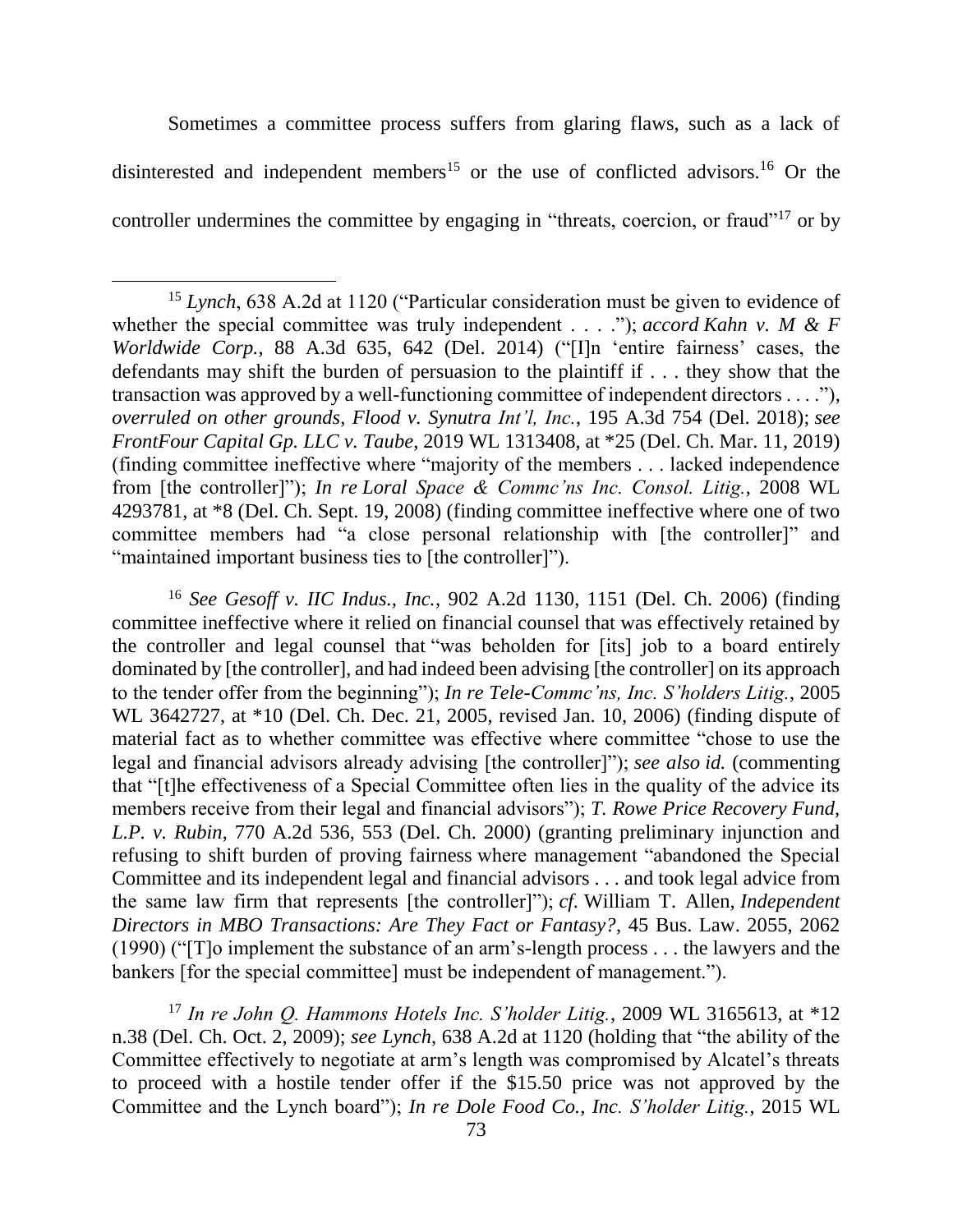depriving the committee of material information.<sup>18</sup> But a committee can also be ineffective because of more subtle influences, such as a network of relationships with the controller

 $\overline{\phantom{a}}$ 

<sup>5052214,</sup> at \*13, \*28 n.15 (Del. Ch. Aug. 27, 2015) (explaining that part of the court's pretrial "conclusion that triable issues of fact existed regarding the Committee's independence" existed was based on the controller's response to the outside directors' decision opposing a controller-proposed transaction where the controller "did everything he could to pressure both of them into changing their views," including leaving "a threatening [voicemail] message" with one director, demanding the resignation of another director, and nullifying certain actions taken by the board).

<sup>18</sup> *See In re Emerging Commc'ns, Inc. S'holders Litig.*, 2004 WL 1305745, at \*35 (Del. Ch. May 3, 2004, revised June 4, 2004) (finding committee uninformed where controller withheld material financial projections); *Kahn v. Tremont Corp.* (*Tremont I*), 1996 WL 145452, at \*15 (Del. Ch. Mar. 21, 1996) ("Generally in order to make a special committee structure work it is necessary that a controlling shareholder disclose fully al the material facts and circumstances surrounding the transaction." (internal quotation marks omitted)), *rev'd on other grounds, Tremont II*, 694 A.2d at 422; *see also Elgamal*, 2014 WL 957550, at \*29 (finding material dispute of fact on application for summary judgment over whether committee was effective when it failed to stay informed "about the fair value of the corporation and the minority stock" or about the "material developments in the negotiations"); *Loral*, 2008 WL 4293781, at \*8 (finding committee uninformed where none of its members "had any particular expertise or experience in the [relevant] industry"); *Tele-Commc'ns*, 2005 WL 3642727, at \*10 (finding material dispute of fact on application for summary judgment over whether committee was effective where it "lacked complete information with respect to both the premium at which the [one of the company's tracking stock] shares historically traded, and precedent transactions involving high-vote stock premiums").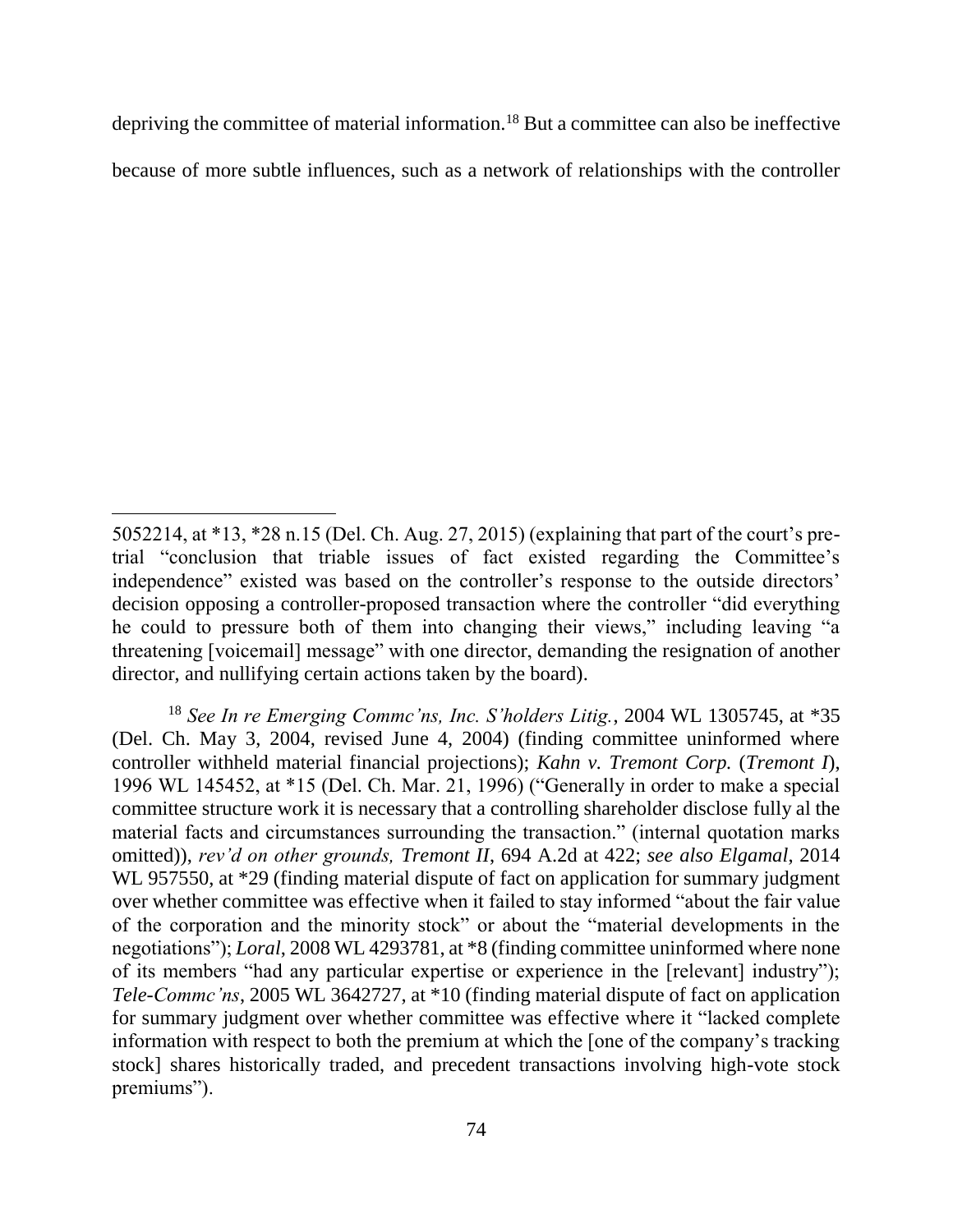which, in the aggregate, raises doubts.<sup>19</sup> Or a committee may proceed in a manner that calls into question whether it has acted independently and negotiated at arms' length.<sup>20</sup>

Morgan's service on each of the special committees provides cause for concern. Morgan was enmeshed in the web of business and personal relationships that characterizes

 $\overline{a}$ 

<sup>20</sup> *See S. Peru*, 52 A.3d at 798 (explaining that the committee fell "victim to a controlled mindset"); *Loral*, 2008 WL 4293781, at \*9 (finding committee ineffective where it "allowed itself to go down the most dangerous path for anyone dealing with a controlling stockholder[—]that of believing that its only option was to do a deal with the controller"); *Bomarko, Inc. v. Int'l Telecharge, Inc.*, 794 A.2d 1161, 1179 (Del. Ch. 1999) (finding committee ineffective where there were no "extraordinary negotiations" and committee falsely believed that proposed transaction was "the only viable alternative [to] a bankruptcy" (internal quotation marks omitted)), *aff'd*, 766 A.2d 437 (Del. 2000).

<sup>&</sup>lt;sup>19</sup> *See Tremont II*, 694 A.2d at 426–27, 430 (questioning committee's effectiveness where one member was a lawyer "affiliated with the law firm which represented [the controller] on several of his corporate takeovers" and relied on the controller for "a consulting position" after his own business "had all but dried up," another member was employed by one of the controller's companies in connection with a proxy contest, the third member was named to the controller's "slate of directors in connection with the . . . proxy contest," the committee's financial advisor earned "significant fee income from [controller] related companies," and the committee's legal advisor "had previously represented a Special Committee of [one of the controller's companies] in connection with a proposed merger" as well as the "underwriter in connection with a proposed convertible debt offering by [one of the controller's companies]"); *S. Peru*, 52 A.3d at 790 (explaining that in *Tremont II* the high court "found problematic the supposedly outside directors' previous business relationships with the controlling stockholder that resulted in significant financial compensation or influential board positions and their selection of advisors who were in some capacity affiliated with the controlling stockholder" (footnote omitted)); *In re Trados Inc. S'holder Litig.* (*Trados II*), 73 A.3d 17, 54–55 (Del. Ch. 2013) (finding member of committee exhibited "a sense of 'owingness' that compromised his independence for purposes of determining the applicable standard of review" where member "had a long history with" the controller," the member had served previously as President and COO of another of the controller's portfolio companies, the member was asked "to work with [the controller] on other companies," the member "invest[ed] about \$300,000 in three [controller] funds," the member was concurrently the CEO at another company "backed by [the controller]," and the controller designated the member to the company's board of directors).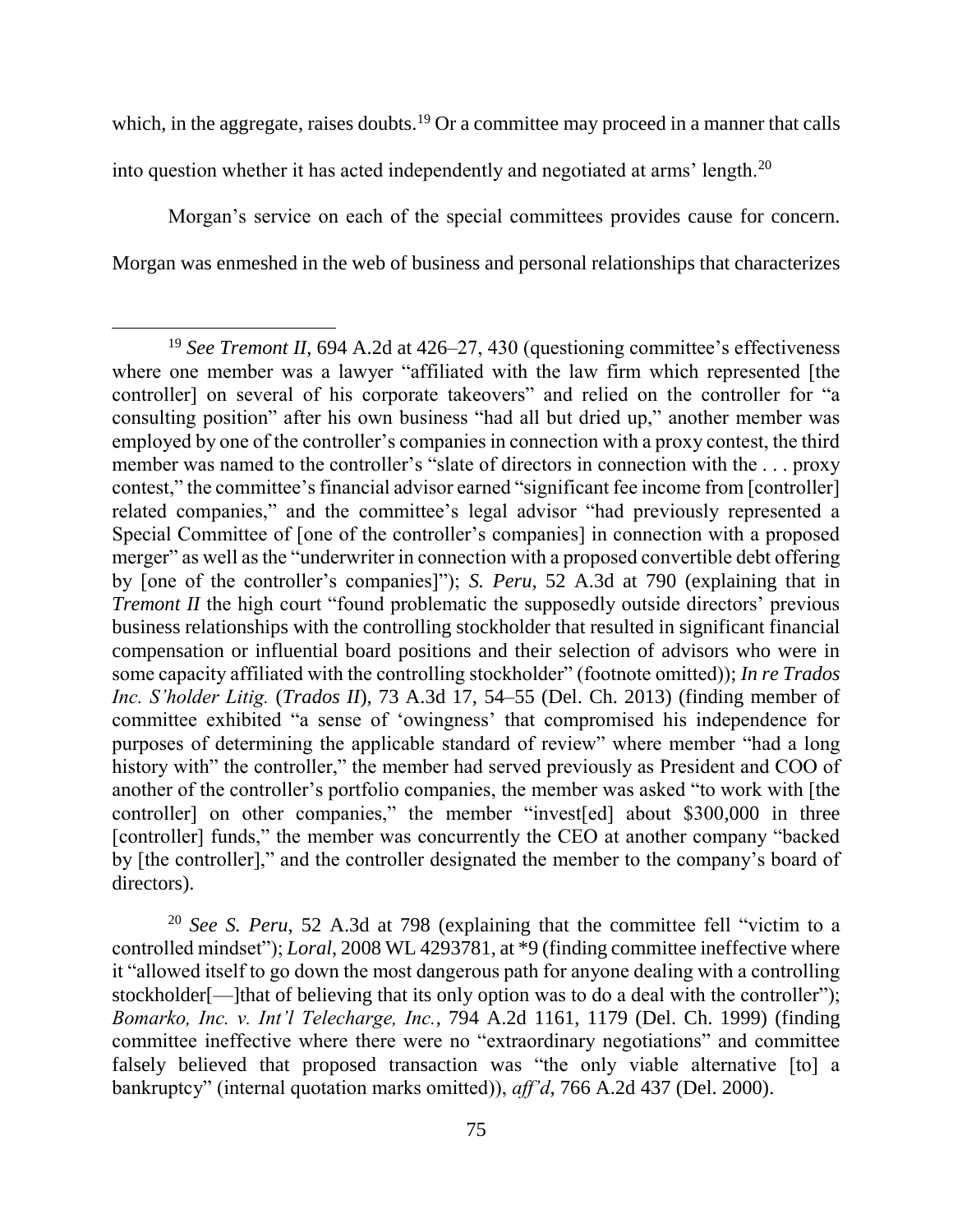Silicon Valley. Oak Hill was a major player in the Silicon Valley ecosystem. Morgan had longstanding personal connections with Pade as well as close ties to Oak Hill and its outside counsel, Wilson Sonsini. As a "Startup Sherpa" who regularly shepherded emerging companies through the fundraising process, Morgan had ample reason to remain on good terms with Oak Hill, a \$10.4 billion private equity firm that was active in the technology space. Morgan was one of just two members on the special committee, and he chaired the First and Third Committee.

The interactions between the special committees and Oak Hill, and especially between Morgan and Pade, provide additional cause for concern. In May 2012, months before the First Committee was formed, Pade and Morse reported to Oak Hill that they had discussed the Redemption Right with Morgan and Jarus, who "recognize[d] the legal rights of the preferred." JX 1191 at 12. During the First Committee's negotiations, Morgan and Pade engaged in back-channel communications. *See* JX 1378; JX 1392; JX 1411. Morgan even asked Pade for a favor fifty minutes before the first negotiation session with Oak Hill. *See* JX 1387.

The special committees' reliance on conflicted management was a significant defect. The committees relied on Domeyer, Murray, and Greene to develop redemption proposals, yet all three executives had bonus agreements that incentivized them to maximize the amount of proceeds that Oak Hill would receive. During the Third Committee's work, management negotiated a total bonus amount with Oak Hill based on the sale of Domain Monetization and what the "remaining liquidation" of the Company might yield. *See* JX 1878 at 1; JX 1884 at 1; JX 1915 at 1. Also during the Third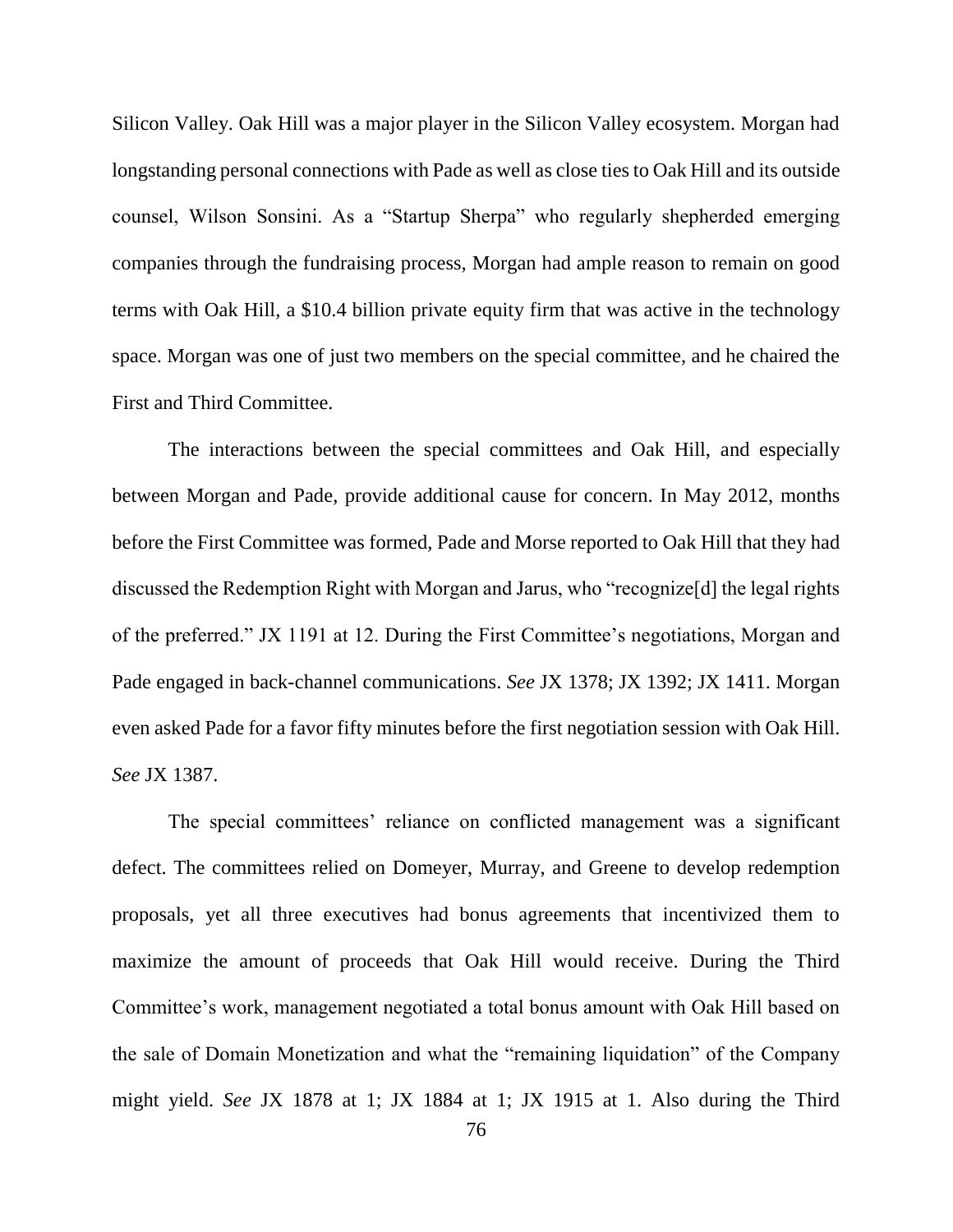Committee's work, Pade discussed post-Oversee employment opportunities with both Murray and Greene, and he found Murray a job at another Oak Hill portfolio company. He even had Oversee provide Murray with a more generous severance package to make taking the Monsoon job sufficiently attractive to her. JX 1865.

Equally troubling was the extent to which the senior managers interacted with and took direction from Oak Hill on matters affecting the special committees' work. On August 1, 2012, weeks before the First Committee was formed, Murray and Domeyer met with the Oak Hill deal team and targeted a redemption of \$80 million. *See* JX 1219; JX 1248 at 13. Management continued to work closely with Oak Hill throughout all three committee processes. *See*, *supra*, Parts I.K, M, & O. Murray was especially beholden to Oak Hill. She updated Pade, Morse, and Scott regularly about the committee and its activities, and she consistently reviewed materials with Scott and others at Oak Hill before providing them to the committee. *See* Murray Tr. 1029–31, 1046-54, 1069-71; Domeyer Tr. 1379–80; Greene Tr. 1935; JX 1089; JX 1458; JX 1948; *compare* JX 1278 at 2 *with* JX 2518 at 1, *and* JX 1287 at 3 *with* JX 2519 at 1, 2.

Perhaps as a result of these connections, the special committees seemed less intent on negotiating with Oak Hill and more interested in achieving the result that Oak Hill wanted, with lots of process and a few victories on small points along the way to create good optics for the litigation record. The overall pattern of the committees' tended too much towards facilitation.

To cite these concerns is not to intimate that the special committees were a sham, nor to suggest that Morgan and Jarus acted in bad faith. In each of the committee's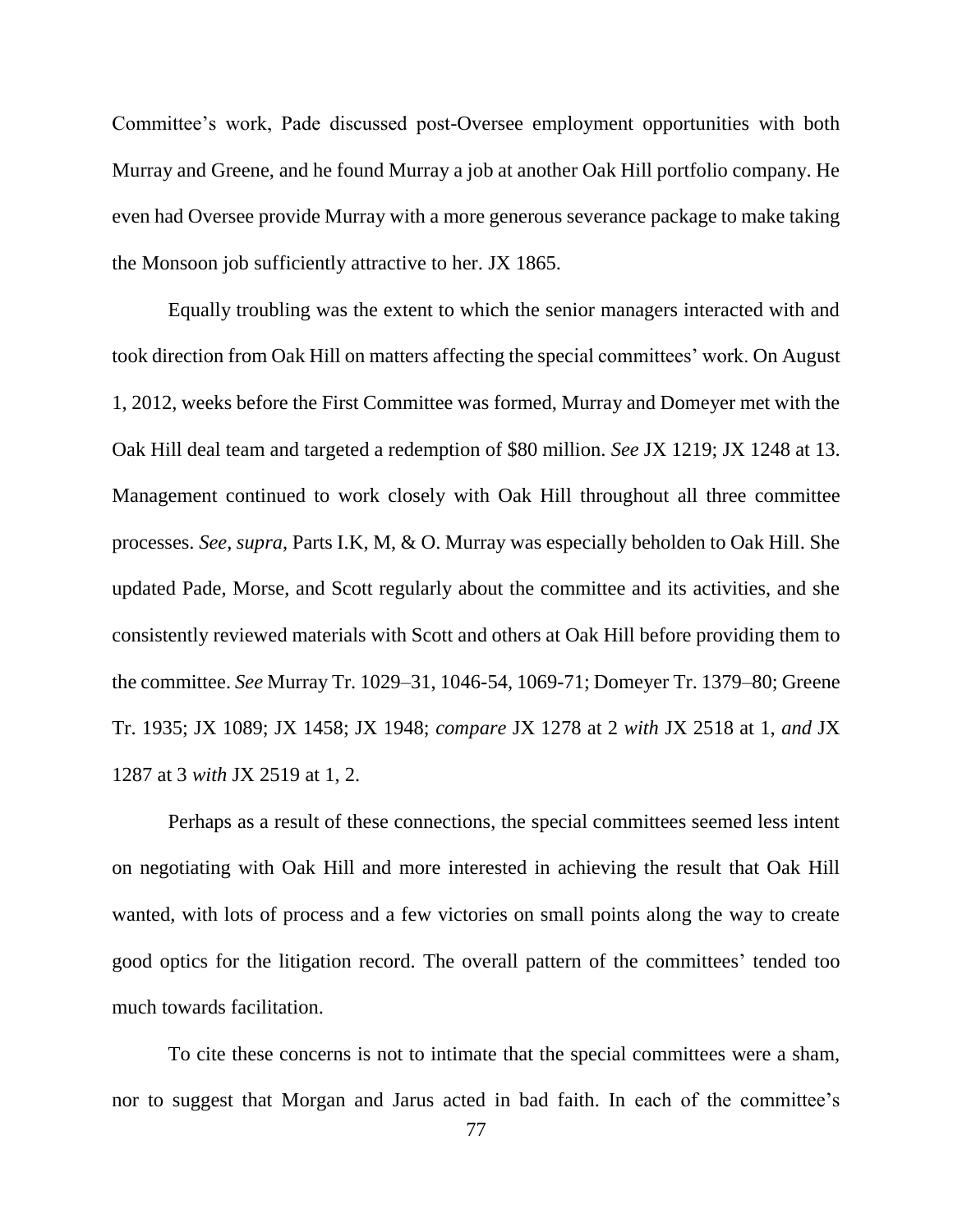iterations, Morgan, Jarus, and their advisors took their jobs seriously, and they did many things well. Ultimately, a combination of factors raises sufficient doubts about the effectiveness of the committees to prevent them from having burden-shifting effect.

## **C. Entire Fairness**

"The concept of fairness has two basic aspects: fair dealing and fair price." *Weinberger*, 457 A.2d at 711. Although the two aspects may be examined separately, they are not separate elements of a two-part test. "[T]he test for fairness is not a bifurcated one as between fair dealing and price. All aspects of the issue must be examined as a whole since the question is one of entire fairness." *Id.*

# **1. The Fairness Of The Process**

The fair process dimension of the entire fairness inquiry examines the procedural fairness of the decision, transaction, or result being challenged. It considers the manner in which the challenged decision, transaction, or result came about. The defendants fell short on this dimension of the analysis.

The fair process inquiry examines how the decision under challenge was initiated. This includes examining the source of the idea and who was the driving force behind it. *See, e.g.*, *Dole*, 2015 WL 5052214, at \*26; *Trados II*, 73 A.3d at 56. In this case, Oak Hill initiated the cash-accumulation strategy. Oak Hill relieved Kupietzky of his duties and told the Operating Committee to make deep cuts. After the business stabilized, Oak Hill pushed management to make further cuts and maintain the Company's margins. Oak Hill also used bonus agreements to align management's incentives with Oak Hill's.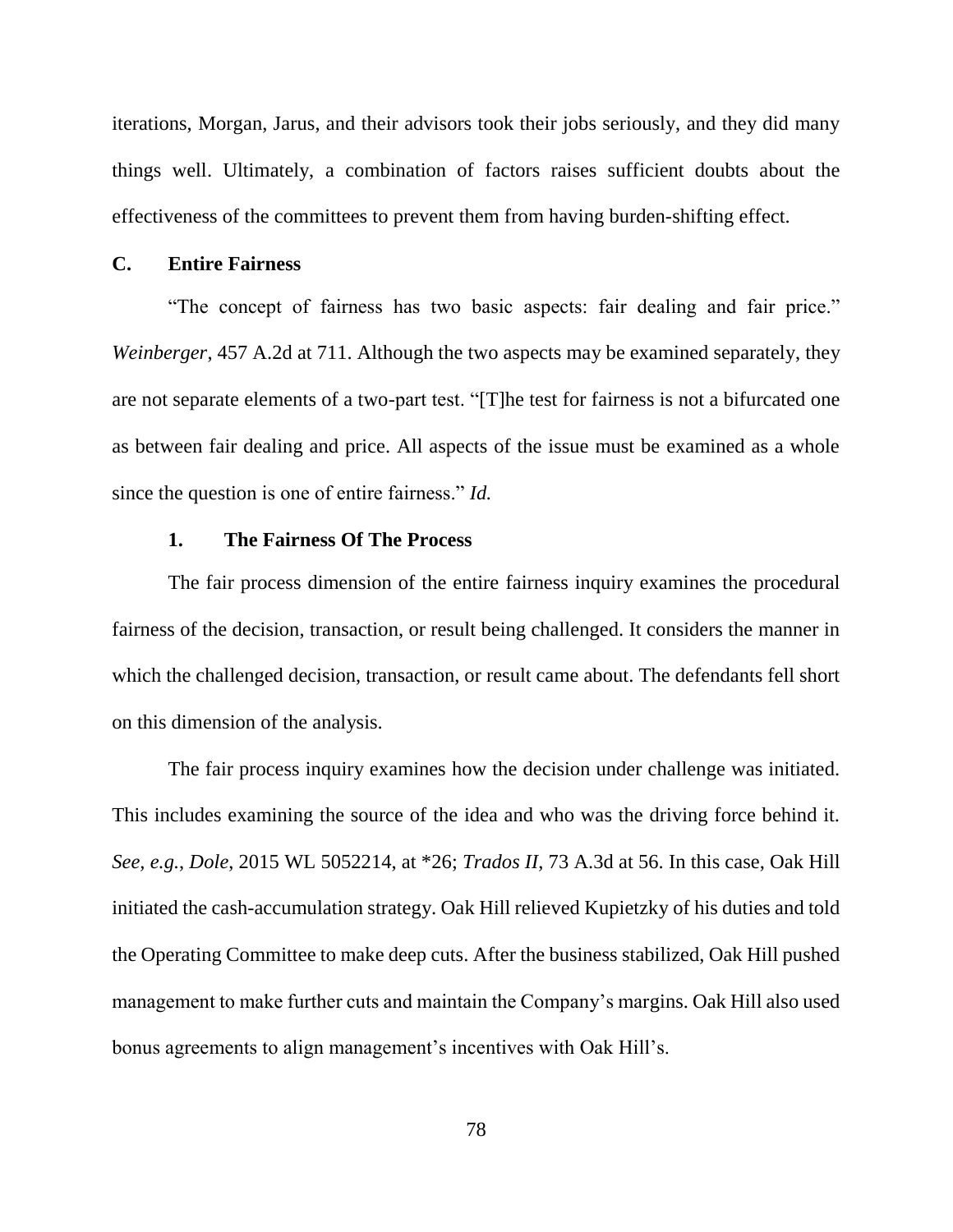Fair dealing also examines how the challenged events unfolded, typically by exploring how a transaction was negotiated and structured. *See Weinberger*, 457 A.2d at 711; *Trados II*, 73 A.3d at 58. Oak Hill drove the cash accumulation strategy. It is undisputed that Oak Hill had bi-weekly calls with the CEO, communicated regularly with management, met informally with management, and exchanged thousands of emails with the senior management team. *See* Dkt. 558 at 56. Management reviewed monthly board presentations with Oak Hill before distributing them to the full Board. Management also reviewed the Company's annual business plans with Oak Hill and obtained Oak Hill's approval before circulating them to the full Board. Oak Hill controlled the Company and made sure that management knew where Oak Hill wanted to end up.

Fair dealing also considers how director approval is obtained. *See Weinberger*, 457 A.2d at 711; *Trados II*, 73 A.3d at 58. None of the outside directors could recall a discussion about how to spend the Company's cash balance between mid-2011 and the First Redemption. *See* Morgan Tr. 1637–39; Jarus Tr. 1824; Ng Tr. 696. Morgan and Jarus could not recall any discussions after the sale of the Domain Monetization business about whether the cash should be reinvested in the Company's Vertical Markets business. Morgan Tr. 1698–99; Jarus Tr. 1848–49.

The traditional indicators of fair dealing were thus lacking in this case, but that is largely because the plaintiff attacked the decision to accumulate cash. The plaintiff did not directly challenge the Board's decisions to redeem Oak Hill's shares, and the plaintiff abandoned its challenges to the transaction prices that the Company obtained for its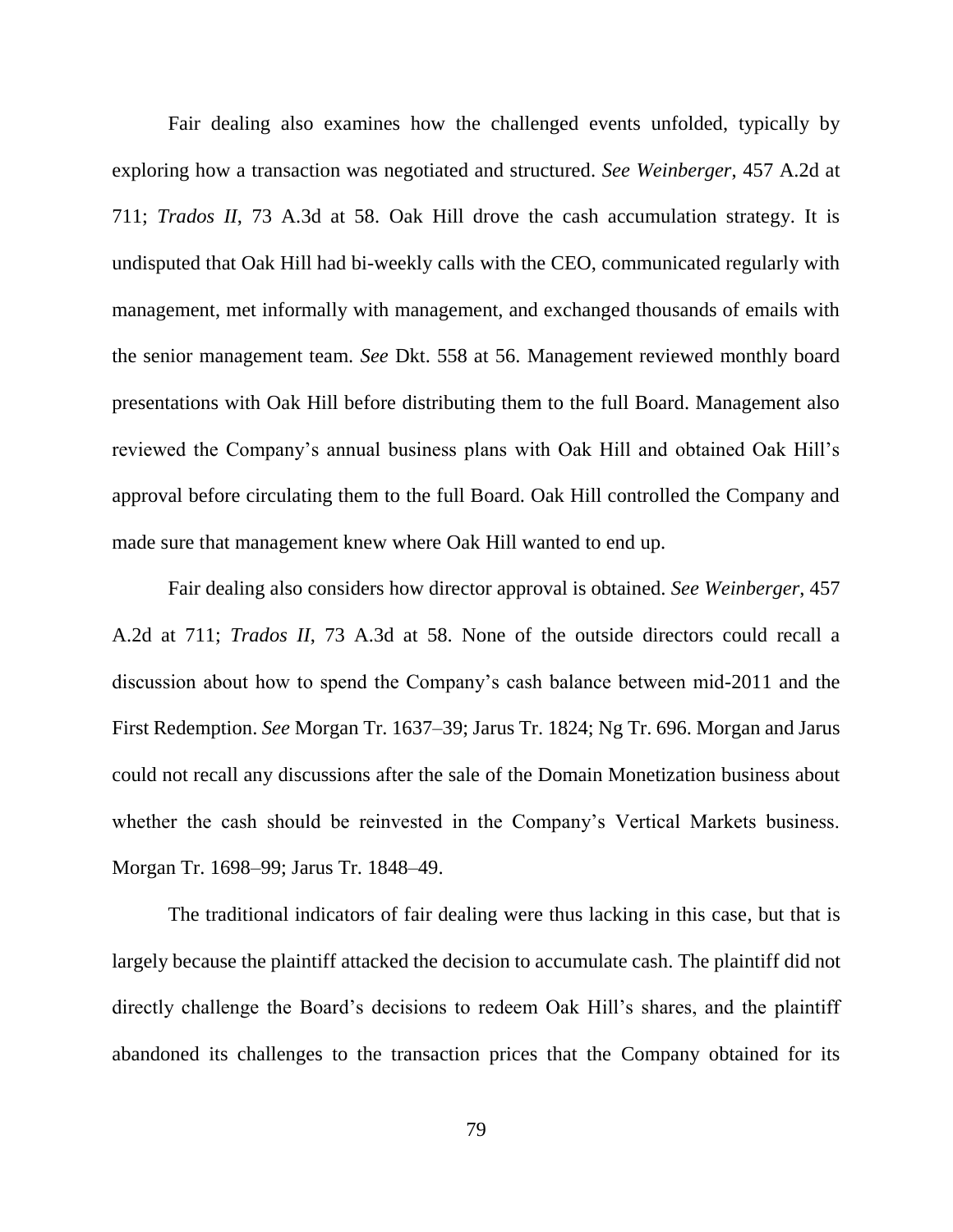businesses. Had the plaintiff challenged those decisions, then the analysis of the fair process dimension would have unfolded differently.

# **2. The Fairness Of The Price**

The fair price dimension of the entire fairness inquiry examines the substantive fairness of the decision, transaction, or result being challenged. In the traditional formulation, it "relates to the economic and financial considerations" of the transaction under challenge, "including all relevant factors: assets, market value, earnings, future prospects, and any other elements that affect the intrinsic or inherent value of a company's stock." *Weinberger*, 457 A.2d at 711. The defendants proved that the cash accumulation strategy was substantively fair.

# **a. The Root Cause Of Oversee's Decline**

The basic inquiry for fair price is whether "the common stockholders received in the [transaction] the substantial equivalent in value of what they had before." *Trados II*, 73 A.3d at 78. Here, Oversee's common stock would have ended up worthless with or without the cash-accumulation strategy.

The defendants proved that the root cause of Oversee's decline was not selfinterested conduct by Oak Hill, but rather intense industry headwinds and competitive pressures that began almost immediately after Oak Hill's first investment in 2008. The weight of the evidence demonstrates that there was no acquisition or growth opportunity that the Company's former executives and directors could have pursued that would have changed the outcome. *See* Domeyer Tr. 1356; Pade Tr. 441–42, Morse Tr. 1203–04; Scott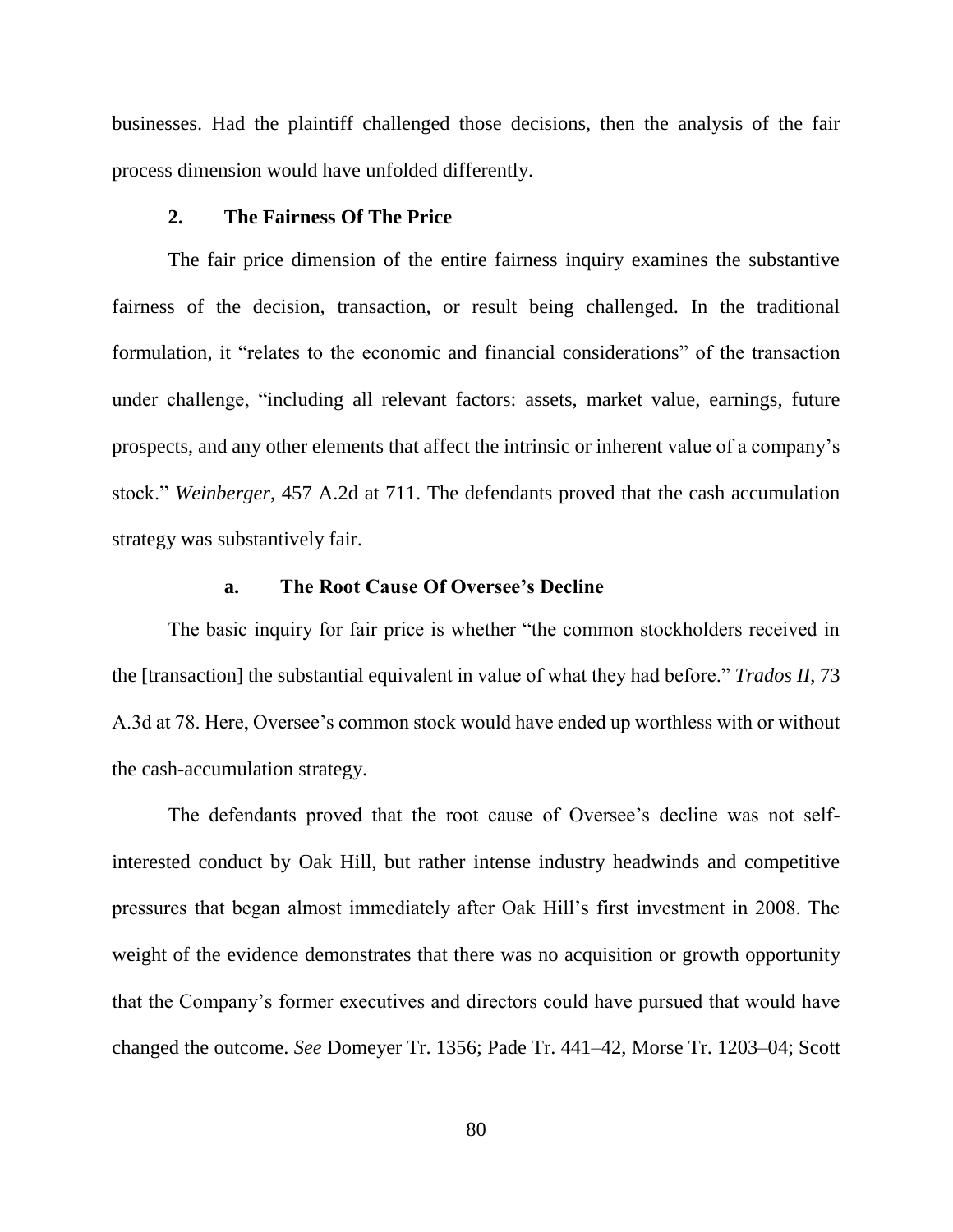Tr. 843–45. Had the Company invested the cash instead of using it to redeem the Preferred Stock, then it is more likely than not that the value would have been destroyed.

Obviously this analysis involves envisioning a counterfactual scenario, and it is impossible to know with certainty what would have happened. The standard of proof, however, is a preponderance of the evidence, and the defendants proved by a preponderance of the evidence that the common stockholders would not have benefited if the Company had invested its cash in what were seen at the time as growth projects.

### **1. The Factual Record**

Kupietzky testified convincingly that the Domain Monetization business, which was the cornerstone of Oversee's success, peaked in 2007. Kupietzky Tr. 17. The next year witnessed the start of Google's relentless and ultimately successful campaign to dominate search and end direct navigation, resulting in the search function being incorporated into the URL bar. *Id.* at 29–30 Google also began its successful effort to eliminate the Company's priority access to its search feed and began renegotiating the Company's revenue-sharing agreement steadily downward. The arrival of 2008 also saw the organization that oversaw domain registrations put an end to the Company's ability to try out a URL before buying it, which reduced the Company's profitability. Two years later, in 2010, Google began a steady series of refinements to its search algorithm that were designed to favor high-quality domain names and reduce the traffic to parked domains, like the ones the Company owned and operated. With the benefit of hindsight, it is clear that the Domain Monetization was doomed, an Internet-age counterpart to the buggy-whip makers and video-rental stores of earlier eras. What is impressive, again with the benefit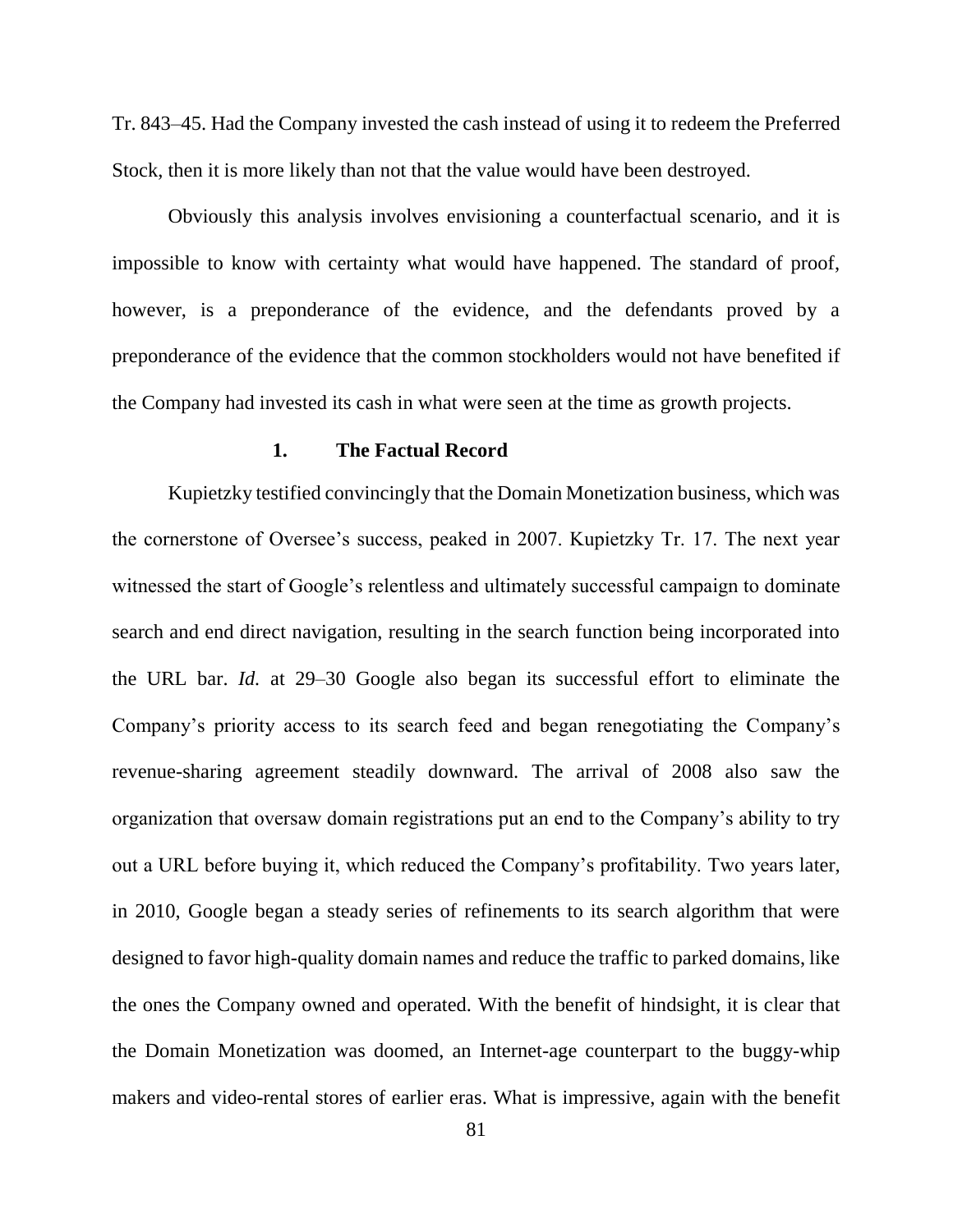of hindsight, is how Oversee was able to continue to make money from this declining business and eventually sell it for \$40 million in 2014. That arms' length price was fair, and no one argues otherwise.

The critical question for Oversee, therefore, was how to use the cash that its Domain Monetization business generated. The plaintiff contends that the answer to this question is obvious: use the cash to invest heavily in Vertical Markets and achieve long-term growth. For common stockholders, who in retrospect lost the entire value of their investment, the decision understandably seems easy. But the evidence demonstrates that choosing among the available options was quite hard.

Investing in Vertical Markets was far from a sure thing. The Company had enjoyed some success with its early sites, but they had tended to be "easy up, easy down." Kupietzky Tr. 25. The Company built a mortgage-lead-generation site that grew to several million dollars in revenue, but after the financial crisis of 2008, it quickly fell to zero and was shut down. *Id.* The Company had a similar experience with its site for ringtones. *Id.* The Company's other efforts to establish verticals organically had not been successful. Oak Hill's deal team observed in January 2011 that "Oversee has sourced lead generation acquisitions at reasonable multiples and then grown them post-acquisition by using Oversee's insights into monetization trends. It has not been successful at organically creating these verticals." JX 642 at 10.

Shortly after the Oak Hill deal team made this statement, the Company had an object lesson about the risks of acquisitions. The Company had made a big bet on a retail vertical by paying \$17 million to purchase Shopwiki.com. In early 2011, Google cut its traffic by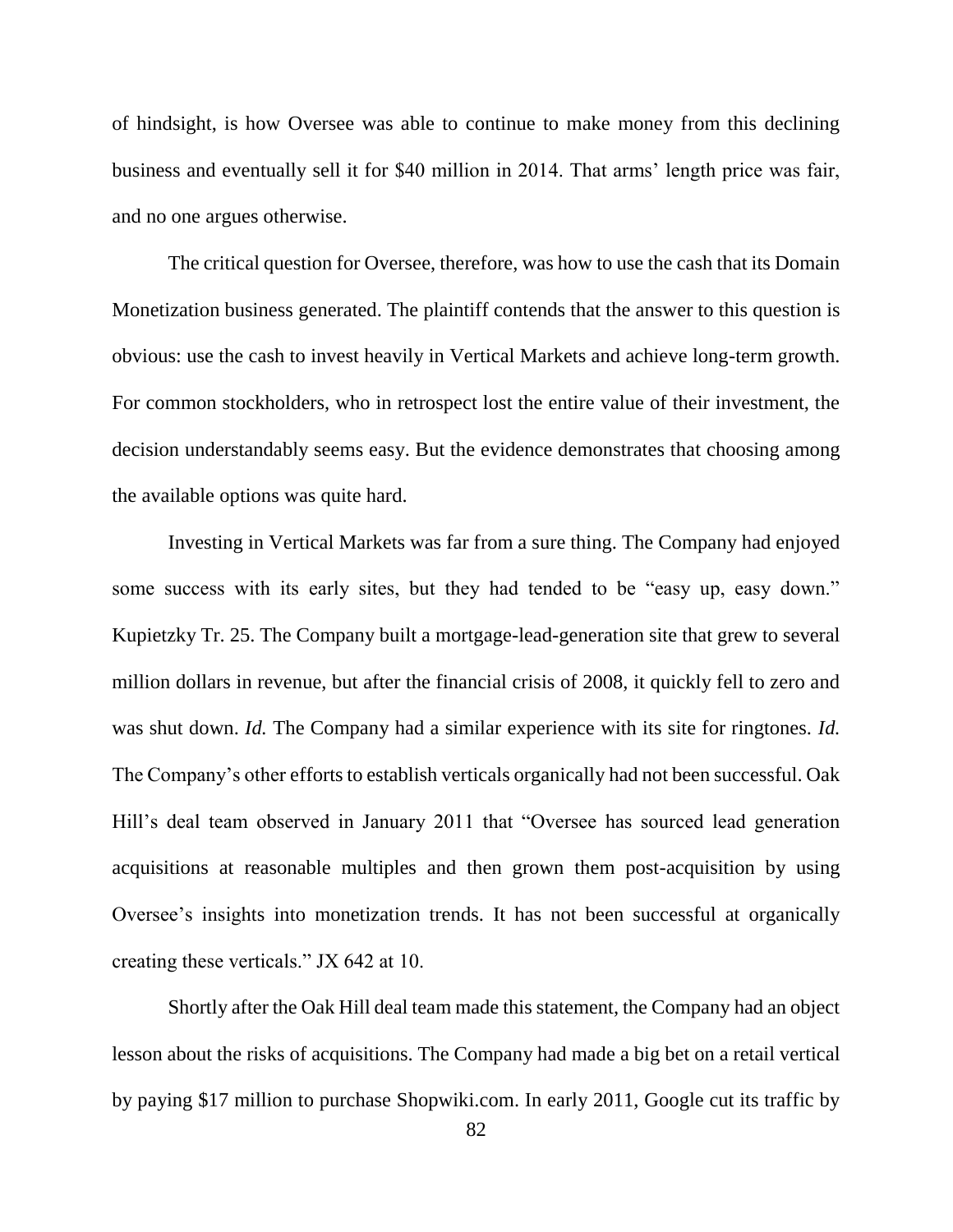almost 50% with its initial Panda update. *See* Kupietzky Tr. 145–47; Morrow Tr. 168–69. Although the ShopWiki team was able to respond to Panda by restructuring and improving the website, ShopWiki could not compete with the combined onslaught of Google Shopping and Amazon.com. After Oak Hill removed Kupietzky in June 2011, Morrow explained in detail how the Vertical Markets businesses were vulnerable to Google. *See* JX 902. Although Morrow supported investing in Vertical Markets and attempting to grow that business, he also believed that Oversee's existing Vertical Markets businesses were low-value sites that had to buy traffic from Google and could not provide the foundation for meaningful expansion. *See* Morrow Tr. 161–62, 191–92.

During the second half of 2011, when the plaintiff contends that Oversee should have been continuing to invest rather than cutting expenses, the available opportunities were "damaged goods." JX 942 at 1. Kupietzky believed that it was "pretty impossible" in 2011 "to find a business that didn't have some dependency on Google, whether that was because you had to buy traffic from them or you needed them to monetize or you got your traffic for free through their search engine optimization." Kupietzky Tr. 148; *see id.* at 151– 52. Morrow did not believe that the existing Vertical Markets platform could support a viable M&A program. *See* Morrow Tr. 184, 196. Another reality of the Vertical Markets business was that Google could launch a direct competitor and dominate the space by giving its own site priority placement on the search results page. *Id.* at 192–93. Investing in Vertical Markets, whether organically or by acquisition, thus carried the inherent risk that Google could wipe out its value overnight. *Id.* at 195, 220.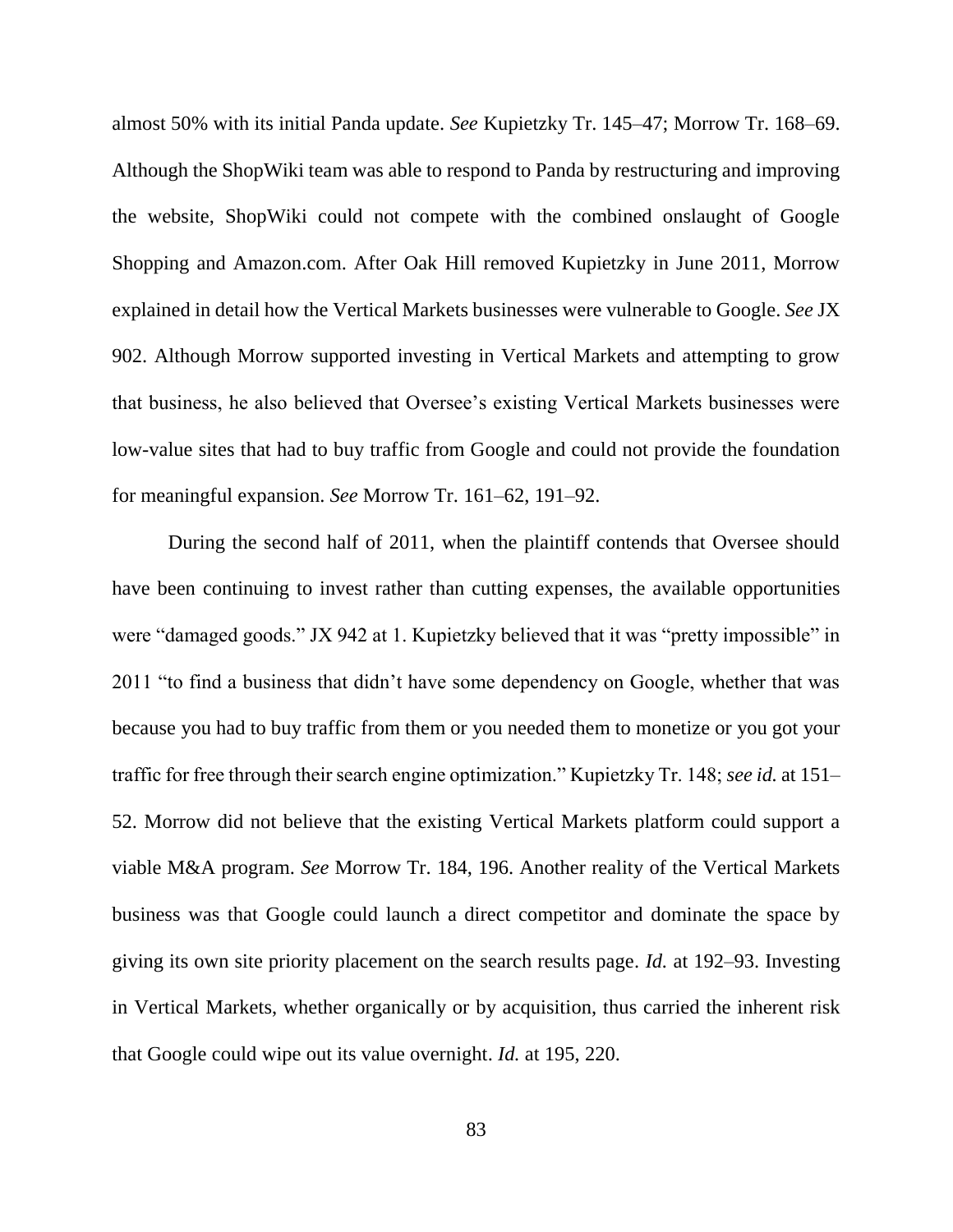By the end of 2011, the Company's businesses had stabilized. By the end of January 2012, the Company had \$38 million in cash on its balance sheet, and management projected finishing the year with \$55 million in cash. JX 1111 at 3. There does not seem to have been as much effort to look for acquisitions in 2012 as there was in earlier years or during mid-2013. There is also documentary evidence suggesting that the Company could have invested more in the Vertical Markets business. *See, e.g.*, JX 1222 at 1; JX 1279 at 1; JX 1469 at 1; JX 1548 at 4; JX 1684 at 1; JX 2356 at 2; JX 2533 at 68; JX 2539 at 4-7. Intuitively, it seems like the Company should have been able to do something more productive with its cash than having it build up on the balance sheet.

By a preponderance of the evidence, the defendants overcame these doubts. Scott testified credibly that he did not think that "results would have been better if we made better bets," nor did he believe there was "a 'one that got away.'" Scott Tr. 844–45; *see id.* at 783–86, 791. As discussed below, Oak Hill's ownership of a majority of the common stock gave it an incentive to continue to try to create value at the Company rather than simply extracting the liquidation value of the Preferred Stock. *See* JX 1191 at 2; Scott Tr. 776–77, 782–83. Because Google soon entered and dominated each of the lines of business where Vertical Markets operated, it is likely that any additional investment in these businesses would have been lost. *See, e.g.*, Scott Tr. 826 (discussing fate of Nextag).

Ironically, Hsu personally experienced the same market pressures that doomed Oversee. After leaving the Company, he invested in a domain monetization company called Black Forest Data and a vertical markets business called King Street. Hsu Dep. 705–08;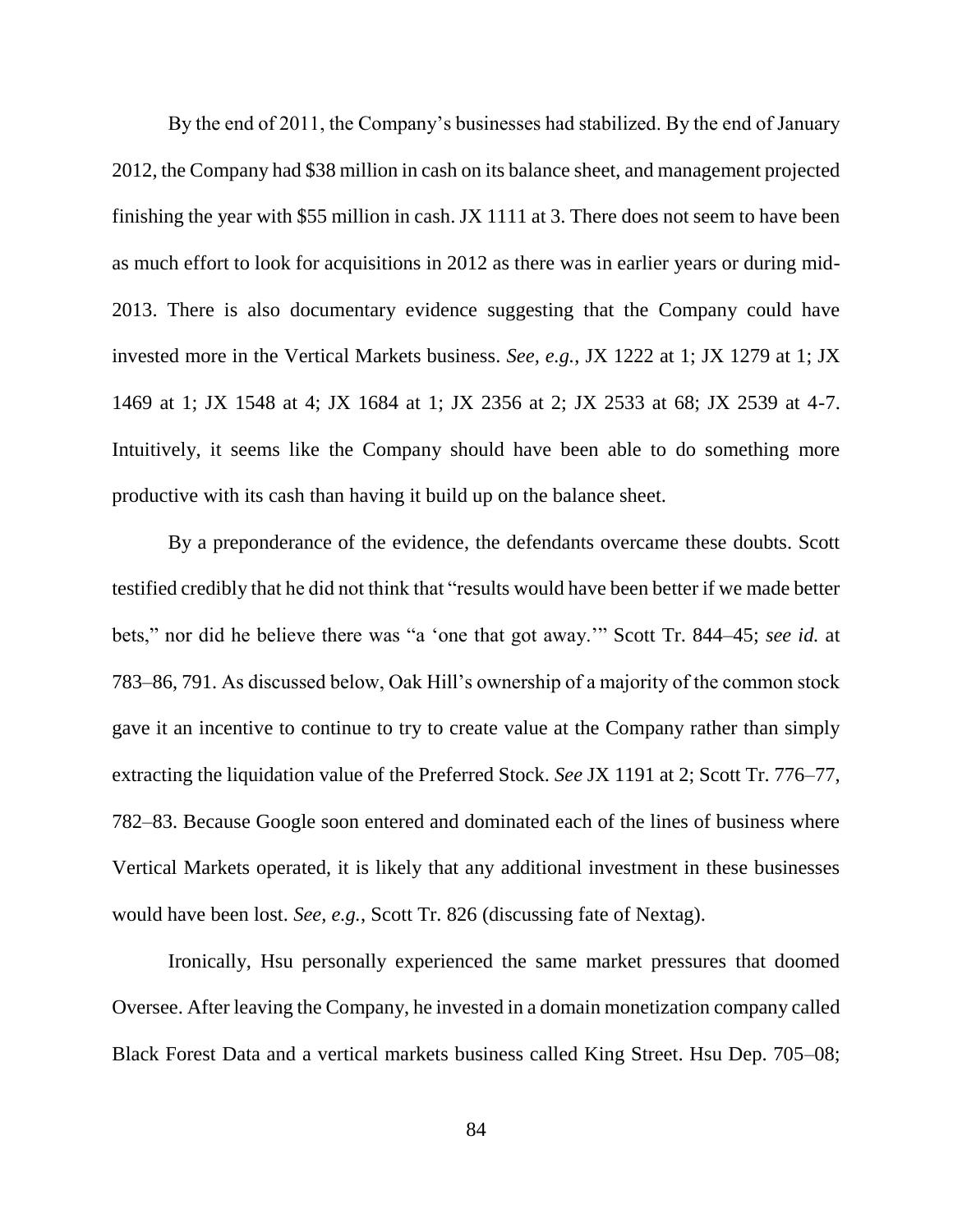750–51. Both failed, even though King Street's CEO tried many of the same strategies as Oversee. *See* JX 1756.

### **2. The Expert Testimony**

The defendants presented expert testimony from Kelly Conlin. For almost a decade, he served as CEO of NameMedia, a close competitor of Oversee, and he gained deep insight into the monetization and vertical markets industries. Conlin Tr. 2511–12, 2530– 31. Under his direction, NameMedia tried the strategy that the plaintiff contends that the defendants should have pursued: an acquisition-fueled attempt to pivot from monetizing parked domains to providing content. It did not work, and NameMedia ultimately stopped pursuing acquisitions and divested its vertical markets businesses. Conlin Tr. 2525–26.

The plaintiff's expert, Professor Kinshuk Jerath, effectively agreed that domain monetization was not a viable platform for growth. He opined that by 2011, the domain monetization industry was declining by 15–20% annually, "moving out as a business," and "going down." Jerath Tr. 2491, 2476–77.

Conlin explained that pursuing acquisitions had been a viable strategy for a company like Oversee during the period before the Great Recession, but that by 2011–12, "the bloom was off the rose" as "the domain monetization industry started going through its death by a thousand cuts of Google." Conlin Tr. 2525–26. He pointed to Internet Brands, which had grown almost exclusively by acquisition; it made only one acquisition in 2012 and none in 2013. Conlin Tr. 2593–94. He pointed out that Demand Media, which the plaintiff identified as Oversee's closest comparable, also attempted an acquisition-based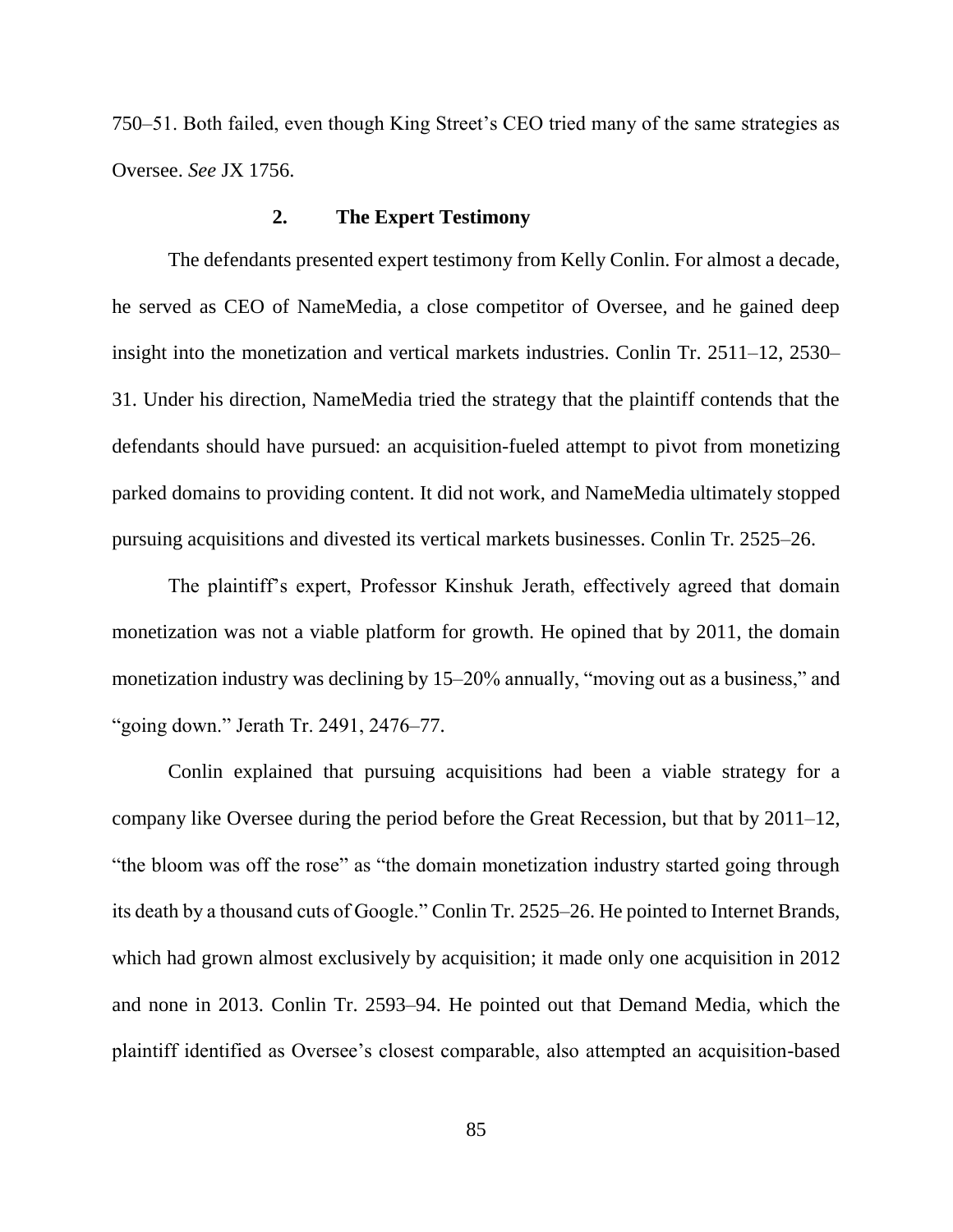strategy of pivoting away from monetization. Between 2011 and 2018, Demand Media lost over 90% of its value. Conlin Tr. 2534–36; JX 2325 at 24–27.

Jerath, the plaintiff's expert, attempted to show that an acquisition strategy remained viable by presenting a list of acquisitions that other Internet companies completed between 2010 and 2018. Only three occurred in 2012, the critical year for the plaintiff's theory. JX 2566 at 52–54. Conlin explained credibly that none of the three—Ziff Davis Enterprises, Pooxi.com, and Forum Runner—was a valuable property. Conlin Tr. 2527–29. The record contains no evidence that Oversee missed an accretive opportunity.

Conlin also explained that the "pivot" strategy of using monetization traffic to support vertical markets business was a "fallacy." Conlin Tr. 2523–25; 2529–30. Many domain monetization companies tried it; none succeeded in doing it. Conlin reviewed a 2007 industry analyst report that identified twenty monetization services companies; he explained that the vast majority went out of business or transformed themselves into different types of companies. Conlin Tr. 2519–23. Conlin also reviewed a 2009 survey in *Domain Name Wire* of "companies that were best using domain parking technology"; none exist today. JX 2325 at 17.

Without any ability to use Oversee's domain monetization traffic to support its Vertical Markets websites, Oversee lacked any competitive advantage in building or operating Vertical Markets businesses. Moreover, its existing businesses were early-stage, low-value ventures. Jerath, the plaintiff's expert, described them as nascent, like startups. He further testified that overall, the success rate for new initiatives like Oversee's Vertical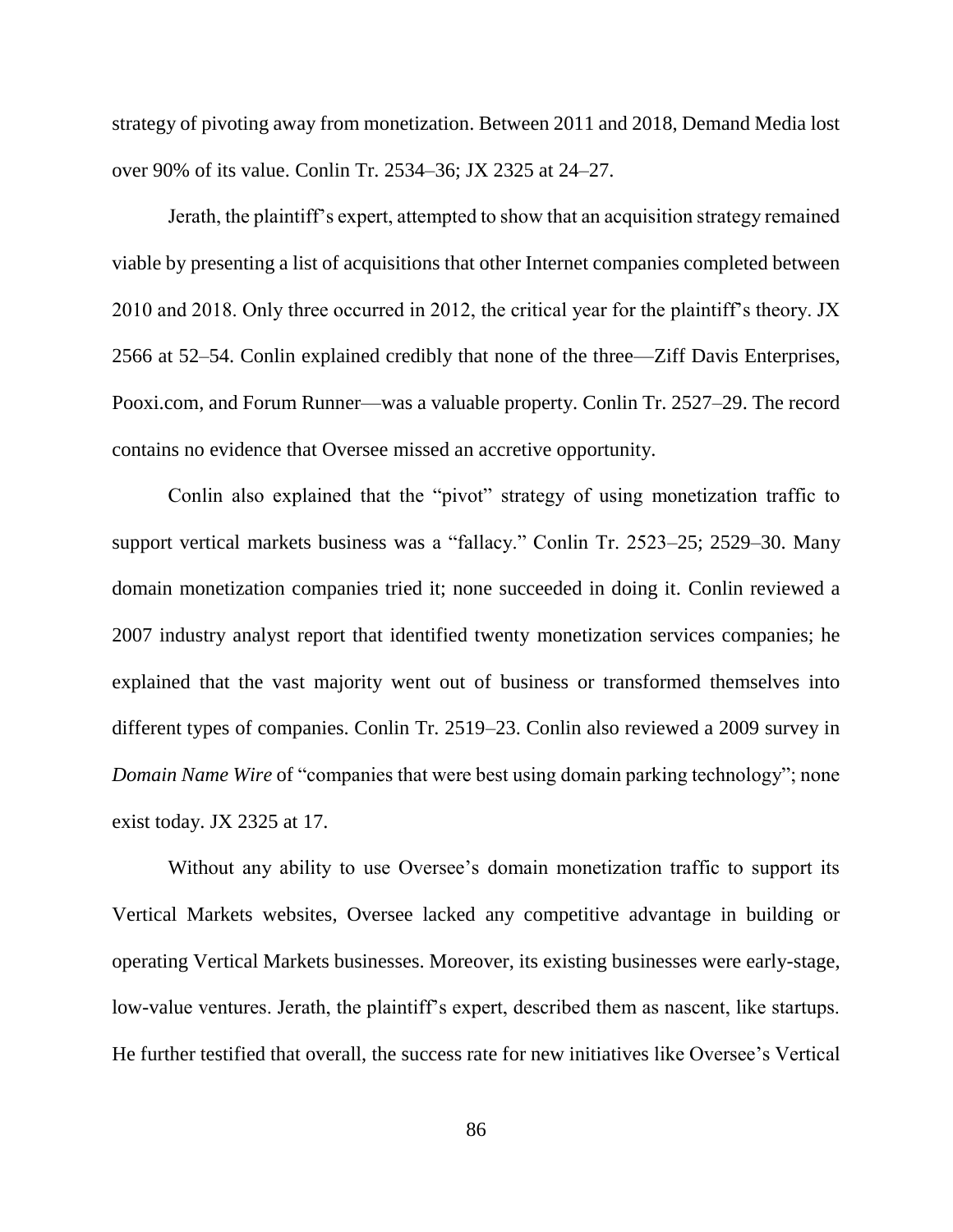Markets sites was just 5–10%. Jerath Tr. 2485–87, 2503. Put differently, money invested in these sites would have had a 90–95% chance of being lost.

The data prepared by the plaintiff's damages expert, David Clarke, also indicated that Oversee would have destroyed value by reinvesting its cash. Clarke prepared an index of comparable publicly traded companies and tracked their performance. Starting in mid-2011, when the plaintiff contends that Oversee should have been investing its cash, Clarke's index lost money, and it continued to decline in value through May 2017. *See*  DDX 8.21. When confronted with his own data, Clarke agreed that it would have been value maximizing to hold cash rather than investing in his set of comparables until after the complaint was filed in 2016. Clarke Tr. 2715–16. Four years before the index turned positive, in February 2013, Oak Hill could have exercised its Redemption Right, and nine months later, in December 2013, Oak Hill could have sold the Company using its Drag-Right.

The companies in Clarke's index that survived and eventually generated positive results did so by transforming themselves into entirely different types of businesses. Between June 2011 and April 2019, Blucora was the runaway winner among Clarke's set of comparable companies, growing its market capitalization by some 400% and driving 60.2% of Clarke's index. JX 2589 at 2, 26. Blucora did not remain a vertical markets company. In March 2016, it underwent a "strategic transformation," divested the businesses that were comparable to Oversee's, and became "[a] Wealth Management business and an online Tax Preparation business." Clarke Tr. 2725–28; *see* JX 2495 at 55–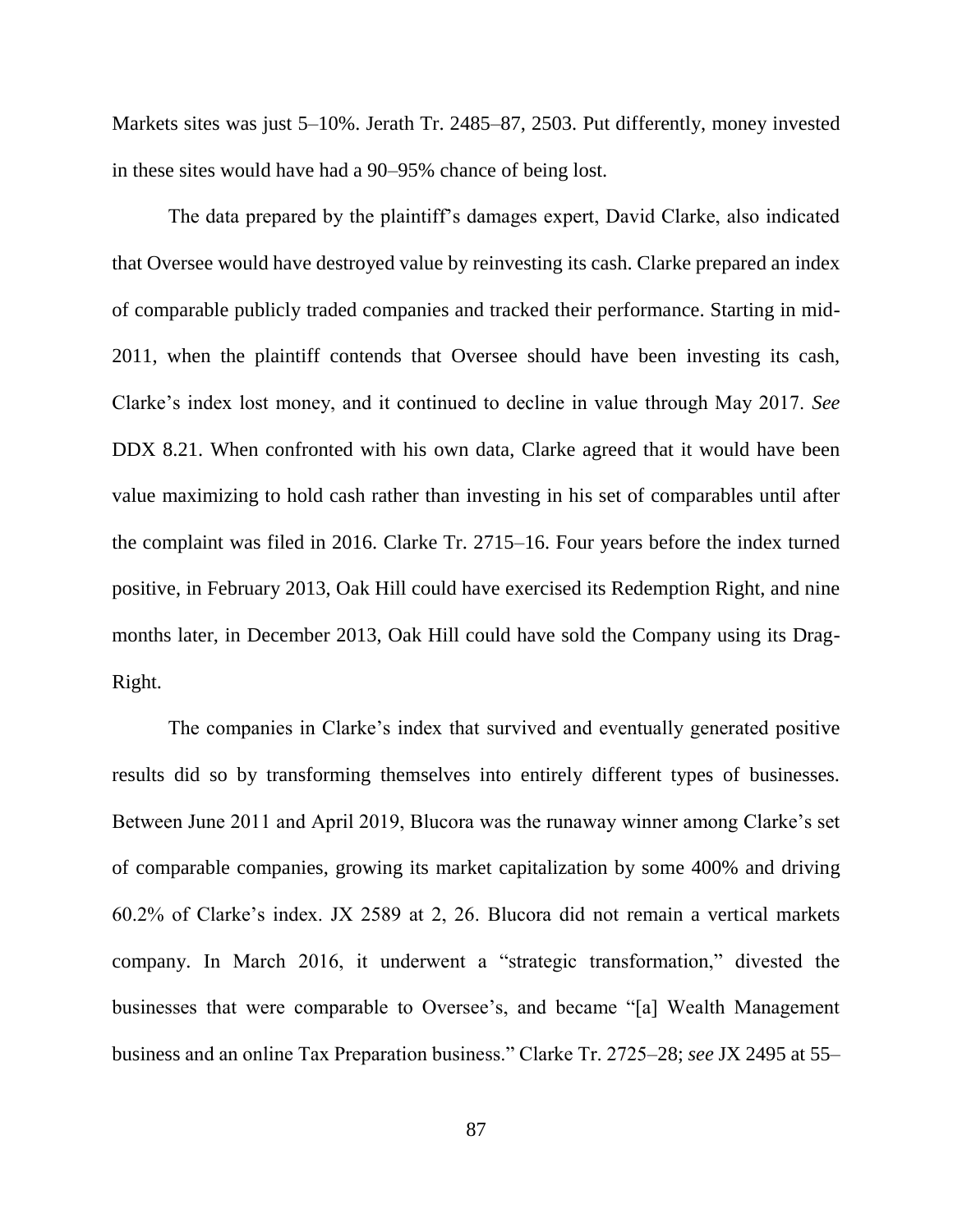58. The other companies in Clarke's index either disappeared, lost value (TravelZoo,

Marchex), or remained relatively flat (QuinStreet). DDX 6.2.

The companies that other sources in the record deemed comparable to Oversee

followed a similar arc.

- Cronkite & Kissell used a set of comparables that became dominated by Blucora and Tucows, a company that by 2016 derived 98–99% of its revenues from businesses in which Oversee never operated. DDX 6.6; Clarke Tr. 2732–33; Jerath Tr. 2504.
- Jefferies used a set of comparables that became dominated by IAC, a conglomerate ten times the size of Oversee (at its height), whose businesses include dating site Match.com, apparel retailers, and the news website the Daily Beast. DDX 6.9; Clarke Tr. 2733–38; JX 1153 at 27.
- Oak Hill used a set of comparables that became dominated by LendingTree, a mortgage company. DDX 6.8; Clarke Tr. 2739–41; JX 2489 at 4.

For Oversee to succeed by reinvesting its cash would have required a speculative move

into a new line of business. Based on the expert testimony, it is more likely than not that

this effort would have failed.

### **b. The Counterfactual Analysis**

Defendants' damages expert, Professor David Smith, prepared a counterfactual analysis that tested whether Oversee could have created value for the common stock if it had invested its cash in its business rather than using it for redemptions. Smith's analysis showed that investing in Oversee's business would not have generated value for the common stock.

Smith conducted his analysis by assuming that (i) the Company reinvested all of its cash flow immediately, (ii) the Company did not make any redemptions or pay any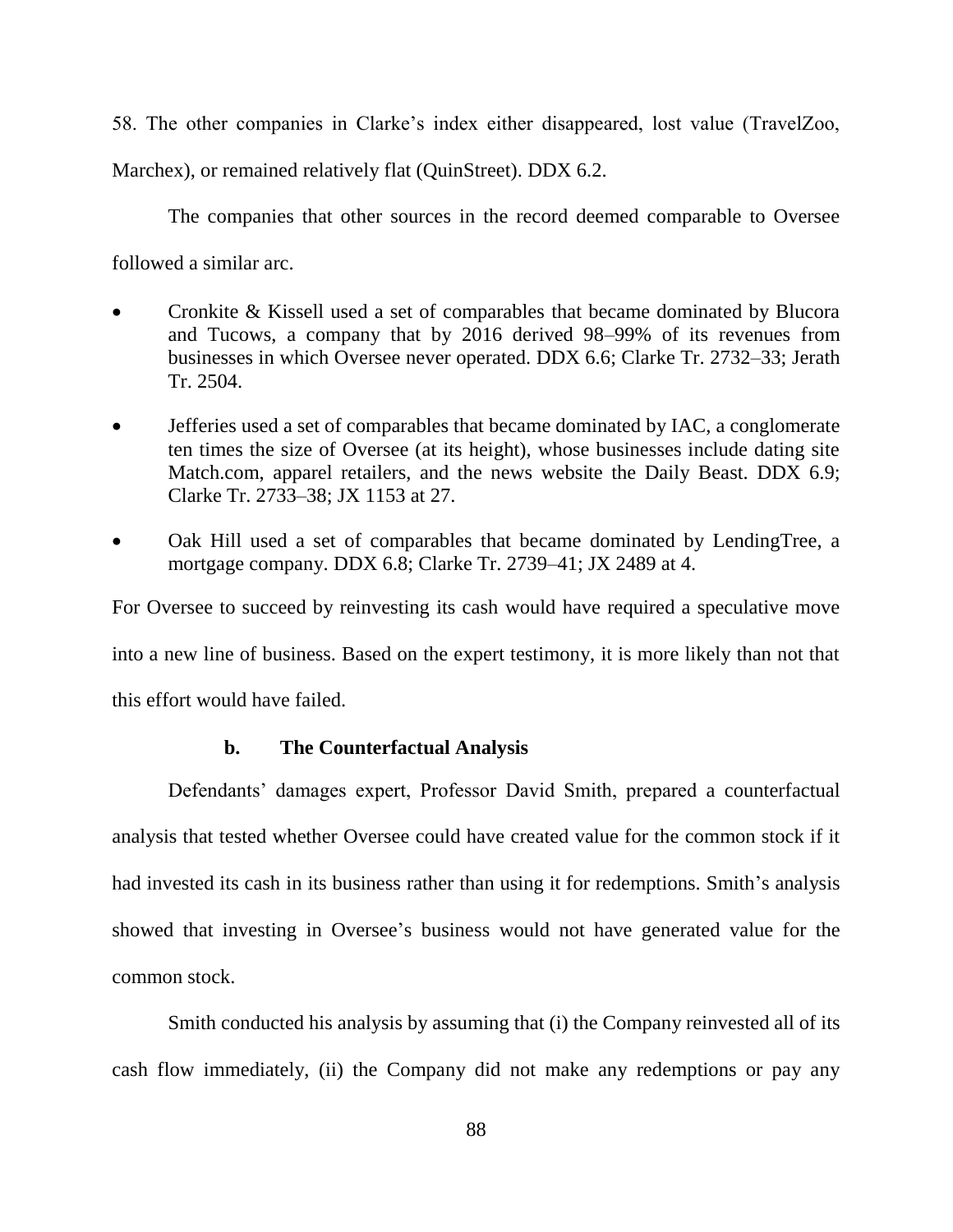bonuses, and (iii) Oak Hill sold the Company using its Drag-Along Right on December 31, 2013. He started with the highest contemporaneous value of Oversee's non-cash assets as of December 31, 2013, which was \$52.7 million. He subtracted that from the Preferred Stock's liquidation preference of \$150 million, which was the hurdle that the Company would have to clear for value to accrue to the common stockholders. This left a difference of \$97.3 million.

Smith calculated that Oversee's cash flows would have had to generate an annual return of 83% between June 30, 2011 to December 31, 2013, to bridge the \$97.3 million gap. He then compared this required rate of return to the returns that comparable companies generated using the index that Clarke prepared and other indices in the record, treating them as proxies for the results that Oversee could have obtained by investing its cash. None of the comparable indices generated anywhere close to the required 83% return. The returns for vertical markets businesses ranged from just 4% to negative 31%.

Based on his analysis, Smith opined that the common stockholders could not have been harmed by Oversee's failure to invest its cash. Regardless of the defendants' actions, the common stockholders would have received the same value: nothing. His analysis also did not change if Oversee had more time. Smith Tr. 2800–01. Using Clarke's index, any dollar invested on the breach date would have lost almost half its value (-44.95%) by the filing of the Complaint in 2016. JX 2583 at 16.

## **c. The Fairness Of The Asset Sales**

A third factor supporting the financial fairness of the defendants' course of conduct is that they obtained full value when selling the Company's assets. For purposes of the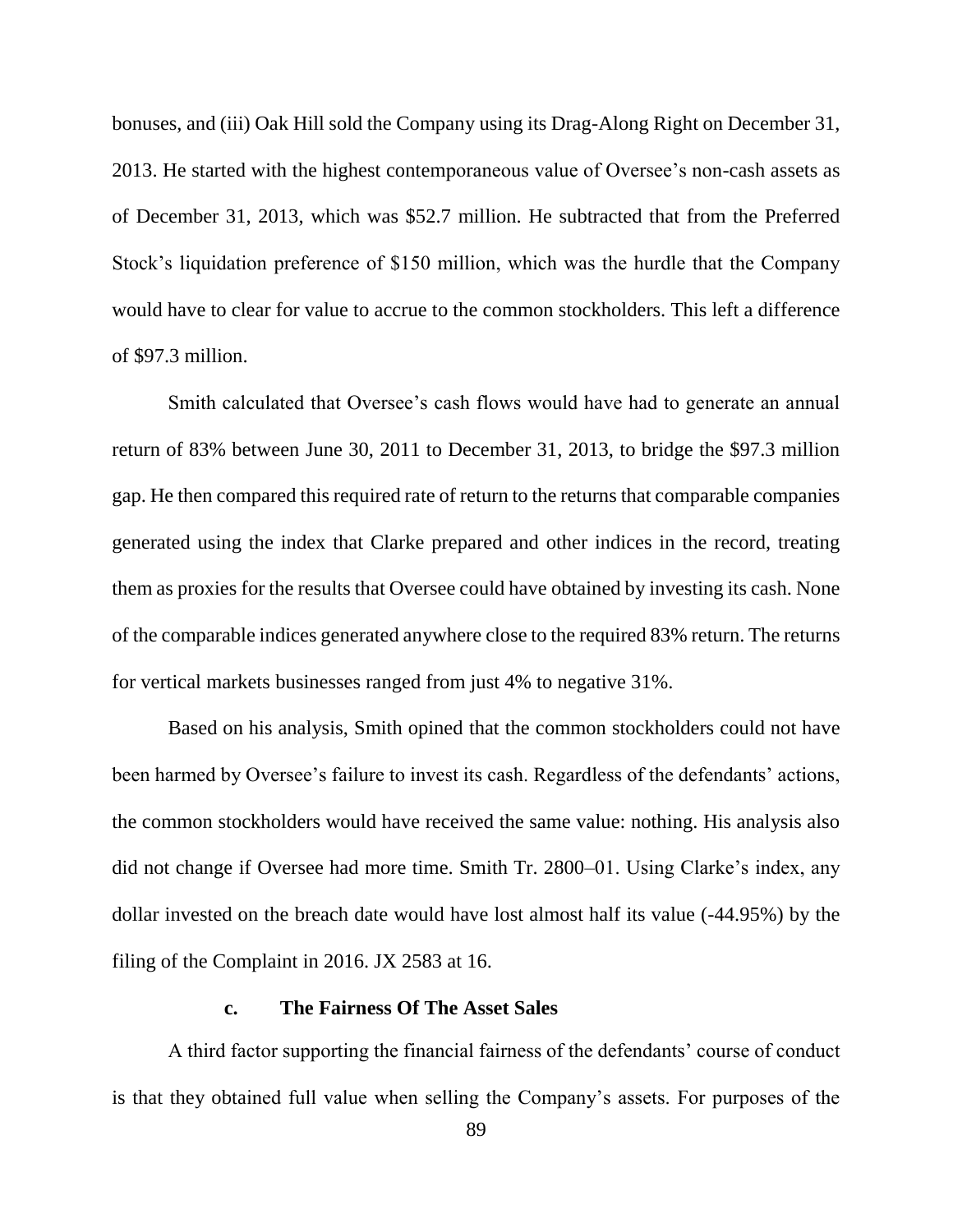*Pleading-Stage Decision*, the complaint's allegations supported an inference that the defendants had engaged in hasty sales and sold assets at less than fair value to create proceeds that could be used for redemption. The factual record at trial did not support that assertion. There was no showing of any deficiency in the process, timing, or price of any divestiture. The plaintiff correctly points out that businesses were sold for less than their purchase price and below earlier estimates of their value, but that was not because of any pressure to raise cash. It was because of the declining value of the businesses in the face of industry competition.

The Company accumulated cash, but the defendants did not sacrifice value when selling assets. The price in an arms' length transaction is typically the best indicator of the value of that business. The fact that the Company sold its assets for full value undermines the contention that the Company could have created greater value by retaining its businesses and investing in them.

## **d. Oak Hill's Incentives**

Oak Hill's economic incentives are a final contextual factor that supports the economic fairness of the cash-accumulation strategy. Although Oak Hill wanted a return of capital and had an incentive to enhance the value of its Redemption Right, Oak Hill also owned a majority of the Company's common stock. Oak Hill's large position in the common stock meant that Oak Hill had a counterbalancing incentive not to harm the value of the common stock. Indeed, because Oak Hill wanted a return on its investment, Oak Hill had an incentive to enhance the value of the common stock.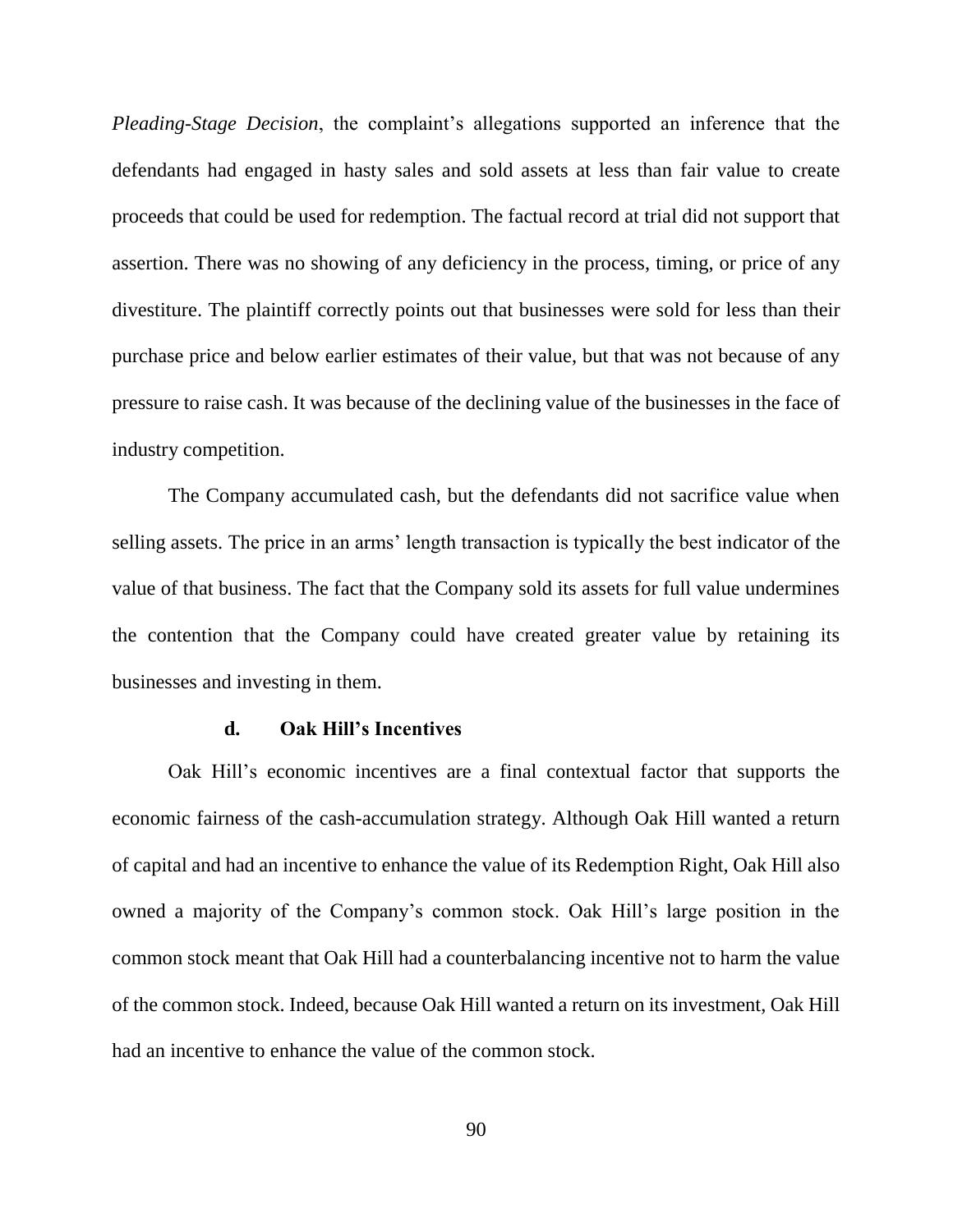In 2011, when the plaintiff claims that Oak Hill began to enhance the value of its Redemption Right at the expense of the common stock, Oak Hill valued the Company at \$215 million. *See* JX 907; Scott Tr. 736–39. At that valuation, Oak Hill believed that its Preferred Stock was worth its full liquidation preference of \$150 million, and Oak Hill regarded its common stock as having an additional value of approximately \$34 million. Unless Oak Hill had some pressing need for cash, it would not have been rational for Oak Hill to sacrifice the overall value of its investment to achieve a near-term return of capital. Oak Hill did not face any financial pressure. Oak Hill also could not reinvest the money it returned from Oversee towards some higher use; it could only return it at a loss to Fund III's investors. *See* JX 599 at 1; Scott Tr. 789–91.

The plaintiff proved that one reason that Oak Hill wanted its portfolio companies to generate liquidity in 2011, 2012, and 2013 was to improve Fund III's level of distributions to paid-in capital. To look good for Fund III's limited partners, and to attract investors when raising Fund IV, Oak Hill wanted to be able to show that it had achieved a DPI of 0.30x. That was an interest unique to Oak Hill, and it played a role in Oak Hill's actions, but it was not sufficiently pressing to overcome Oak Hill's financial interest in trying to make the investment in Oversee a success.

The Oak Hill deal team did not behave like people who were happy to build up a cash balance, redeem part of their Preferred Stock, and then write off the rest of Oak Hill's investment. Pade, Morse, Scott, and their colleagues spent countless hours working with the Company to enhance the value of Oak Hill's investment. *See* Dkt. 558 at 56, 72. On the one hand, those interactions illustrate Oak Hill's control over the Company. On the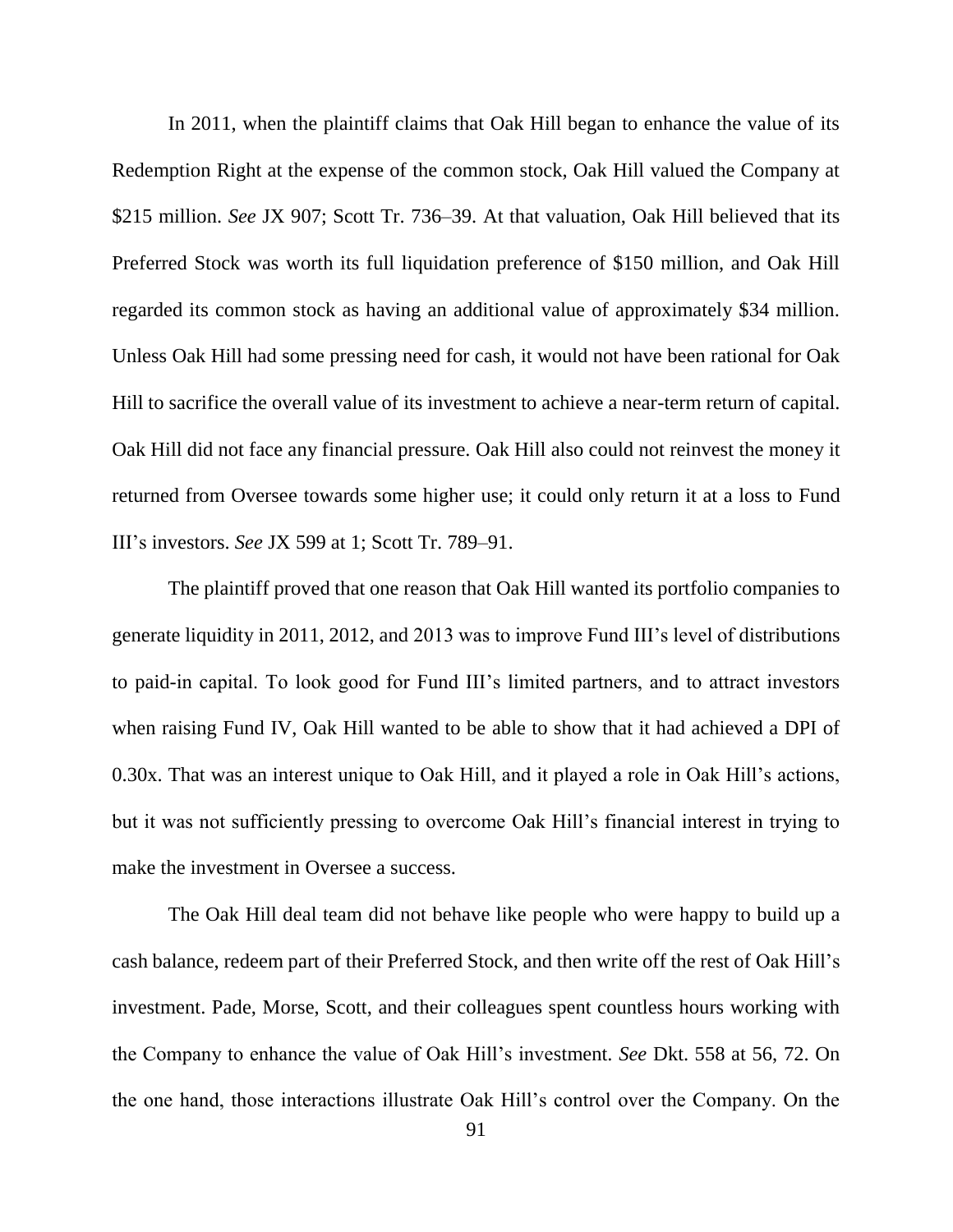other hand, they show that Oak Hill wanted *both* a return of capital *and* to make the Company a success.

Oak Hill's contemporaneous documents show that even as the firm sought to achieve a return of capital, it remained focused on growth. In March 2011, the Oak Hill deal team described the Preferred Stock as "money good" and observed that "[t]he nearterm upside to our investment is in the common stock acquired from the founders in 2009." JX 723 at 13. In May 2012, the Oak Hill deal team explained that they were seeking

to focus on the best growth opportunities and to divest non-growth assets in the ordinary course only if the proceeds to the Company are in excess of what the board believes the value to holding the assets are (i.e., we are not simply selling assets in order to increase cash for redemption).

JX 1191 at 12. The presentation emphasized that because of Oak Hill's ownership of the common stock, the firm was "not incented to truncate [the] value to the common stock simply in order to accelerate repayment on the preferred." *Id.* Instead, Oak Hill's common stock "was in a very levered position," meaning that the returns on the common stock were sensitive to any fluctuation in enterprise value. Scott Tr. 776–77. For Oak Hill, therefore, the greatest upside came from increasing the value of its common stock. *See* JX 1191 at 14. The Oak Hill deal team also wanted to show a return on the common stock to demonstrate that Oak Hill had not "throw[n] good money after bad" by making a second investment in the Company in 2009. Morse Tr. 1129. The Oak Hill deal team had been telling their partners and Fund III's investors that they would make money on the common stock, and they wanted to achieve that goal. *See* Scott Tr. 796.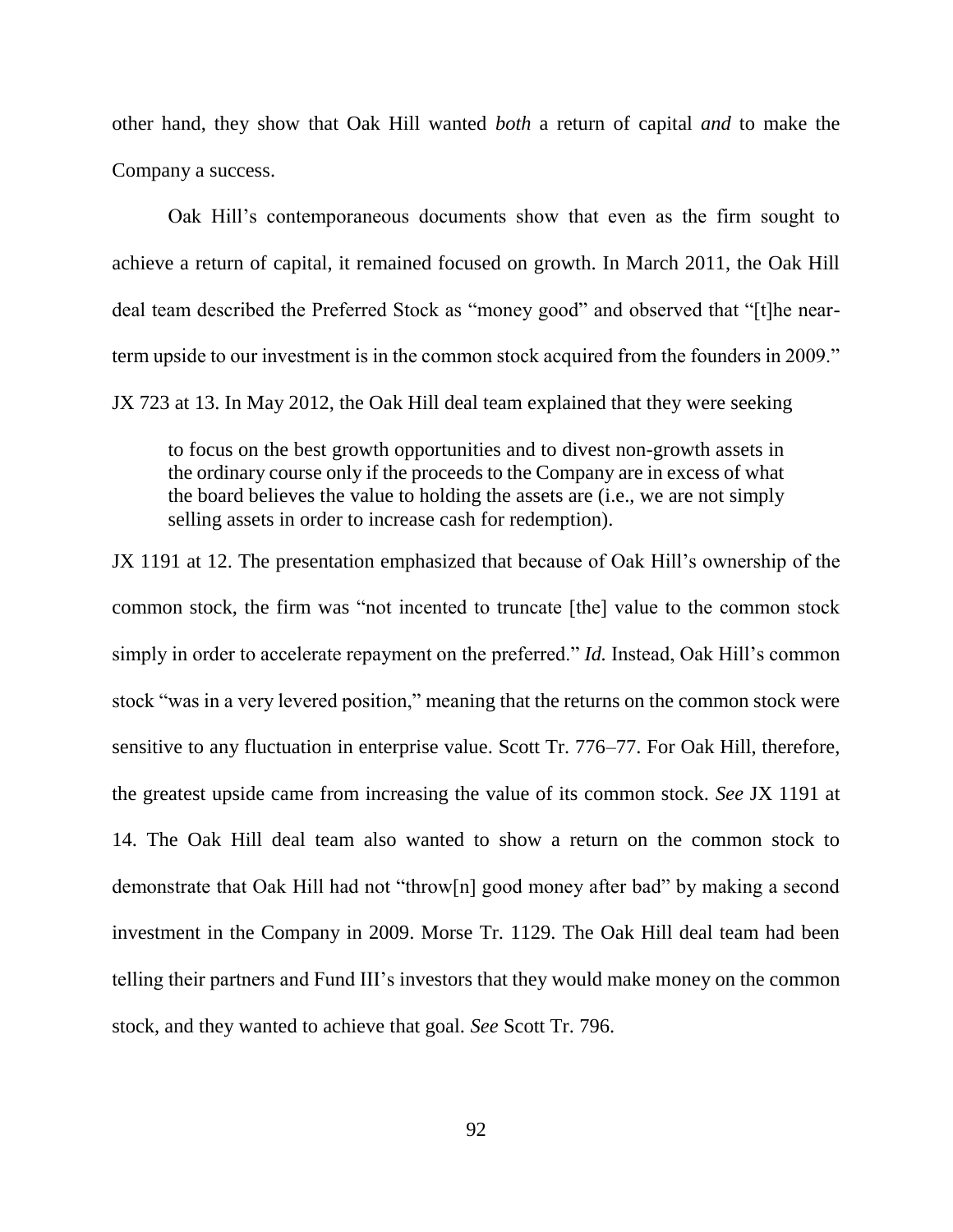In its internal valuations, Oak Hill did not treat the redemptions as affecting the value of Oak Hill's common shares. *See* JX 1573A; JX 2482; Scott Tr. 754. As late as June 30, 2013, Oak Hill's internal forecasts projected that the common stock would increase in value and generate a return for Oak Hill. *See* JX 2482 at 3; Scott Tr. 754–55.

Finally, the Drag-Along Right gave Oak Hill an incentive to support accretive investments at Oversee, because Oak Hill could realize the value of those investments by selling the Company in a stockholder-level transaction. *See* Morse Tr. 1141–42. The Preferred Stock would take the first \$150 million, and Oak Hill would realize upside through its ownership of common stock. Oak Hill could exercise the Drag-Along Right if the Company failed to redeem at least half of the Preferred Stock by December 2013. Oak Hill thus did not face a situation, as in *ThoughtWorks*, where a board of directors could reinvest the Company's cash flow in the business and only determine that a relatively small amount was available for redemptions. If Oversee's directors had somehow tried that strategy, Oak Hill could have exercised the Drag-Along Right to realize the full value of its investment. Morse Tr. 1141–42; Scott Tr. 879–84.

### **3. The Unitary Determination of Fairness**

"The concept of fairness is of course not a technical concept. No litmus paper can be found or [G]eiger-counter invented that will make determinations of fairness . . . ." *Tremont I*, 1996 WL 145452, at \*15. "This judgment concerning 'fairness' will inevitably constitute a judicial judgment that in some respects is reflective of subjective reactions to the facts of a case." *Cinerama, Inc. v. Technicolor, Inc.*, 663 A.2d 1134, 1140 (Del. Ch. 1994) (Allen, C.), *aff'd*, 663 A2d 1156 (Del. 1995). The economic dimension of the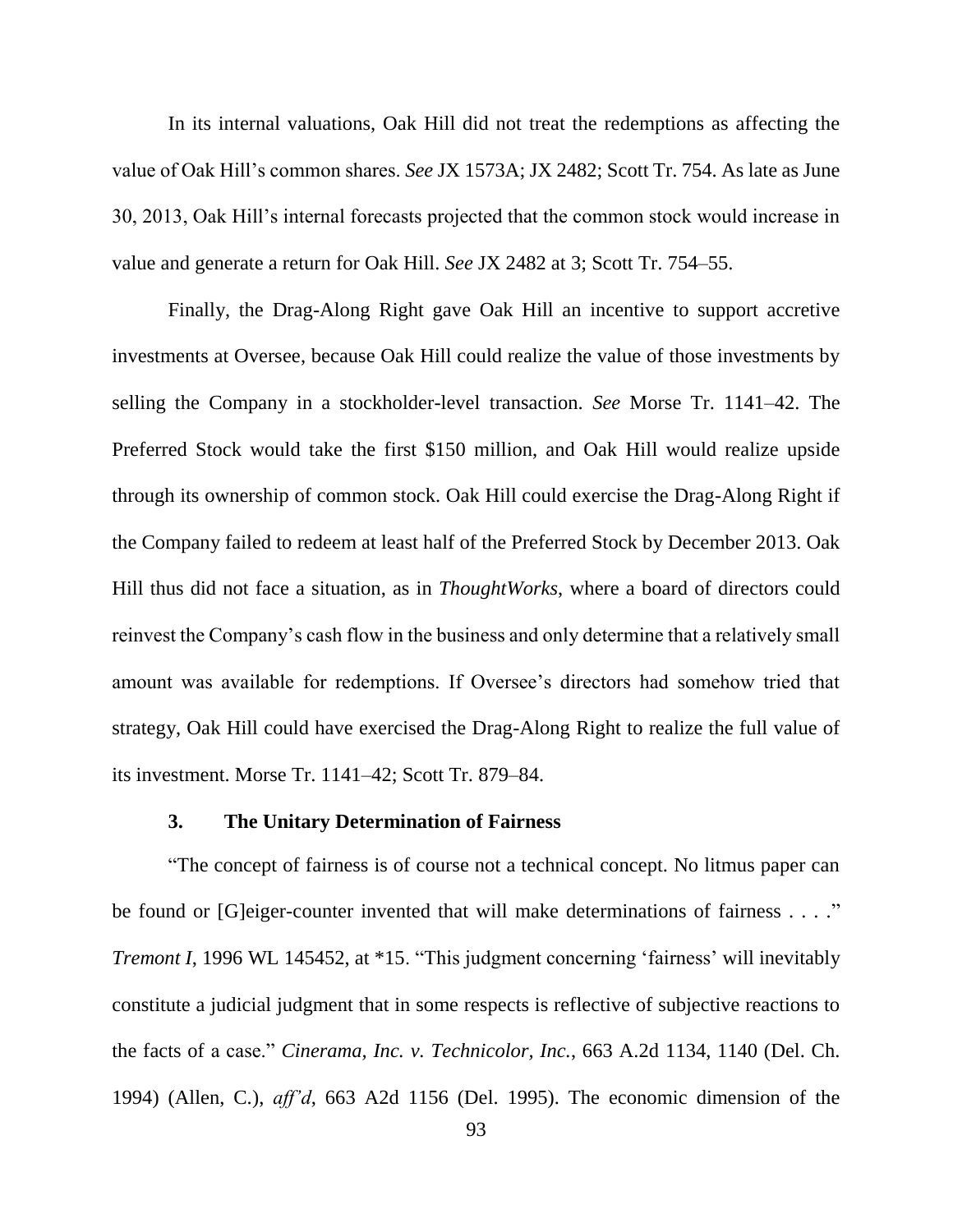analysis can be "the predominant consideration in the unitary entire fairness inquiry." *Dole*, 2015 WL 5052214, at \*34.

The defendants proved that it was not a fiduciary wrong to accumulate cash so it would be available to redeem the Preferred Stock when Oak Hill exercised the Redemption Right. With the benefit of hindsight, the defendants proved that this was the best use of the Company's cash. It is more likely than not that other alternatives would have been value destroying. It is highly unlikely that any other uses could have generated enough value to exceed the Preferred Stock's liquidation preference. The strategy thus inflicted no harm on the common stockholders, who are in at least as good a position now as they would have been if the Company had followed a different course.<sup>21</sup> In other words, the defendants' actions were entirely fair.

# **D. Other Issues**

 $\overline{\phantom{a}}$ 

The parties have raised a number of other issues, including (i) whether any individual defendant could be held personally liable in light of the exculpation clause in

 $21$  Because this lawsuit is framed as a derivative action, the question technically is whether the strategy was fair to the Company. However, as discussed in the *Pleading-Stage Decision*, Delaware law contemplates that fiduciaries will manage the corporation for the benefit of the holders of its undifferentiated equity, which generally means the holders of common stock. 2017 WL 1437308, at \*22. The plaintiff recognizes that this case is really about the common stock and requested a stockholder-level remedy. From a theoretical standpoint, Oak Hill's cash accumulation strategy might have harmed Oak Hill derivatively as the sole owner of the Preferred Stock, but it would be illogical to hold that the strategy was unfair to the Company on that basis. Oak Hill is not pursuing any claims or seeking any remedy. Oak Hill accepts that it suffered a loss on its investment. Perhaps in some other case there might be different holders of preferred stock who could claim derivative harm in a similar situation such that they would benefit from a derivative remedy, but not here.